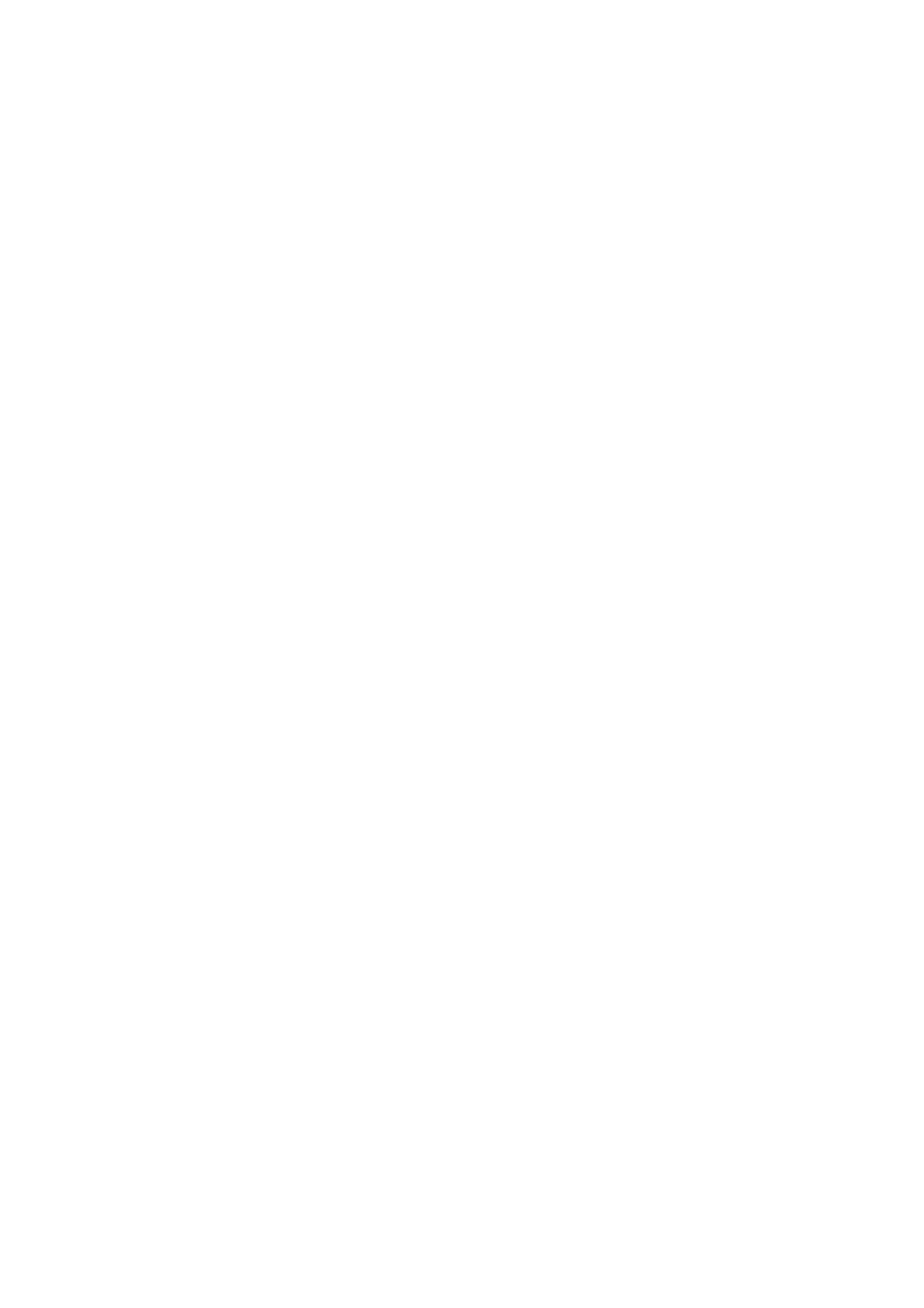### Optimization of XML schema languages: complexity of counting and the shuffle operator

**Wouter GELADE** 

promotor: Prof. dr. Frank NEVEN



universiteit

Eindverhandeling voorgedragen tot het bekomen van de graad Master in de informatica afstudeerrichting databases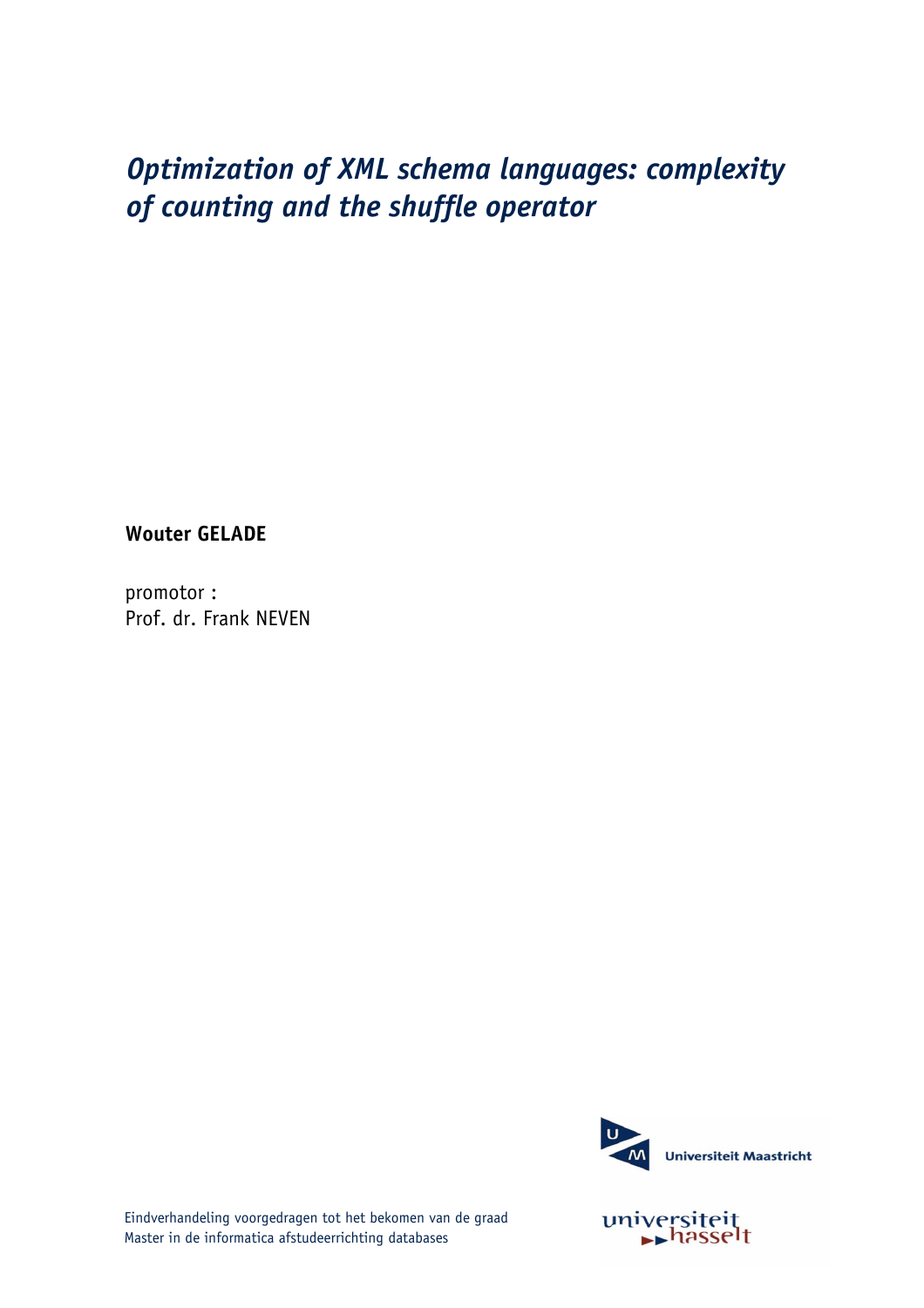## Acknowledgments

I would like to thank a number of people who have made this thesis possible.

First of all, special thanks go to my promotor, Prof. Dr. Frank Neven. He introduced me to the interesting problems discussed in this work. During the past year, he guided me through this thesis with ideas, advice, and feedback. For every question I had, he made time for me. I also want to thank Dr. Wim Martens for some interesting discussions on a few problems in this work.

More personally, I would like to thank my parents for giving me the opportunity to study, and for supporting me throughout my whole life and education. Finally, I thank my friends for the moments of humor and relaxation during the creation of this thesis.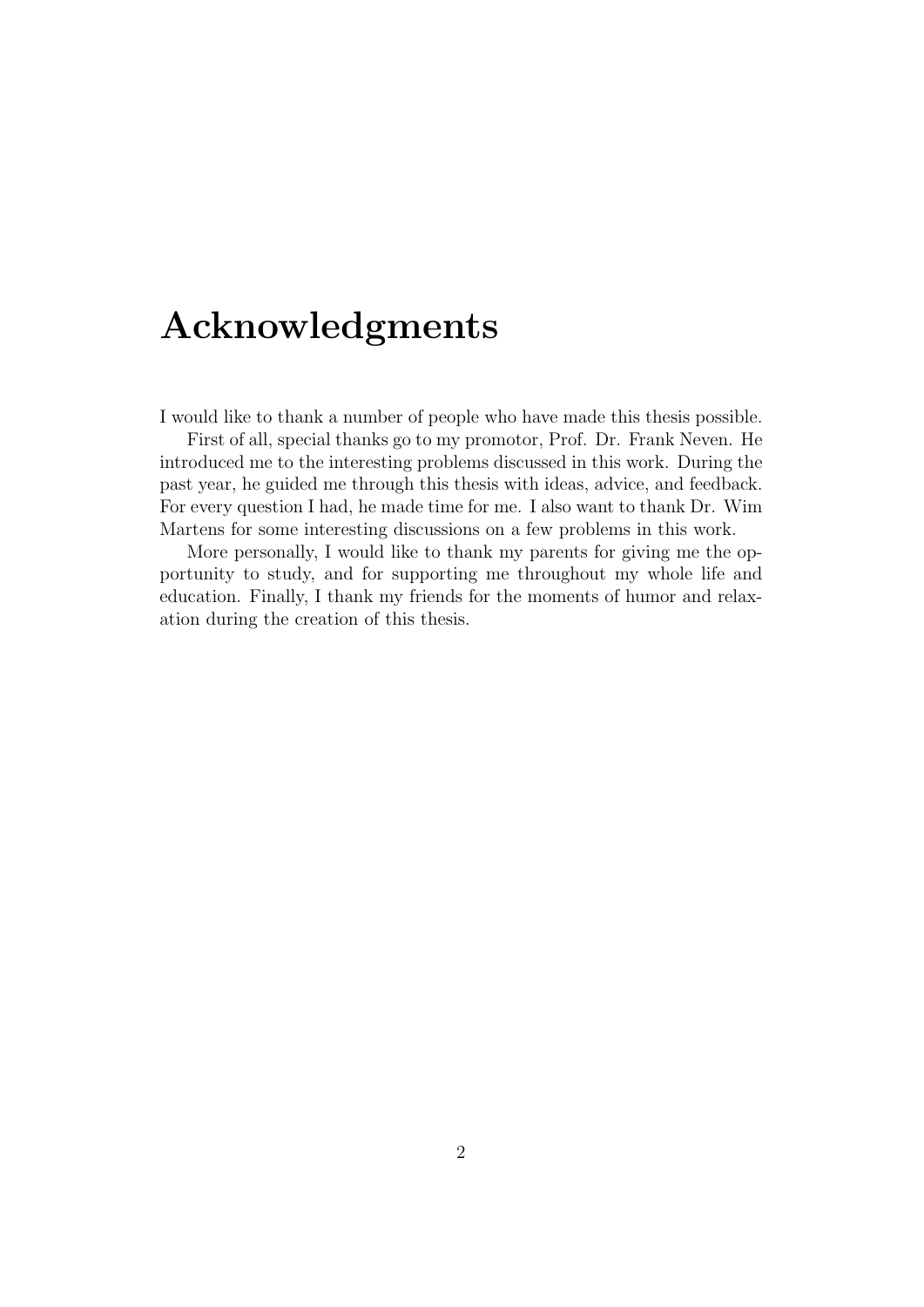# **Contents**

| 1              |                                         | Introduction                                                              | $\overline{5}$ |  |  |  |
|----------------|-----------------------------------------|---------------------------------------------------------------------------|----------------|--|--|--|
| $\overline{2}$ |                                         | Computational complexity                                                  | 15             |  |  |  |
|                | 2.1                                     | The Turing machine                                                        | 15             |  |  |  |
|                | 2.2                                     | Time- and space complexity $\dots \dots \dots \dots \dots \dots \dots$    | 18             |  |  |  |
|                | 2.3                                     | Non-deterministic Turing machines                                         | 19             |  |  |  |
|                | 2.4                                     |                                                                           | 19             |  |  |  |
|                | 2.5                                     |                                                                           | 20             |  |  |  |
|                | 2.6                                     |                                                                           | 23             |  |  |  |
| 3              |                                         | Tiling problems                                                           | 24             |  |  |  |
| 4              |                                         | Regular expressions                                                       | 34             |  |  |  |
|                | 4.1                                     |                                                                           | 34             |  |  |  |
|                | 4.2                                     | Automata for regular expressions                                          | 36             |  |  |  |
|                | 4.3                                     |                                                                           | 46             |  |  |  |
| 5              |                                         | Tree languages<br>52                                                      |                |  |  |  |
|                | 5.1                                     |                                                                           | 52             |  |  |  |
|                | 5.2                                     |                                                                           | 53             |  |  |  |
|                |                                         | 5.2.1<br>Binary tree automata $\ldots \ldots \ldots \ldots \ldots \ldots$ | 53             |  |  |  |
|                |                                         | Unranked tree automata<br>5.2.2                                           | 55             |  |  |  |
|                |                                         | Equivalence of tree automata $\ldots \ldots \ldots \ldots$<br>5.2.3       | 56             |  |  |  |
|                | 5.3                                     |                                                                           | 60             |  |  |  |
|                | 5.4                                     |                                                                           | 66             |  |  |  |
| 6              | Complexity of regular expressions<br>68 |                                                                           |                |  |  |  |
|                | 6.1                                     |                                                                           | 68             |  |  |  |
|                |                                         | Equivalence and inclusion<br>6.1.1                                        | 69             |  |  |  |
|                |                                         | 6.1.2                                                                     | 73             |  |  |  |
|                | 6.2                                     |                                                                           | 75             |  |  |  |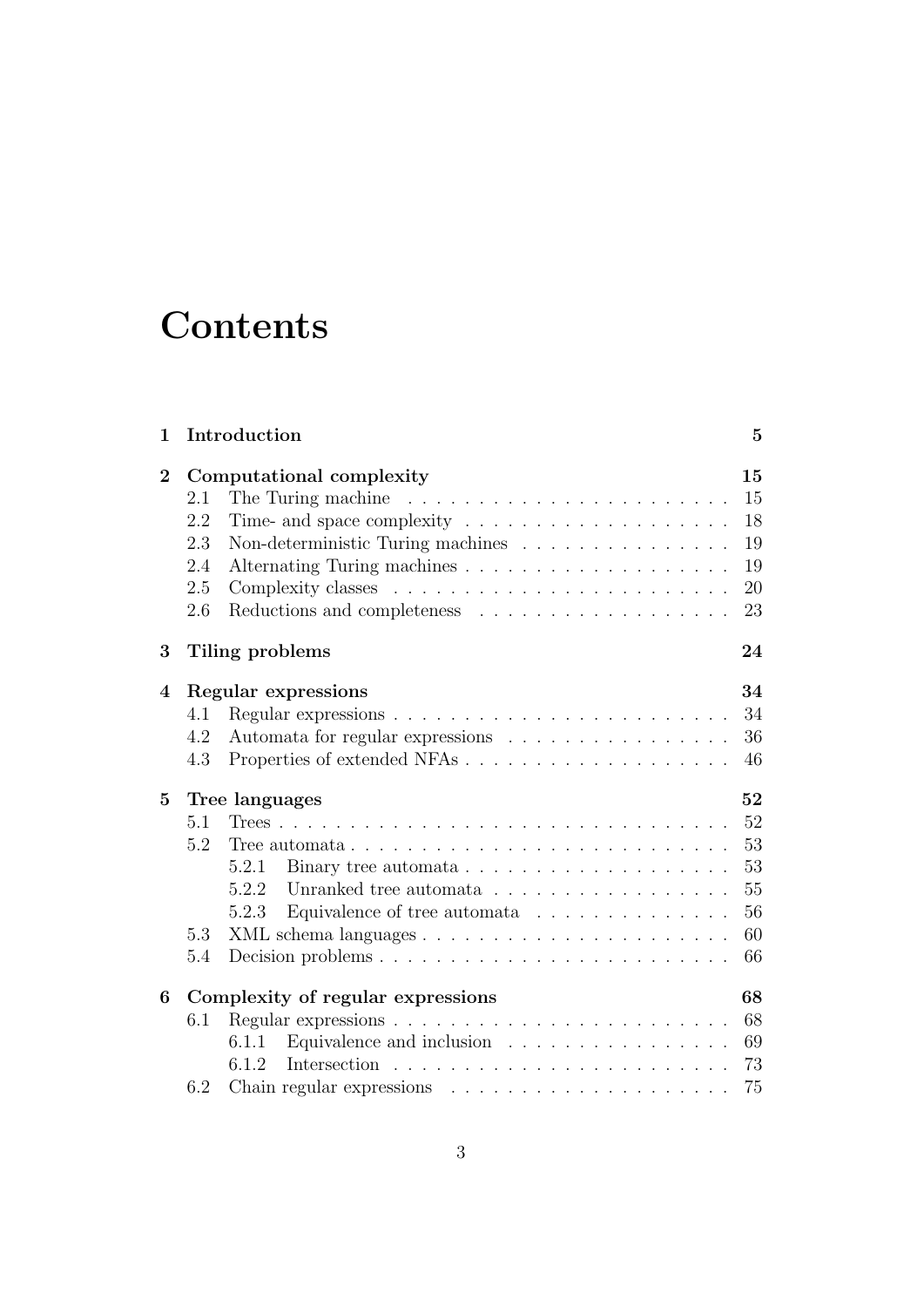| <b>CONTENTS</b>                                                                                                                |     |
|--------------------------------------------------------------------------------------------------------------------------------|-----|
| Complexity of unranked tree automata<br>Equivalence and inclusion $\ldots \ldots \ldots \ldots \ldots \ldots \ldots$ 86<br>7.1 | 85  |
| Conclusion                                                                                                                     | 104 |
| <b>Bibliography</b>                                                                                                            | 107 |
| Samenvatting (Dutch Summary)                                                                                                   |     |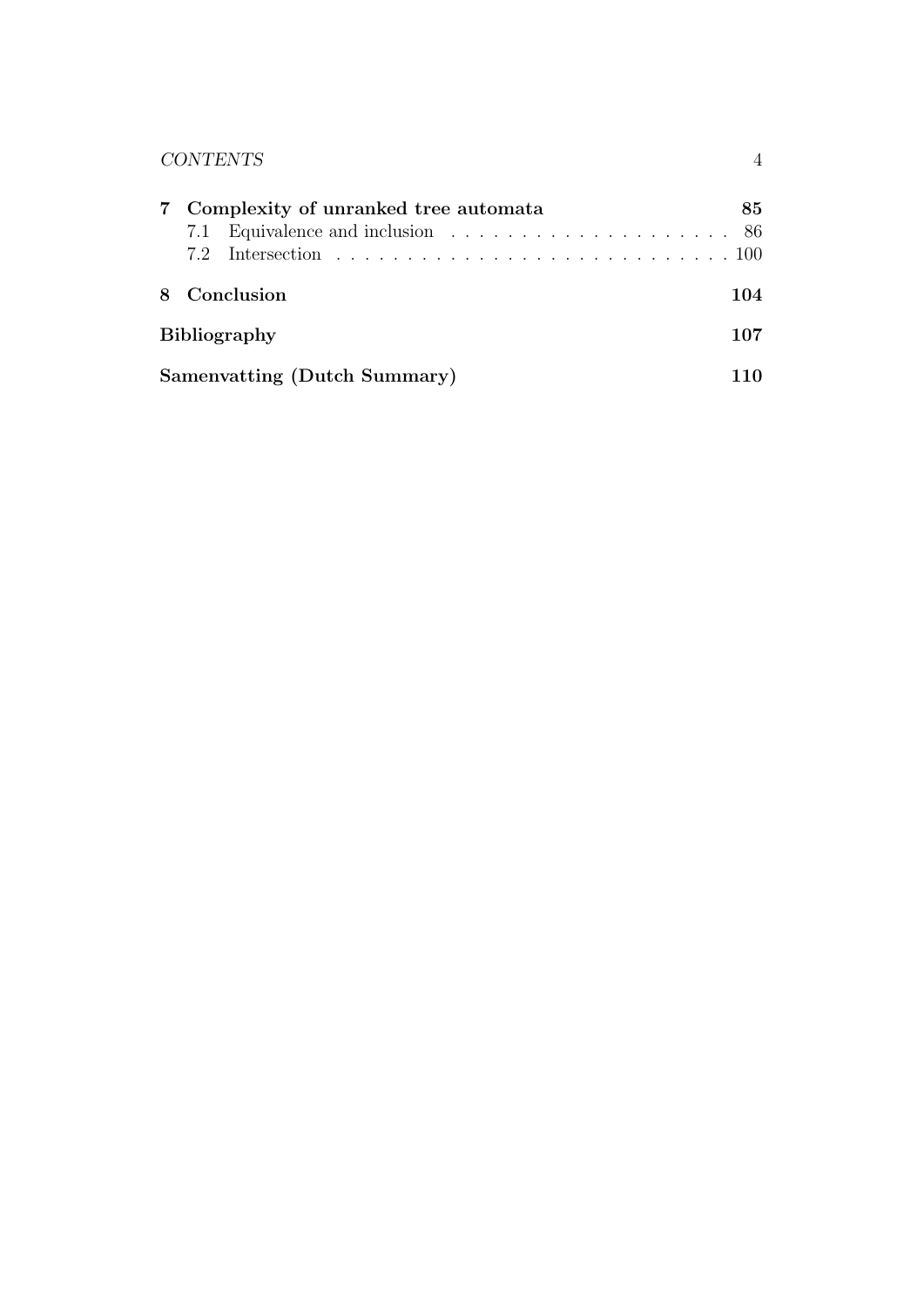# Chapter 1

## Introduction

XML (eXtensible Markup Language) ([BPSM<sup>+</sup>04]) is a W3C standard for exchanging structured documents and data over the internet. It is a format that is very flexible, because it allows user-defined tags, and the content of an XML document is easy to interpret by both humans and computers. Therefore, XML has become the standard format for data exchange over the world wide web. An example XML document is shown in Figure 1.1.

XML schemas allow users to define their own format of XML documents. An XML schema describes the tags that can be used in the XML document, and the structure the document must have. Using XML schemas has many benefits. An example is the problem of data integration: Suppose there are two data-sources on the internet whose data is stored using XML documents. Furthermore, each data-source has an XML schema which defines all its XML documents. Then, it is possible to integrate these data-sources in one database by only studying their XML schemas, and not every XML document separately.

The most used and widespread XML schema languages are Document *Type Definitions* (DTDs) ([BPSM<sup>+</sup>04]), *XML Schema* ([SMT05]), and *Relax* NG ([CM01]). The first popular XML schema language was DTD. It is a simple language that uses grammar rules with regular expressions on the right-hand sides, to describe the structure of XML documents. An example DTD which defines the XML document of Figure 1.1 is shown in Figure 1.2.

DTDs have become the standard XML schema language, but its possibilities are rather limited. Therefore, a number of new XML schema languages have been created. The most popular of these languages is XML Schema. XML Schema has an XML based syntax. So, an *XML Schema Definition* (XSD) is itself an XML document. XML Schema also has a typing system, and a lot of other useful features, which are not included in DTD. One of these is the possibility to express that a number of elements can occur in any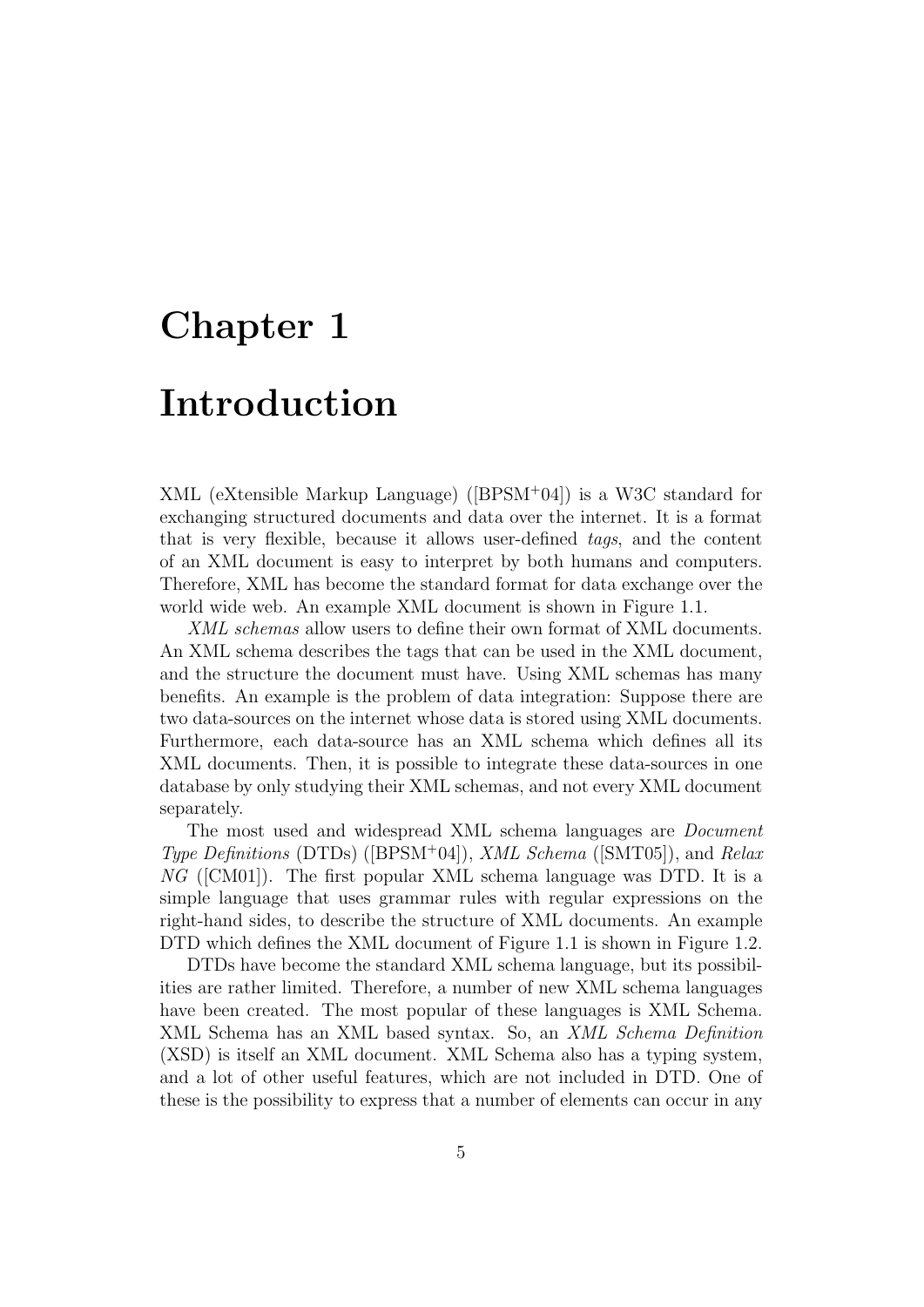```
<cd>
    <song>
        <title>Susan's house</title>
        <length>223</length>
        <singlesSold>55000</singlesSold>
    </song>
    <song>
        <title>Beautiful freak</title>
        <length>213</length>
        <singlesSold>100000</singlesSold>
    </song>
    <song>
        <title>Flower</title>
        <length>227</length>
    </song>
\langle/cd>
```
Figure 1.1: An example XML document that describes a part of the album 'Beautiful Freak' by Eels. For every song, the title and the length (in seconds) is given. If a song has been a single, the number of singles sold are described by singlesSold. The values are chosen randomly.

```
<!DOCTYPE cd [
  <!ELEMENT cd (song*)>
  <!ELEMENT song (title,length,singlesSold?)>
  <!ELEMENT title (#PCDATA)>
  <!ELEMENT length (#PCDATA)>
  <!ELEMENT singlesSold (#PCDATA)>
]>
```
Figure 1.2: A DTD which defines the XML document of Figure 1.1.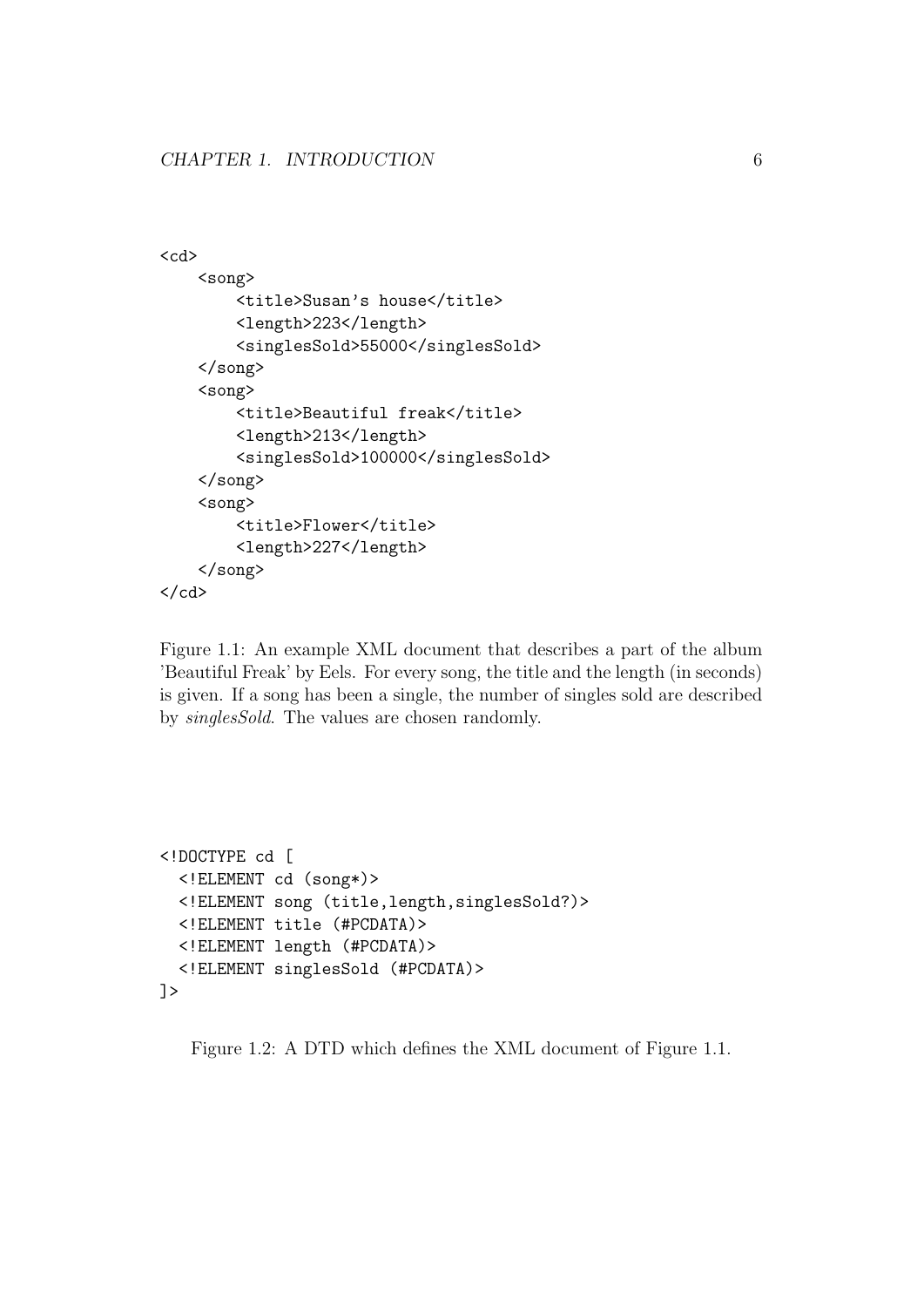order. This can be done by surrounding these elements by the all tag. If we want to do this in a DTD, we have to list all possible permutations of the elements  $(n!)$  possibilities for n children). Another feature is the possibility to indicate the minimum and maximum number an element can occur. The minoccurs and maxoccurs attributes of an element allow us to specify these numbers. Again, we can do this in a DTD, but we have to list that element maxoccurs times. An example XSD, which defines the XML document of Figure 1.1, is shown in Figure 1.3. Here, we use the all tag to specify that the elements title, length, and singlesSold can occur in any order. The minoccurs and maxoccurs attributes are used to indicate that a cd must contain at least one and at most twenty songs.

Another extension of DTD is Relax NG. This is a very elegant and powerful XML schema language, but has not become as popular as XML Schema. Relax NG has an XML based syntax, and a simpler equivalent compact syntax. Like XML Schema, it has a typing system for its elements. As an alternative for the all tag of XML Schema, it allows the &-operator in its regular expressions. This binary operator is called the shuffle or interleave operator, and allows the words accepted by its two operands to be shuffled. Relax NG does not have an alternative for the minoccurs and maxoccurs attributes. An example of a (part of) a Relax NG document which describes the element song as it is defined by the XSD in Figure 1.3, is shown in Figure 1.4. The shuffle operator is used to replace the all tag of XML Schema.

In this work, we are interested in the optimization of XML schema languages. An example of an optimization problem is the minimization of XML schemas. A minimized schema allows us to do document validation more efficiently, and improves the running time of other tests on the schema. To minimize a schema, we can create a smaller schema and check if it still defines the same set of XML documents as the original schema. The problem of checking whether two schemas define the same set of XML documents is the equivalence problem.

Analogously to the equivalence problem, we also define the inclusion and intersection (non-emptiness) problem.

- Equivalence: Given two schemas  $D_1$  and  $D_2$ , do  $D_1$  and  $D_2$  define exactly the same set of XML documents?
- Inclusion: Given two schemas  $D_1$  and  $D_2$ , is every document defined by  $D_1$  also defined by  $D_2$ ?
- Intersection (non-emptiness): Given schemas  $D_1, \ldots, D_n$ , does there exist an XML document that is defined by every  $D_i$ ,  $i = 1, \ldots, n$ ?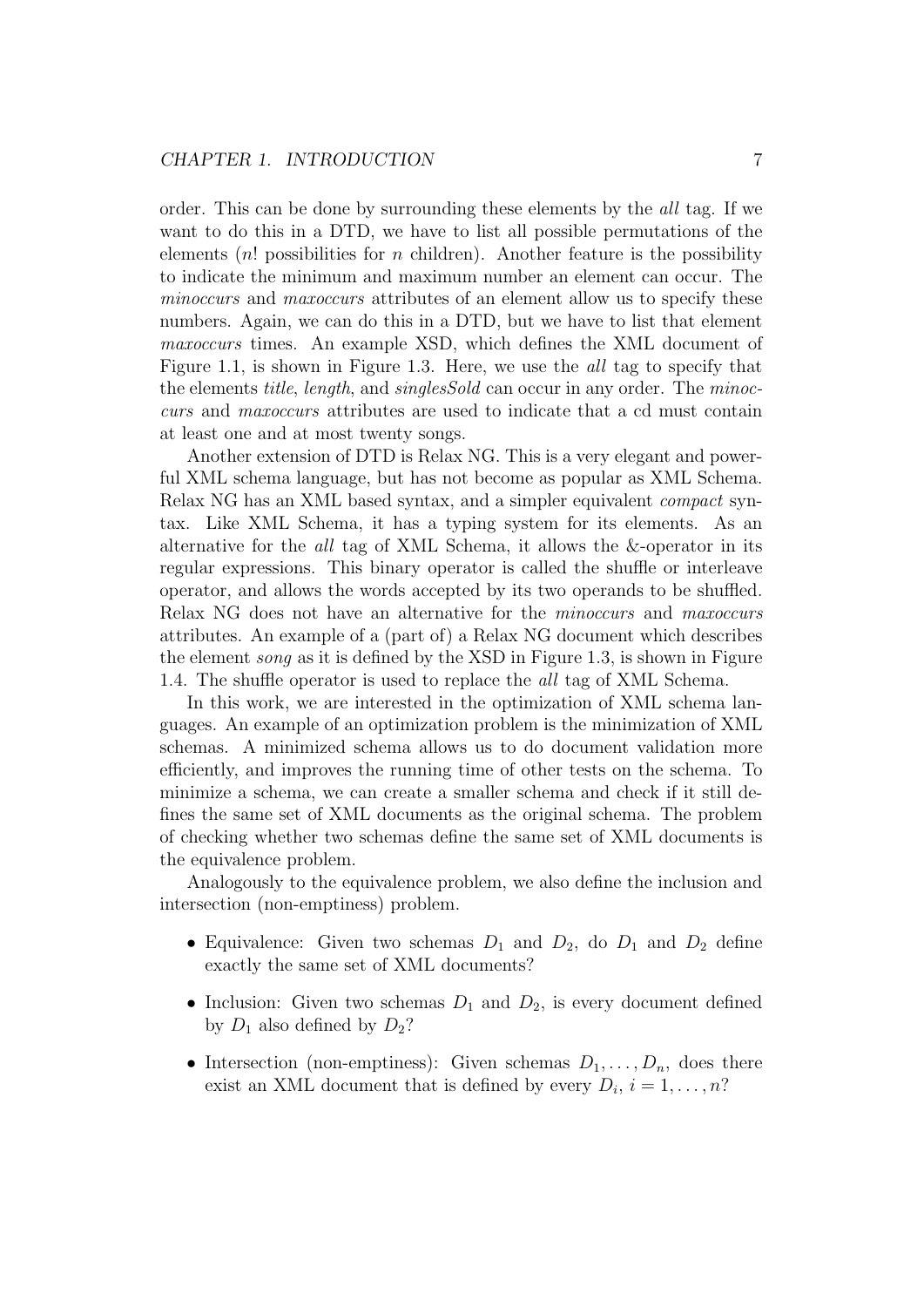```
<schema>
    <element name="cd" type="cdType">
    <xs:element name="single">
        <xs:complexType>
            <xs:sequence>
                <xs:all>
                     <xs:element name="title" type="xs:string"/>
                     <xs:element name="length" type="xs:integer"/>
                     <xs:element name="singlesSold" type="xs:integer"/>
                \langle x s : 11 \rangle</xs:sequence>
        </xs:complexType>
    </xs:element>
    <xs:element name="regular">
        <xs:complexType>
            <xs:sequence>
                 <xs:all>
                     <xs:element name="title" type="xs:string"/>
                     <xs:element name="length" type="xs:integer"/>
                 \langle x s : a 1 1 \rangle</xs:sequence>
        </xs:complexType>
    </xs:element>
    <xs:element name="cdType">
        <xs:complexType>
            <xs:sequence>
                 <xs:choice minoccurs = "1" maxoccurs = "20">
                     <xs:element name="song" type="single"/>
                     <xs:element name="song" type="regular"/>
                 </xs:choice>
            </xs:sequence>
        </xs:complexType>
    </xs:element>
</schema>
```
Figure 1.3: An XSD which defines the XML document in Figure 1.1, but violates the EDC constraint.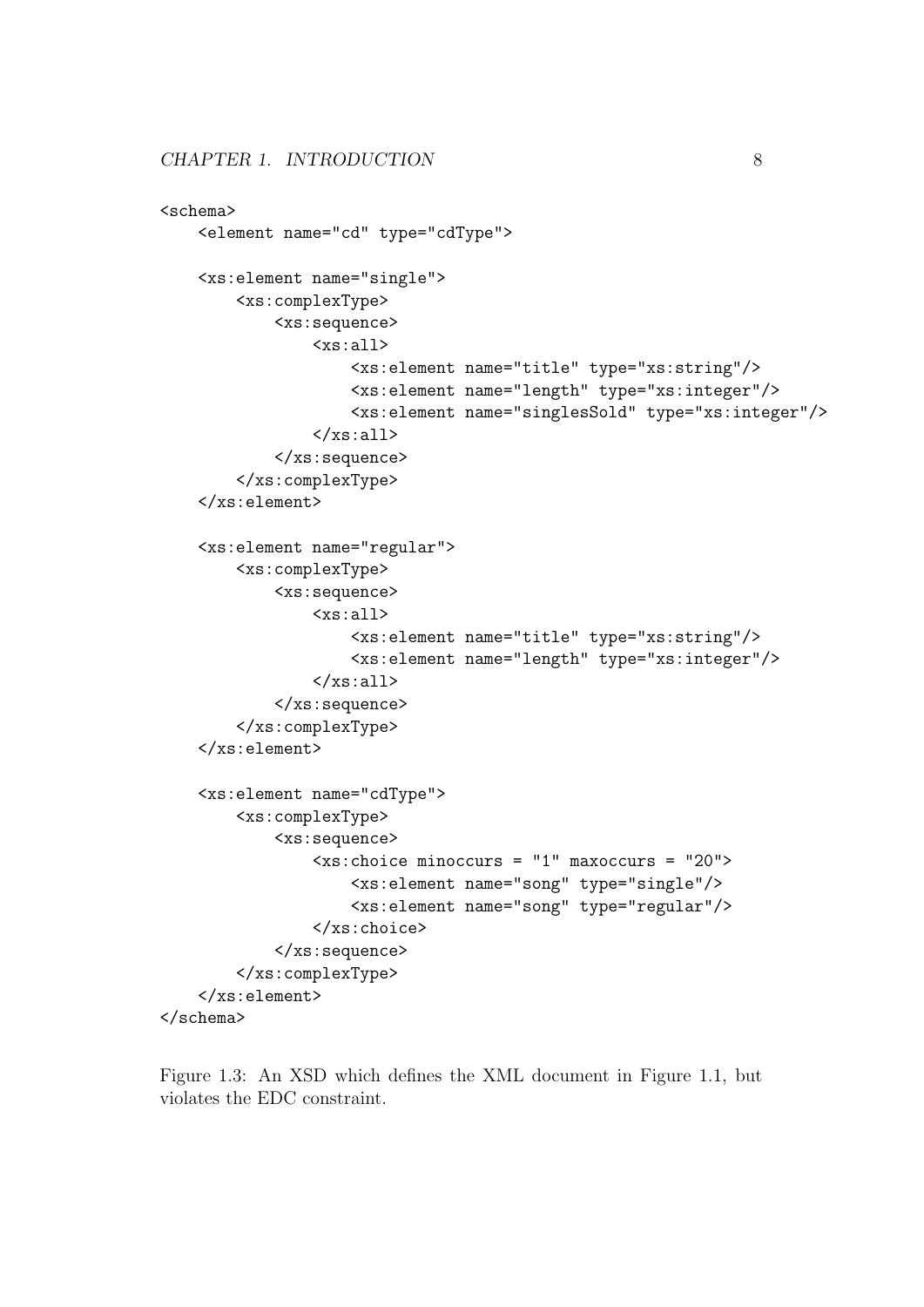```
element song {
    element title { text }
    & element length { xsd:integer }
    & element singlesSold { xsd:integer }?
}
```
Figure 1.4: A description of the song element by a Relax NG document, in compact syntax, as defined by the XSD in Figure 1.3.



Figure 1.5: The tree representation of the XML document of Figure 1.1.

These three problems are the building blocks of most optimization problems for XML schemas. Therefore, it is important to determine the complexity of these problems for the different types of XML schema languages.

To be able to study the complexity of these problems, we have to make an abstraction of XML documents and XML schema languages. XML documents are represented by trees. The tree representation of the XML document of Figure 1.1 is shown in Figure 1.5.

We abstract from DTDs with extended context free grammars, which we will also call DTDs. These extended context free grammars use regular expressions to describe their content.

Example 1.1. We can abstract from the DTD of Figure 1.2 by the following DTD:

```
cd \rightarrow sonq^*song \rightarrow title length singlesSold?
```
One of the major differences between DTD on one hand, and XML Schema and Relax NG on the other hand, is the typing system. Therefore, we add a typing system to DTDs, which gives us *extended* DTDs (EDTDs)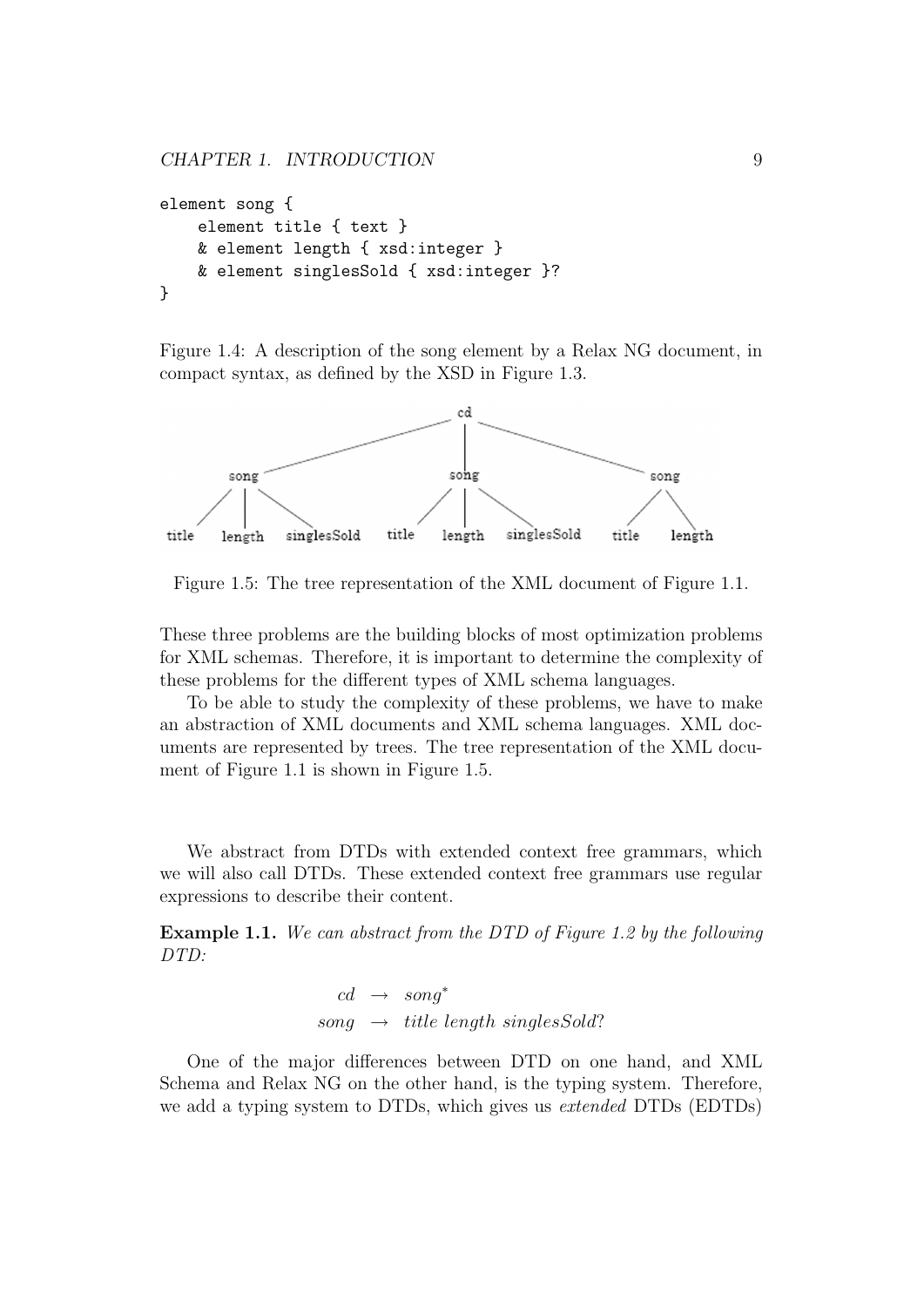([PV00]). These EDTDs exactly represent Relax NG schemas. However, XML Schema enforces constraints which Relax NG does not have. Therefore the class of EDTDs is too powerful to represent XML Schema. One of these constraints is element declarations consistent (EDC). EDC says that in a regular expression, no elements with the same name, but with a different type can be used. We can limit the power of EDTDs to single-type  $EDTDs$  ( $EDTD<sup>st</sup>$ ), which exactly describe XML Schema languages with the EDC constraint ([BMNS05], [MLMK05]). These  $EDTD^{st}$ s do not allow that two elements with the same name, but a different type occur in the same expression. We use  $EDTD^{st}$ s as an abstraction for XML Schema.

Example 1.2. We can abstract from the XSD of Figure 1.3 by the following EDTD:

$$
cd \rightarrow (song1 + song2)1..20
$$
  
song<sup>1</sup>  $\rightarrow$  title & length & singlesSold  
song<sup>2</sup>  $\rightarrow$  title & length

Here, song<sup>1</sup> represents the single type songs, and song<sup>2</sup> represents the regular type songs. Note that this EDTD is not single-type since song<sup>1</sup> and song<sup>2</sup> occur in the same expression. This is because the XSD of Figure 1.3 does not satisfy the EDC constraint. We can solve this by rewriting our XSD.  $\Box$ 

It should be noted that DTD and XML Schema also require its content to be deterministic or one-unambiguously. This is expressed by the *Determinis*tic Content Models constraint for DTD and the Unique Particle Attribution rule for XML Schema. We do not enforce these constraints in our model for DTD (DTD) and XML Schema  $(EDTD^{st})$  because there has been a lot of discussion over these rules in the XML community (see, for example, page 98 of [vdV02], [Man01], and [SM03]). Therefore, it is interesting to see what the complexity of the decision problems is for DTD and XML Schema without these constraints.

DTD, XML Schema, and Relax NG, and their abstractions, all use (subclasses of) regular expressions to describe the structure of XML documents. In these regular expressions, a number of different operators are used. DTDs use the standard set of operators: concatenation  $(\cdot)$ , Kleene-star  $(*)$ , and disjunction  $(+)$ . XML Schema adds a number of features. As we have seen, the all tag can be translated using the shuffle operator  $(x)$ . The mincount and maxcount attributes can be translated using the numerical occurrence operator. The use of this numerical occurrence operator is shown in Example 1.2, and indicates that a cd contains 1 to 20 songs. We denote this operator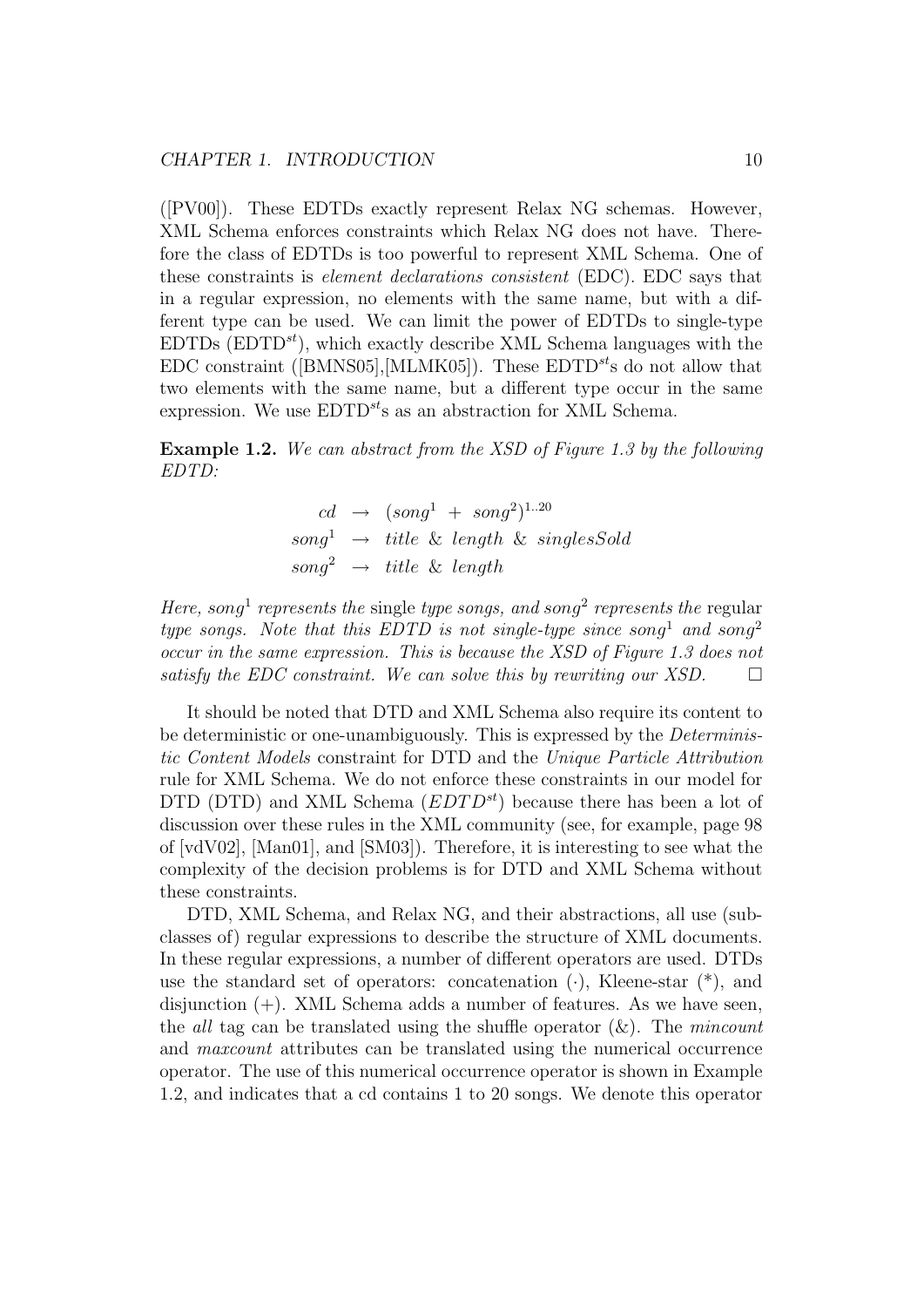by  $\#$ . By specifying the operators that are allowed in the regular expressions, we can define subsets of the regular expressions.

It turns out that the complexity of the decision problems (equivalence, inclusion, and intersection) for DTDs, and  $EDTD^{st}$  is highly correlated with the complexity of the same decision problems for the subclass of regular expressions they use ([MNS04]). We also define unranked tree automata (UTA), which use (subclasses of) regular expressions too. These unranked tree automata are equally powerful as EDTDs. Therefore, the complexity of the decision problems for unranked tree automata and EDTDs is the same. Because of this close correspondence between DTDs, EDTDs, and  $EDTD^{st}$ s on one hand, and regular expressions and unranked tree automata on the other hand, we will study the complexity of the decision problems for various subclasses of regular expressions and unranked tree automata.

It is well known that any traditional  $RE(+, \cdot, *)$ -expression can be translated into an equivalent non-deterministic finite automaton (NFA) of polynomial size. These NFAs can then be used to determine upper bounds on the decision problems for  $RE(+, \cdot, *)$ . However, translating an  $RE(+, \cdot, *, \&, \#)$ expression directly into an equivalent NFA gives a double-exponential blowup. Therefore, we introduce a new kind of automata, extended NFAs (ENFAs), which extend the capabilities of the regular NFAs, and allow us to translate any  $RE(+, \cdot, *, \&, \#)$ -expression directly into such an ENFA of polynomial size. We often use these ENFAs to determine upper bounds for classes using the numerical occurrence or the shuffle operator.

We first consider a number of subclasses of regular expressions, which are defined by allowing a number of operators. For example, the class  $RE(+, \cdot, *)$ defines all regular expressions which only use the  $+$ ,  $\cdot$ , and  $*$  operators. Some of the complexities were already known in the literature, and are summarized in Table 1.1. The new results obtained in this work are summarized in Table 1.2.

|                   | equivalence                                               | inclusion     | intersection       |
|-------------------|-----------------------------------------------------------|---------------|--------------------|
| $RE(+, \cdot, *)$ | PSPACE [SM73]                                             | PSPACE [SM73] | $ $ PSPACE [Koz77] |
|                   | $RE(+, \cdot, *, \&)$   EXPSPACE [MS94]   EXPSPACE [MS94] |               |                    |

Table 1.1: Complexity classes for problems with regular expression which were already known in the literature. All complexities are completeness results.

These subsets of regular expressions all contain very complex expressions. However, the regular expressions used in practical DTDs and XSDs are mostly very simple. Bex, Neven, and Van den Bussche have done a study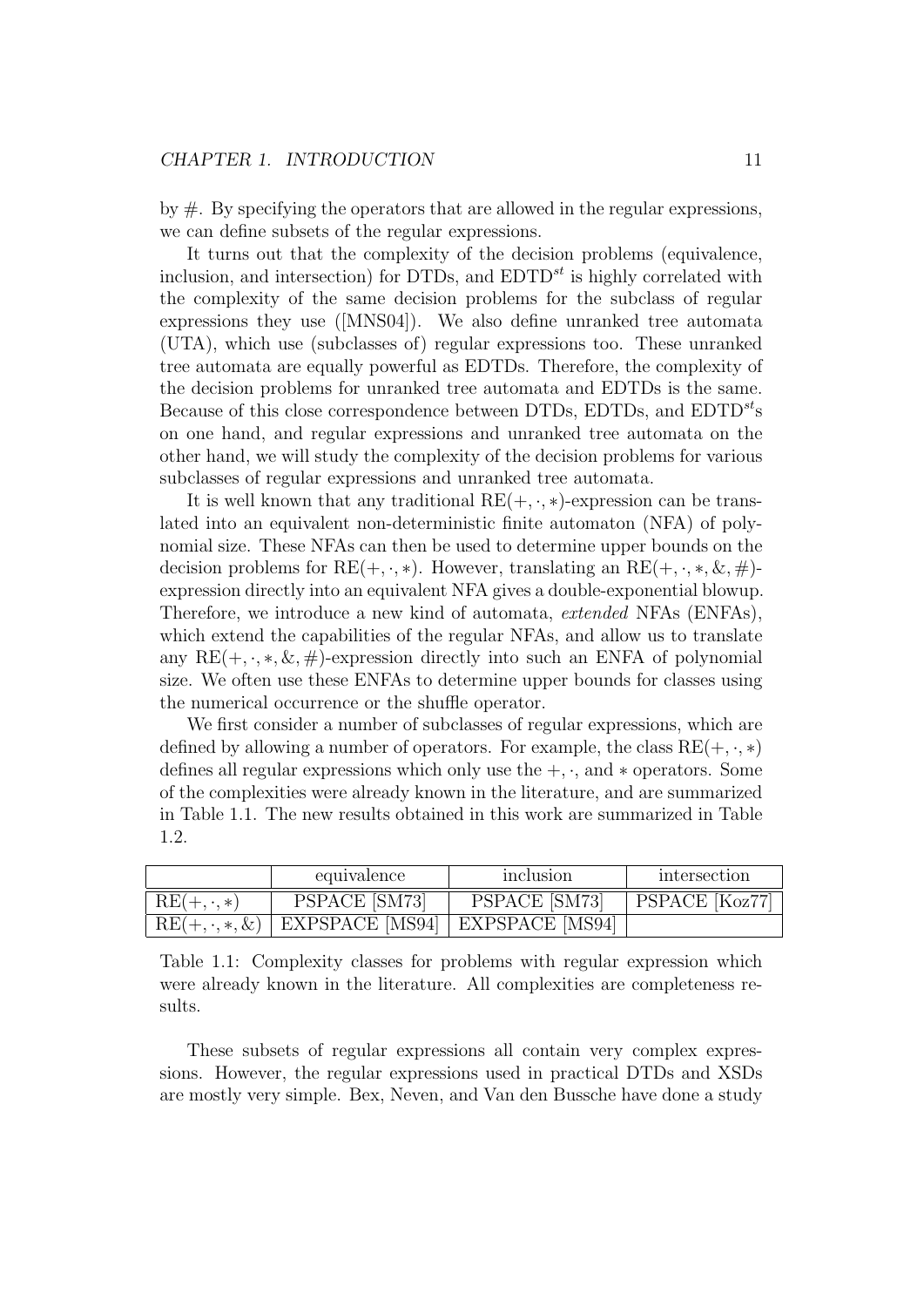|                           | equivalence     | inclusion           | intersection  |
|---------------------------|-----------------|---------------------|---------------|
| $RE(+, \cdot, *, \#)$     | <b>EXPSPACE</b> | EXPSPACE            | <b>PSPACE</b> |
| $RE(+, \cdot, *, \&)$     |                 |                     | <b>PSPACE</b> |
| $RE(+, \cdot, *, \#, \&)$ |                 | EXPSPACE   EXPSPACE | <b>PSPACE</b> |

Table 1.2: Complexity classes for problems with regular expressions, found in this work. All complexities are completeness results.

on this subject ([BNVdB04]), and it turns out that more than ninety percent of the regular expressions occurring in practical DTDs and XSDs are expressions  $e_1 \cdots e_n$ , where every  $e_i$  is a factor of the form  $(x_1 + \cdots + x_n)$ , possibly extended with the  $*, +$ , or ? operators, and each  $x_i$  is a string. Martens, Neven, and Schwentick, have characterized this class of regular expressions as CHain Regular Expressions (CHAREs), and studied the complexity of the decision problems for a number of subclasses of these CHAREs ([MNS04]). We extend these CHAREs with the numerical occurrence operator. We present some of the results of Martens et. al. in Table 1.3. The results obtained in this work are summarized in Table 1.4.

|                              | equivalence | inclusion     | intersection  |
|------------------------------|-------------|---------------|---------------|
| $CHARE(S\backslash \{\# \})$ | in PSPACE   | <b>PSPACE</b> | <b>PSPACE</b> |
| CHARE(a, a?)                 | in PTIME    | coNP          | NP            |
| $CHARE(a, a*)$               | in PTIME    | coNP          | NP            |

Table 1.3: Complexity classes for a selection of problems with CHAREs due to Martens et. al ([MNS04]). Here, CHARE( $S \setminus \{\#\}$ ) denotes the full subset of CHAREs as defined by Martens et. al, and CHARE $(a, a?$  (resp.  $CHARE(a, a*)$  are the simple subsets of CHAREs where only factors of the form a or a? (resp.  $a*$ ),  $a \in \Sigma$ , are allowed. All complexities are completeness results, unless mention otherwise.

Finally, we investigate the complexity of the decision problems for UTAs. The complexity of these problems depends on the subset of regular expressions used in the transition function of the UTA. For example, the class  $UTA(RE(+, \cdot, *, \&))$  contains all UTAs which only use the three standard operators and the shuffle operator in their transition functions. The only result known in the literature is that the equivalence problem and intersection problem for  $UTA(RE(+, \cdot, *)$  are EXPTIME-complete ([Sei90], [Sei94]). The results found in this work are summarized in Table 1.5.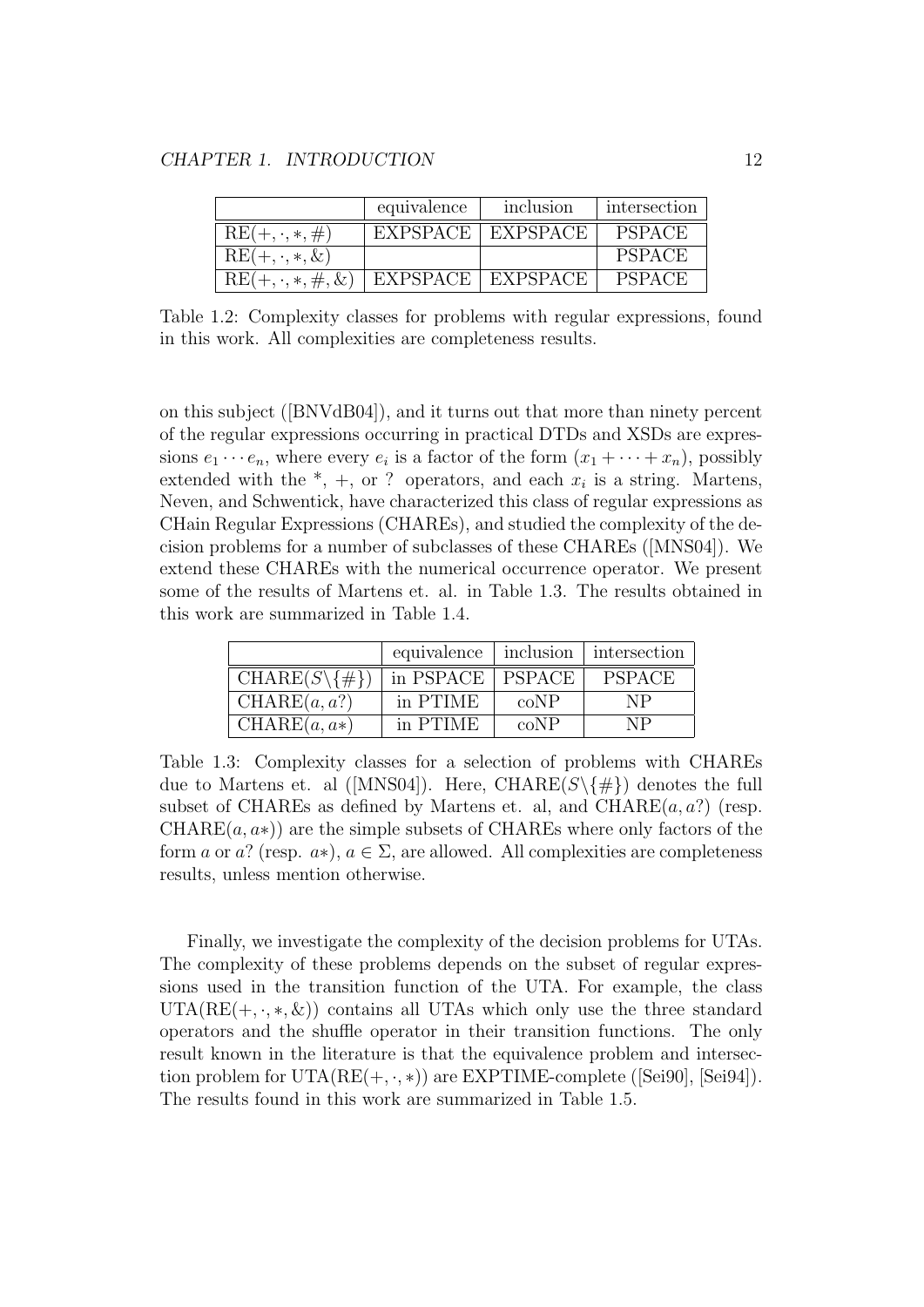|                       | equivalence | inclusion       | intersection  |
|-----------------------|-------------|-----------------|---------------|
| CHARE(S)              | in EXPSPACE | <b>EXPSPACE</b> | <b>PSPACE</b> |
| CHARE $(a, a?, a\#)$  | in PTIME    | coNP-hard,      | NP            |
|                       |             | in EXPSPACE     |               |
| CHARE $(a, a\#^{>0})$ | in PTIME    | in PTIME        | in PTIME      |

Table 1.4: Complexity classes for problems with CHAREs, found in this work. Here,  $\text{CHARE}(S)$  denotes the full subset of CHAREs extended with the numerical occurrence operator, and CHARE $(a, a?, a\#)$  is the simple subset of CHAREs where only factors of the form  $a, a?$ , and  $a^{k.l}$  are allowed. The class CHARE $(a, a\#^{>0})$  is equivalent to CHARE $(a, a^2, a\#)$ , with the difference that we do not allow factors of the form a?, and that the lower bound of the numerical occurrence operator,  $k$ , must be bigger than zero. All complexities are completeness results, unless mention otherwise.

|                                                  | equivalence | inclusion           | intersection   |
|--------------------------------------------------|-------------|---------------------|----------------|
| $UTA(RE(+, \cdot, *))$                           |             | EXPTIME             |                |
| $UTA(RE(+, \cdot, *, \#))$                       |             | EXPSPACE   EXPSPACE | EXPTIME        |
| $\overline{\text{UTA}}(\text{RE}(+,\cdot,*,\&))$ |             | EXPSPACE   EXPSPACE | <b>EXPTIME</b> |
| $UTA(RE(+, \cdot, *, \#, \&))$                   |             | EXPSPACE   EXPSPACE | EXPTIME        |

Table 1.5: Complexity classes for problems with unranked tree automata, found in this work. All complexities are completeness results, unless mentioned otherwise.

Using these results and the earlier mentioned correlation between the complexities of the decision problems for regular expressions, and unranked tree automata on one hand, and DTDs, EDTDs, and  $EDTD^{st}$  on the other hand, we can establish the complexity of the decision problem for DTDs, EDTDs, and  $EDTD^{st}$ . Since these classes are abstractions of DTD, Relax NG, and XML Schema, this gives us the complexity of the decision problems for DTD, Relax NG, and XML Schema.

In chapter 2, we define a number of aspects of the complexity theory that are important for this work. We first define Turing machines (TM) and time- and space complexity, based on these Turing machines. We also define two more powerful Turing machines, non-deterministic TMs and alternating TMs. Next, we describe the complexity classes we consider in this work and formally define the notions reduction and completeness.

In chapter 3, we consider tiling problems. This is a class of problems that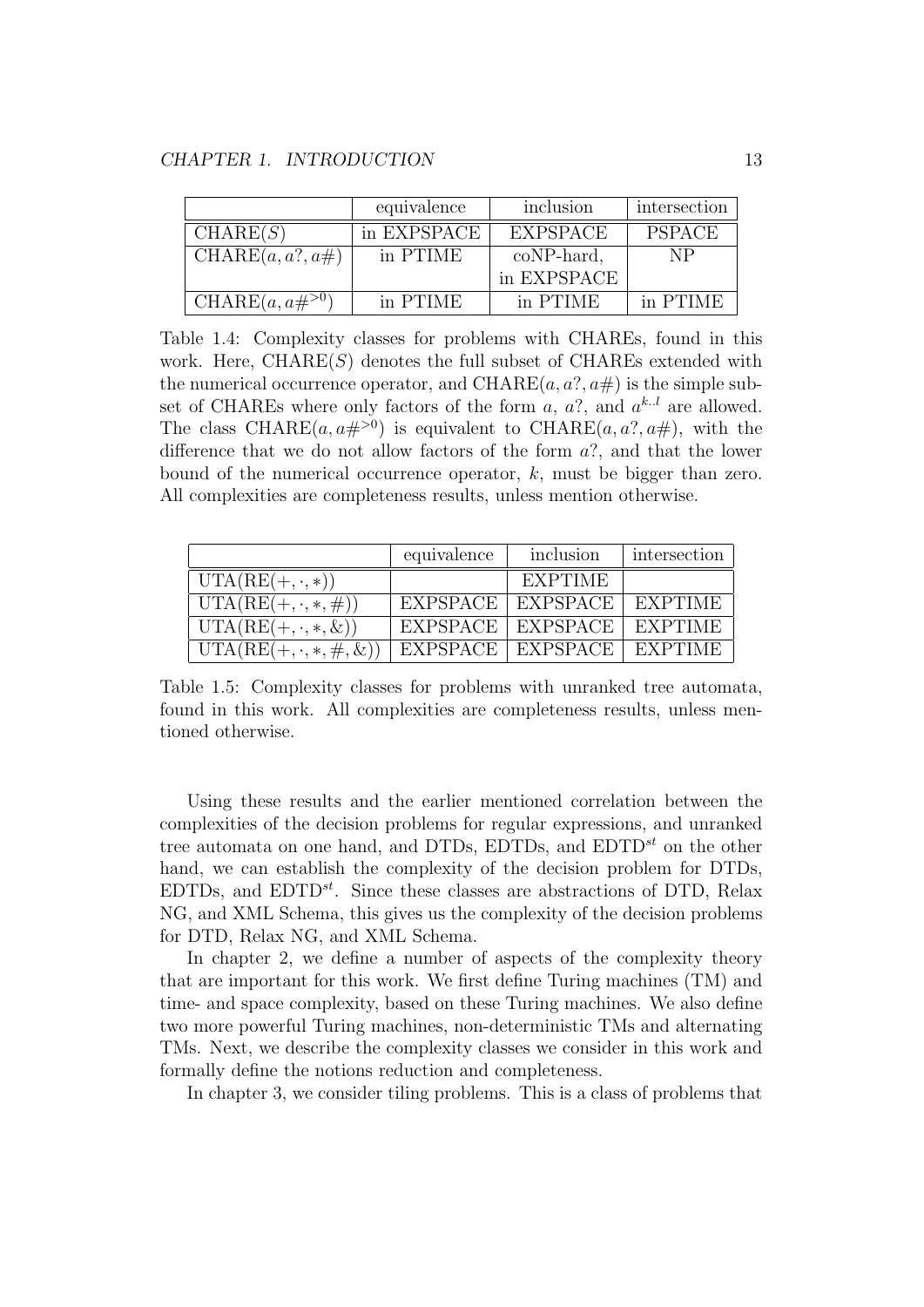has complete problems for many interesting complexity classes. The corridor tiling and the 2-player corridor tiling problem are PSPACE and EXPTIME complete. We introduce the  $2^n$ -corridor tiling problem and show that it is EXPSPACE-complete. These tiling problems are used to show hardness in a number of proofs in chapters 6 and 7.

In chapter 4, we first define regular expressions and chain regular expressions. Then, we introduce NFAs and extended NFAs, and show how a  $RE(+, \cdot, *, \#, \&)$ -expression can be converted into an equivalent ENFA. Finally, we give some complexity results concerning ENFAs.

In chapter 5, we consider tree languages. We first describe how we will abstract from XML documents by trees. To recognize these trees, we need tree automata. We define a number of tree automata, and for these tree automata we show which have equal power and which are less powerful than the other. Then, we give the definitions of DTDs, EDTDs, and  $EDTD^{st}$ s and formally define the decision problems we consider. Finally, we give the correspondence between the complexity of the decision problems for regular expression and unranked tree automata on one hand, and DTDs, EDTDs, and  $EDTD^{st}$ s on the other hand.

In chapter 6, we investigate the complexity of the equivalence, inclusion and intersection problem for regular expressions. First, we do this for the full class of regular expressions. Here, we investigate what the addition of the numerical occurrence and shuffle operator does for the complexity of our decision problems. Then, we consider much simpler subclasses of regular expressions, CHain Regular Expressions (CHAREs).

In chapter 7, we investigate the complexity of the decision problems for unranked tree automata. For tree automata we can also consider automata that only use a subset of the classes of regular expressions.

In chapter 8, we present some conclusions about the results of this work.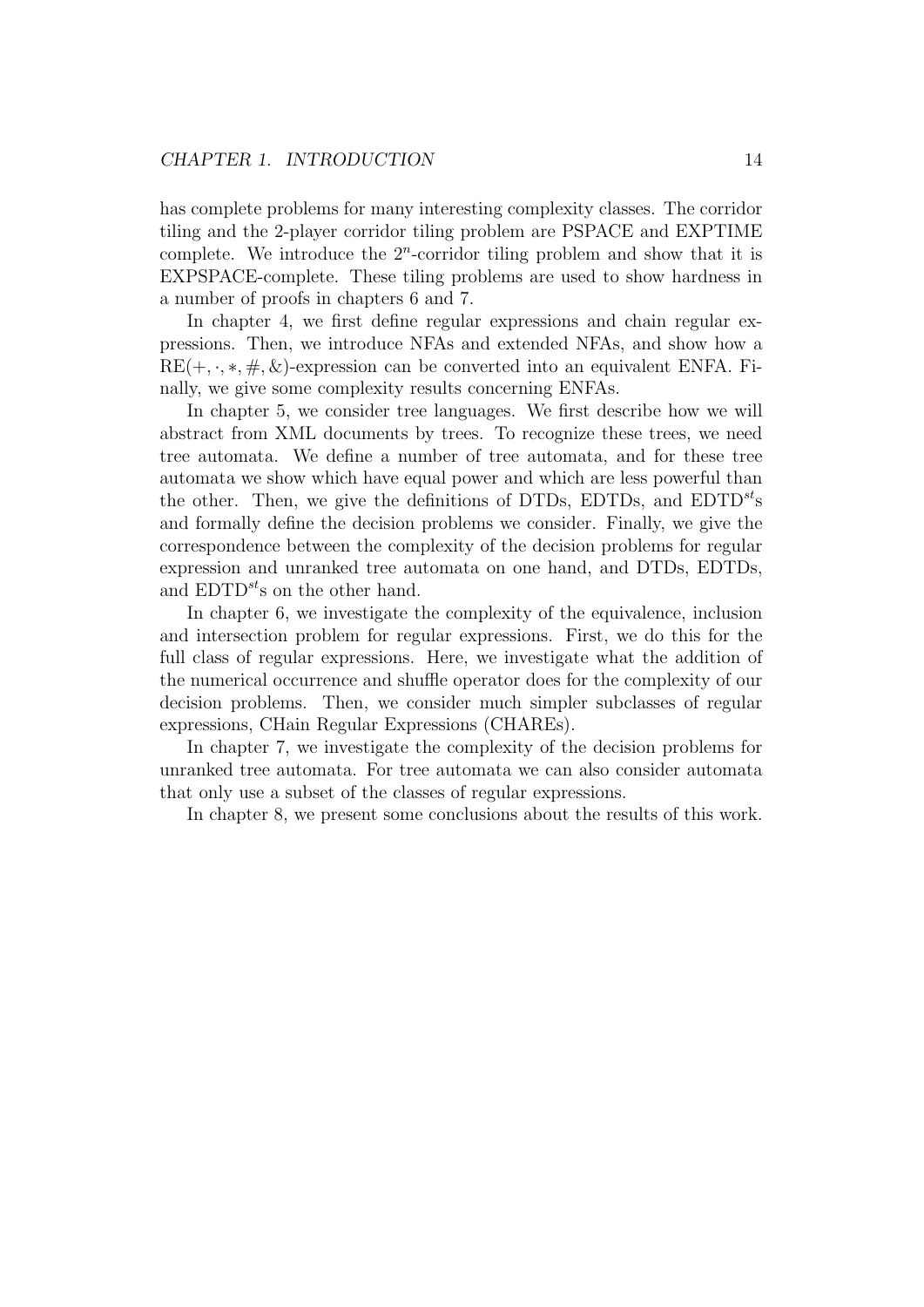### Chapter 2

## Computational complexity

We first define some basic terms. In the rest of this thesis,  $\Sigma$  always denotes a finite alphabet. A  $\Sigma$ -symbol (or simply symbol) is an element of  $\Sigma$ , and a Σ-string (or simply string) is a finite sequence  $x = a_1 \cdots a_n$  of Σ-symbols. We define the length of x, denoted by  $|x|$ , to be n. We denote the empty string by  $\varepsilon$ . The set of positions of x is  $\{1,\ldots,n\}$  and the symbol of x at position i is  $a_i$ . By  $x_1 \cdot x_2$  we denote the *concatenation* of two strings  $x_1$  and  $x_2$ . For readability, we sometimes also denote the concatenation of  $x_1$  and  $x_2$  by  $x_1x_2$ .

Most definitions in this chapter are based on the book computational complexity by Papadimitriou ([Pap94]).

### 2.1 The Turing machine

The k-tape Turing machine (TM) is a mathematical model of a computer. A k-tape TM consists of k tapes. Each tape has a head that can be used to read and write the tape. The tapes are unbounded to the right and consist of cells which contain symbols. Furthermore, a TM is always in a state and has a transition function. Based on this transition function, the current state and the symbols the heads of the tapes are currently reading, the TM can write a symbol to each of its tapes and/or move its heads. We will use the k-tape TM as our formal model of computation. The TM is formally defined as follows:

**Definition 2.1.** A k-tape Turing machine, where k is an integer, is a quadruple,  $M = (Q, \Sigma, \delta, q_0)$ , and where

1. Q is the finite set of states;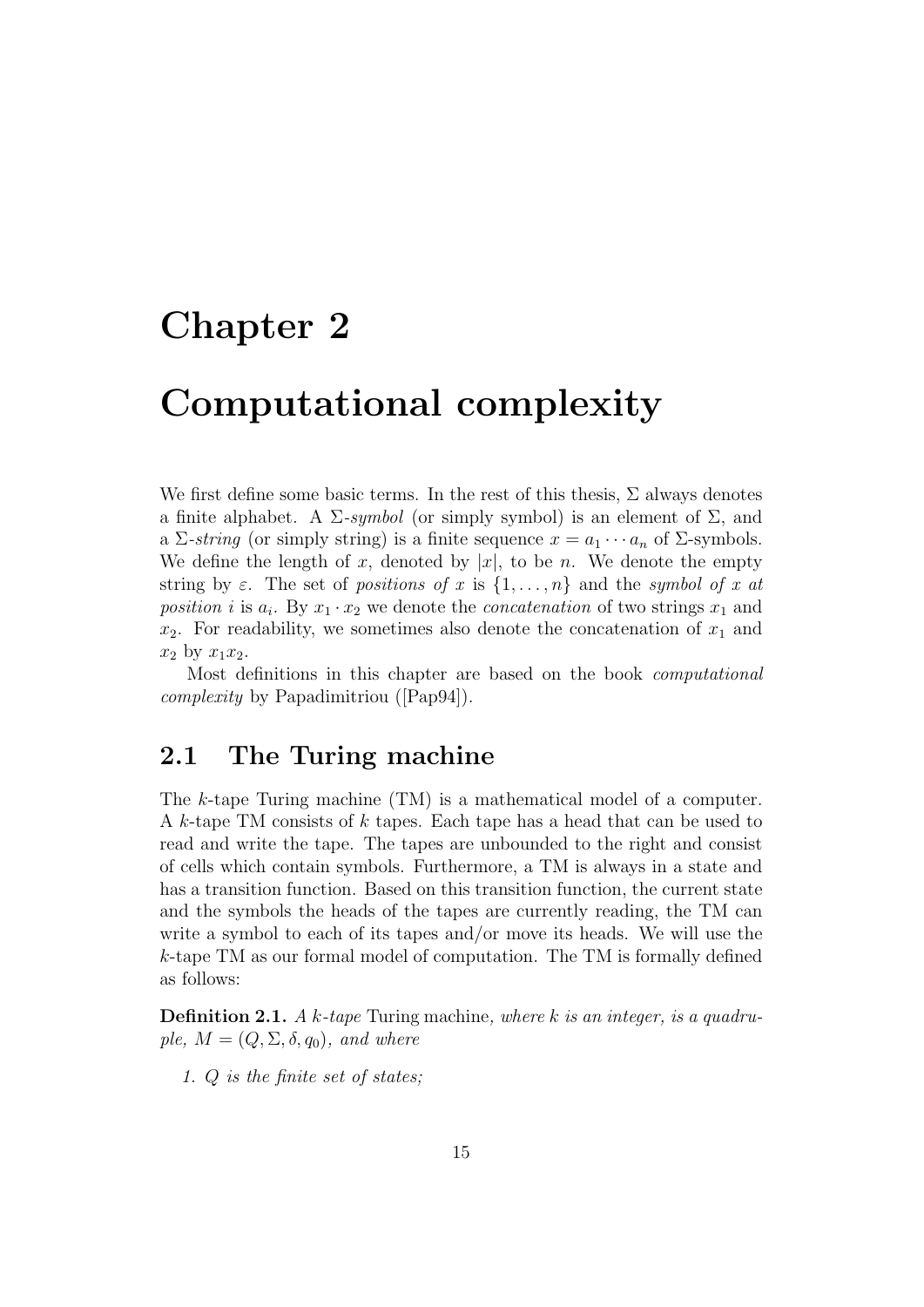- 2.  $\Sigma$  is the finite alphabet, and  $\Sigma$  always contains the special blank symbol  $\Box$  and the special start symbol  $\triangleright$ :
- 3.  $\delta$  :  $Q \times \Sigma^k \rightarrow (Q \cup \{q_{halt}, q_{accept}, q_{reject}\}) \times (\Sigma \times \{\rightarrow, \leftarrow, \_\})^k$  is the transition function; and
- 4.  $q_0 \in Q$  is the start state.

We assume that  $q_{halt}$  (the halting state),  $q_{accept}$  (the accepting state),  $q_{reject}$ (the rejecting state), and the head directions  $\leftarrow$  for "left",  $\rightarrow$  for "right", and for "stay", are not in  $Q \cup \Sigma$ .

The transition function  $\delta$  controls the actions the TM takes. Intuitively,  $\delta(q, a_1, \ldots, a_k) = (p, b_1, D_1, \ldots, b_k, D_k)$  means that, if M is in state q, the head of the first string is scanning a  $a_1$ , that of the second a  $a_2$ , and so on, then the next state will be p, the first head will write  $b_1$  and move in the direction indicated by  $D_1$ , and so on for the other heads.

We put a few constraints on  $\delta$  to restrict the use of the special start symbol  $\triangleright$ . When a head reads the  $\triangleright$ , the head has to move right and the  $\triangleright$  has to be rewritten. This makes sure that the tape heads will never fall of the left end of a tape: If  $a_i = \rhd$ , then  $b_i = \rhd$  and  $D_i = \rightarrow$  must hold. The  $\triangleright$  can not be written at any other place but the first position of a tape: If  $b_i = \triangleright$ , then  $a_i = \triangleright$  must hold. Since this transition function is a function and not a relation, we call this TM a deterministic.

The computation begins by writing the special start symbol  $\triangleright$  followed by the input  $x$  on the first tape. The other tapes only contain the start symbol  $\triangleright$ . The tape heads point to the first position of their tape, the  $\triangleright$ . The current state is initialized as  $q_0$ , the start state.

From here on, the transition function will step by step change the current state, move the heads and write to the tapes. When the head of a tape is above the last symbol of that tape and has to move to the right, we write a at the end of that tape. Thus we ensure that the tapes are truly unbound to the right.

Since the heads can never fall of the left hand side of the tape and the tapes are unbounded to the right, there is only one reason why the TM will halt. That occurs when it reaches a halting state:  $q_{halt}$ ,  $q_{accept}$ , or  $q_{reject}$ .

To describe the computation of a TM formally we need a way to describe the complete state the computation is in, a configuration. A configuration of M is a  $(2k+1)$ -tuple  $(q, w_1, u_1, \ldots, w_k, u_k)$ , where  $q \in Q$  is a state and  $w_i, u_i$ are strings in  $\Sigma^*$ . Here, q is the current state;  $w_i$  is the string to the left of the head on the *i*th tape, including the symbol scanned by the head; and  $u_i$ is the string to the right of the head on the ith tape, possibly empty.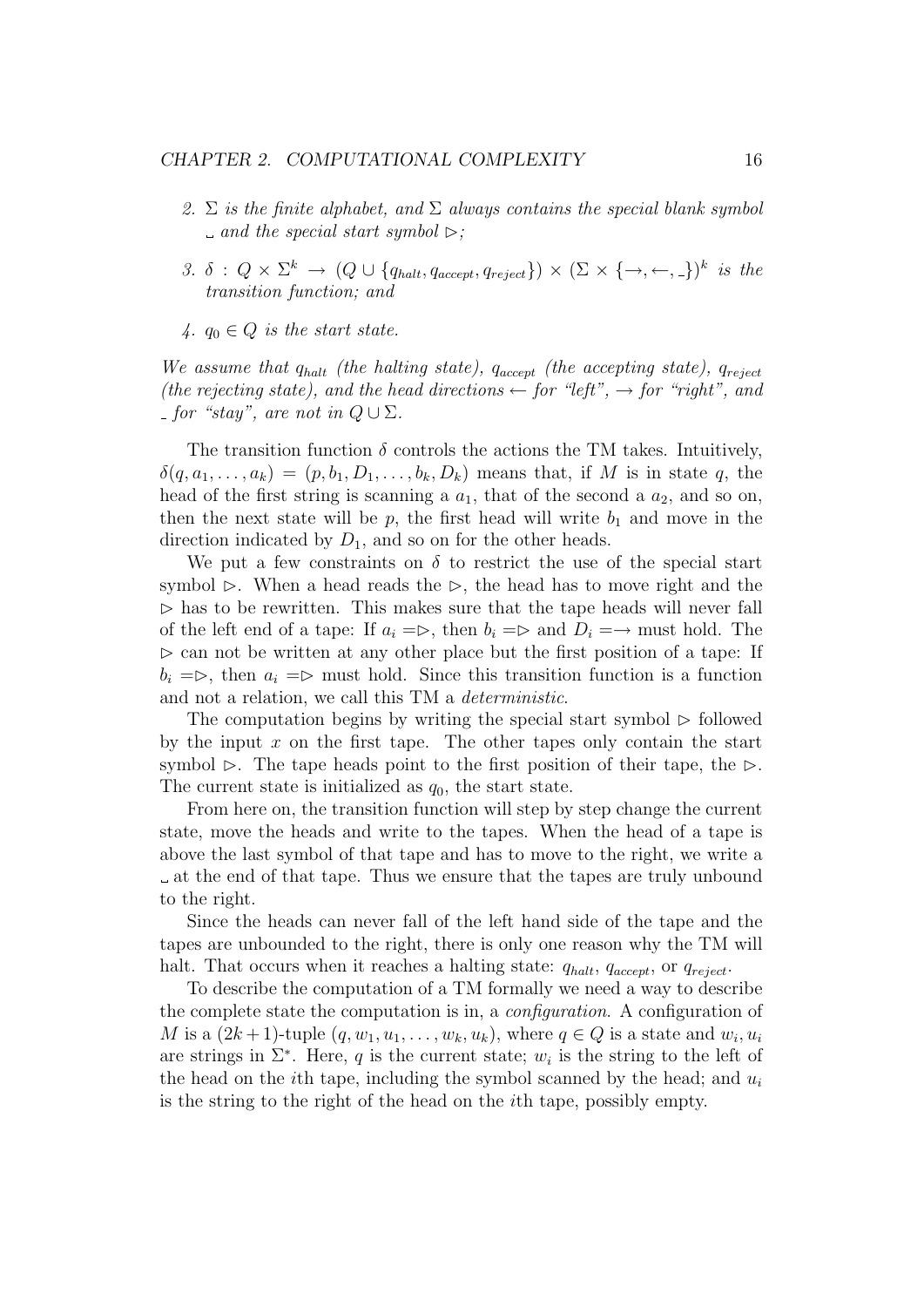We say that configuration  $(q, w_1, u_1, \ldots, w_k, u_k)$  yields in one step configuration  $(q, w'_1, u'_1, \ldots, w'_k, u'_k)$ , denoted  $(q, w_1, u_1, \ldots, w_k, u_k) \longrightarrow^M (q, w'_1, u'_1,$  $\dots, w'_k, u'_k$  if the following is true. First suppose that  $a_i$  is the last symbol of  $w_i$ , for  $i = 1, ..., k$ . We have the following: If  $D_i = \rightarrow$ , then  $w'_i$  is  $w_i$ with its last symbol (which was  $a_i$ ) replaced by  $b_i$ , and the first symbol of  $u_i$  appended to it ( $\Box$  if  $u_i$  is the empty string);  $u'_i$  is  $u_i$  with the first symbol removed (or, if  $u_i$  was the empty string,  $u'_i$  remains empty). If  $D_i = \leftarrow$ , then  $w'_i$  is  $w_i$  with  $a_i$  omitted from its end, and  $u'_i$  is  $u_i$  with  $b_i$  attached in the beginning. Finally, if  $D_i = \square$ , then  $w'_i$  is  $w_i$  with the ending  $a_i$  replaced by  $b_i$ , and  $u'_i = u_i$ .

Based on the relationship yields in one step, we can now define yields as its transitive closure. We say that configuration  $(q, w_1, u_1, \ldots, w_k, u_k)$ yields in l steps configuration  $(q, w'_1, u'_1, \ldots, w'_k, u'_k)$ , denoted  $(q, w_1, u_1, \ldots, u'_k, u'_k)$  $w_k, u_k \to^{M^l} (q, w'_1, u'_1, \dots, w'_k, u'_k),$  where  $k \in \mathbb{N}$ , if there exist configurations  $(q, w_1^i, u_1^i, \ldots, w_k^i, u_k^i), i = 1, \cdots, l + 1$ , such that  $(q, w_1^i, u_1^i, \ldots, w_k^i, u_k^i) \longrightarrow M$  $(q, w_1^{i+1}, u_1^{i+1}, \ldots, w_k^{i+1}, u_k^{i+1})$  for  $i = 1, \ldots, l$ ,  $(q, w_1, u_1, \ldots, w_k, u_k) = (q, w_1^1, \ldots, w_k^1, u_k^1, \ldots, u_k^1, u_k^1, \ldots, u_k^1, u_k^1, \ldots, u_k^1, u_k^1, \ldots, u_k^1, u_k^1, \ldots, u_k^1, u_k^1, \ldots, u_k^1, u_k^1, \ldots, u_k^1, u_k^1, \ldots, u_k^1, u_k^1, \ldots, u_k^$  $u_1^1, \ldots, w_k^1, u_k^1$  and  $(q, w_1', u_1', \ldots, w_k', u_k') = (q, w_1^{l+1}, u_1^{l+1}, \ldots, w_k^{l+1}, u_k^{l+1})$ . Finally, we say that configuration  $(q, w_1, u_1, \ldots, w_k, u_k)$  yields configuration  $(q, w'_1, u'_1, \ldots, w'_k, u'_k)$ , denoted  $(q, w_1, u_1, \ldots, w_k, u_k) \rightarrow M^*$   $(q, w'_1, u'_1, \ldots, w'_k, u'_k)$  $u'_k$ , if there is a  $l \geq 0$  such that  $(q, w_1, u_1, \ldots, w_k, u_k) \rightarrow M^l (q, w'_1, u'_1, \ldots, w'_k, u'_k)$ .

**Definition 2.2.** Let M be a TM and x the input string for  $M$ ;

- M accepts  $x \text{ if } (q_0, \rhd, x, \rhd, \varepsilon, \ldots, \rhd, \varepsilon) \rightarrow M^* (q_{accept}, u_1, w_1, \ldots, u_k, w_k),$ for some  $u_i, w_i \in \Sigma^*$ ,  $i = 1, \dots k$ . We say that  $M(x) = "accept"$ .
- M rejects  $x \text{ if } (q_0, \triangleright, x, \triangleright, \varepsilon, \ldots, \triangleright, \varepsilon) \rightarrow^{M^*} (q_{reject}, u_1, w_1, \ldots, u_k, w_k),$ for some  $u_i, w_i \in \Sigma^*$ ,  $i = 1, \ldots k$ . We then say that  $M(x) = "reject".$
- If  $(q_0, \triangleright, x, \triangleright, \varepsilon, \ldots, \triangleright, \varepsilon) \rightarrow^{M^*} (q_{halt}, u_1, w_1, \ldots, u_k, w_k)$ , for some  $u_i$ ,  $w_i \in \Sigma^*, i = 1, \dots k$ , we say that  $M(x) = u_k w_k$ . That is, M calculates a function from strings to strings and its output can be found on the last tape.
- If M does not end on input x, we say that  $M(x) = \nearrow$ .

**Definition 2.3.** Let  $L \subset (\Sigma \setminus \{., \succ\})^*$  be a language, that is, a set of strings of symbols.

• Let M be a TM such that for every  $x \in (\Sigma \setminus \{ \Box, \Box \})^*$  holds that if  $x \in L$ , then  $M(x) = "accept",$  and if  $x \notin L$ , then  $M(x) = "reject".$  We then say that  $M$  decides  $L$ . If  $L$  is decided by a TM  $M$ , then  $L$  is called a recursive language.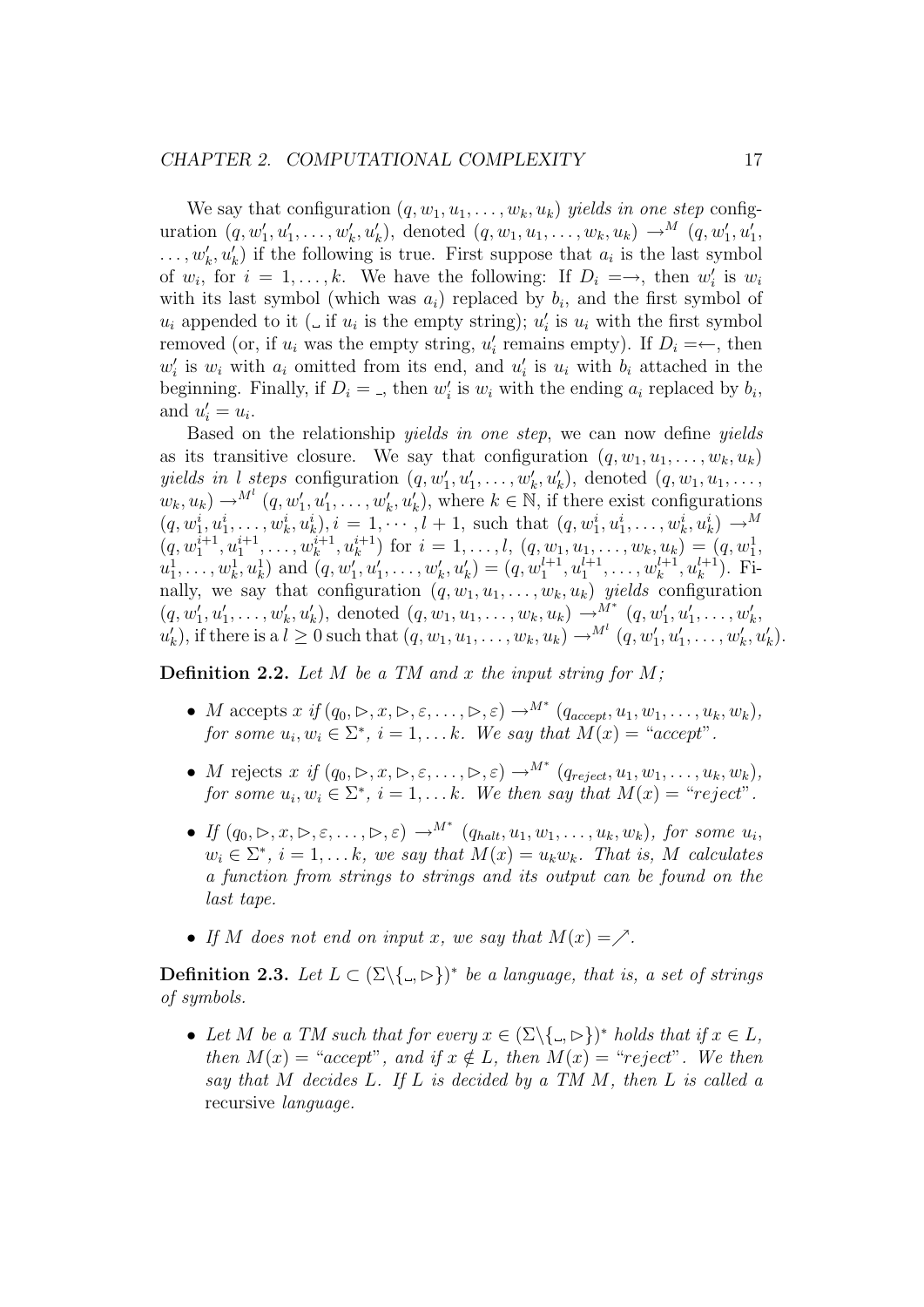- We say that a TM M accepts L when for every  $x \in (\Sigma \{\Box, \Box\})^*$  holds that if  $x \in L$ , then  $M(x) = "accept"$  and if  $x \notin L$ , then  $M(x) = \nearrow$ . If L is accepted by some TM  $M$ , we say that  $L$  is recursively enumerable.
- For a TM M, define  $L(M) = \{x \in \Sigma^* \mid M(x) = "accept"\}$  as the language accepted by M.

### 2.2 Time- and space complexity

We will only consider Turing machines that stop on every input. We can classify these Turing machines, and the problems they solve, based on the time and space they use.

Let M be a TM that takes as input x and say  $(q_0, \triangleright, x, \triangleright, \varepsilon, \ldots, \triangleright, \varepsilon) \rightarrow^{M^t}$  $(H, u_1, w_1, \ldots, u_k, w_k)$ , for  $H \in \{q_{accept}, q_{reject}\}$ , and  $u_i, w_i \in \Sigma^*, i = 1, \ldots, k$ .

**Definition 2.4.** The time required by M on input x is t. Suppose that a language  $L \subset (\Sigma \setminus \{ \Box, \triangleright \})^*$  is decided by a TM M that for every  $x \in (\Sigma \setminus \{ \Box, \triangleright \})$  $\{\}^*$  requires no more than  $f(|x|)$  time,  $f : \mathbb{N} \to \mathbb{N}$  being a non-decreasing function. We then say that  $L \in TIME(f(n))$ , and  $f(n)$  is a time bound for M. The class  $TIME(f(n))$  is the collection of Turing machines that operate in no more than  $f(n)$  time.

**Definition 2.5.** The space required by M on input x is  $max\{|u_i| + |w_i| \mid$  $i = 1, \ldots, k$ , the maximum number of tape cells used by the longest tape during the computation. Suppose that a language  $L \subset (\Sigma \setminus \{ \Box, \triangleright \})^*$  is decided by a TM M that for every  $x \in (\Sigma - \{\square, \triangleright\})^*$  requires no more than  $f(|x|)$ space,  $f : \mathbb{N} \to \mathbb{N}$  being a non-decreasing function. We then say that  $L \in$  $SPACE(f(n))$ , and  $f(n)$  is a space bound for M. The class  $SPACE(f(n))$  is the collection of Turing machines that operate in no more than  $f(n)$  space.

The number of tapes used by a TM is not important when we consider its complexity.

Theorem 2.6. Given any k-tape Turing machine M operating within time  $f(n)$ , there exists a one-tape Turing machine M' operating within time  $O(f(n)^2)$ such that, for any input x,  $M(x) = M(x')$ .

The following Theorems show that multiplicative constants are not important.

**Theorem 2.7.** Let  $L \in TIME(f(n))$ . Then, for any  $\varepsilon > 0$ ,  $L \in TIME(f'(n))$ , where  $f'(n) = \varepsilon f(n) + n + 2$ .

**Theorem 2.8.** Let  $L \in SPACE(f(n))$ . Then, for any  $\varepsilon > 0$ ,  $L \in SPACE(f'(n))$ , where  $f'(n) = 2 + \varepsilon f(n)$ .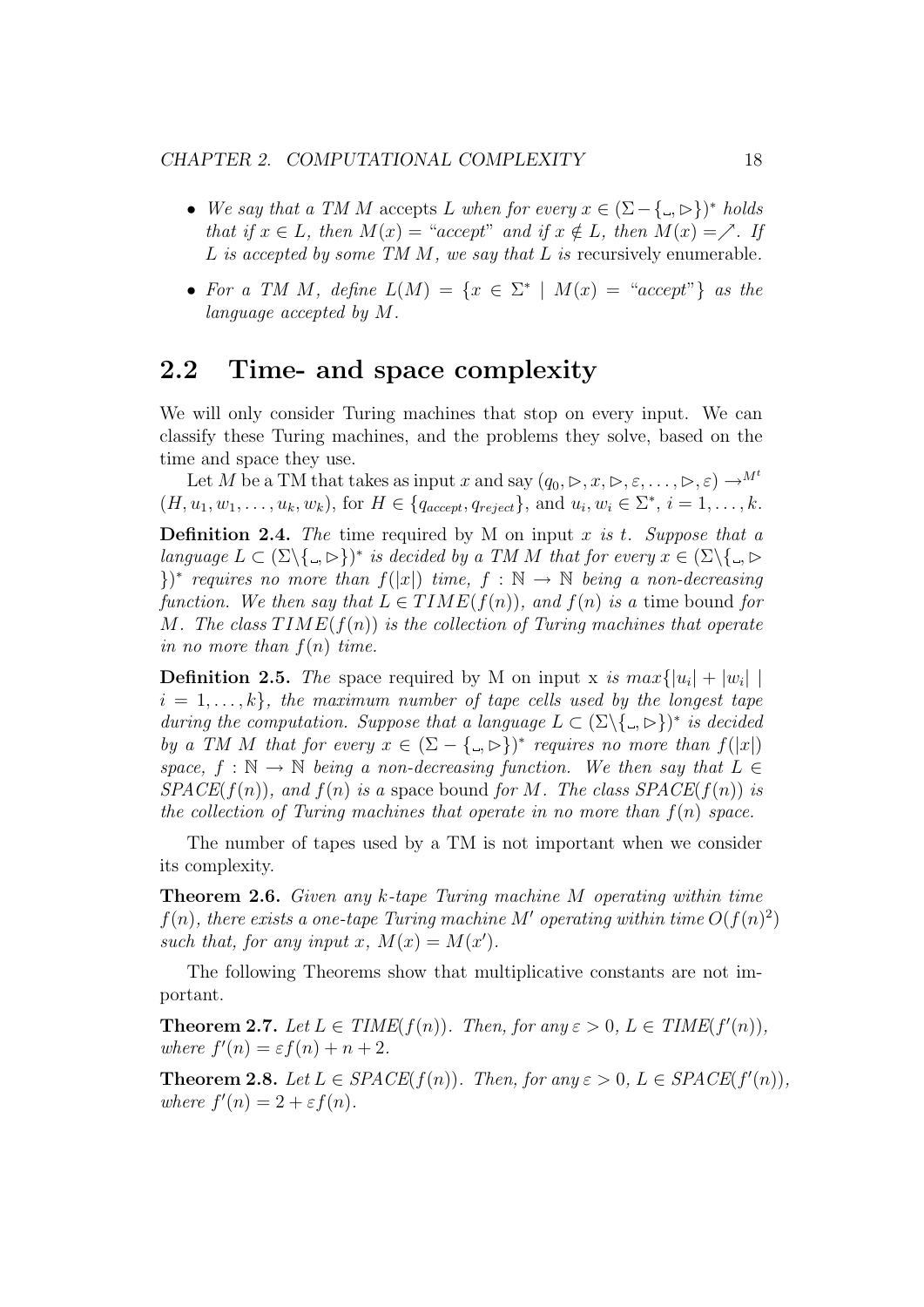#### 2.3 Non-deterministic Turing machines

Definition 2.9. A non-deterministic Turing machine (NTM) is a deterministic Turing machine where the transition function is of the form  $\delta: Q \times \Sigma^k \to$  $P((Q \cup \{q_{halt}, q_{accept}, q_{reject}\}) \times (\Sigma \times \{\rightarrow, \leftarrow, \_\})^k)$ , where P stands for powerset. We thus allow the Turing machine to make non-deterministic choices in every step. We say that a NTM M decides a language  $L \subset (\Sigma - \{ \Box, \triangleright \})^*$  if for every  $x \in (\Sigma \setminus \{\square, \triangleright\})^*$  holds that  $x \in L$  if and only if there exist  $u_i, w_i \in \Sigma$ ,  $i =$  $1, \ldots, k$ , such that  $(q_0, \triangleright, x, \triangleright, \varepsilon, \ldots, \triangleright, \varepsilon) \rightarrow^{M^*} (q_{accept}, u_1, w_1, \ldots, u_k, w_k).$ 

We say that a NTM M decides language L in time  $f(n)$ , if N decides L, and, moreover for any  $x \in \Sigma^*$ , if  $(q_0, \triangleright, x, \triangleright, \varepsilon, \ldots, \triangleright, \varepsilon) \rightarrow^{M^k} (q, u_1, w_1, \ldots,$  $u_k, w_k$ , then  $k \leq f(|x|)$ . That is, we require that M, besides deciding L, does not have computation paths longer than  $f(n)$ , where n is the length of the input. The set of languages decided by NTMs within time f is denoted by NTIME( $f(n)$ ). The class NSPACE( $f(n)$ ) is defined analogously for nondeterministic space complexity. Here, we do not allow any computation path to use more than  $f(n)$  space, where n is the length of the input.

### 2.4 Alternating Turing machines

A non-deterministic Turing machine increases the power of a deterministic Turing machine. Similarly, an alternating Turing machine will extend the power of the non-deterministic Turing machine. First, let us take a different definition of the non-deterministic Turing machine: A configuration leads to acceptance if and only if it is either a final accepting configuration or (recursively) at least one of its successors leads to acceptance. That is, each configuration is in some sense an implicit OR of its successor configuration.

Suppose now that we also allow configurations to be AND configurations and thus only lead to acceptance if all its successors lead to acceptance. We will say that a configuration is in the *mode* AND or OR. The mode of each configuration is determined by the state of the configuration. The state set is thus divided in two distinct sets, the AND (or universal) states and the OR (or existential) states. The machine accepts its input if and only if the initial configuration leads to acceptance. The alternating Turing machine is formally defined as follows:

**Definition 2.10.** An alternating Turing machine  $(ATM)$  is a non deterministic Turing machine  $M = (Q, \Sigma, \delta, q_0)$  in which the set of states Q is partitioned into two sets,  $Q = Q_{AND} \oplus Q_{OR}$ . Let x be an input and consider the tree of computations of  $M$  on input  $x$ . Each node in this tree is a configuration of the precise machine and includes the step number of the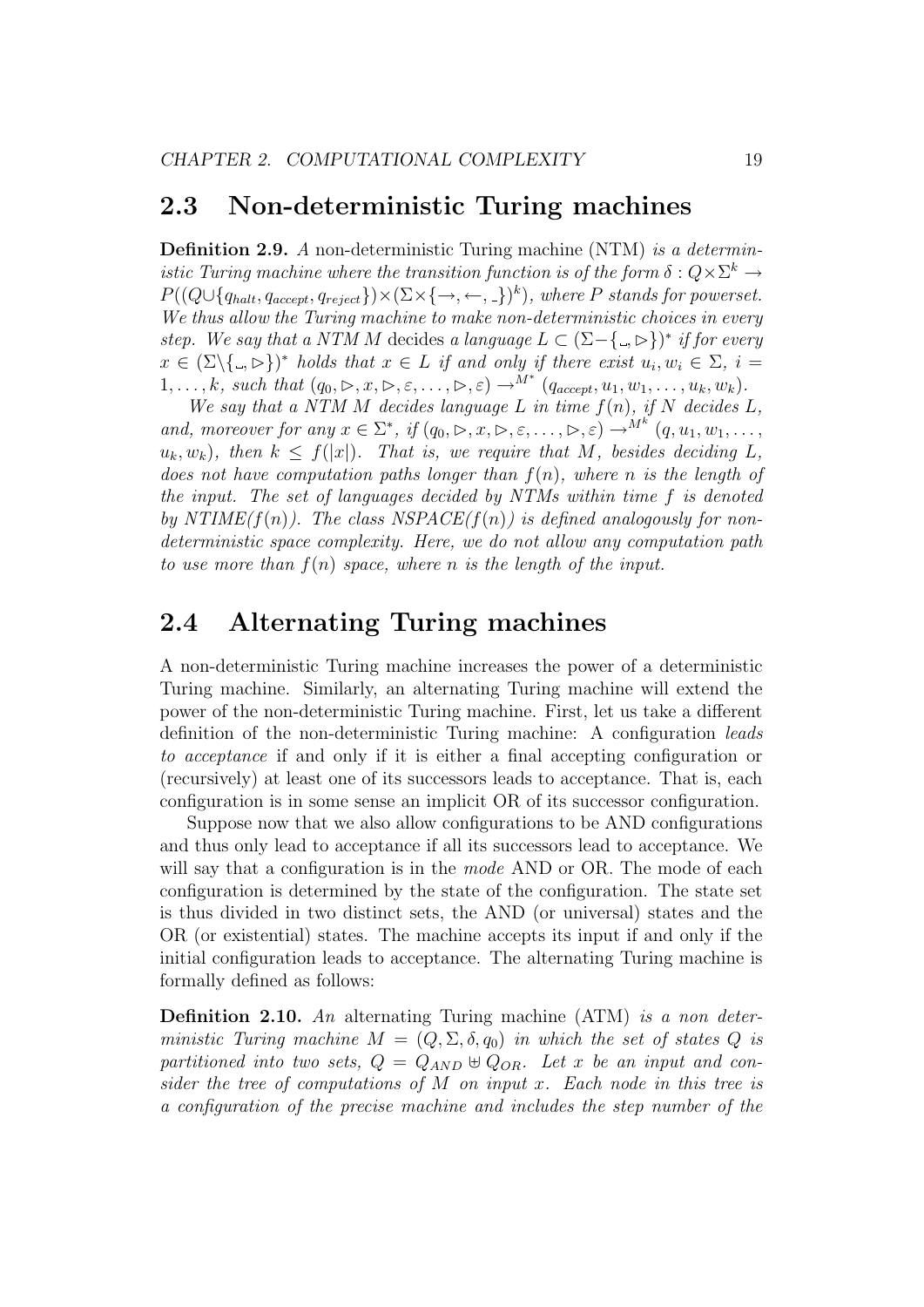machine. The children of a node with configuration  $\gamma$  in this tree are all configurations  $\gamma'$  such that  $\gamma$  yields in one step  $\gamma'$ . The leaf nodes are configurations which contain a halting state. Define now recursively, starting from the leaves of the tree and going up, a subset of these configurations, called the eventually accepting configurations as follows: First, all leaf configurations with state  $q_{accept}$  are eventually accepting. A configuration  $\gamma$  with state in  $Q_{AND}$  is eventually accepting if and only if all of its successor configurations (configurations  $\gamma'$  such that  $\gamma$  yields in one step  $\gamma'$ ) are eventually accepting. A configuration  $\gamma$  with state in  $Q_{OR}$  is eventually accepting if and only if at least one of its successor configurations is eventually accepting.

We say that M accepts x if the initial configuration is eventually accepting. We say that an ATM M decides a language L if M accepts all strings  $x \in L$  and rejects all strings  $x \notin L$ . We let  $ATIME(f(n))$  be the class of all languages decided by an alternating Turing machine, for which all computations on input x halt after at most  $f(|x|)$  steps. Analogously,  $ASPACE(f(n))$ is the class of all languages decided by an alternating Turing machine that uses no more than  $f(|x|)$  space on input x.

### 2.5 Complexity classes

Languages and their corresponding Turing machines can be classified based on their time and space requirements. A complexity class is a collection of languages that satisfy certain space or time conditions. The Turing machines that decide these languages can be deterministic, non-deterministic or alternating Turing machines. The complexity classes used in this work are:

- $P = \text{PTIME} = \bigcup_{k \geq 1} \text{TIME}(n^k);$
- NP = NPTIME =  $\bigcup_{k\geq 1}$  NTIME $(n^k)$ ;
- EXPTIME =  $\bigcup_{k\geq 1}$  TIME $(2^{n^k})$ ;
- NEXPTIME =  $\bigcup_{k\geq 1}$  NTIME( $2^{n^k}$ );
- $L = LOGSPACE = SPACE(\log n);$
- NL = NLOGSPACE = NSPACE( $log n$ );
- $AL = ALOGSPACE = ASPACE(log n);$
- PSPACE =  $\bigcup_{k\geq 1}$  SPACE( $n^k$ );
- NPSPACE =  $\bigcup_{k\geq 1}$  NSPACE( $n^k$ );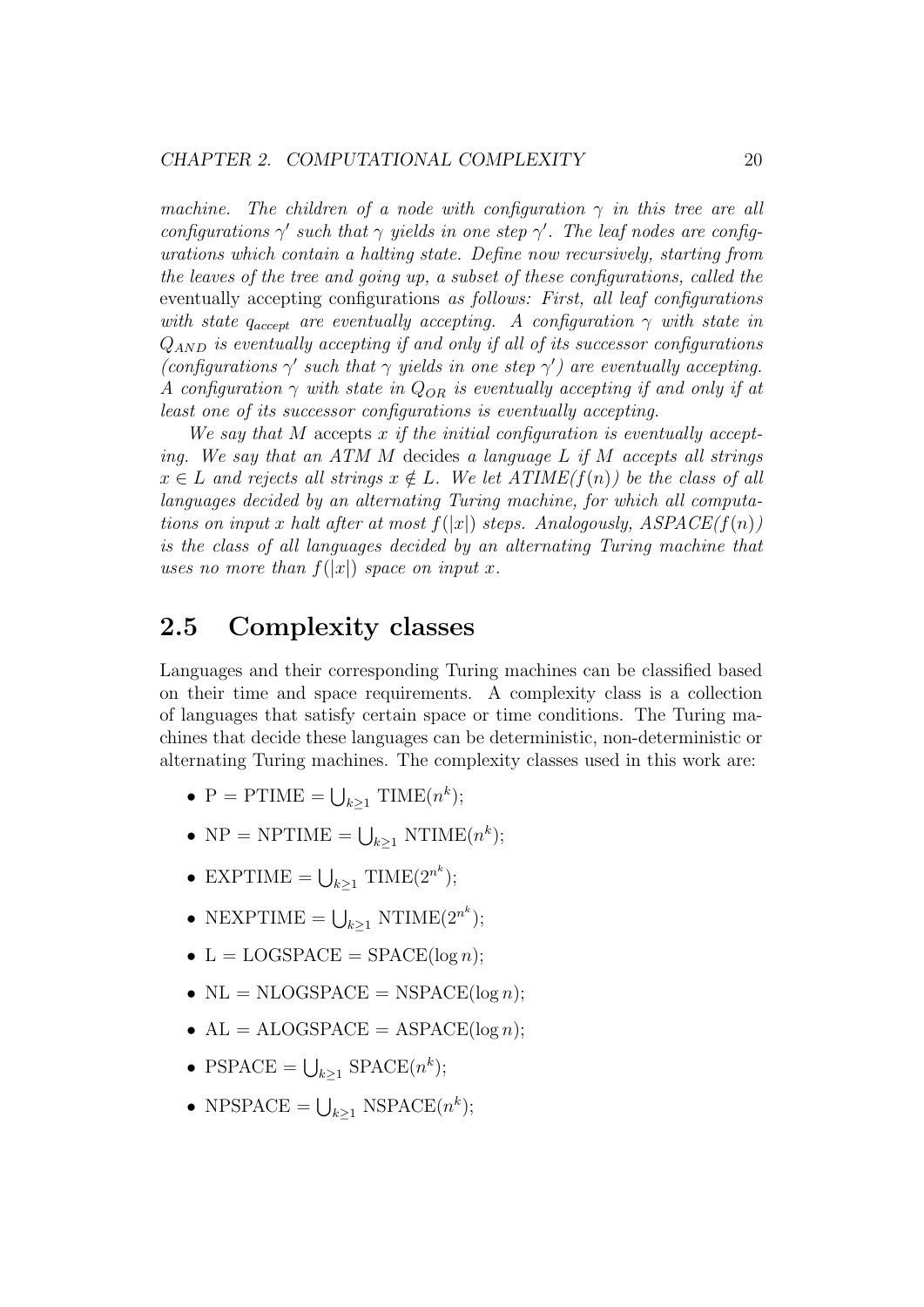- APSPACE =  $\bigcup_{k\geq 1}$  ASPACE( $n^k$ );
- EXPSPACE =  $\bigcup_{k\geq 1}$  SPACE(2<sup>n<sup>k</sup></sup>); and
- NEXPSPACE =  $\bigcup_{k\geq 1}$  NSPACE(2<sup>nk</sup>).

These complexity classes have been widely studied. We give a few important results concerning their relationships. First, we must define the class of functions we consider.

**Definition 2.11.** Let  $f : \mathbb{N} \to \mathbb{N}$ . We say that f is a proper complexity function if f is nondecreasing (that is,  $f(n + 1) \ge f(n)$  for all n), and furthermore the following is true: There is a k-string Turing machine M such that, for any integer n, and any input x of length n,  $(q_0, \triangleright, x, \triangleright, \varepsilon, \ldots, \triangleright)$  $(\xi,\varepsilon) \rightarrow^{M^t} (h,x,\triangleright,\frac{j_2}{\cdot},\ldots,\triangleright,\frac{j_3}{\cdot},\ldots,\triangleright,\frac{j_n}{\cdot},\triangleright,\square^{f(x)})$ , such that  $t = O(n+1)$  $f(n)$ , and the  $j_i = O(f(|x|))$  for  $i = 2, \ldots, k-1$ , with t and the  $j_i$ 's depending only on n. In other words, on input x, M computes the string  $\Box^{f(x)}$ , where  $\Box$ is a "quasi-blank" symbol. And, on any input x,  $M_f$  halts after  $O(|x|+f(|x|))$ steps and uses  $O(f(|x|))$  space besides its input.

Almost every function used in practice satisfies this definition. Examples of proper complexity functions are  $\log n^2$ ,  $n \log n$ ,  $n^2$ ,  $n^3 + 3n$ ,  $2^n$ , ⊥.<br>∴  $\overline{n}$ , and n!.

**Theorem 2.12.** ([Pap94]) Suppose that a language L is decided by a nondeterministic Turing machine N in time  $f(n)$ . Then it is decided by a 3tape deterministic Turing machine N in time  $O(c^{f(n)})$ , where  $c > 1$  is some constant depending on N.

Corollary 2.13.

$$
NTIME(f(n)) \subseteq \bigcup_{c>1} TIME(c^{f(n)})
$$
\n(2.1)

and thus,

$$
NP \subseteq EXPTIME \tag{2.2}
$$

**Theorem 2.14.** (The time hierarchy Theorem) If  $f(n) > n$  is a proper complexity function, then the class  $TIME(f(n))$  is properly contained within  $TIME(f(2n + 1)^3)$ .

#### Corollary 2.15.

$$
P \subset \text{EXPTIME} \tag{2.3}
$$

**Theorem 2.16.** (The space hierarchy Theorem) If  $f(n)$  is a proper complexity function, then the class  $SPACE(f(n))$  is properly contained within  $SPACE(f(2n + 1)^3)$ .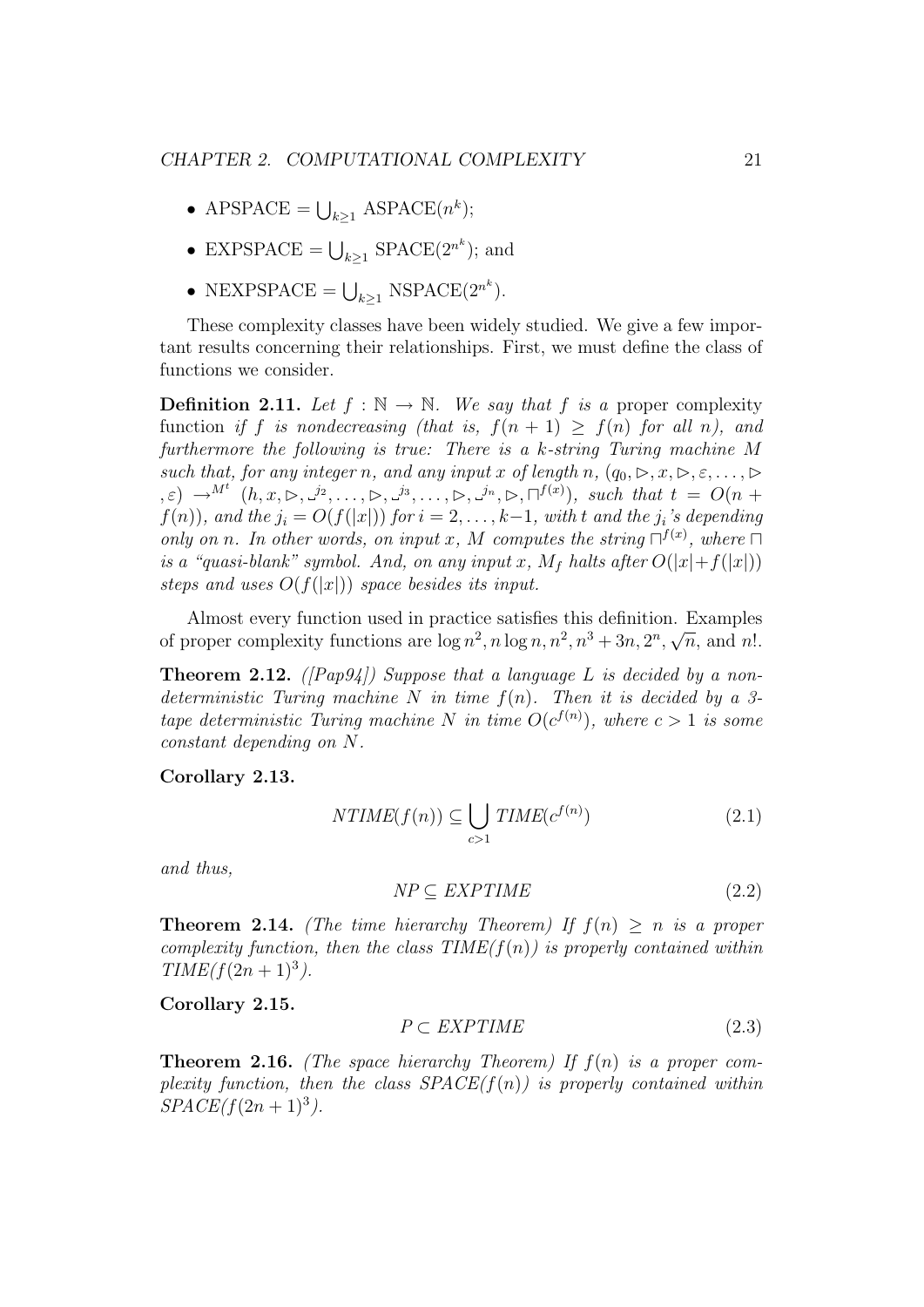Corollary 2.17.

$$
L \quad \subset \quad PSPACE \tag{2.4}
$$

$$
PSPACE \subset EXPSPACE \tag{2.5}
$$

Theorem 2.18.  $\langle \text{Pap94} \rangle$ 

$$
SPACE(f(n)) \subseteq NSPACE(f(n)) \qquad (2.6)
$$

$$
NSPACE(f(n)) \subseteq ASPACE(f(n)) \qquad (2.7)
$$

$$
TIME(f(n)) \subseteq NTIME(f(n)) \tag{2.8}
$$
\n
$$
NTIME(f(n)) \subseteq SPACE(f(n)) \tag{2.9}
$$

$$
NTIME(f(n)) \subseteq SPACE(f(n)) \tag{2.9}
$$

$$
NSPACE(f(n)) \subseteq TIME(k^{\log n + f(n)}) \tag{2.10}
$$

**Theorem 2.19.** *(Savitch)* If  $f(n) \geq \log n$  *is a proper complexity function,* then  $NSPACE(f(n)) \subseteq SPACE(f^2(n)).$ 

Corollary 2.20.

$$
PSPACE = NPSPACE \t(2.11)
$$

$$
EXPSPACE = NEXTSPACE
$$
 (2.12)

Theorem 2.21.  $([CKS81])$ 

$$
ASPACE(f(n)) = TIME(k^{f(n)})
$$
\n(2.13)

Corollary 2.22.

$$
AL = P \tag{2.14}
$$

$$
APSPACE = EXPTIME \t(2.15)
$$

Using these theorems, we can put together the following equation:  $L \subseteq NL \subseteq AL = P \subseteq NP \subseteq PSPACE = NPSPACE \subseteq APSPACE$  $=$  EXPTIME  $\subseteq$  NEXPTIME  $\subseteq$  EXPSPACE  $=$  NEXPSPACE

Here, we already know that  $L \neq PSPACE$  and PSPACE  $\neq$  EXPSPACE. It follows that at least one of the inclusions between L, NL, P, NP and PSPACE must be strict. The same holds for the inclusions between PSPACE, EXPTIME, NEXPTIME and EXPSPACE. It is generally assumed, but not proven, that all these inclusions are strict.

**Definition 2.23.** Let  $L \subseteq (\Sigma \setminus \{.,\triangleright\})^*$  be a language. The complement of L is defined as  $\overline{L} = (\Sigma \backslash \{.,\triangleright\})^* \backslash L$ . If C is a complexity class, then  $coC = \{\overline{L} \mid L \in C\}.$ 

The classes L, NL, P, EXPTIME, AL, PSPACE, NPSPACE, and APSPACE are closed under complement. NP is closed under complement if and only if  $P = NP$ , NEXPTIME if and only if EXPTIME  $=$  NEXPTIME.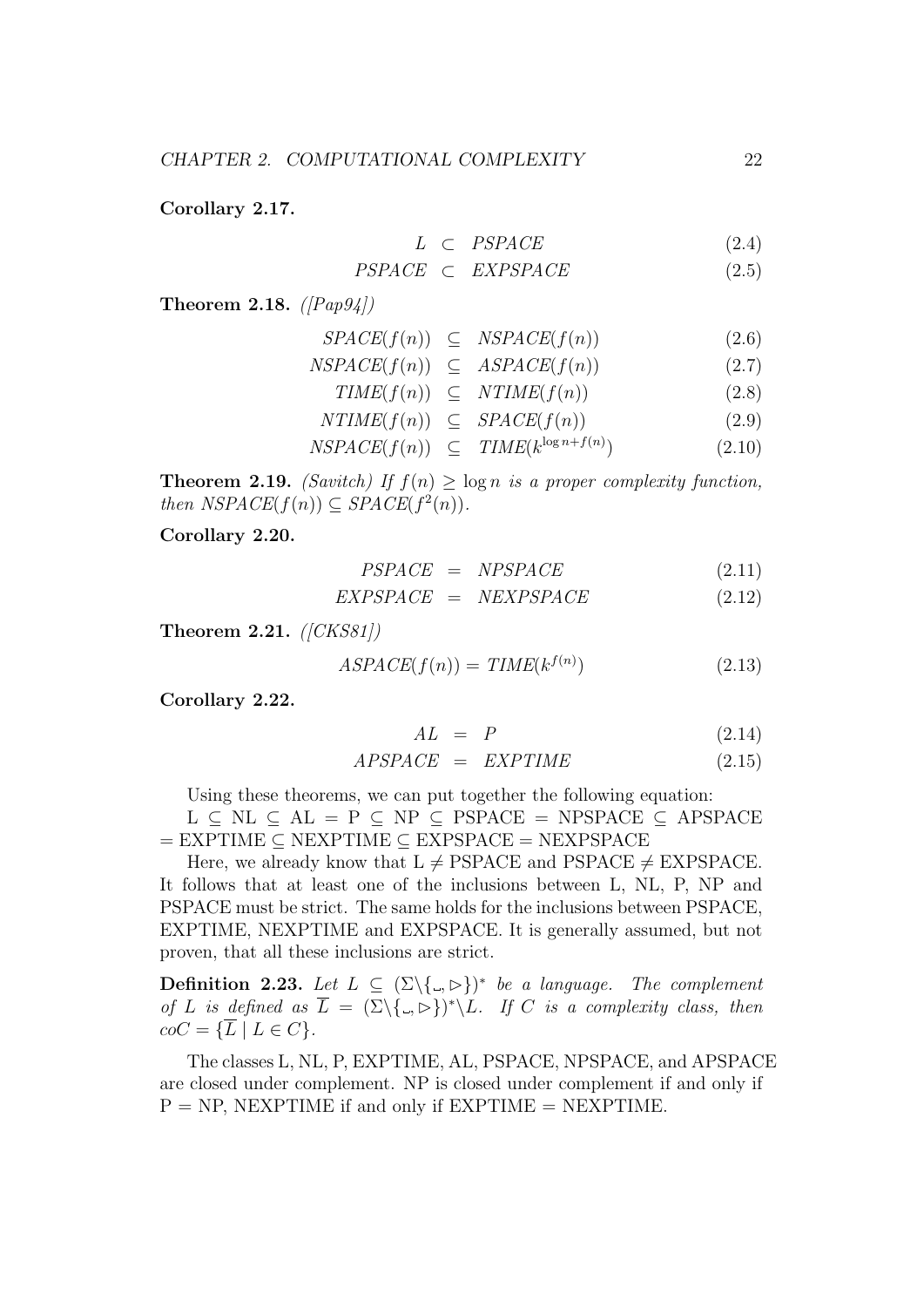### 2.6 Reductions and completeness

**Definition 2.24.** We say that language  $L_1$  is logspace reducible, or simply reducible, to language  $L_2$  if there is a function F from strings to strings computable by a deterministic TM M in LOGSPACE such that for all inputs x the following is true:  $x \in L_1$  if and only if  $F(x) \in L_2$ . The function F is called a reduction from  $L_1$  to  $L_2$ .

Turing machines in LOGSPACE have a read-only input tape and a readwrite output tape. Only operations on the output tape count when computing the complexity of the TM. In this way we allow the TM to read its entire input. This extra feature does not increase the power of the TM.

**Definition 2.25.** Let C be a complexity class, and let L be a language in C. We say that L is C-complete if any language  $L' \in C$  can be reduced to L.

It is important to establish complete problems for a complexity class. These problems represent the class since they possess the essence and difficulty of that class.

**Definition 2.26.** We say that a class  $C'$  is closed under reductions if, whenever L is reducible to L' and  $L' \in C'$ , then also  $L \in C'$ 

Most interesting complexity classes, including every class defined in the previous section, are closed under reduction. Furthermore, we know that if two classes  $C$  and  $C'$  are both closed under reductions, and there is a language L which is complete for both C and  $C'$ , then  $C = C'$ .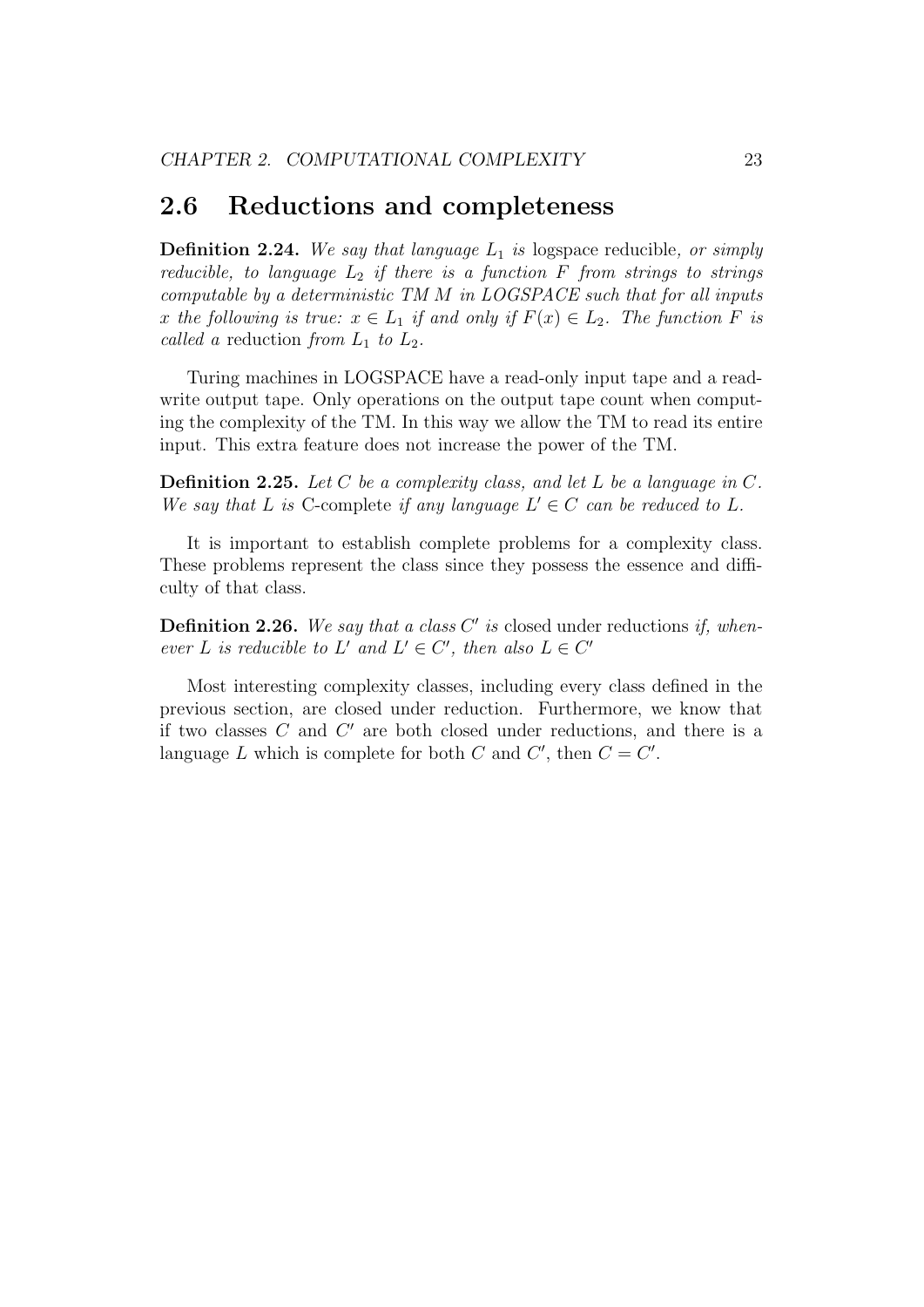### Chapter 3

## Tiling problems

**Definition 3.1.** In a tiling problem we are given a set of tile types  $O$ . A tile is a square of unit size which is divided in four triangles by the two diagonals. A tile type o is obtained by selecting a color from a finite set of colors for each of the four triangles, denoted  $o = \langle l, t, r, b \rangle$ , where l, t, r, and b represent the left, top, right, and bottom color respectively. Tile types can not be rotated or reflected.

A tiling is a mapping from a subset of the square grid in the plane to a set of tile types O, til :  $\{1,\ldots,m\}\times\{1,\ldots,n\}\to O$  for  $n,m\in\mathbb{N}$ . That is, a covering of a region in the plane by instances of the tiles in O. Furthermore, this mapping must have the property that two tiles which share a horizontal or vertical edge in the plane have equal colors for the two triangles adjacent to this edge. We also say that O tiles the  $m \times n$ -corridor.

In this context we define the sets  $H$  and  $V$ , which represent the horizontal and vertical constraints. Let  $o_i = \langle l_i, t_i, r_i, b_i \rangle$  and  $o_j = \langle l_j, t_j, r_j, b_j \rangle$ then  $H = \{ (o_i, o_j) \mid o_i, o_j \in O \text{ and } r_i = l_j \}$  and  $V = \{ (o_i, o_j) \mid o_i, o_j \in O \}$ O and  $t_i = b_j$ . An alternative definition of a tiling is a mapping til for which  $(til(k, l), til(k + 1, l)) \in V$ , for  $1 \leq k < m$  and  $1 \leq l \leq n$ ; and  $(til(k, l), til(k, l + 1)) \in H$ , for  $1 \leq k \leq m$  and  $1 \leq l < n$ .

Definition 3.2. In the corridor tiling problem, we are given an instance  $\tau = \langle O, b, \overline{t}, n \rangle$ , where O is a finite set of tile types, b,  $\overline{t}$  are n-tuples of tiles and  $n \in \mathbb{N}$  is given in unary. Here,  $\overline{b}$ , and  $\overline{t}$  stand for the bottom and top row, respectively. We have to decide whether there exists a valid tiling til :  $\{1,\ldots,m\}\times\{1,\ldots,n\}\rightarrow O$ , for some  $m\in\mathbb{N}$ , such that  $b=$  $(til(1,1), \ldots, til(1,n))$ , and  $\bar{t} = (til(m,1), \ldots, til(m,n))$ . Such a tiling is a corridor tiling.

**Definition 3.3.** The  $2^n$ -corridor tiling problem is the problem: given an instance  $\tau = \langle O, o_{bot}, o_{top}, n \rangle$ , where O is a finite set of tile types,  $o_{bot}, o_{top} \in O$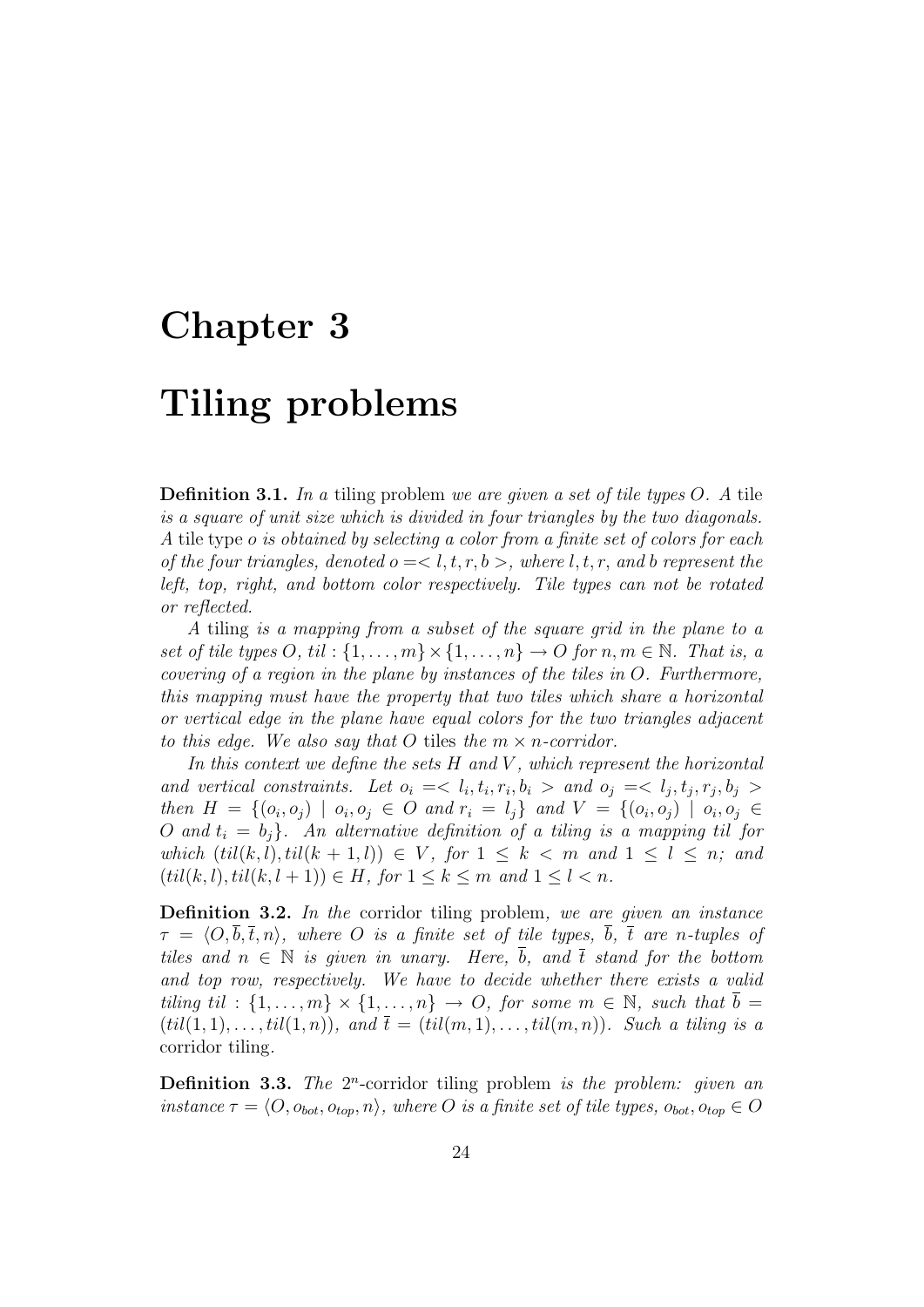are tile types and  $n \in \mathbb{N}$  is given in unary, decide whether O tiles the  $m \times 2^n$ . corridor for some  $m \in \mathbb{N}$  in such a way that  $o_{bot}$  is placed at  $(1, 1)$  and  $o_{top}$ is placed at  $(m, 1)$ . Such a tiling is a  $2^n$ -corridor tiling.

We can extend tiling problems to tiling games. In such a game, we have two players: CONSTRUCTOR and SPOILER. These players can place one tile on turn. CONSTRUCTOR tries to create a valid tiling, and SPOILER tries to prevent that. CONSTRUCTOR wins the game if SPOILER places an illegal tile (a tile whose borders don't match the borders of the tiles that were already placed), or if a valid tiling is constructed. We say that CON-STRUCTOR has a winning strategy if he wins no matter what SPOILER does.

Definition 3.4. The 2-player corridor tiling problem, is the problem: Given an instance  $\tau = \langle O, \overline{b}, \overline{t}, n \rangle$  for the corridor tiling problem, does CONSTRUC-TOR have a winning strategy for the corridor tiling game on  $\tau$ .

**Theorem 3.5.** • The corridor tiling problem is PSPACE-complete.

- The 2-player corridor tiling problem is EXPTIME-complete.
- The  $2^n$ -corridor tiling problem is  $EXPSPACE$ -complete.

Proof. The first and second result are due to Chlebus ([Chl86]). We show that the  $2^n$ -corridor tiling problem is in EXPSPACE (Lemma 3.6), and that it is EXPSPACE-hard (Lemma 3.7).  $\Box$ 

**Lemma 3.6.** The  $2^n$ -corridor tiling problem is in EXPSPACE.

Proof. We give a non-deterministic exponential space algorithm that given an input  $\tau = \langle O, o_{bot}, o_{top}, n \rangle$  for the 2<sup>n</sup>-corridor tiling problem, decides whether there exists a  $2^n$ -corridor tiling for  $\tau$ . Since NEXPSPACE = EXPSPACE, this shows that the problem is in EXPSPACE.

The following algorithm always stores two consecutive rows of tiles, currentRow and previousRow.

- 1. Start by guessing the start row and call it currentRow. The first tile is  $o_{bot}$  and all other tiles are guessed.
- 2. Check the horizontal constraints in the currentRow. If they are not satisfied, REJECT. If they are satisfied and if the first tile of the  $currentRow$  is  $o_{top}$ , ACCEPT.
- 3. Let  $previousRow = currentRow$  and guess a new current Row. Check the vertical constraints between the previousRow and the currentRow. If they are not satisfied, REJECT.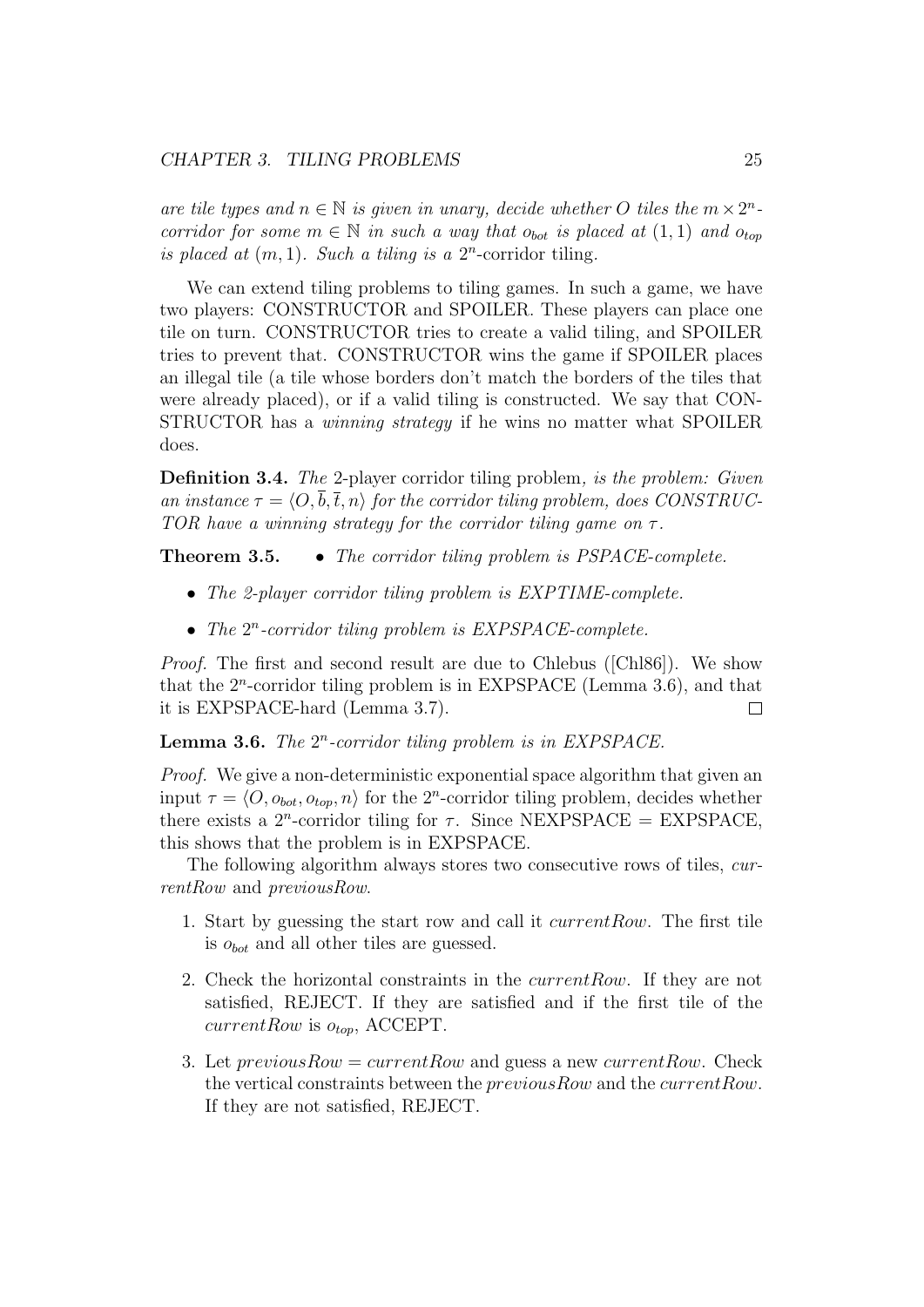#### 4. GOTO step 2.

This algorithm tries to guess a correct tiling for the  $m \times 2^n$ -corridor. It starts by guessing the bottom row and checks if it is a valid row. Then, it keeps on guessing new rows on top of the previous one. For each new row it checks for each of its tiles if it is compatible with its neighbors. If it is a valid row and if its first tile is  $o_{top}$ , we have constructed a correct  $2^n$ -corridor tiling for  $\tau$ .

If there exists a tiling for  $\tau$ , there is a run of the algorithm that constructs that tiling and accepts. If there does not exist such a tiling, the TM will never accept.

It only remains to show that the computation is done using only exponential space. We always store 2 rows of tiles of length  $2<sup>n</sup>$ . Since *n* is given in unary in the input, this requires exponential space. We have to check the vertical and horizontal constraints of the tiles in steps 2 and 3. This can be done by running through the set of tiles and thus only requires logarithmic space pointers to the input.

 $\Box$ 

#### **Lemma 3.7.** The  $2^n$ -corridor tiling problem is  $EXPSPACE$ -hard.

*Proof.* To show that the  $2^n$ -corridor tiling problem is EXPSPACE-hard, we have to prove that every language  $L \in EXPSPACE$  can be reduced to the 2 n -corridor tiling problem, using a log-space reduction. We have to find a function F, such that for every string x,  $F(x)$  is the encoding of a set of tile-types O, an integer  $n > 0$  and two tiles  $o_{bot}, o_{top} \in O$ , so that there exists a 2<sup>n</sup>-corridor tiling for  $\langle O, o_{bot}, o_{top}, n \rangle$  if and only if  $x \in L$ .

The only property of  $L$  that we know is that it is in EXPSPACE. So, there must exist a Turing machine  $M = (Q, \Sigma, \delta, q_0)$  that decides L and that on input x never uses more than  $2^{(|x|)^k}$  space, for some constant k. To be able to do the reduction, we first have to create a Turing machine  $M'$  that also decides  $L$  but differs in a few aspects to  $M$ . We call the Turing machine that does the reduction R.

**Proposition 3.8.** For every exponential space Turing machine  $M = (Q, \Sigma, \Sigma)$  $(\delta, q_0)$  and string  $x = a_1 \cdots a_n$ ,  $a_i \in \Sigma$ , we can construct, in logarithmic space, an exponential space Turing machine  $M' = (Q', \Sigma, \delta', q_0')$ , such that

- 1. x is accepted by M if and only if x is accepted by  $M'$ ; and
- 2.  $M'$  only accepts when the tape head is above the first tape cell, and
- 3. M' starts its computation by writing  $\triangleleft$  on the  $2^{(|x|)^k} + 1$ th position of the tape.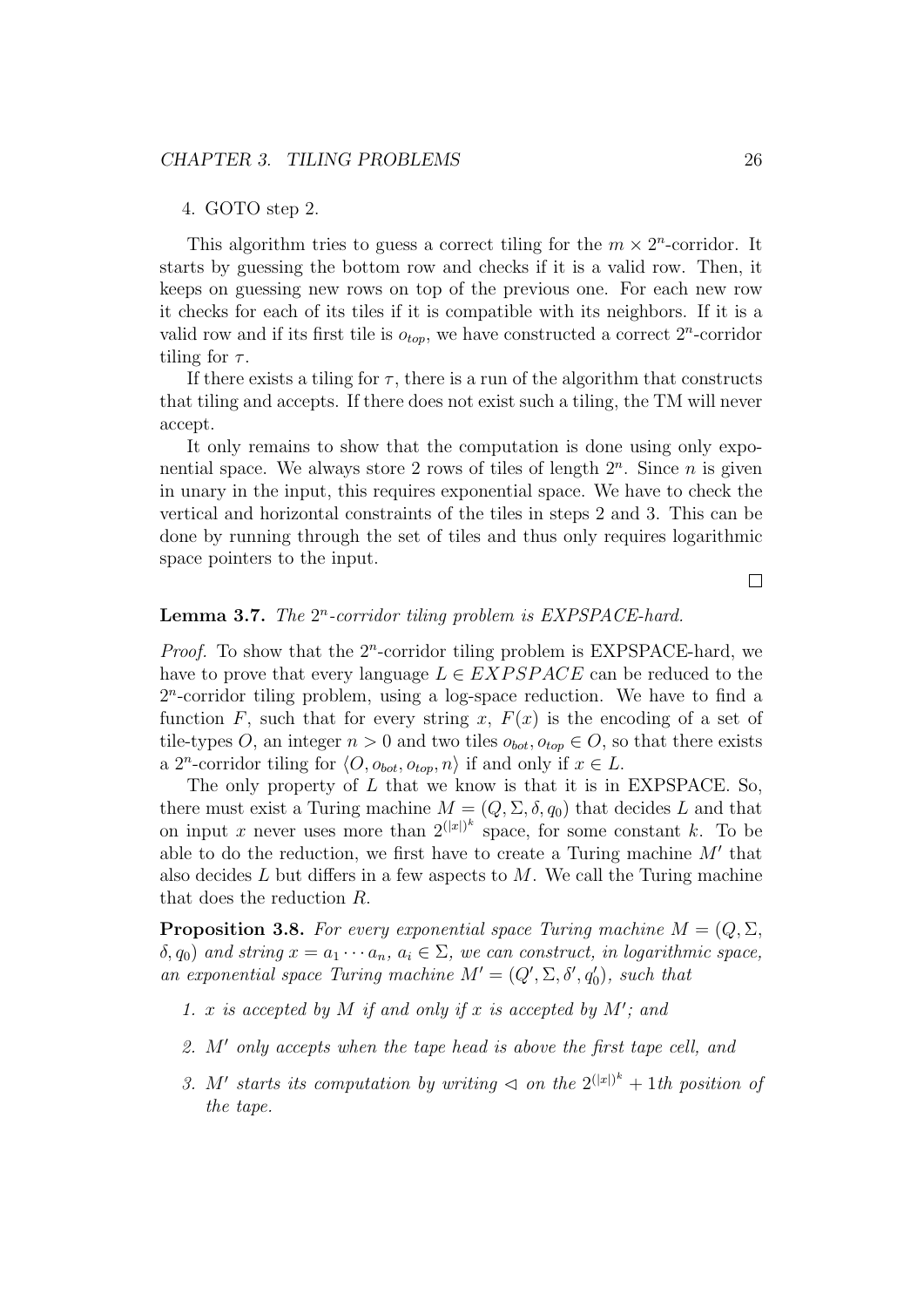#### CHAPTER 3. TILING PROBLEMS 27

*Proof.* We describe the changes we have to make to  $M$  to generate  $M'$ . For item 2, we have to create a new accept state,  $q'_{accept}$ . We change the transition function such that when it reaches  $q_{accept}$ , it moves the head to the first position of the tape. There, it enters  $q'_{accept}$ .

For item 3, we change the transition function in such a way that when the algorithm starts, we write a  $\triangleleft$ -symbol to the  $2^{(|x|)^k} + 1$ th position of the tape and move the tape head back to the first position of the tape.

Note that all these changes do not affect the work of  $M$ . After we have put the  $\leq$  into place, the tape head does not move over the  $\leq$  anymore. We know that M never uses more than  $2^{(|x|)^k}$  space. Therefore, it only uses the first to  $2^{(|x|)^k}$  positions on the tape of M', and will it never move over the  $\triangleleft$ symbol, which is located at the  $2^{(|x|)^k} + 1$ th position of the tape. Finally, M' reaches  $q'_{accept}$  if and only if M reaches  $q_{accept}$ . Therefore, x is accepted by M if and only if x is accepted by  $M'$ .

Our proposition requires that the changes are made in logarithmic space. For the requirement in item 2, we have to create a new accept state, and we have to add transitions that move the tape head to the first position of the tape. This can be done by a constant number of transitions, and thus in logarithmic space.

The second adjustment is the hardest. Since this reduction has to be done in logarithmic space, we can not just create  $2^{(|x|)^k} + 1$ -states to move to the  $2^{(|x|)^k} + 1$ th position, write the  $\triangleleft$  and move back. Instead we start by writing  $2^{(|x|)^k}$  in binary on the tape immediately after the input x and use a special token # to separate the input and the binary representation of  $2^{(|x|)^k}$ . Immediately after this string we write the  $\triangleleft$ -token. Our tape now looks like  $\triangleright a_1 \cdots a_n \# 10 \cdots 0 \preceq$  and the head is placed at the rightmost position of the binary number.

We create states that repeat the following:

- 1. If the number on the tape is equal to  $|x| + (|x|)^k + 2$ , stop.
- 2. Decrease the number with 1.
- 3. Move the tape head to the  $\triangleleft$ -token, replace it with a  $\Box$  and write an  $\triangleleft$ on the next position to the right.

This algorithm moves the  $\triangleleft$ -token one place to the right in every iteration. Since the  $\triangleleft$ -token starts at position  $|x| + (|x|)^k + 3$ , it will be in position  $2^{(|x|)^k}+1$  after  $2^{(|x|)^k}-(|x|+(|x|)^k+2)$  iterations. That is why it stops when the number on the tape is equal to  $|x| + (|x|)^k + 2$ .

Of course, the states that execute this algorithm again have to be generated in logarithmic space. We begin by computing  $(|x|)^k$  on the worktape of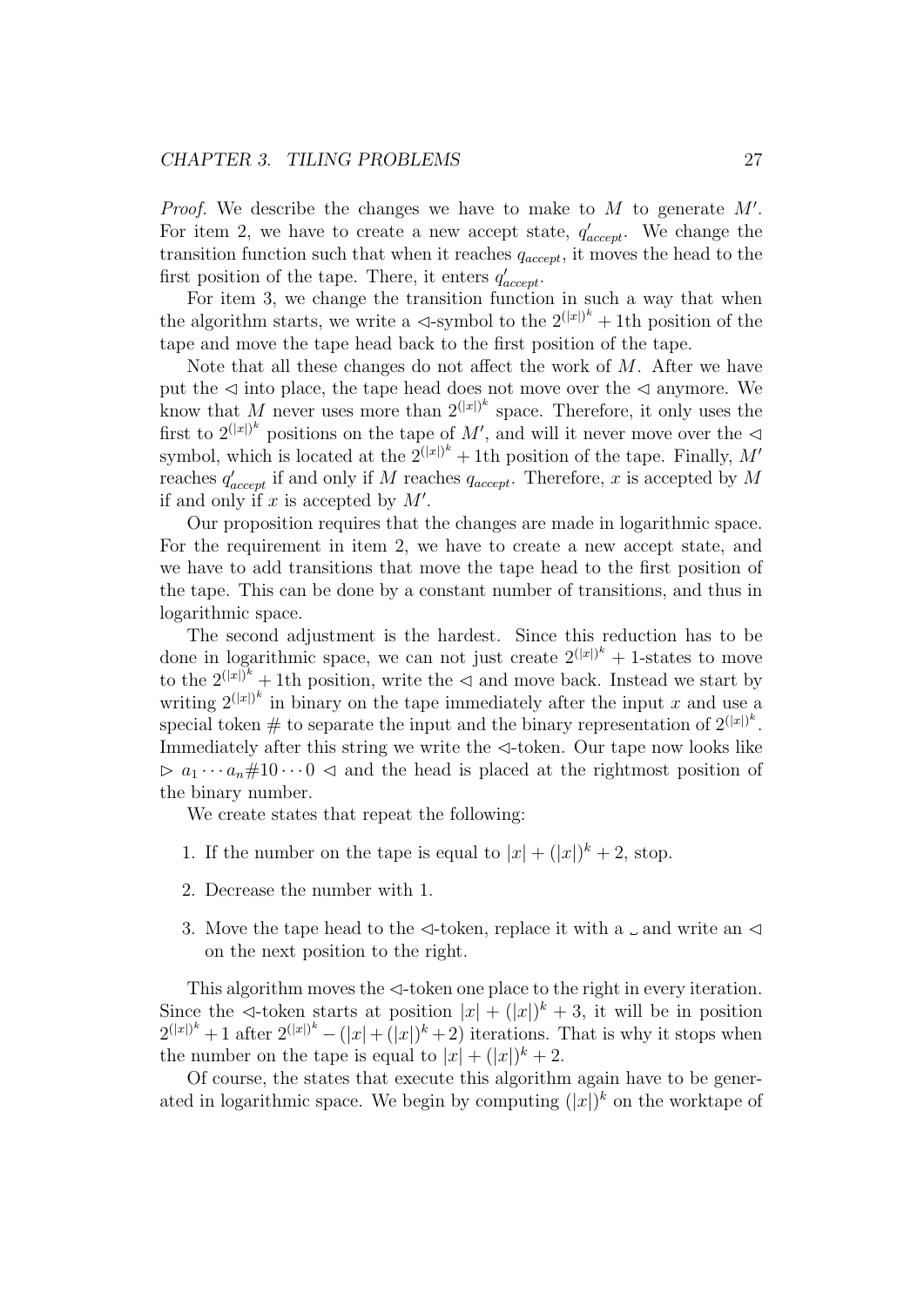R. We do this by always keeping k, |x| and a temporary solution in binary on the worktape. The temporary solution is 1 in the beginning. Then, we multiply the temporary solution k times by |x|. We use the k as counter, diminish it by 1 after every multiplication and stop when  $k$  equals 0. At the end, the temporary solution is equal to  $(|x|)^k$ . Note that since  $(|x|)^k$  and  $|x|$ are polynomials in  $|x|$ , they only require logarithmic space to store. Furthermore,  $k$  is a constant and thus imposes no problem. The computation of the multiplications can also be done in logarithmic space.

Now we can create  $(|x|)^k$  on our worktape, we can generate the necessary states. We first have to write  $2^{(|x|)^k}$  in binary on the tape. This is a number of the form  $100 \cdots 00$ , with  $(|x|)^k$  zeros. So, we first create a state that writes the "1". Then we create  $(|x|)^k$  states, using  $(|x|)^k$  as a counter, that all write a "0" and then pass control to the next state.

During the computation we have to check if the number on the tape of M' is equal to  $|x| + (|x|)^k + 2$ . To create the states that check that, we first generate  $|x| + (|x|)^k + 2$  in binary on our worktape (of R). To be equal, the binary pattern of the number on the tape has to be the same as that of  $|x| + (|x|)^k + 2$ , possibly preceded by a number of zeros. So, we run from right to left through our number and check for every bit of the number if it is equal to the corresponding bit of  $|x| + (|x|)^k + 2$ . We can do this by creating  $\log |x| + (|x|)^k + 2$  states. If the binary pattern of the number is equal to that of  $|x| + (|x|)^k + 2$ , we only have to check if all the following characters, upto the  $\#$ -token, are "0". If this is the case, the number is equal to  $|x| + (|x|)^k + 2$ . To generate this series of states, we have to run one time from right to left through the number  $|x| + (|x|)^k + 2$ , which we have generated on our worktape. Since  $|x| + (|x|)^k + 2$  can be stored using logarithmic space, this all only requires logarithmic space.

All other operations only require a constant number of states. To decrease a number with 1, we only have to find the rightmost "1"-token (one state), change it into a "0" (one state) and change all zeros to the right of that place into a "1" (one state). After moving the tape head to the  $\triangleleft$ -token (one state), we move the  $\triangleleft$ -token one place (one state) and move the head back to the rightmost position of the number (one state).

Finally, when this algorithm is done we overwrite the number and the  $#$ -token with  $\Box$ -tokens (one state) and move the head to the first position of the tape (one state).

By proposition 3.8, we know that given an input  $x$ , we can transform  $M$  to an equivalent TM  $M'$  with certain properties. We will use  $M'$  in the rest of this proof. We can start by describing all input elements of the  $2<sup>n</sup>$ -

 $\Box$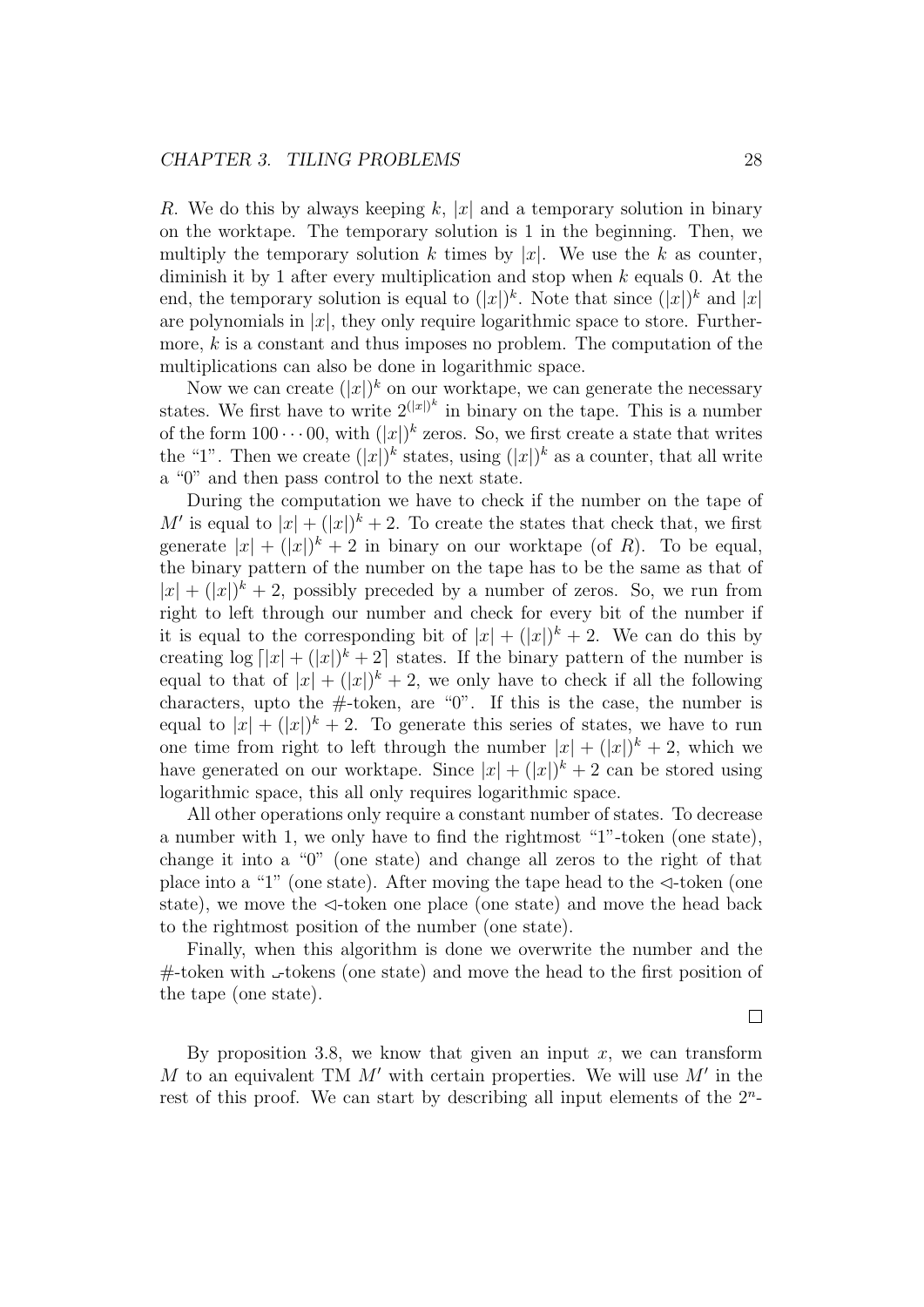#### CHAPTER 3. TILING PROBLEMS 29

corridor tiling problem. These are defined in such a way that when a tiling is possible, M' (and thus M) accepts the string  $x = a_1 a_2 \cdots a_{|x|}$ . In that tiling, every row represents a configuration of  $M'$ . More specifically, the horizontal sides of the tiles (bottom and top) describe the tape contents, the position of the head, and the current state. The vertical sides (left and right) represent the movement of the tape head and the state of the Turing machine. The tile-types are defined as follows:

1.  $\forall a \in \Sigma$ : <  $\langle a, a \rangle$ ,  $a \rangle$ ; 2.  $\forall q, a : \delta'(q, a) = (r, b, \bar{z}), r \in Q', b \in \Sigma: \langle q, b \rangle, \bar{z}, (q, a) >;$ 3.  $\forall q, a : \delta'(q, a) = (r, b, \rightarrow), r \in Q', b \in \Sigma: \langle a, b, \rightarrow r, (q, a) \rangle;$ 4.  $\forall a \in \Sigma, \forall q \in Q', a \neq \triangleright: \langle \rightarrow q, (q, a), \_, a \rangle;$ 5.  $\forall q, a : \delta'(q, a) = (r, b, \leftarrow), r \in Q', b \in \Sigma: \langle \leftarrow r, b, \_, (q, a) \rangle;$ 6.  $\forall a \in \Sigma, \forall q \in Q', a \neq \lhd: \langle , (q, a), \leftarrow q, a \rangle;$ 7.  $\langle \zeta_1, (q_0, a_1), 1, \zeta_2 \rangle$ ,  $\langle |x| + 1, |x| + 1, \zeta_2 \rangle$  en  $\forall i, 1 \langle i \rangle |x|$ :  $$ 8. < -,  $(q'_{accept}, \rhd)$ , -,  $(q'_{accept}, \rhd)$  >.

We define  $o_{bot}$  as  $\lt$   $\ldots$ ,  $(q_0, a_1)$ ,  $1, \ldots$  and  $o_{top}$  as  $\lt$   $\ldots$ ,  $(q'_{accept}, \rhd)$ ,  $\ldots$ ,  $(q'_{accept}, \rhd)$  $) >$ .

We see that the horizontal sides of the tiles hold two different types of symbols, a symbol  $a \in \Sigma$  or a tuple  $(q, a)$ , with  $q \in Q'$  and  $a \in \Sigma$ . A symbol a means that there is an a at that position of the tape. The tuple  $(q, a)$  means that there is an  $a$  at that position of the tape, the tape head is above that tape position and the machine is in state  $q$ . The vertical sides hold symbols of the form  $\Box$ ,  $\rightarrow$  q or  $\leftarrow$  q, with  $q \in Q'$ . A  $\Box$  means that the tape head is not at that position. A  $\rightarrow q$  (or  $\leftarrow q$ ) means that the tape head is at that position, moves to the right (or left) and that the state of  $M'$  becomes q. Figure 3.1 shows the tile types again in a graphical way.

We will now discuss the different tile types. The tiles of item 1 make sure that all symbols on the tape that are not affected by the tape head, stay the same. The tiles in items 2 to 6 take care of the changes made by the head. When the tape head stays at the same position, we have to adjust the symbol at that position and the state (item 2). When the head moves to the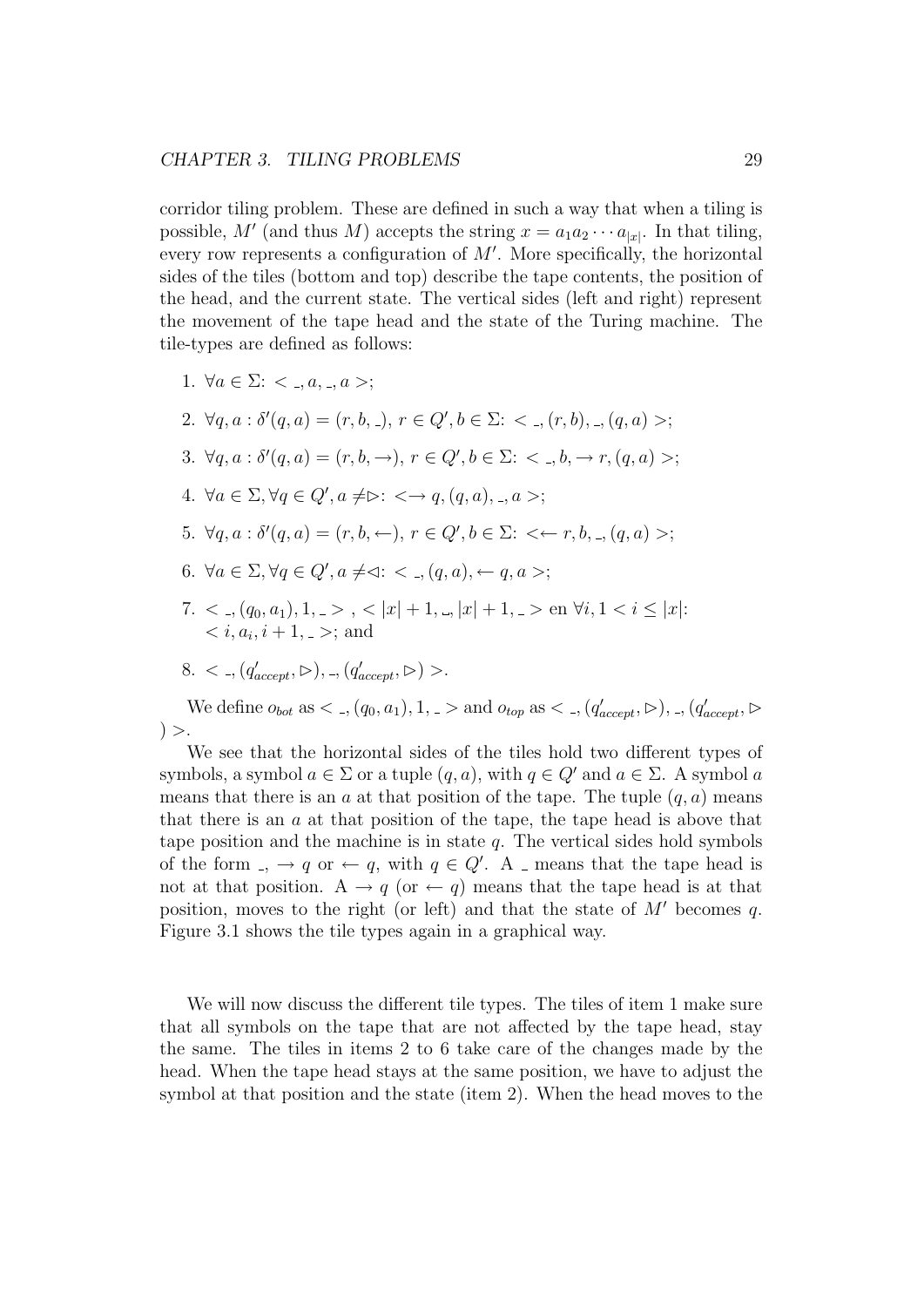

Figure 3.1: The tiles used in the proof of the EXPSPACE-complenetess of the  $2^n$ -corridor tiling problem.

right, the current symbol is adjusted and the right side of the tile is marked with the new state and a right arrow to denote the right movement (item 3). Furthermore for every symbol, except  $\triangleright$ , it is possible that the tape head will arrive from the left, with a right movement, at that symbol (item 4). We don't create these tiles for the symbol  $\triangleright$  since the definition of our Turing machine does not allow the  $\triangleright$  to occur at any other position but the first. The tiles in items 5 and 6 do exactly the same for a left movement of the tape head. Here, we don't create a tile for the symbol  $\triangleleft$ , since  $\triangleleft$  it is impossible for M' to reach the  $\triangleleft$  at the  $2^{(|x|)^k} + 1$ th position of the tape. The tiles in item 7 take care of the input. Its first tile,  $\lt$ ,  $(q_0, a_1)$ ,  $1, \gt$ , is  $o_{bot}$  and must be located at the first position of the first row. The only tile that fits at the left side is  $\langle 1, a_2, 2 \rangle$  and so on until the tile  $\langle |x|, a_{|x|}, |x| + 1, \rangle$ . After this, only the tile  $\langle |x|+1, \langle x|+1\rangle$ ,  $\langle x|$  and complete this row. The top sides of this first row are  $(q_0, a_1)a_2 \cdots a_{n-1} \cdots$ , exactly the starting configuration of M'. Finally, when the tape head arrives at  $q'_{accept}$  at the first position of the tape, the tile in item 8 will copy  $(q'_{accept}, \triangleright)$ . Since  $o_{top}$  is equal to this tile, the tiling will then be accepted.

Finally, we say that  $n = 4 + 14|x|^k$ . This number will be explained later. We have to show that there exists a  $2^n$ -corridor tiling if and only if  $M'$  (and thus  $M$ ) accepts x. Suppose that there exists a  $2<sup>n</sup>$ -corridor tiling. By the construction of the tiles and because  $o_{bot}$  has to be the tile at the first position of the first row, we know that the top sides of the bottom row encode the start configuration of  $M'$ . The next row is placed on top of this row and must, by construction of the tiles, contain a valid configuration that can follow the first configuration. This holds for all rows of the tiling and thus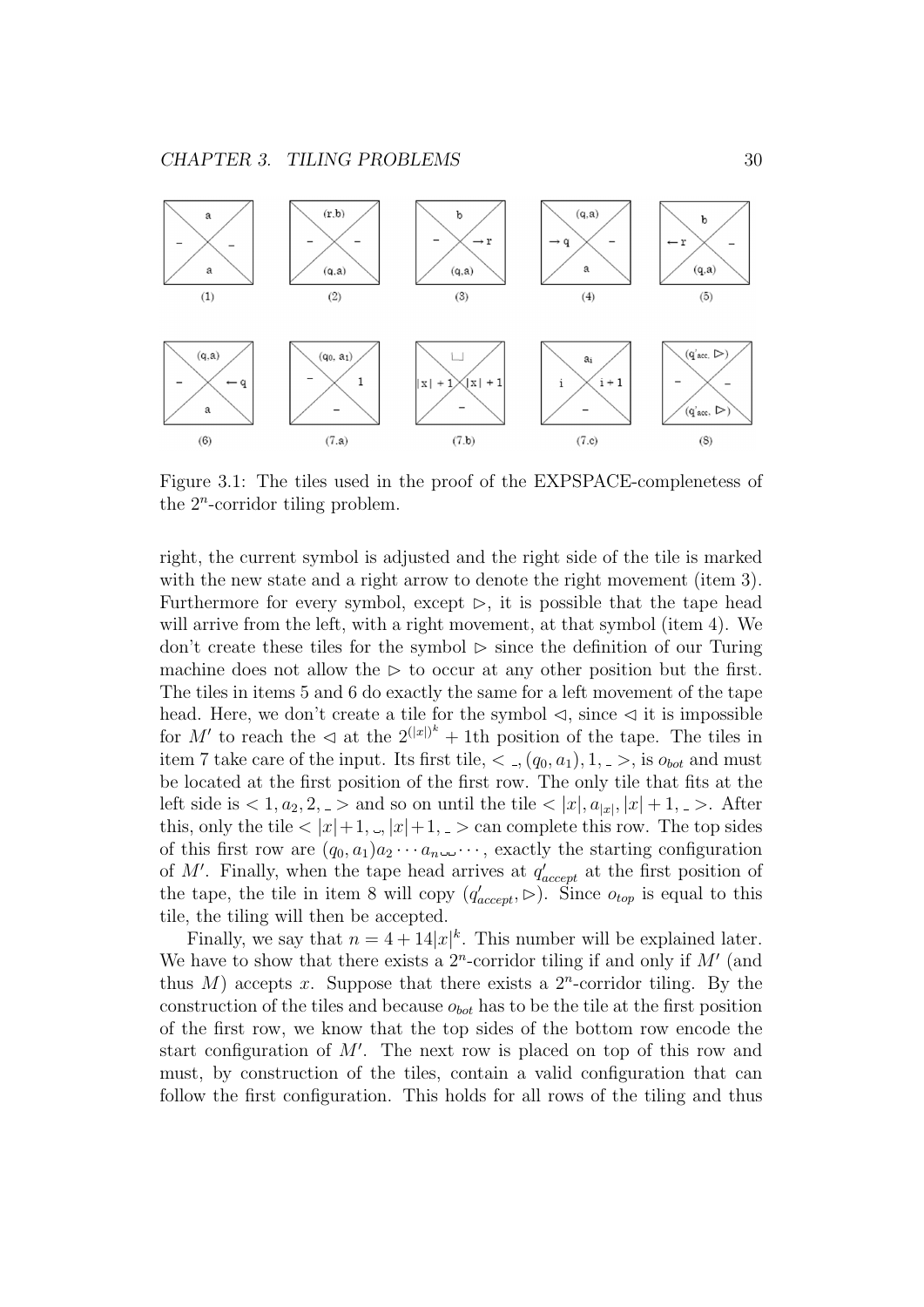#### CHAPTER 3. TILING PROBLEMS 31

will the m rows of the tiling encode a valid series of configurations  $c_1 \cdots c_m$ . Since the first tile of the top row must be  $o_{top}$ , we have constructed a tiling that encodes a valid accepting run of  $M'$  on x, and thus x is also accepted by  $M$ .

There is however one problem with this explanation. It is possible that a tile of type 4 or 6 is be placed at the leftmost or rightmost position of the tape, hereby inserting a new (phantom) head. It is obvious that if this happens, we can not be sure anymore that a correct tiling encodes a valid run of M'. This is solved by the special  $\triangleright$  and  $\triangleleft$  tokens. By the definition of our TM, the  $\triangleright$ -token is always located at the first position of the tape. Since in item 6 no tile of the form  $\langle \rightarrow q, (q, \rhd), \rightarrow \rhd \rangle$  is constructed, it is impossible that a phantom head will appear at the left side of the tape.

At the right side, the situation is a bit more complicated. It is possible that a phantom head will appear there. However, since in item 4 no tiles of the form  $\langle , (q, \triangleleft), \leftarrow q, \triangleleft \rangle$  are constructed, the  $\triangleleft$ -token will block every possible phantom head. The  $\triangleleft$ -token is placed at the  $2^{(|x|)^k} + 1$ th position, so there is enough place at the left of  $\triangleleft$  to simulate M'. One little problem still arises, it takes a number of steps of  $M'$  to place the  $\triangleleft$  at the  $2^{(|x|)^k} + 1$ th position. Until it is placed, we must be sure that a phantom head cannot have reached one of the first  $2^{(|x|)^k} + 1$  positions. The following proposition gives us an upper bound on the number of steps it takes to put the  $\triangleleft$  into place.

**Proposition 3.9.** The TM M', places  $\triangleleft$  on the  $2^{(|x|)^k} + 1$ th position in less than  $2^{2+12|x|^k}$  steps.

Proof. We investigate the steps described in proposition 3.8, that place the  $\triangleleft$ -token:

- Write the number and  $\triangleleft$  and move the tape head back to the last bit of the number:  $|x|^k + 2$  steps.
- Move the  $\leq$  to its  $2^{(|x|)^k} + 1$ th position: To check if the number is equal to  $|x| + (|x|)^k + 2$  and diminish it by one, we never need more than  $4|x|^k$ steps. The number of steps to reach and move  $\triangleleft$  becomes bigger every time. We know that we never have to repeat these two operations more than  $2^{(|x|)^k}$  times. This gives us  $2^{(|x|)^k}4|x|^k+2(2+3+\ldots+(2^{(|x|)^k}+1))$ steps.

If we sum these, and use (very rough) substitutions, we can easily see that this sum is always smaller than  $2^{2+12|x|^k}$ . П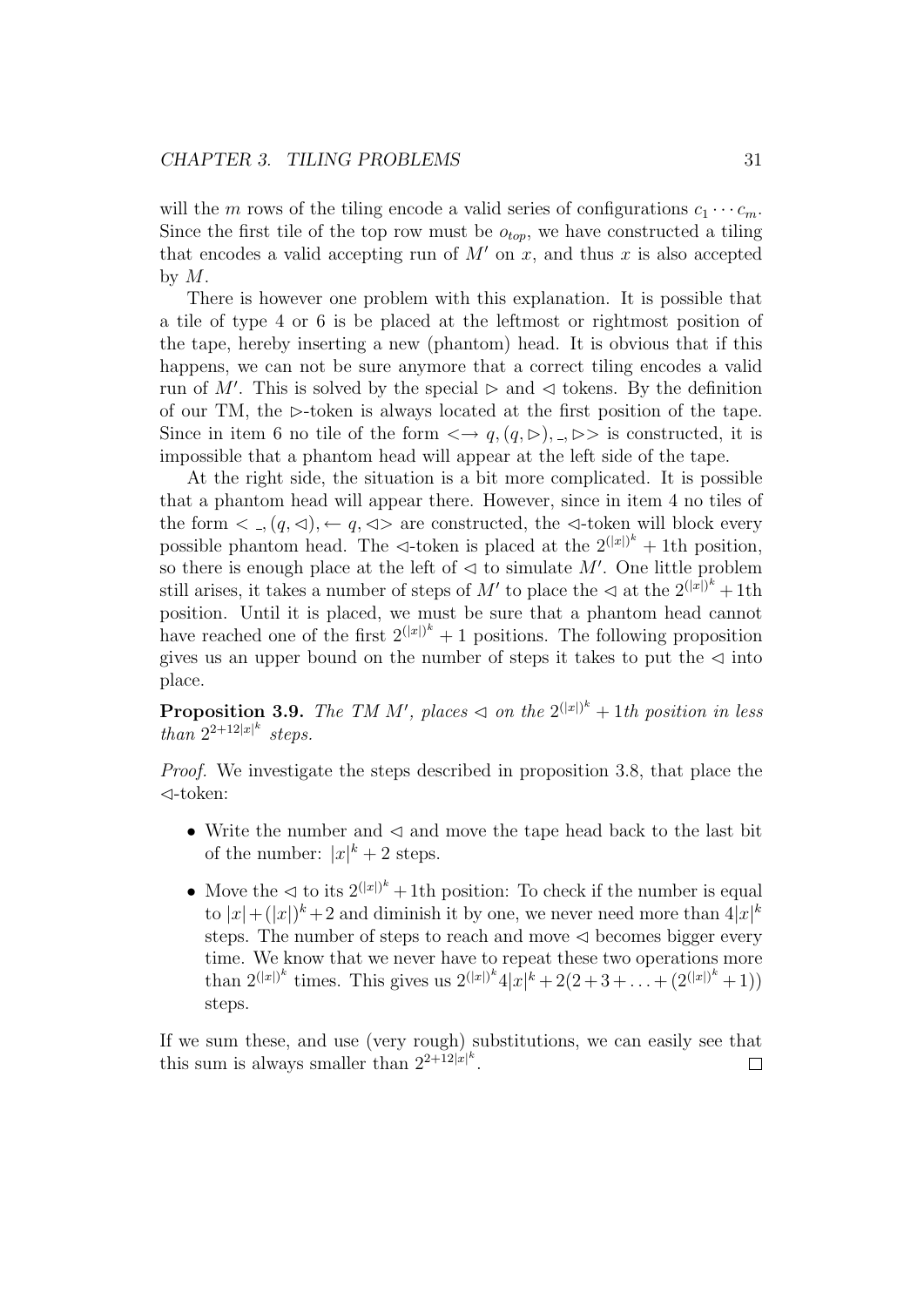#### CHAPTER 3. TILING PROBLEMS 32

Using proposition 3.9, we have defined n as  $4 + 14|x|^k$ , which forces the rows of the tiling to have a width of  $2^{4+14|x|^k}$ . This solves our problem of the phantom heads because a phantom head can only be born at the rightmost position of a row. Afterwards, it can only move one place to the left for each new row. So, by the time the first phantom head can reach the  $2^{(|x|)^k} + 1$ th tile, the  $\leq$  is already put in place, and blocks the phantom head.

We can now really show that if there exists a valid  $2^n$ -corridor tiling,  $M'$ (and thus  $M$ ) accepts x. The only difference with our first argument, is that not the whole rows of our tiling encode configurations of  $M'$ , but only the  $2^{(|x|)^k} + 1$  first tiles of every row encode a configuration of M'. By our definition of n and the use of the symbols  $\triangleright$  and  $\triangleleft$ , we have seen that we can guarantee that no phantom head can occur in the first  $2^{(|x|)^k} + 1$  positions of our tiling. Therefore, our original reasoning is correct again and a valid tiling encodes an accepting run of  $M'$  on x.

Conversely, suppose that  $x$  is accepted by  $M$ . We know, by construction, that  $x$  is also accepted by  $M'$ . We can now easily simulate the accepting run of  $M'$  on x by a tiling. The first row of the tiling consists of the tiles that are specially made to encode the start configuration. For all the other rows, the first  $(2^{(|x|)^k}+1)$  tiles represent the successive configurations. The tiles that come after the first  $(2^{(|x|)^k}+1)$  tiles can all be filled with  $\langle , , , , \rangle$ tiles. Finally, the accepting configuration on the top row is copied using the tile  $\langle \, -, (q'_{accept}, \triangleright), \, -, (q'_{accept}, \triangleright) \, \rangle$  as the first tile and the tiles  $\langle \, -, a, \, -, a \, \rangle$ for every other position on the tape with the symbol  $a \in \Sigma$  written on it.

This is a valid tiling. Furthermore is the first tile of the bottom row equal to  $o_{bot} = \langle , (q_0, a_1), 1, \rangle$ , and is the first tile of the top row equal to  $o_{top} = \langle \, \cdot \, , (q'_{accept}, \triangleright), \, \cdot \, , (q'_{accept}, \triangleright) \, \rangle$ . This gives us a valid  $2^n$ -corridor tiling.

The only thing left to show is that we can do this reduction in logarithmic space. We have already shown that the adaptations to  $M$  can be done in logarithmic space. We have to show that the input items for the  $2<sup>n</sup>$ -corridor tiling problem can be constructed in logarithmic space.

The integer  $n$  is a polynomial that can be constructed by successive additions and multiplications of other polynomial factors. These numbers can all be stored in logarithmic space. The addition and multiplication of these polynomials also does not require more than logarithmic space.

Finally, we investigate the different tile-types. For the tiles constructed in items 1 to 6, we only have to keep track of one pointer to the set of states and/or one pointer to the set of symbols. These pointers only require logarithmic space. Sometimes, we also have to check the transition function. This can also be done by running through the transition function and thus using logarithmic space. For the tiles in item 7 we have to keep the variable i. This variable can never be bigger than  $|x|$  and can thus be stored using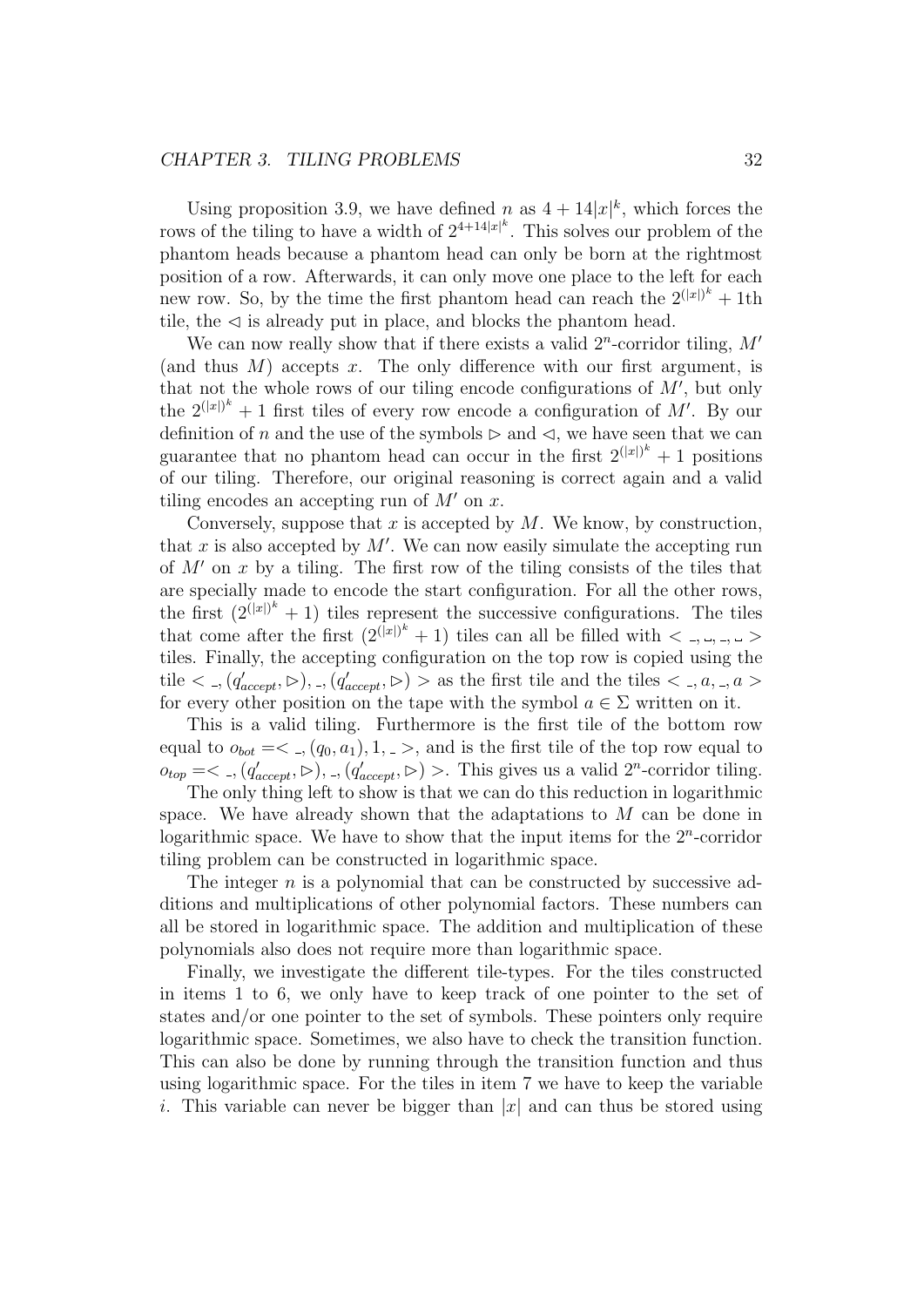$\lceil \log |x| \rceil$  space. The tile in item 8 and the assignment of  $o_{bot}$  and  $o_{top}$  require constant space.

 $\Box$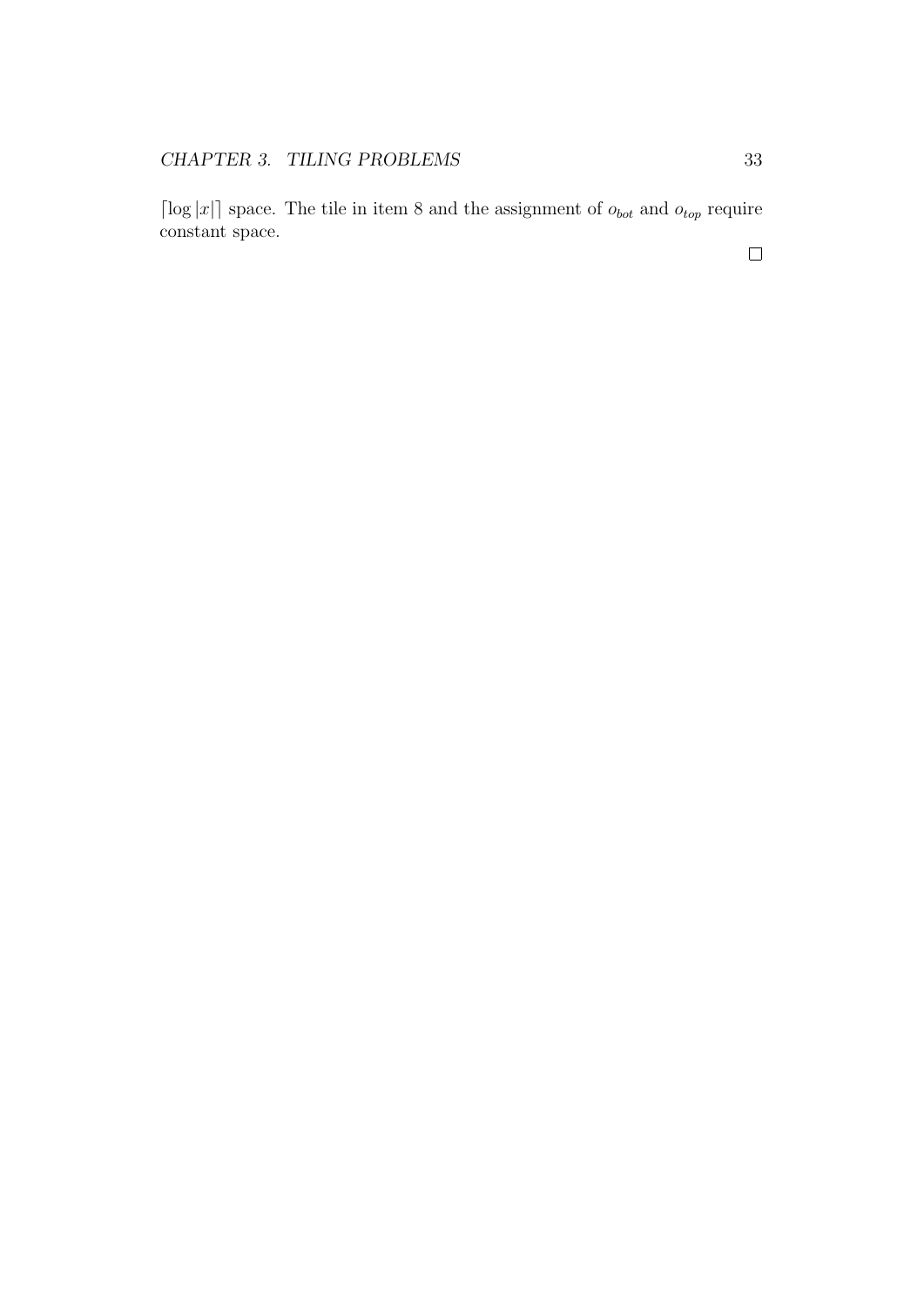## Chapter 4

## Regular expressions

### 4.1 Regular expressions

Before defining regular expressions, we describe some basic terms concerning string languages. The set of all strings over an alphabet  $\Sigma$  is denoted by  $\Sigma^*$ . A string language is a subset of  $\Sigma^*$ . For two string languages  $L, L' \subseteq \Sigma^*$ , we define their concatenation  $L \cdot L'$  to be the set  $\{x \cdot x' \mid x \in L, x' \in L'\}.$ We abbreviate  $L \cdot L \cdots L$  (*i* times) by  $L^i$ , and define  $L^0 = \{\varepsilon\}$ . The shuffle operator & is defined inductively as:

- $w \& \varepsilon = \varepsilon \& w = \{w\}$ , for  $w \in \Sigma^*$ ; and
- $ax \& bw = a(x \& bw) \cup b(ax \& w)$ , for  $x, w \in \Sigma^*$  and  $a, b \in \Sigma$ .

**Definition 4.1.** The set of regular expressions over  $\Sigma$ , denoted by RE, is defined as follows:

- $\emptyset$ ,  $\varepsilon$ , and every  $\Sigma$ -symbol is a regular expressions; and
- when r and s are regular expressions,  $r \cdot s$ ,  $r + s$ ,  $r^*$ ,  $r^{k.l}(k, l \in$  $\mathbb N$  and  $k \leq l$ , and  $r \& s$  are also regular expressions.

The language defined by a regular expression r, denoted by  $L(r)$ , is inductively defined as follows:

- $L(\emptyset) = \emptyset$ ;
- $L(\varepsilon) = {\varepsilon};$
- $L(a) = \{a\}$ :
- $L(r \cdot s) = L(r) \cdot L(s)$ ;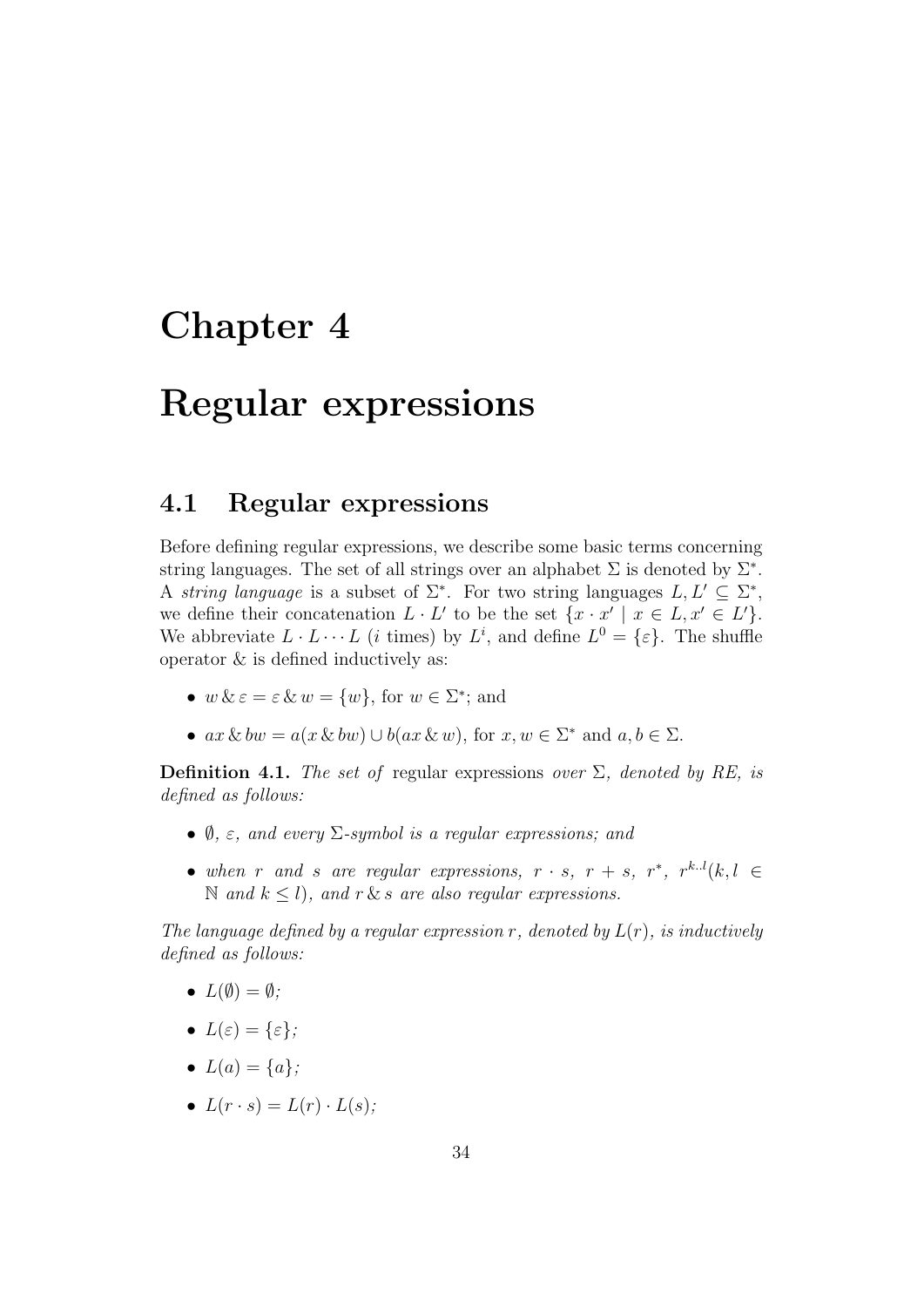- $L(r + s) = L(r) \cup L(s)$ ;
- $L(r^*) = \bigcup_{i=0}^{\infty} L(r)^i;$
- $L(r^{k.l}) = \bigcup_{i=k}^{l} L(r)^i$ ; and
- $L(r \& s) = L(r) \& L(s) = \bigcup_{x_1 \in L(r), x_2 \in L(s)} x_1 \& x_2.$

The  $\cdot$ ,  $+$ ,  $*$ -operators are the standard operators for regular expressions. The expressions of the form  $r^{k,l}$  are called numerical occurrence indicators. Here, the expression  $r$  must occur at least  $k$  and at most  $l$  times. We will call k the minimum bound and l the maximum bound. The last operator,  $\&$ , is the shuffle operator. It allows the words of its operands to be shuffled.

**Example 4.2.** The regular expression  $a^{0.5}$  & bc describes strings with exactly one b, exactly one c, and zero to five a's. These characters can occur in any order, the only restriction is that the b comes before the c. Examples of strings defined by  $a^{0.5}$  & bc are abaacaa, baca, and bc. The string acab is not defined by  $a^{0.5}$  & bc.  $0.5 \& bc.$ 

The size of a numerical occurrence indicator with lower and upper bounds k and l is defined as  $\lceil \log k \rceil + \lceil \log l \rceil$ , the space required to store k and l in binary. The *size* of a regular expression r over  $\Sigma$  is the number of symbols,  $\Sigma$ -symbols and operator symbols, occurring in r plus the sum of the sizes of the numerical occurrence indicators in r. By r? and  $r^+$ , we abbreviate the expressions  $r + \varepsilon$  and  $r \cdot r^*$ , respectively. Often, we omit the concatenation symbol  $\cdot$  and replace  $r \cdot s$  by rs and sometimes we denote  $x \in L(r)$  simply by  $x \in r$ .

We will often consider subsets of the here defined regular expressions. By  $RE(S)$ , S being a list of operators, we denote all regular expressions that can be formed using only the operators in S. The numerical occurrence indicator is represented by  $\#$ . For example,  $RE(\cdot, +, *)$  denotes the "standard" set of regular expressions and  $RE(\cdot, +, *, \#, \&)$  represents the set of all regular expressions.

As mentioned in the introduction, we will also study classes of simpler regular expressions. These CHAREs are defined as follows:

**Definition 4.3.** A base symbol is a regular expression  $s, s^*, s^+, s^2$ , or  $s^{k..l}$  $(k, l \in \mathbb{N}, k \leq l)$ , where s is a non-empty string; a factor is of the form  $e, e^*, e^+, e$ ? or  $e^{k.l}$   $(k, l \in \mathbb{N}, k \leq l)$  where e is a disjunction of base symbols of the same kind. That is, e is of the form  $(s_1 + \cdots + s_n)$ ,  $(s_1^* + \cdots + s_n^*)$ ,  $(s_1^* +$  $\cdots + s_n^+$ ,  $(s_1? + \cdots + s_n?)$ , or  $(s_1^{k_1..l_1} + \cdots + s_n^{k_n..l_n})$ , where  $n \geq 0$  and  $s_1, \ldots, s_n$ are non-empty strings. A chain regular expression (CHARE) is  $\emptyset$ ,  $\varepsilon$ , or a sequence of factors.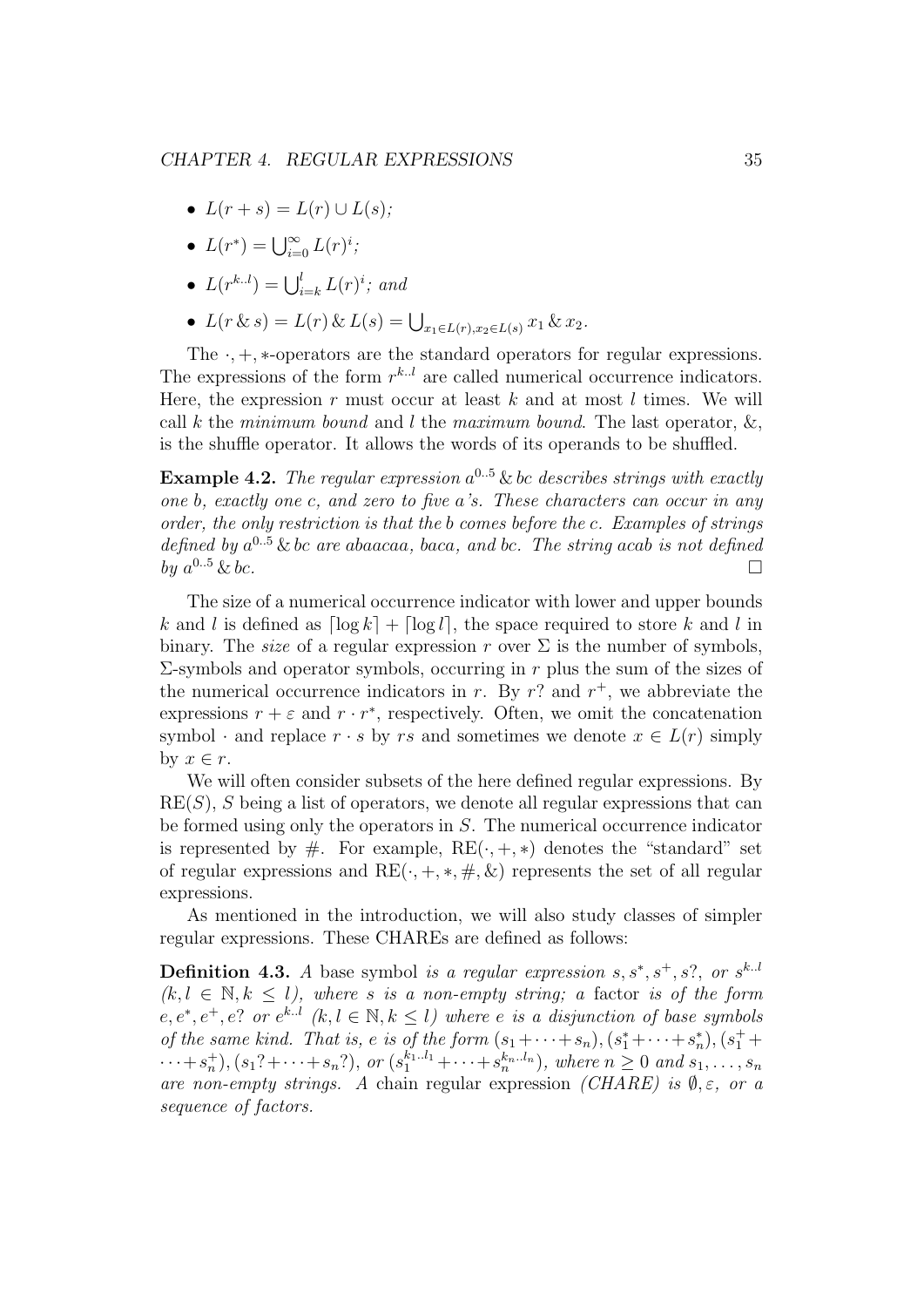#### CHAPTER 4. REGULAR EXPRESSIONS 36

The regular expressions  $((abc)^* + b^*)(a+b)$ ? $(ab)^{1..2}(ac+b)^*(a^{0..2}+c^{2..4})^*$ is a chain regular expression. The expression  $(a+b)+(a^*b^*)$ , however, is not.

We use a uniform syntax to denote subclasses of chain regular expressions by specifying the allowed factors. We distinguish whether the string s of a base symbol consists of a single symbol (denoted by a) or a string (denoted by w) and whether it is extended by  $*, +, ?$ , or  $#$ . Furthermore, we distinguish between factors with one disjunct or with arbitrarily many disjuncts: the latter is denoted by  $(+ \cdots)$ . Finally, factors can again be extended by  $*, +, ?$ , or  $#$ . A list of possible factors and their corresponding expressions are listed in Table 4.1.

We denote subclasses of chain regular expressions by  $\mathrm{CHARE}(X)$ , where X is a list of the allowed factors. For example, we write  $\text{CHARE}((\text{+}a)^*, w?)$ for the set of regular expressions  $e_1 \cdots e_n$  where every  $e_i$  is either (i)  $(a_1 +$  $\cdots + a_m$ <sup>\*</sup> for some  $a_1, \ldots, a_m \in \Sigma$  and  $m \ge 1$ , or (ii) w? for some  $w \in \Sigma^+$ . If  $A = \{a_1, \ldots, a_n\}$  is a set of symbols, we often denote  $(a_1 + \ldots + a_n)$  simply by A. We denote the class of all chain regular expressions by  $\mathrm{CHARE}(S)$ . Finally, we denote the class of all chain regular expressions without numerical occurrence indicators as CHARE( $S \setminus \{ \# \}$ ). This is the class of chain regular expressions as defined by Martens et al. [MNS04].

### 4.2 Automata for regular expressions

We need a way to test if a string x is accepted by a regular expression  $r$ . We use automata to do this.

**Definition 4.4.** A deterministic finite automaton (DFA) is a tuple  $A =$  $(Q, \Sigma, q_0, q_f, \delta)$  where

- Q is the finite set of states;
- $\Sigma$  is the finite alphabet;
- $\delta: Q \times \Sigma \rightarrow Q$  is the transition function;
- $q_0 \in Q$  is the start state; and
- $q_f \in Q$  is the final state.

A run of a DFA A on a string  $x = a_1 \cdots a_n$  is a function  $\lambda : \{1, \ldots, n + \}$  $1\} \rightarrow Q$  such that

•  $\lambda(1) = q_0$ ; and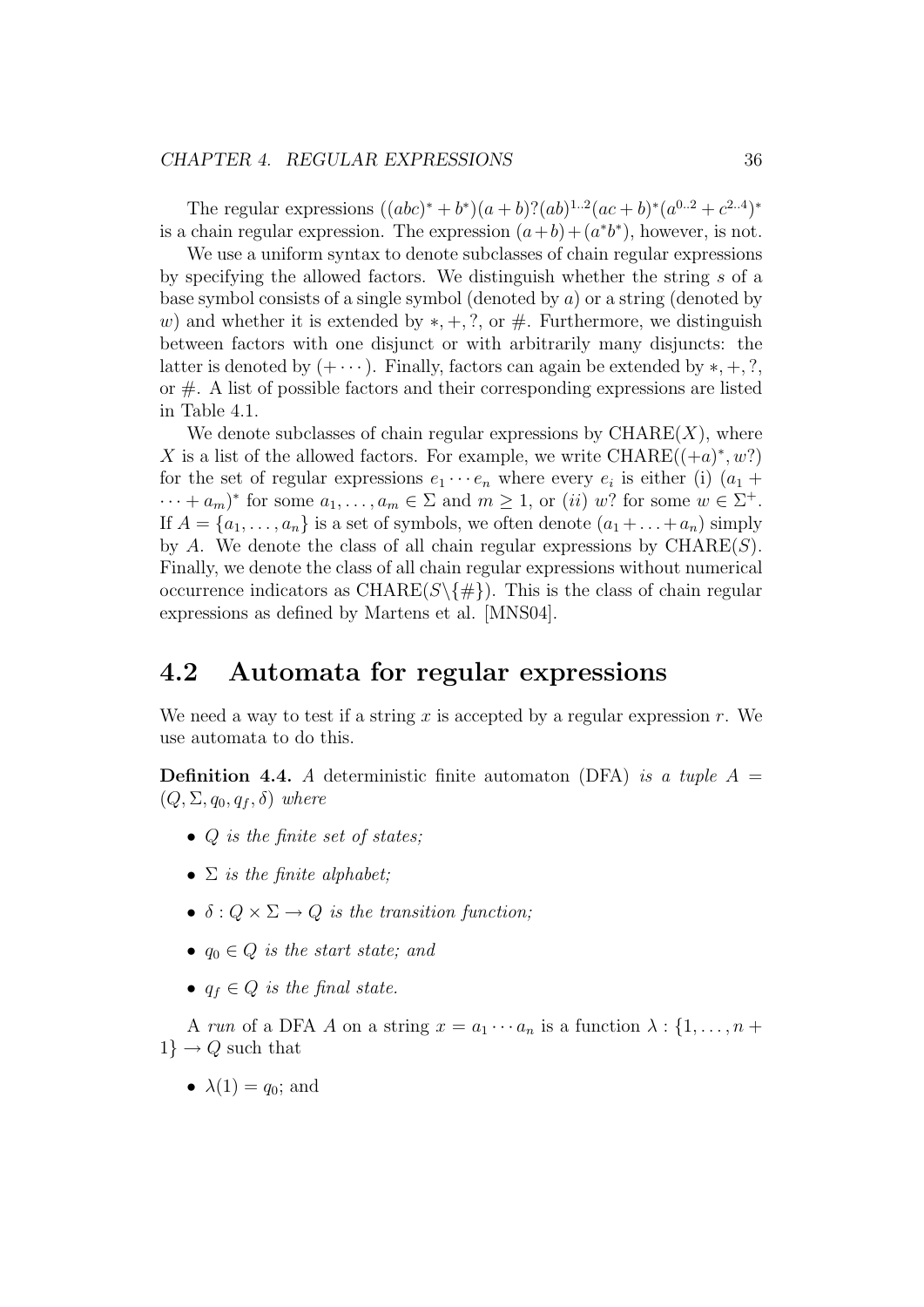| factor                                                    | expression          |
|-----------------------------------------------------------|---------------------|
| $\boldsymbol{a}$                                          | $\boldsymbol{a}$    |
| $\overline{a^*}$                                          | $\overline{a^*}$    |
| $a^{\overline{+}}$                                        | $a^{\overline{+}}$  |
| $a\overline{?}$                                           | $a\overline{?}$     |
| $a^{k.l}$                                                 | $a^{\#}$            |
| $\overline{w^*}$                                          | $\overline{w^*}$    |
| $\overline{w^+}$                                          | $\overline{w^+}$    |
| $\overline{w}$ ?                                          | $\overline{w}$ ?    |
| $\overline{w^{k.l}}$                                      | $w^{\overline{\#}}$ |
| $(a_1+\cdots+a_n)$                                        | $+a)$               |
| $(a_1+\cdots+a_n)^*$                                      | $(+a)^{*}$          |
| $(a_1+\cdots+a_n)^+$                                      | $(+a)^{+}$          |
| $(a_1+\cdots+a_n)?$                                       | $(+a)?$             |
| $\overline{(a_1+\cdots+a_n)^{kl}}$                        | $+a)^{\#}$          |
| $(a_1^* + \cdots + a_n^*)$                                | $+a^*$              |
| $\frac{a_1^+ + \cdots + a_n^+}{(a_1^2 + \cdots + a_n^2)}$ | $(+a^{+})$          |
|                                                           | $(+a?)$             |
| $\overline{(a_1^{k_1l_1} + \cdots + a_n^{k_nl_n})}$       | $(+a^{\#})$         |
| $(w_1+\cdots+w_n)$                                        | $(+w)$              |
| $\overline{(w_1+\cdots+w_n)^*}$                           | $(w)^*$             |
| $(w_1+\cdots+w_n)^+$                                      | $(+w)^{+}$          |
| $(w_1+\cdots+w_n)?$                                       | $(+w)$ ?            |
| $(w_1+\cdots+w_n)^{k.l}$                                  | $(w)$ #             |
| $(w_1^* + \cdots + w_n^*)$                                | $+w^*$              |
| $\overline{(w_1^+ + \cdots + w_n^+)}$                     | $+w^+$              |
| $\overline{(w_1? + \cdots + w_n?)}$                       | $-w$ ?)             |
| $\overline{(w_1^{k_1l_1}+\cdots+w_n^{k_nl_n})}$           | $+w^{\#}$           |

Table 4.1: Possible factors in chain regular expressions and how they are denoted.  $(a, a_i \in \Sigma, w, w_i \in \Sigma^*, k, l, k_i, l_i \in \mathbb{N})$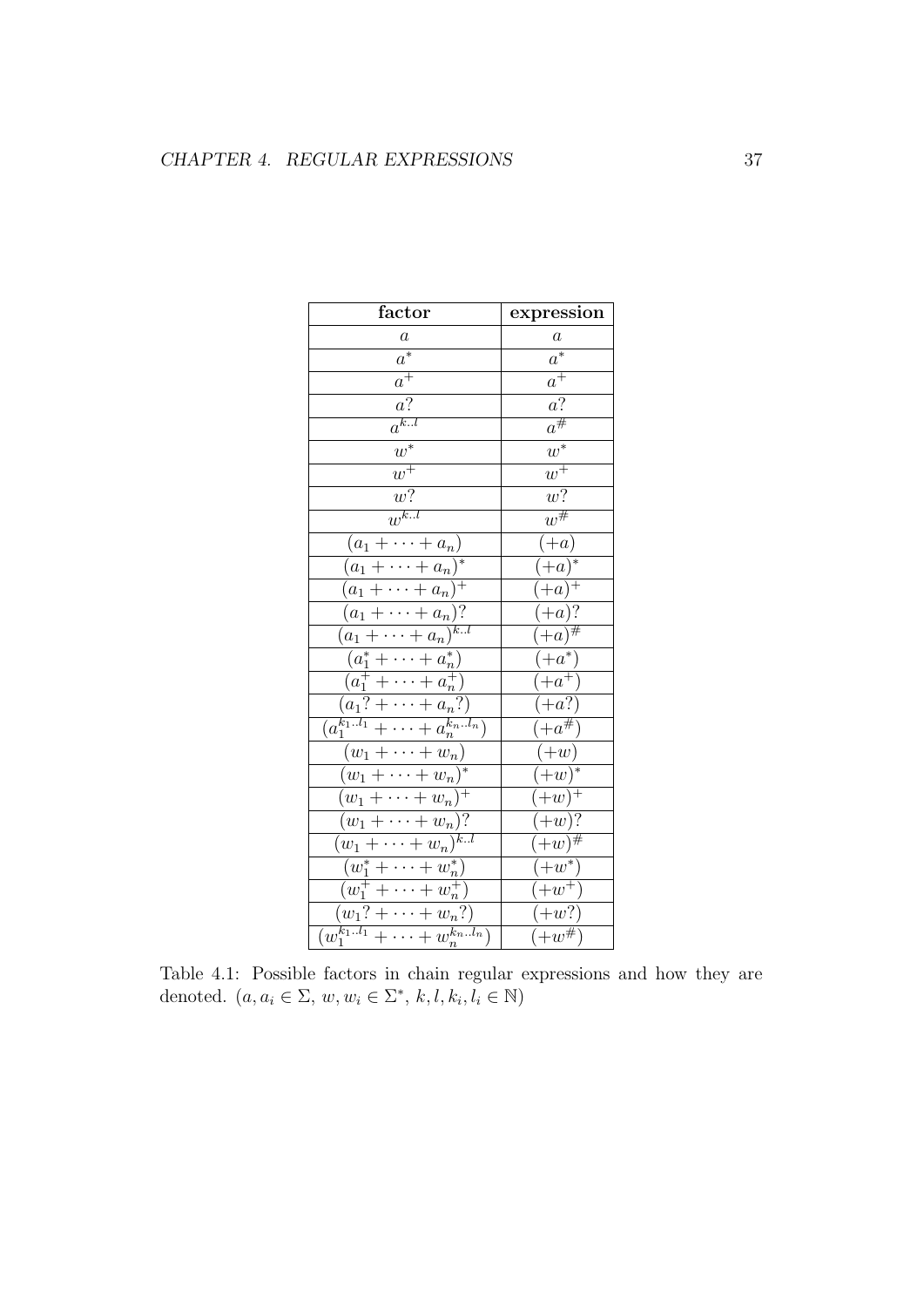• for all  $i \in \{1, \cdots, n\}, \lambda(i+1) = \delta(\lambda(i), a_i).$ 

A run is accepting if  $\lambda(n+1) = q_f$ . A string is accepted if there is an accepting run for it. The set of all strings accepted by  $A$  is denoted by  $L(A)$ .

We can add non-determinism in the conventional way. Denote  $\Sigma \cup {\varepsilon}$ by  $\Sigma_{\varepsilon}$ .

**Definition 4.5.** A non-deterministic finite automaton (NFA) is a deterministic finite automaton, where the transition function  $\delta$  is of the form  $\delta: Q \times \Sigma_{\varepsilon} \to P(Q), P(Q)$  being the powerset of Q.

On input a string x, suppose that we can write x as  $x = a_1 \cdots a_n, a_i \in \Sigma_{\varepsilon}$ . A run of a NFA A on x is a function  $\lambda : \{1, \dots, n+1\} \to Q$  such that

- $\lambda(1) = q_0$ ; and
- for all  $i \in \{1, \dots, n\}, \lambda(i+1) \in \delta(\lambda(i), a_i).$

A run is accepting if  $\lambda(n+1) = q_f$ . A string is accepted if there is an accepting run for it. The set of all strings accepted by  $A$  is denoted by  $L(A)$ .

Note that in the definition of our automata, we allow only one start and only one accept state. In some other definitions of string automata, sets of start or final states are allowed. This, however, does not add power to the automata. We have chosen one start and final state because this makes some proofs easier to understand.

**Theorem 4.6.** For any  $RE(\cdot, +, *)$ -expression r, we can construct a NFA A such that  $L(r) = L(A)$ , in time polynomial in the size of r.

*Proof.* We use a simple construction to transform a regular  $RE(\cdot, +, *)$  expression r into an equivalent NFA  $A = (Q, \Sigma, q_0, q_f, \delta)$ . This construction is a slight adaptation of the construction used by Sipser ([Sip96]).

We construct the automaton recursively as follows:

- If  $r = \emptyset$ :  $Q = \{q_r, f_r\}, q_0 = q_r, q_f = f_r$ .
- If  $r = \varepsilon$ :  $Q = \{q_r, f_r\}$ ,  $q_0 = q_r$ ,  $q_f = f_r$ ,  $\delta(q_r, \varepsilon) = f_r$ .
- If  $r = a, a \in \Sigma$ :  $Q = \{q_r, f_r\}, q_0 = q_r, q_f = f_r, \delta(q_r, a) = f_r$ .
- If  $r = e_1 \cdot e_2$ : say  $A(e_i) = (Q_i, \Sigma, \delta_i, q_i, f_i), i = 1, 2$ :  $Q = Q_1 \cup Q_2, q_0 =$  $q_1, q_f = f_2, \delta = \delta_1 \cup \delta_2 \cup \delta(f_1, \varepsilon) = q_2.$
- If  $r = e_1 + e_2$ : say  $A(e_i) = (Q_i, \Sigma, \delta_i, q_i, f_i), i = 1, 2$ :  $Q = Q_1 \cup Q_2 \cup$  ${q_r, f_r}, q_0 = q_r, q_f = f_r, \delta = \delta_1 \cup \delta_2 \cup \delta(q_r, \varepsilon) = q_1 \cup \delta(q_r, \varepsilon) = q_2 \cup \delta(q_r, \varepsilon)$  $\delta(f_1, \varepsilon) = f_r \cup \delta(f_2, \varepsilon) = f_r.$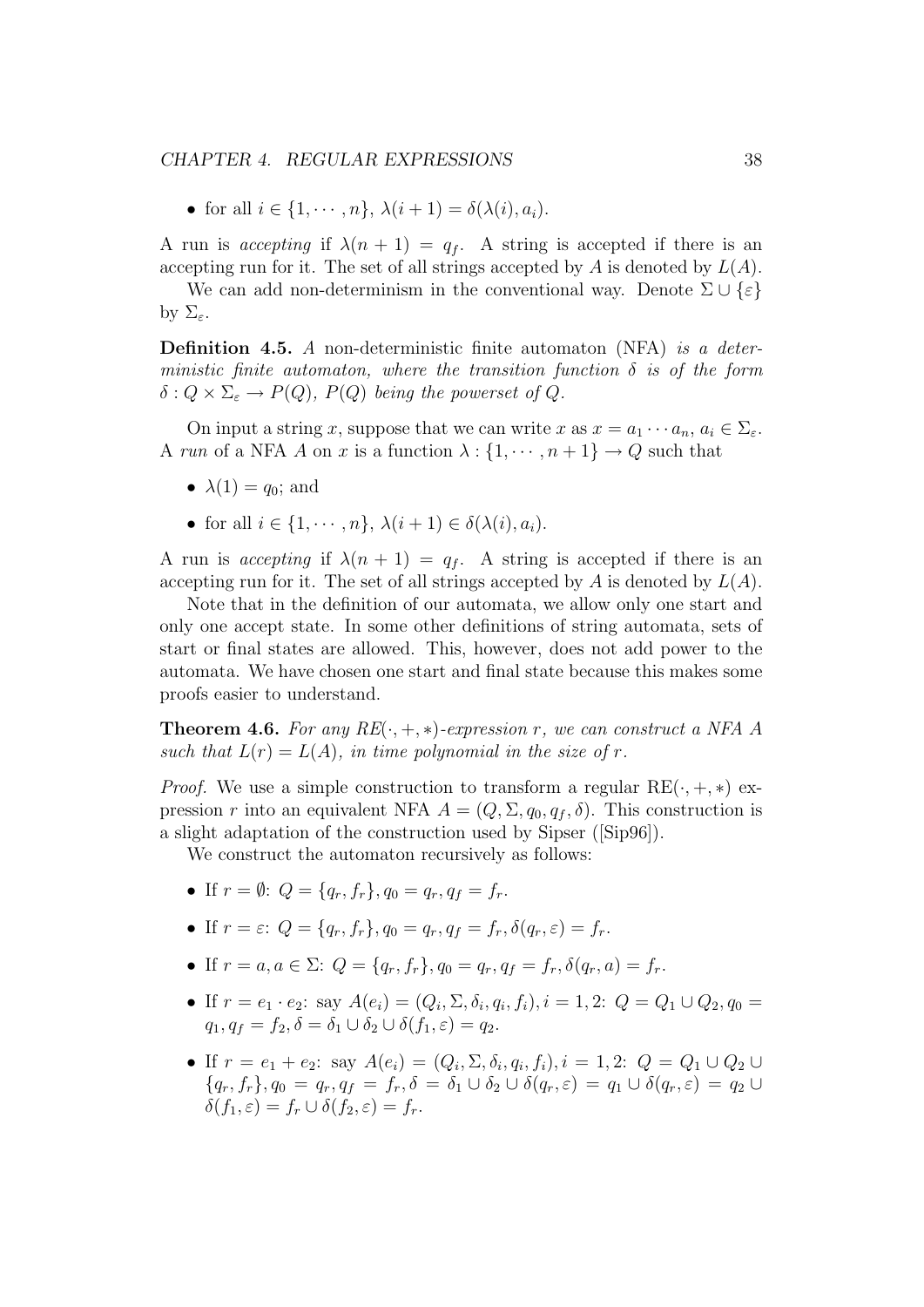#### CHAPTER 4. REGULAR EXPRESSIONS 39

• If 
$$
r = e^*
$$
: say  $A(e) = (Q_e, \Sigma, \delta_e, q_e, f_e)$ :  $Q = Q_1 \cup \{q_r, f_r\}, q_0 = q_r, q_f = f_r, \delta = \delta_e \cup \delta(q_r, \varepsilon) = q_e \cup \delta(q_r, \varepsilon) = f_r \cup \delta(f_e, \varepsilon) = q_e \cup \delta(f_e, \varepsilon) = f_r$ .

This construction adds a constant number of new states and entries in the transition function for every symbol in  $r$ . Since there are a polynomial number of symbols in  $r$ , this construction operates in polynomial time.

 $\Box$ 

The recursive construction of the NFA is illustrated in Figure 4.1.

We will now expand the capabilities of the NFA with counters, and allow the automaton to be in more than one state at once. This gives us the possibility to translate a  $RE(\cdot, *, +, \#, \&)$  directly into such an extended non-deterministic finite automaton (ENFA). Kilpelainen already mentioned the idea of extending NFAs with counters ([KT03]). Jedrzejowicz and Szepietowski fully defined shuffle automata ([JS01]). Here, we expand these shuffle automata with a counter mechanism.

In an ENFA, every state has a *mincount* and a *maxcount* and maintains a counter. Every time a state is visited, its counter is augmented by 1. A state also has two different types of out-edges, in and reset edges. For a state q, we are allowed to follow an in edge if  $counter(q) < maxcount(q)$ and are allowed to follow a reset edge if  $counter(q) \geq mincount(q)$  and counter(q)  $\leq$  maxcount(q). If we follow a reset edge, we also reset the counter of that state to zero. These counters help us to immediately translate the numerical occurrence indicator into an ENFA.

Furthermore, we add transitions that go from one (split) state to two new states. Conversely, there are also transitions that go from two states to one (merge) state. Therefore, a configuration of an ENFA will be a set of states, instead of just one state.

An ENFA is defined as follows:

Definition 4.7. An extended non-deterministic finite automaton (ENFA) is a five-tuple  $(Q, \Sigma, q_0, q_f, \delta)$  in which:

- $Q = Q_N \oplus Q_S \oplus Q_M$  is the finite set of states, and with every state  $q \in Q$  integers mincount(q) and maxcount(q), where mincount(q)  $\leq$  $maxcount(q)$ , are associated. Here,  $Q_N$  is the finite set of normal states,  $Q_S$  is the finite set of split states, and  $Q_M$  is the finite set of merge states:
- $\Sigma$  is a finite alphabet;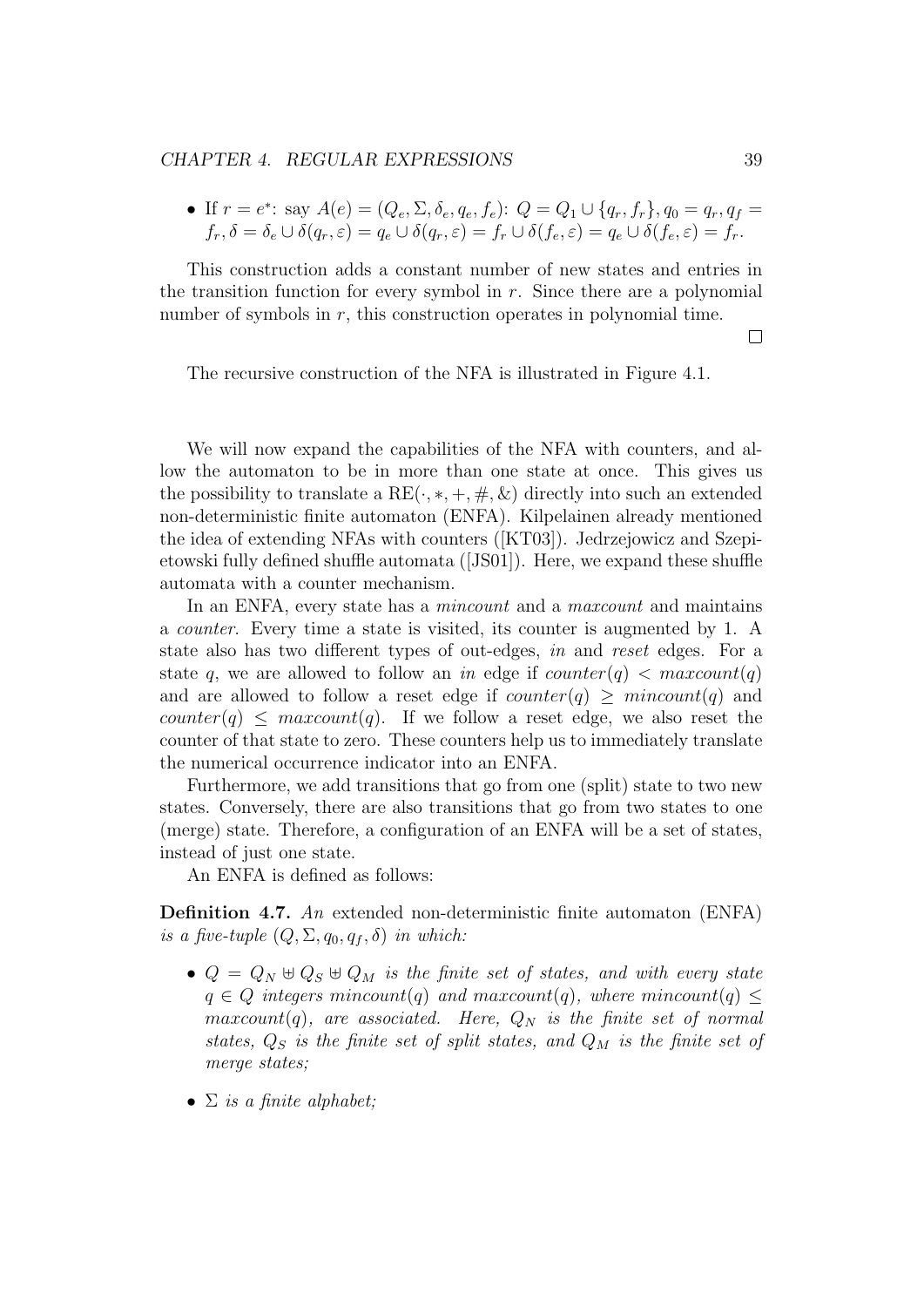



 $\mathbf{r}=\mathbf{e}_1$  .  $\mathbf{e}_2$ 



Figure 4.1: The construction of an NFA which is equivalent to a given regular expression.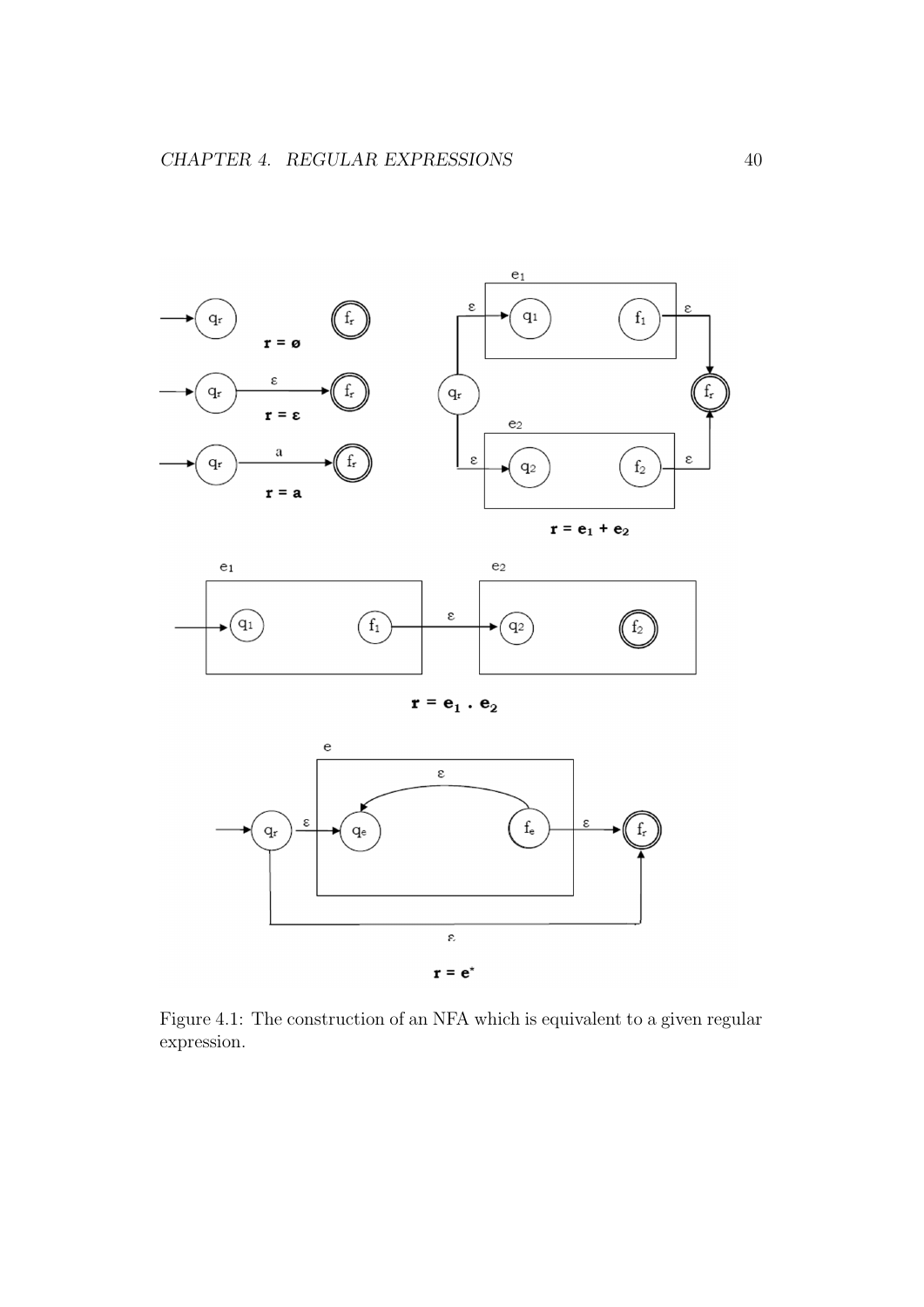- $q_0 \in Q$  is the start state;
- $q_f \in Q$  is the accept state; and
- $\delta$ :  $\Sigma_{\varepsilon} \times ((Q \times \{IN, RESET\} \times Q) \cup (Q_S \times \{RESET\} \times Q \times Q) \cup (Q \times$  $Q \times \{RESET\} \times Q_M$  is a finite set of transitions.

Furthermore, during the computation, we associate an integer  $count(q)$  with every state q.

A partial configuration  $\phi$  of an ENFA automaton  $A = (Q, \Sigma, q_0, q_f, \delta)$  is a  $(|Q|+1)$ -tuple which contains a state q, denoted by  $state(\phi)$ , and an integer for every  $p \in Q$ , denoted by  $count(\phi, p)$ . If  $Q = \{q_1, \ldots, q_n\}$ , we represent the partial configuration  $\phi$  as  $(state(\phi), q_1 = count(\phi, q_1), \ldots, q_n = count(\phi, q_n)).$ A configuration  $\gamma$  of A is a finite set of partial configurations.

A configuration  $\gamma_2$  *immediately follows* a configuration  $\gamma_1$  using a transition  $z \in \delta$ , denoted by  $\gamma_1 \Rightarrow^z \gamma_2$ , if the following conditions are satisfied:

• If  $z = (a, p, IN, q), a \in \Sigma_{\varepsilon}, p, q \in Q$ , then one partial configuration goes from state  $p$  to state  $q$ , the count of  $p$  in that partial configuration remains the same, and the count of  $q$  in that partial configuration is incremented.

Formally, there must exist partial configurations  $\phi \in \gamma_1, \varphi \in \gamma_2$ , such that  $\gamma_2 = (\gamma_1 \setminus \{\phi\}) \cup \{\varphi\}$ , and  $state(\phi) = p$ ,  $state(\varphi) = q$ ,  $count(\phi, p) <$  $maxcount(p), count(\varphi, q) = count(\phi, q) + 1$ , and  $count(\phi, q') = count(\varphi, q')$  $q'$ , for all  $q' \in Q, q' \neq q$ .

• If  $z = (a, p, RESET, q), a \in \Sigma_{\varepsilon}, p, q \in Q$ , then one partial configuration goes from state  $p$  to state  $q$ , the count of  $p$  in that partial configuration is reset, and the count of  $q$  in that partial configuration is incremented.

Formally, there must exist partial configurations  $\phi \in \gamma_1, \varphi \in \gamma_2$ , such that  $\gamma_2 = (\gamma_1 \setminus {\phi}) \cup {\phi}$ , and  $state(\phi) = p$ ,  $state(\phi) = q$ , and  $count(\phi, p) \geq mincount(p), count(\phi, p) \leq maxcount(p), count(\phi, q) =$  $count(\phi, q) + 1, count(\varphi, p) = 0$ , and  $count(\phi, q') = count(\varphi, q')$ , for all  $q' \in Q, q' \neq q, q' \neq p.$ 

• If  $z = (a, p, REST, q_1, q_2), a \in \Sigma_{\varepsilon}, p \in Q_S, q_1, q_2 \in Q$ , then the partial configuration which is in state  $p$  is split in two partial configurations, which are in states  $q_1$  and  $q_2$ . The count of p in both partial configurations is reset, and the count of  $q_1$  (resp.  $q_2$ ) is incremented in the partial configuration of state  $q_1$  (resp.  $q_2$ ).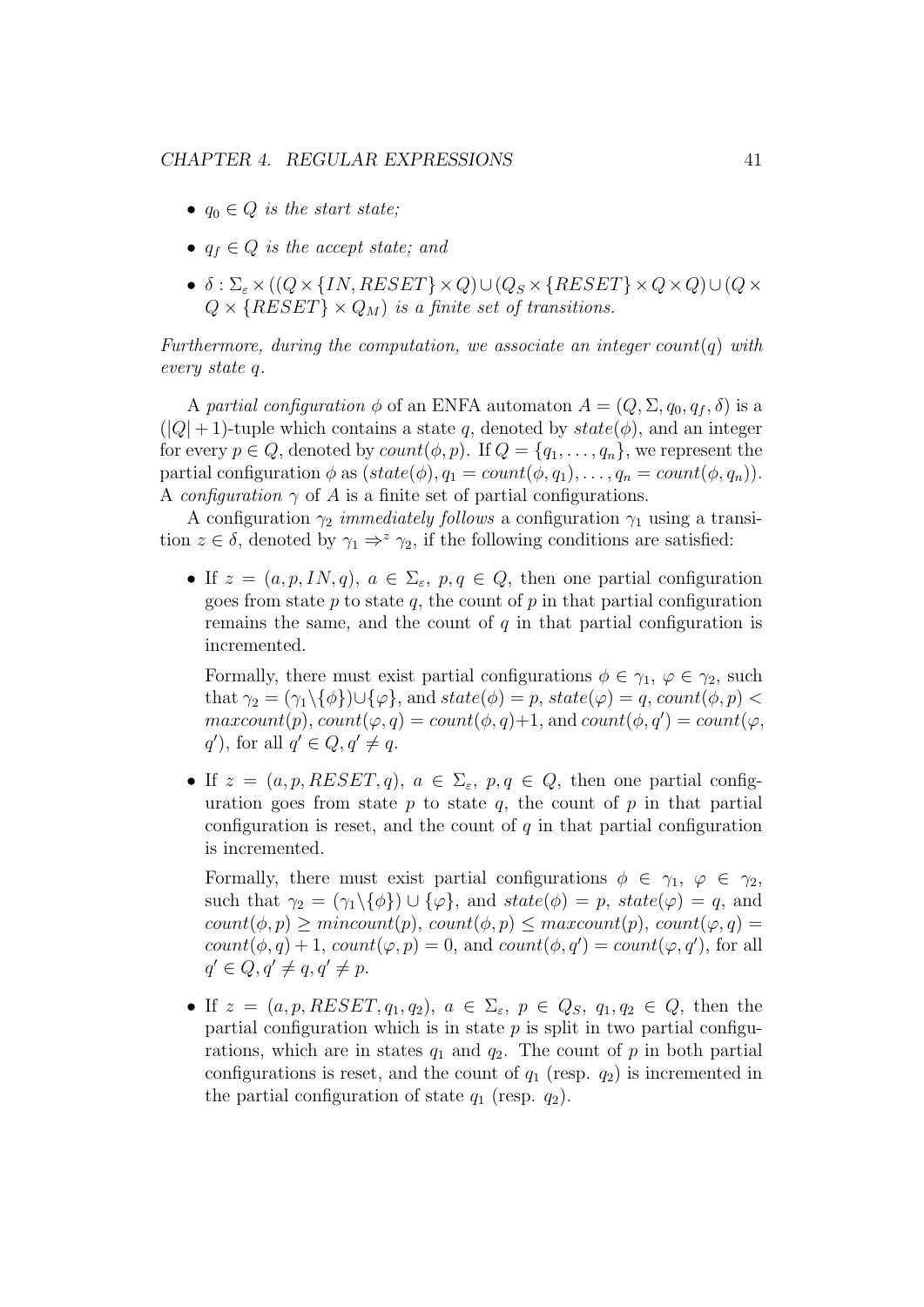Formally, there must exist partial configurations  $\phi \in \gamma_1, \varphi_1, \varphi_2 \in \gamma_2$ , such that  $\gamma_2 = (\gamma_1 \setminus {\phi}) \cup {\phi_1, \phi_2}$ , and  $state(\phi) = p$ ,  $state(\phi_1) =$  $q_1, state(\varphi_2) = q_2, and count(\phi, p) \geq mincount(p), count(\phi, p) \leq$  $maxcount(p), count(\varphi_1, q_1) = count(\phi, q_1)+1, count(\varphi_2, q_2) = count(\phi,$  $q_2$ )+1,  $count(\varphi_1, p) = count(\varphi_2, p) = 0$ , and  $count(\phi, q') = count(\varphi_1, q')$ , for all  $q' \in Q, q' \neq q_1, q' \neq p$ , and  $count(\phi, q') = count(\varphi_2, q')$ , for all  $q' \in Q, q' \neq q_2, q' \neq p.$ 

• If  $z = (a, p_1, p_2, RESET, q), a \in \Sigma_{\varepsilon}, p_1, p_2 \in Q, q \in Q_M$ , then two partial configurations which are in states  $p_1$  and  $p_2$  are merged into one partial configuration which is in state q. The counters of  $p_1$  and  $p_2$  are reset, and the counter of  $q$  is incremented.

Formally, there must exist partial configurations  $\phi_1, \phi_2 \in \gamma_1, \varphi_1 \in \gamma_2$ , such that  $\gamma_2 = (\gamma_1 \setminus {\phi_1, \phi_2}) \cup {\phi}$ , and  $state(\phi_1) = p_1$ ,  $state(\phi_2) =$  $p_2$ ,  $state(\varphi) = q$ , and  $count(\phi, p_1) \geq mincount(p_1)$ ,  $count(\phi, p_1) \leq$  $maxcount(p_1), count(\phi, p_2) \geq mincount(p_2), count(\phi, p_2) \leq maxcount(\phi, p_1)$  $p_2$ ), and for every  $p' \in Q$ ,  $p' \neq p_1$ ,  $p' \neq p_2$ ,  $count(\phi_1, p') = count(\phi_2, p')$ , and  $count(\varphi_1, q) = count(\phi_1, q) + 1$ ,  $count(\varphi_1, p_1) = 0$ ,  $count(\varphi_1, p_2) =$ 0, and  $count(\phi, q') = count(\varphi_1, q')$ , for all  $q' \in Q, q' \neq p_1, q' \neq p_2, q' \neq$  $q$ .

We now extend this notion to a sequence of transitions  $\theta = z_1 \cdots z_n$ . We say that a configuration  $\gamma_n$  follows a configuration  $\gamma_0$  using a sequence of transitions  $\theta \in \delta^*$ , denoted by  $\gamma_0 \Rightarrow^{\theta} \gamma_n$ , if there exist configurations  $\gamma_0, \ldots, \gamma_n$  such that  $\gamma_{i-1} \Rightarrow^{z_i} \gamma_i$ , for every  $0 < i \leq n$ .

For  $\theta = z_1 \cdots z_n$  a sequence of transitions, we denote by  $label(\theta)$  the string associated to  $\theta$ . That is, *label* :  $\delta \to \Sigma$  is defined by *label*(*z*) = *a*, for  $z = (a, p, IN, q), z = (a, p, RESET, q), z = (a, p, RESET, q, r),$  or,  $z =$  $(a, p, q, \text{RESET}, r)$  where  $p, q, r \in Q$ , and  $a \in \Sigma_{\varepsilon}$ . Then, for two sequences of transitions  $\theta_1, \theta_2$ , we recursively define the label of  $\theta_1 \cdot \theta_2$  as  $label(\theta_1 \cdot \theta_2)$  =  $label(\theta_1) \cdot label(\theta_2)$ .

Example 4.8. If  $\theta$  is equal to  $(c, q_1, IN, q_2)(\epsilon, q_2, IN, q_3)(d, q_3, RESET, q_1)$ , then  $label(\theta) = cd$ . Note that the labeling function ignores  $\varepsilon$ -transitions, which allows us to follow at any time a  $\varepsilon$ -transition in the computation.  $\Box$ 

A configuration  $\gamma_0$  is the initial configuration of A if it is a singleton  $\{\phi\},\$ where  $state(\phi) = q_0$ ,  $count(\phi, q_0) = 1$ , and  $count(\phi, q) = 0$  for all states  $q \neq q_0$ . That is, the computation starts with the start state  $q_0$  and all counters, but the counter of  $q_0$ , set to zero. The counter of the start state is set to one, because the count of the current state can never be equal to zero. Indeed, by beginning the computation, we have in fact entered the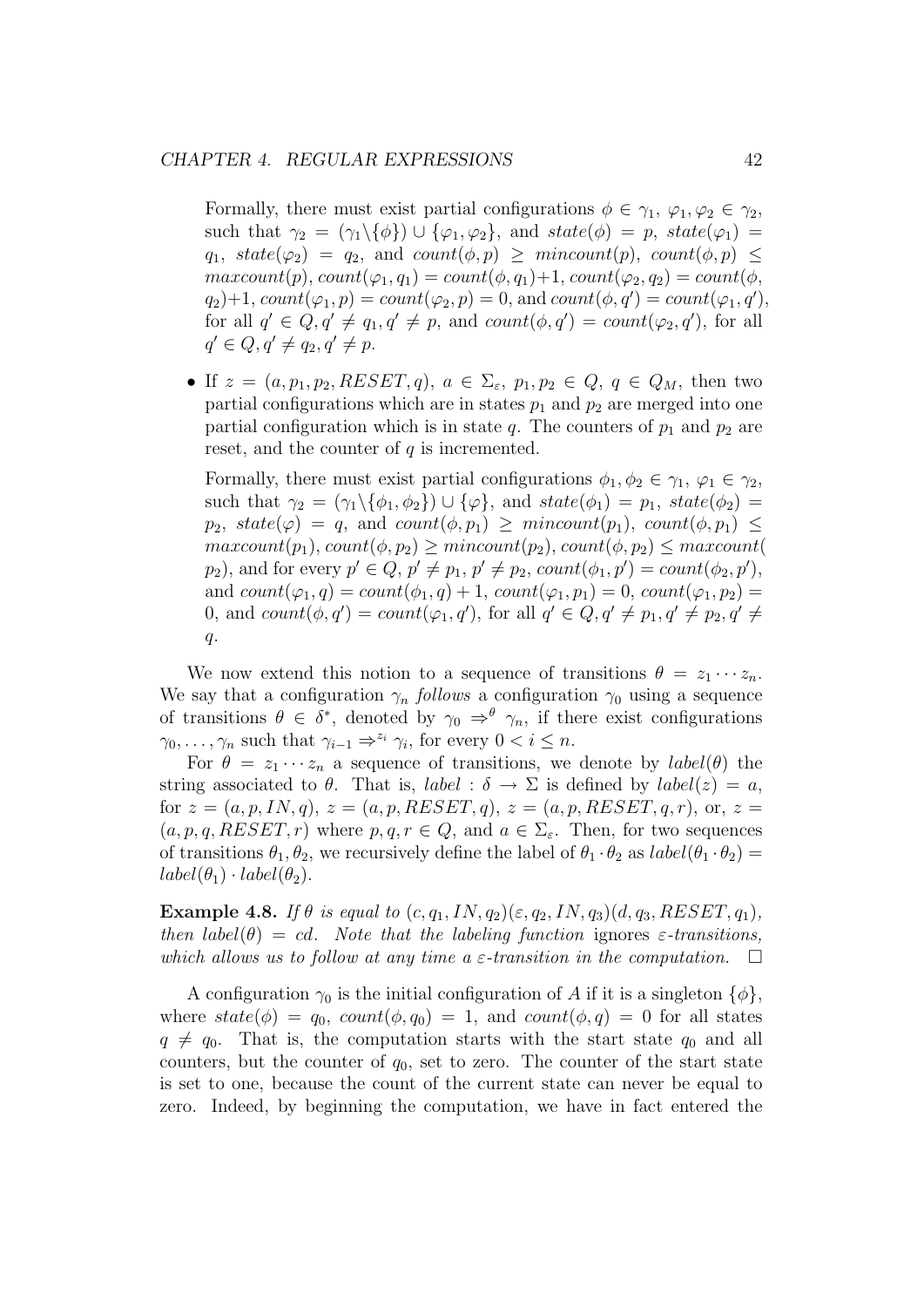start state, which has set its counter set to one. A configuration  $\gamma_n$  is an accepting configuration if it is a singleton  $\{\varphi\}$ , where  $state(\varphi) = q_f$ , and count $(\varphi, q_f) \geq \text{mincount}(q_f)$ . We only accept if the current state is the accept state, and the count of the accept state is greater than its minimum count. Note that we don't require the count of the accept state to be less than or equal the maxcount. This is immediate since the count of a state can never be bigger than its maxcount. This follows from the fact that when the count is equal to its maxcount, we are obligated to follow a RESET edge, whereby we reset the count of the state to zero.

A string x is accepted by A if there exist configurations  $\gamma_0$  and  $\gamma_n$ , and a sequence of transitions  $\theta \in \delta^*$ , such that

- $\gamma_0$  is the initial configuration of A;
- $\gamma_n$  is an accepting configuration of A;
- $label(\theta) = x$ ; and
- $\gamma_0 \Rightarrow^{\theta} \gamma_n$ .

The sequence of transitions  $\theta$  is also referred to as an *accepting run of A on* x. As usual, we denote by  $L(A)$  the set of strings accepted by A.

Given a RE( $\cdot$ ,  $*, +, \#$ ,  $\&$ )-expression r, we can construct an equivalent ENFA  $A_r = (Q, \Sigma, q_0, q_f, \delta)$  recursively as follows, where for every state q,  $mincount(q) = maxcount(q) = 1$  unless stated otherwise.

- If  $r = \emptyset$ , then  $Q = \{q_r, f_r\}$ ,  $q_r, f_r \in Q_N$ ,  $q_0 = q_r, q_f = f_r$ .
- If  $r = \varepsilon$ , then  $Q = \{q_r, f_r\}$ ,  $q_r, f_r \in Q_N$ ,  $q_0 = q_r, q_f = f_r$ ,  $\delta = \{(\varepsilon, q_r, RESET, f_r)\}.$
- If  $r = a, a \in \Sigma$ , then  $Q = \{q_r, f_r\}, q_r, f_r \in Q_N, q_0 = q_r, q_f = f_r, \delta =$  $\{(a, q_r, RESET, f_r)\}.$
- If  $r = e_1 + e_2$ , then say  $A(e_i) = (Q_i, \Sigma, q_i, f_i, \delta_i), i = 1, 2$ :  $Q = Q_1 \cup Q_2 \cup$  ${q_r, f_r}, q_r, f_r \in Q_N, q_0 = q_r, q_f = f_r, \delta = \delta_1 \cup \delta_2 \cup \{(\varepsilon, q_r, RESET, q_1),$  $(\varepsilon, q_r, RESET, q_2), (\varepsilon, f_1, RESET, f_r), (\varepsilon, f_2, RESET, f_r)\}.$
- If  $r = e_1 \cdot e_2$ , then say  $A(e_i) = (Q_i, \Sigma, q_i, f_i, \delta_i), i = 1, 2$ :  $Q = Q_1 \cup$  $Q_2, q_0 = q_1, q_f = f_2, \delta = \delta_1 \cup \delta_2 \cup \{(\varepsilon, f_1, RESET, q_2)\}.$
- If  $r = e^*$ , then say  $A(e) = (Q_e, \Sigma, q_e, f_e, \delta_e): Q = Q_e \cup \{q_r, f_r\}, q_r, f_r \in$  $Q_N, q_0 = q_r, q_f = f_r, \delta = \delta_e \cup \{(\varepsilon, q_r, RESET, q_e), (\varepsilon, f_e, RESET, f_r),$  $(\varepsilon, f_e, RESET, q_e), (\varepsilon, q_r, RESET, f_r).$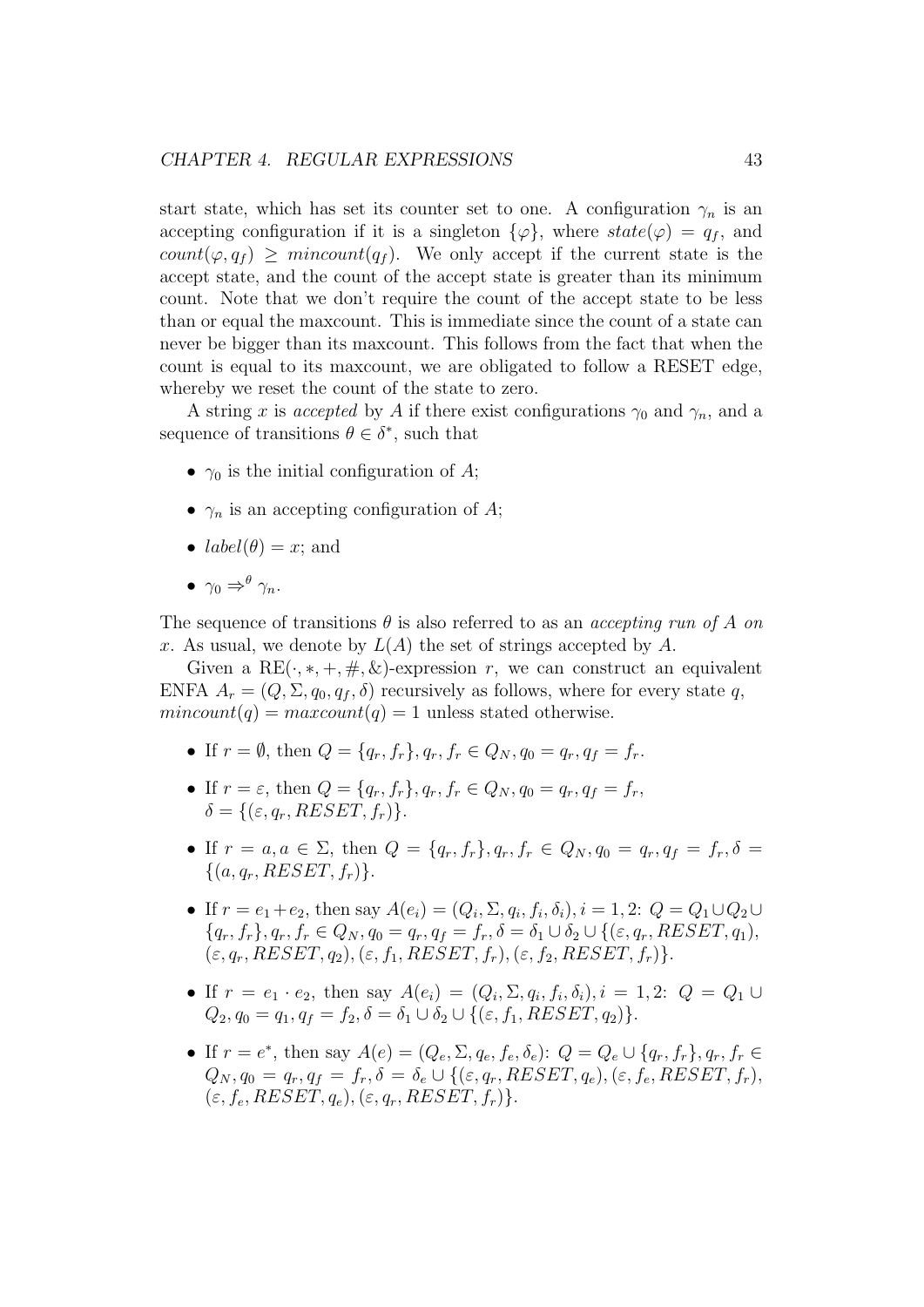#### CHAPTER 4. REGULAR EXPRESSIONS 44

- If  $r = e^{k.l}$ , then say  $A(e) = (Q_e, \Sigma, q_e, f_e, \delta_e): Q = Q_e \cup \{q_r, f_{r1}, f_{r2}\}, q_r$  $f_{r1}, f_{r2} \in Q_N, q_0 = q_r, q_f = f_{r2}, mincount(f_{r_2}) = k, maxcount(f_{r_2}) = k$  $l, \delta = \delta_e \cup \{(\varepsilon, q_r, RESET, q_e), (\varepsilon, f_e, RESET, f_{r1}), (\varepsilon, f_{r1}, IN, q_e),$  $(\varepsilon, f_{r1}, RESET, f_{r2})\}.$  If  $k = 0$ , we add  $(\varepsilon, q_r, RESET, f_{r2})$  to this union.
- If  $r = e_1 \& e_2$ , then say  $A(e_i) = (Q_i, \Sigma, q_i, f_i, \delta_i), i = 1, 2$ :  $Q = Q_1 \cup$  $Q_2 \cup \{q_r, f_r\}, q_r \in Q_S, f_r \in Q_M, q_0 = q_r, q_f = f_r, \delta = \delta_1 \cup \delta_2 \cup$  $\{(\varepsilon, q_r, RESET, q_1, q_2), (\varepsilon, f_1, f_2, RESET, f_r)\}.$

For all operators but the numerical occurrence and shuffle operator, this construction is the same as that for NFAs (Figure 4.1). The construction for the numerical occurrence and shuffle operator is illustrated in Figure 4.2. Here, every edge that does not have an IN or RESET marking, is a RESET edge, and every state that does not have a mincount or maxcount, has mincount  $=$  maxcount  $= 1$ .



Figure 4.2: The construction used for the numerical occurence and shuffle operator.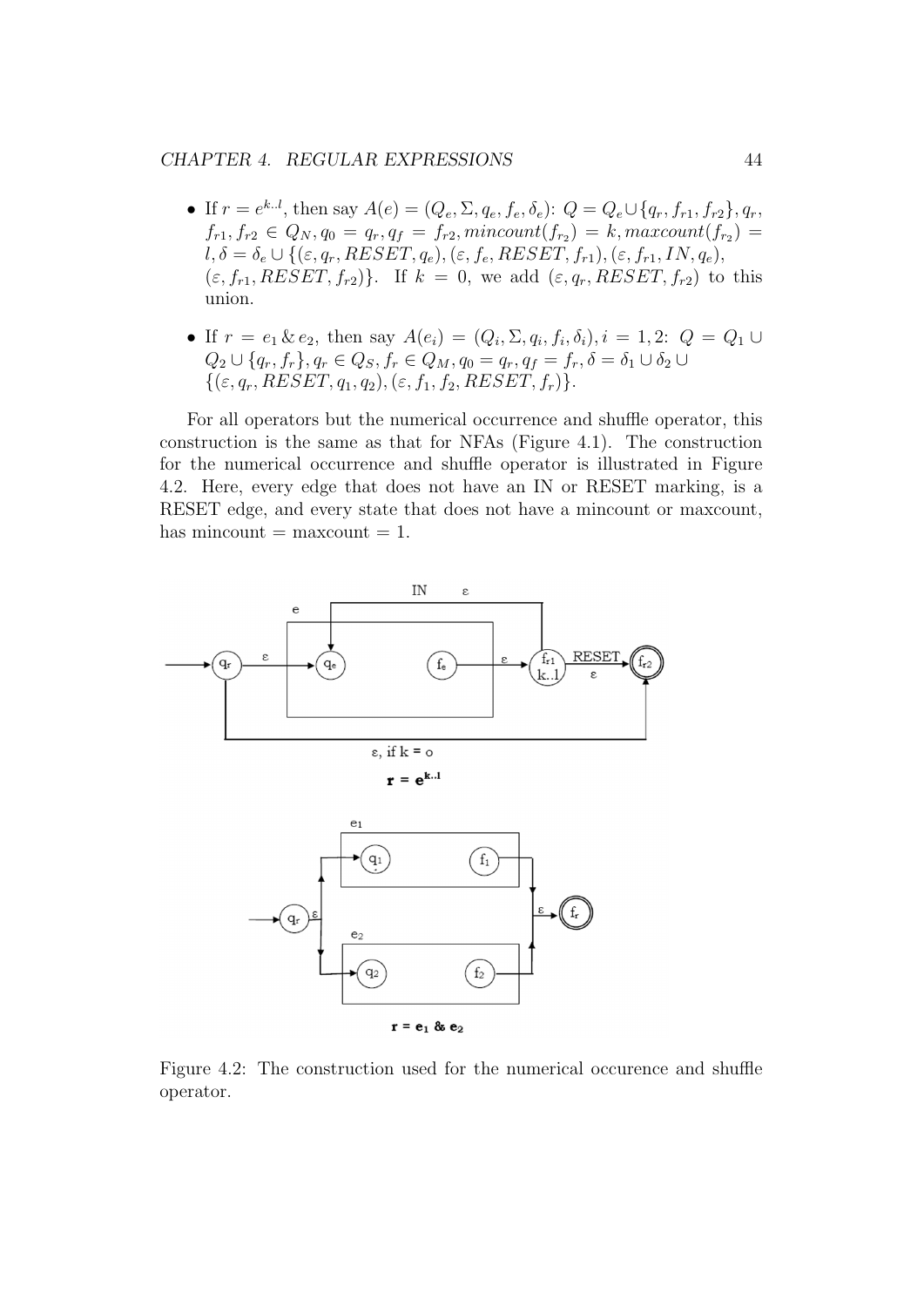**Example 4.9.** The regular expression  $(a + b)^{1..3} \& c^*$  is translated in the following ENFA  $A_r = (\{q_1, \ldots, q_{15}\}, \{a, b, c\}, q_1, q_{15}, \delta)$ , where

$$
\delta = \{ \begin{array}{lll}\n(\varepsilon, q_1, RESET, q_2, q_{11}), & (\varepsilon, q_2, RESET, q_3), & (\varepsilon, q_3, RESET, q_4), \\
(\varepsilon, q_3, RESET, q_6), & (a, q_4, RESET, q_5), & (b, q_6, RESET, q_7), \\
(\varepsilon, q_5, RESET, q_8), & (\varepsilon, q_7, RESET, q_8), & (\varepsilon, q_8, RESET, q_9), \\
(\varepsilon, q_9, IN, q_3), & (\varepsilon, q_9, RESET, q_{10}), & (\varepsilon, q_{11}, RESET, q_{12}), \\
(\varepsilon, q_{11}, RESET, q_{14}), & (c, q_{12}, RESET, q_{13}), & (\varepsilon, q_{13}, RESET, q_{12}), \\
(\varepsilon, q_{13}, RESET, q_{14}), & (\varepsilon, q_{10}, q_{14}, RESET, q_{15})\n\end{array}\n\}
$$

and  $mincount(q_9) = 1$ ,  $maxcount(q_9) = 3$ ,  $mincount(q) = maxcount(q)$ 1, for every  $q \in Q$ ,  $q \neq q_9$ , and  $Q_S = \{q_1\}$ ,  $Q_M = \{q_{15}\}$ , and  $Q_N =$  ${q_2, \ldots, q_{14}}$ . This automaton is illustrated in Figure 4.3. Again, we have omitted the RESET tags, and mincount and maxcount values when these are obvious.



Figure 4.3: An ENFA for the regular expression  $(a + b)^{1..3} \& c^*$ .

An accepting run of  $A_r$  on the string cabc is demonstrated in Table 4.9. Here, we only note the count of  $q_9$ , the only state for which the count is important. For example, the configuration  $\{(q_1, q_9 = 1), (q_2, q_9 = 2)\}\$ is in the states  $q_1$ , and  $q_2$ , and for  $q_1$  the count of  $q_9$  is one, for  $q_2$  the count of  $q_9$ is two.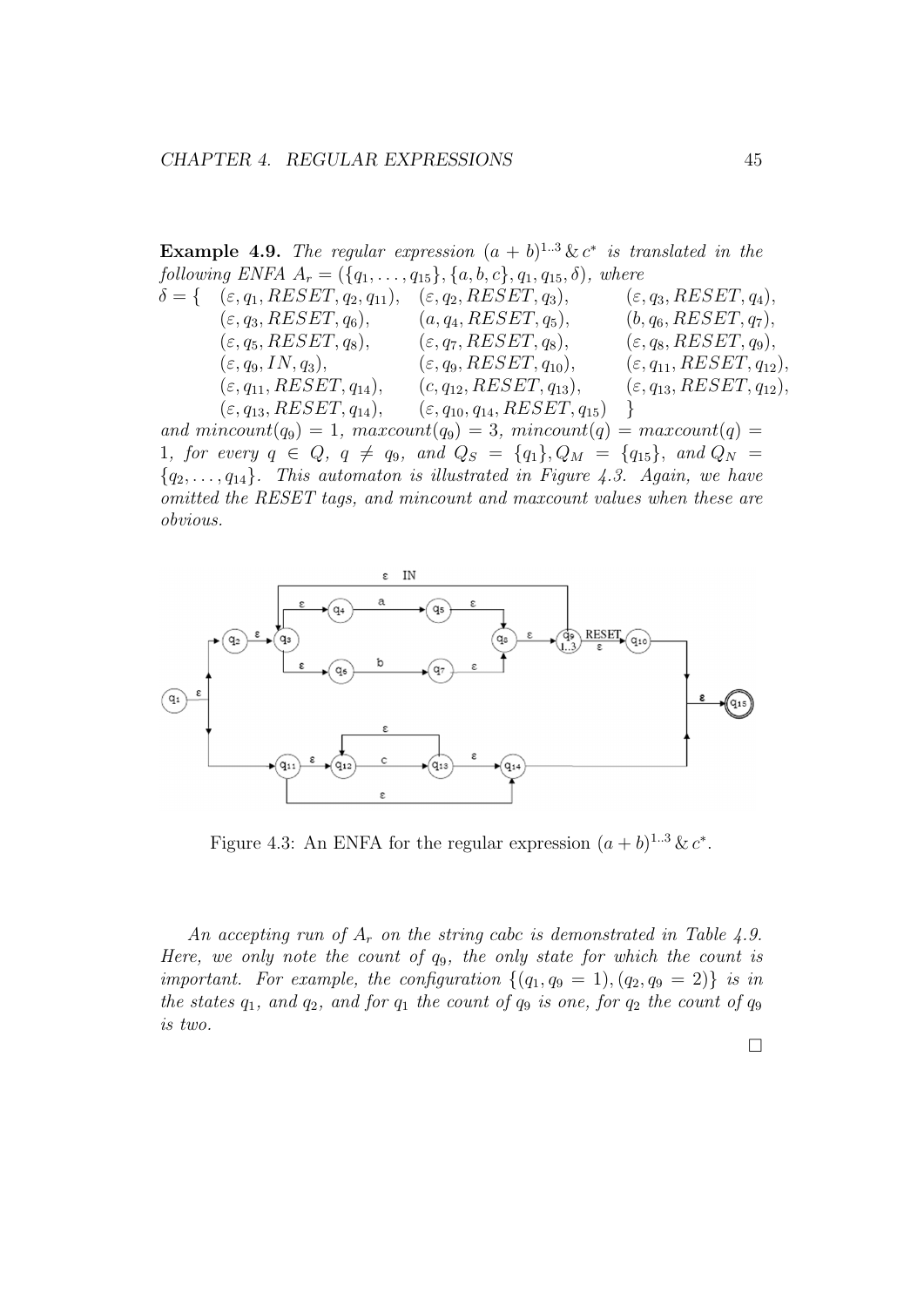| configuration                               | transition                                 |  |
|---------------------------------------------|--------------------------------------------|--|
| $\{(q_1, q_9 = 0)\}\$                       | $(\varepsilon, q_1, RESET, q_2, q_{11})$   |  |
| $\{(q_2,q_9=0),(q_{11},q_9=0)\}\$           | $(\varepsilon, q_{11}, RESET, q_{12})$     |  |
| $\{(q_2,q_9=0),(q_{12},q_9=0)\}\$           | $(c, q_{12}, RESET, q_{13})$               |  |
| $\{(q_2,q_9=0),(q_{13},q_9=0)\}\$           | $(\varepsilon, q_{13}, RESET, q_{12})$     |  |
| $\{(q_2,q_9=0),(q_{12},q_9=0)\}\$           | $(\varepsilon, q_2, RESET, q_3)$           |  |
| $\{(q_3, q_9 = 0), (q_{12}, q_9 = 0)\}\$    | $(\varepsilon, q_3, RESET, q_4)$           |  |
| $\{(q_4,q_9=0),(q_{12},q_9=0)\}\$           | $(a, q_4, RESET, q_5)$                     |  |
| $\{(q_5, q_9 = 0), (q_{12}, q_9 = 0)\}\$    | $(\varepsilon, q_5, RESET, q_8)$           |  |
| $\{(q_8,q_9=0),(q_{12},q_9=0)\}\$           | $(\varepsilon, q_8, RESET, q_9)$           |  |
| $\{(q_9, q_9 = 1), (q_{12}, q_9 = 0)\}\$    | $(\varepsilon, q_9, IN, q_3)$              |  |
| $\{(q_3,q_9=1),(q_{12},q_9=0)\}\$           | $(\varepsilon, q_3, RESET, q_6)$           |  |
| $\{(q_6,q_9=1),(q_{12},q_9=0)\}\$           | $(b, q_6, RESET, q_7)$                     |  |
| $\{(q_7, q_9 = 1), (q_{12}, q_9 = 0)\}\$    | $(\varepsilon, q_7, RESET, q_8)$           |  |
| $\{(q_8,q_9=1),(q_{12},q_9=0)\}\$           | $(\varepsilon, q_8, RESET, q_9)$           |  |
| $\{(q_9, q_9 = 2), (q_{12}, q_9 = 0)\}\$    | $(\varepsilon, q_9, RESET, q_{10})$        |  |
| $\{(q_{10},q_9=0),(q_{12},q_9=0)\}\$        | $(c, q_{12}, RESET, q_{13})$               |  |
| $\{(q_{10}, q_9 = 0), (q_{13}, q_9 = 0)\}\$ | $(\varepsilon, q_{13}, RESET, q_{14})$     |  |
| $\{(q_{10},q_9=0),(q_{14},q_9=0)\}\$        | $(\varepsilon,q_{10},q_{14},RESET,q_{15})$ |  |
| $\{(q_{15},q_9=0)\}\$                       |                                            |  |

|  |  | Table 4.2: An accepting run of $A_r$ on cabc |
|--|--|----------------------------------------------|
|--|--|----------------------------------------------|

## 4.3 Properties of extended NFAs

**Theorem 4.10.** For any  $RE(\cdot, +, *, \#, \&)$ -expression r, there exists an ENFA A such that  $L(r) = L(A)$ .

*Proof.* On input a RE $(\cdot, +, *, \#, \&)$ -expression r, we construct the ENFA  $A = (Q, \Sigma, q_0, q_f, \delta)$  as described above. We prove that  $L(r) \subseteq L(A)$  (Lemma 4.11) and  $L(A) \subseteq L(r)$  (Lemma 4.12). The theorem then follows.  $\Box$ 

**Lemma 4.11.** For any string x, if  $x \in L(r)$ , then  $x \in L(A)$ , and if  $\gamma_n = {\varphi}$  is the accepting configuration of the accepting run of A on x, then count $(\varphi, q_f) = 1$  and count $(\varphi, q) = 0$ , for every  $q \in Q$ ,  $q \neq q_f$ .

*Proof.* We prove this lemma inductively on the structure of  $r$ .

- If  $r = \emptyset$ , then  $L(r) = \emptyset$ , trivial.
- If  $r = \varepsilon$ , then  $L(r) = {\varepsilon}$ . The accepting run  $\theta$  of A on  $\varepsilon$  is  $\theta =$  $(\varepsilon, q_r, RESET, f_r)$ . The accepting configuration is  $\gamma_n = {\varphi}$ , where  $\varphi = (q_f, q_r = 0, f_r = 1)$ , which satisfies every condition.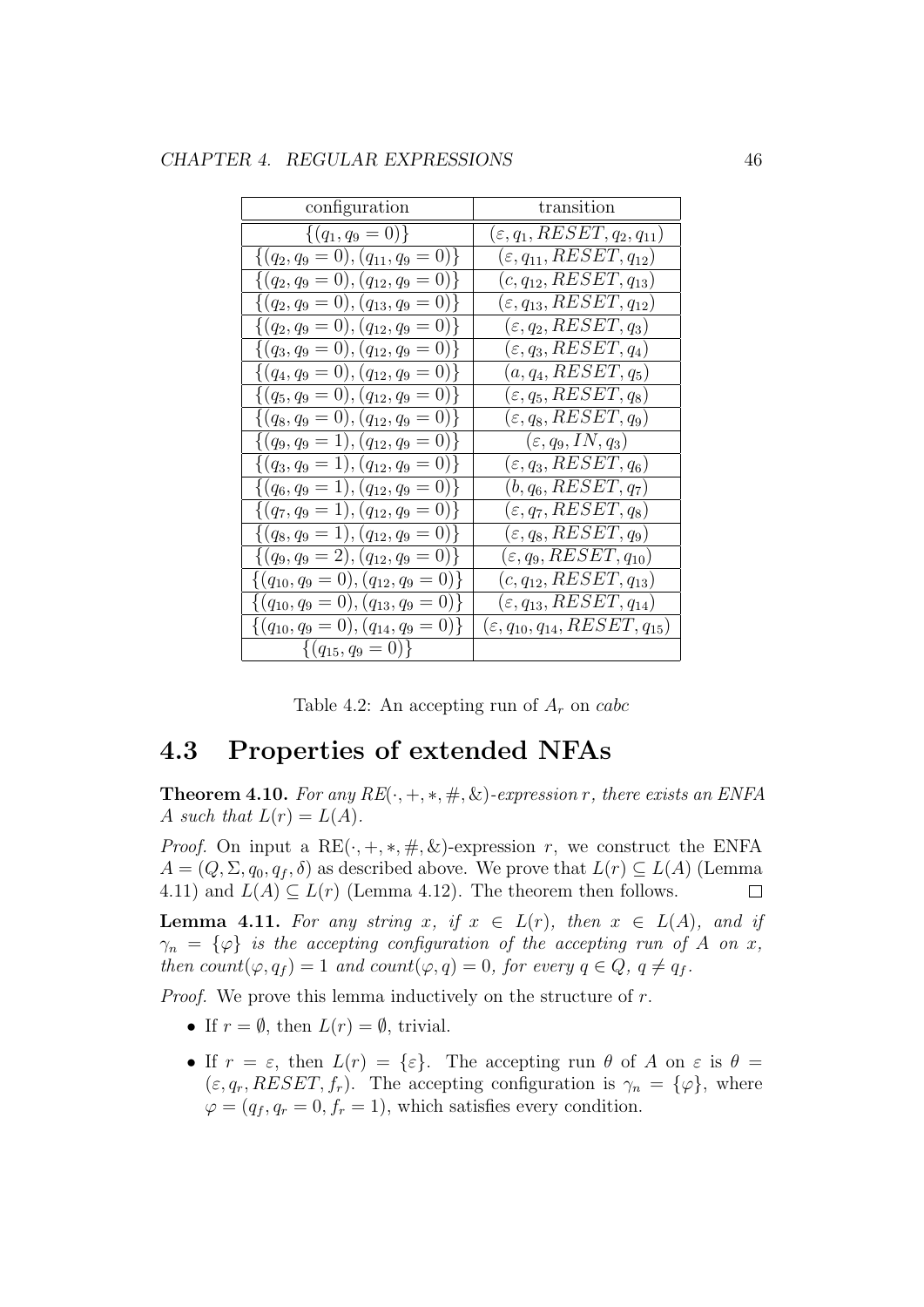#### CHAPTER 4. REGULAR EXPRESSIONS 47

- If  $r = a, a \in \Sigma$ , then  $L(r) = \{a\}$ . The accepting run  $\theta$  of A on a is  $\theta = (a, q_r, RESET, q_f)$ . The accepting configuration is  $\gamma_n = {\varphi},$ where  $\varphi = (q_f, q_r = 0, q_f = 1)$ , which satisfies every condition.
- If  $r = e_1 + e_2$ , suppose that  $x \in L(e_1)$ . Then, by induction, there exists a  $\theta_x \in \delta_{e_1}^*$ , and configurations  $\gamma_{0,x} = \{\phi_x\}$  and  $\gamma_{n,x} = \{\varphi_x\}$ , such that  $\gamma_{0,x} \Rightarrow^{\theta_x} \gamma_{n,x}, \gamma_{0,x}$  and  $\gamma_{0,x}$  are initial and accepting configurations of  $A_{e_1}$  respectively,  $count(\varphi_x, f_1) = 1$ , and  $count(\varphi_x, q) = 0$  for all other states q. Let  $\theta = (\varepsilon, q_r, RESET, q_1) \cdot \theta_x \cdot (\varepsilon, f_1, RESET, q_f)$ . Then there exist initial and accepting configurations  $\gamma_0 = {\phi}$  and  $\gamma_n = {\varphi}$  for  $A_r$ , such that  $\gamma_0 \Rightarrow^{\theta} \gamma_n$ , and  $label(\theta_x) = label(\theta) = x$ . Furthermore, since  $\gamma_n = {\varphi}$  follows directly  $\gamma_{n,x} = {\varphi_x}$  by transition  $(\varepsilon, f_1, RESET, q_f)$ , and  $count(\varphi_x, f_1) = 1$  and  $count(\varphi_x, q) = 0$  for all other states  $q \in Q_1$ , it follows that  $count(\varphi, f_r) = 1$  and  $count(\varphi, q) = 0$  for all other states  $q \in Q$ .
- If  $r = e_1 \cdot e_2$  and  $x \in L(r)$ , then there exist  $x_1 \in L(e_1)$  and  $x_2 \in L(e_2)$ such that  $x = x_1 \cdot x_2$ . By induction, for  $i = 1, 2$ , there exists a  $\theta_{x_i} \in \delta_{e_i}^*$ , and configurations  $\gamma_{0,x_i} = {\varphi_{x_i}}$  and  $\gamma_{n,x_i} = {\varphi_{x_i}}$ , such that  $label(\theta_{x_i}) = x_i$ ,  $\gamma_{0,x_i} \Rightarrow^{\theta_{x_i}} \gamma_{n,x_i}$ ,  $\gamma_{0,x_i}$  and  $\gamma_{n,x_i}$  are initial and accepting configurations of  $A_{e_i}$  respectively, and  $count(\varphi_{x_i}, f_i) = 1$  and  $count(\varphi_{x_i}, q) = 0$  for all  $q \in Q_i$ ,  $q \neq f_i$ . Let  $\theta = \theta_{x_1} \cdot (\varepsilon, f_1, RESET, q_2)$ .  $\theta_{x_2}$ . Then there exist initial and accepting configurations  $\gamma_0 = {\phi}$  and  $\gamma_n = {\varphi}$  for  $A_r$ , such that  $\gamma_0 \Rightarrow^{\theta} \gamma_n$ , and  $label(\theta) = label(\theta_{x_1})$ .  $label(\theta_{x_2}) = x$ . Here,  $\gamma_0 = {\phi}$  is the initial configuration of the accepting run of  $A(e_1)$  on  $x_1$ , where  $count(\phi, q) = 0$  is added for every  $q \notin Q_1$ , and  $\gamma_n = {\varphi}$  is the accepting configuration of the accepting run of  $A(e_2)$  on  $x_2$ , where  $count(\varphi, q) = 0$  is added for every  $q \notin Q_2$ . By induction, the restrictions on the count values for the accepting configuration hold.
- If  $r = e^*$ , and  $x \in L(r)$ , then there are two possibilities. If  $x = \varepsilon$ , then there exist initial and accepting configurations for  $A(r)$ , such that for  $\theta = (\varepsilon, q_r, RESET, f_r), \gamma_0 \Rightarrow^{\theta} \gamma_n$ , *label*( $\theta$ ) =  $\varepsilon$ , and the count conditions on  $\varphi$  hold. If  $x \neq \varepsilon$ , then there exist  $x_i \in L(e), i = 1, \ldots, n$  such that  $x = x_1 \cdots x_n$ . By induction, for every  $i = 1, \ldots, n$ , there exists a  $\theta_{x_i} \in \delta_e^*$ , and configurations  $\gamma_{0,x_i} = {\phi_{x_i}}$  and  $\gamma_{n,x_i} = {\phi_{x_i}}$ , such that  $\gamma_{0,x_i} \Rightarrow^{\theta_{x_i}} \gamma_{n,x_i}$ ,  $\gamma_{0,x_i}$  and  $\gamma_{n,x_i}$  are initial and accepting configurations of  $A_e$  respectively, and  $count(\varphi_{x_i}, f_e) = 1$  and  $count(\varphi_{x_i}, q) = 0$ for all  $q \in Q_i$ ,  $q \neq f_e$ . Let  $\theta = \theta_{x_1} \cdot (\varepsilon, f_e, RESET, q_e) \cdot \theta_{x_2} \cdots \theta_{x_{n-1}}$ .  $(\varepsilon, f_e, RESET, q_e) \cdot \theta_{x_n} \cdot (\varepsilon, f_e, RESET, f_r).$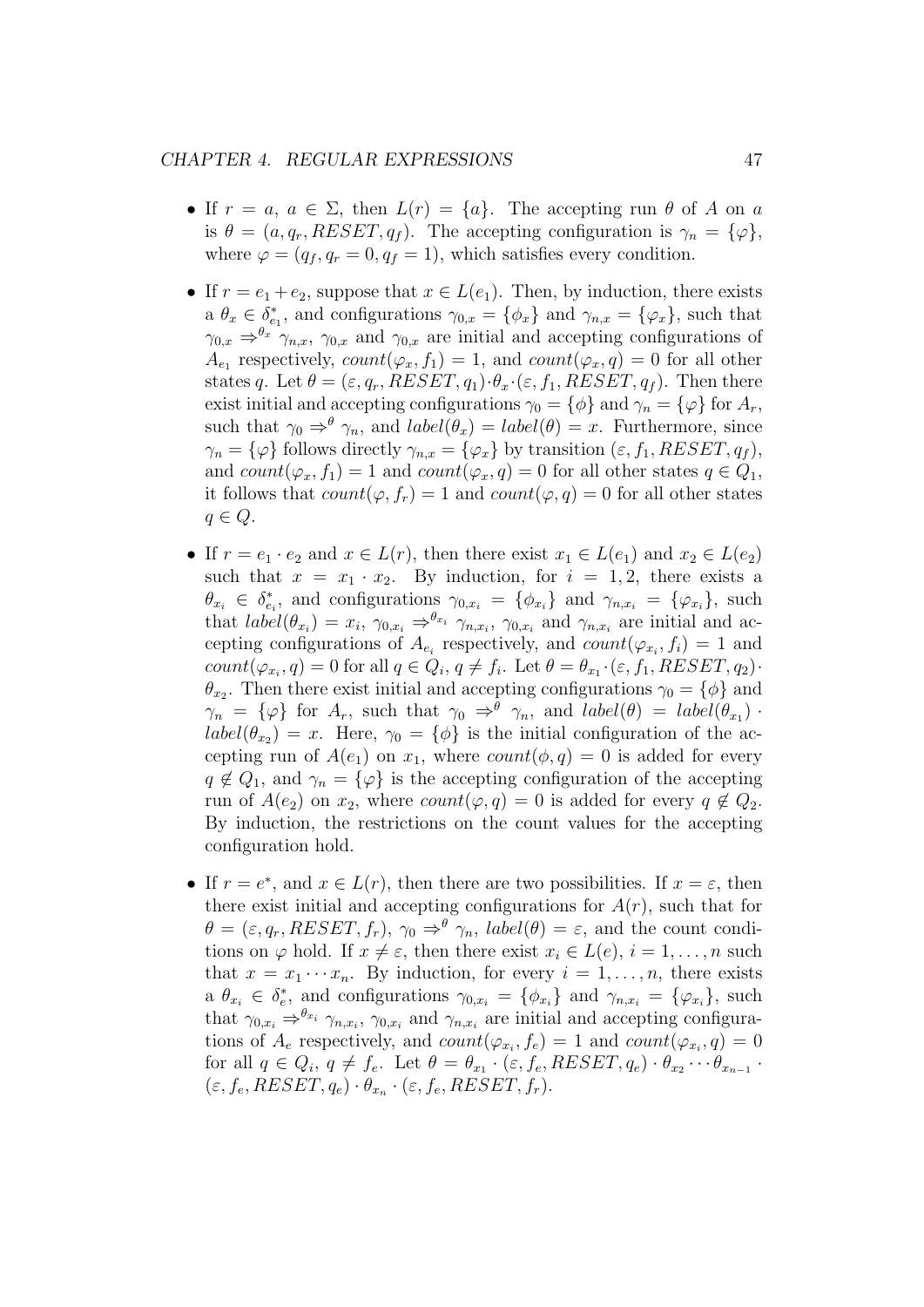Then, there exist initial and accepting configurations  $\gamma_0 = {\phi}$  and  $\gamma_n = {\varphi}$  for  $A_r$ , such that  $\gamma_0 \Rightarrow^{\theta} \gamma_n$ , and  $label(\theta) = label(\theta_{x_1}) \cdots$  $label(\theta_{x_n}) = x$ . Here,  $\gamma_0 = {\phi}$  is the initial configuration of the accepting run of  $A(e_1)$ , where  $count(\phi, q) = 0$  is added for every  $q \notin$  $Q_1$ . Every added  $\varepsilon$  transition, goes from an accepting configuration for  $A(e)$ , to an initial configuration of  $A(e)$ . By the induction hypothesis, these accepting configurations only have one counter not equal to 1, the accept state, which is reset to zero by the RESET transition. This guarantees a valid transition to the next initial configuration, which only has the count of its state,  $q_e$ , set to 1. Finally, the last  $\varepsilon$  transition of  $f_e$  to  $f_r$ , resets the count of  $f_e$  to zero and sets the count of  $f_r$  to 1, whereby  $\varphi$  satisfies the condition on its counters.

• If  $r = e^{k.l}$ , and  $x \in L(r)$ , then there are two possibilities. If  $k = 0$ , then x can be equal to  $\varepsilon$ . If  $x = \varepsilon$ , then there exist initial and accepting configurations for  $A(r)$ , such that for  $\theta = (\varepsilon, q_r, RESET, f_{r2}),$  $\gamma_0 \Rightarrow^{\theta} \gamma_n$  and  $label(\theta) = \varepsilon$  and the count conditions on  $\gamma_n$  hold. If  $x \neq \varepsilon$ , then there exist  $x_i \in L(e)$ ,  $i = 1, \ldots, n$  and  $k \leq n \leq l$ , such that  $x = x_1 \cdots x_n$ . By induction, for every  $i = 1, \ldots, n$ , there exists a  $\theta_{x_i} \in \delta_e^*$ , and configurations  $\gamma_{0,x_i} = {\varphi_{x_i}}$  and  $\gamma_{n,x_i} = {\varphi_{x_i}}$ , such that  $label(\theta_{x_i}) = x_i, \gamma_{0,x_i} \Rightarrow^{\theta_{x_i}} \gamma_{n,x_i}, \gamma_{0,x_i}$  and  $\gamma_{n,x_i}$  are initial and accepting configurations of  $A_e$  respectively, and  $count(\varphi_{x_i}, f_e)$ 1 and  $count(\varphi_{x_i}, q) = 0$  for all  $q \in Q_e, q \neq f_e$ . Let  $\theta = \theta_{x_1}$ .  $(\varepsilon, f_e, RESET, f_{r1})(\varepsilon, f_{r1}, IN, q_e) \cdots (\varepsilon, f_e, RESET, f_{r1})(\varepsilon, f_{r1}, IN, q_e) \cdot$  $\theta_{x_n} \cdot (\varepsilon, f_e, RESET, f_{r1})(\varepsilon, f_{r1}, RESET, f_{r2})$ . Then, there exist initial and accepting configurations  $\gamma_0 = {\phi}$  and  $\gamma_n = {\phi}$  for  $A_r$ , such that  $\gamma_0 \Rightarrow^{\theta} \gamma_n$ , and  $label(\theta) = label(\theta_{x_1}) \cdots label(\theta_{x_n}) = x$ . Here,  $\gamma_0 = {\phi}$  is the initial configuration of the accepting run of  $A(e_1)$ , where  $count(\phi, q) = 0$  is added for every  $q \notin Q_1$ . As for the star operator, we have added  $\varepsilon$  transitions to go from the accepting configurations of  $A(e)$ to the initial configurations of  $A(e)$ . We have added two  $\varepsilon$  transitions between every word. The first goes from the accept state of  $A(e)$  to  $f_{r1}$ , and  $f_{r1}$  goes to the start state of  $A(e)$ . Furthermore, the last  $\varepsilon$  transition is an IN-edge, which means that the counter of  $f_{r1}$  is not reset. For all the partial configurations  $\psi$  of the configurations in the computations of  $A(e)$ , we add  $count(\psi, q) = 0$  for every state  $q \notin Q_e, q \neq f_{r1}$ . For  $f_{r1}$ , the count depends on the number of times we have passed  $f_{r1}$ , which is equal to the number of substrings read by  $A(e)$ . We also see that the fact that  $count(\psi, f_{r1})$  is not equal to zero does not disturb the computation of  $A(e)$ , since  $A(e)$  does not know  $f_{r1}$ . After reading the n substrings, we arrive at configuration  $\gamma' = {\varphi'}$ , with  $state(\varphi') = f_{r1}$ ,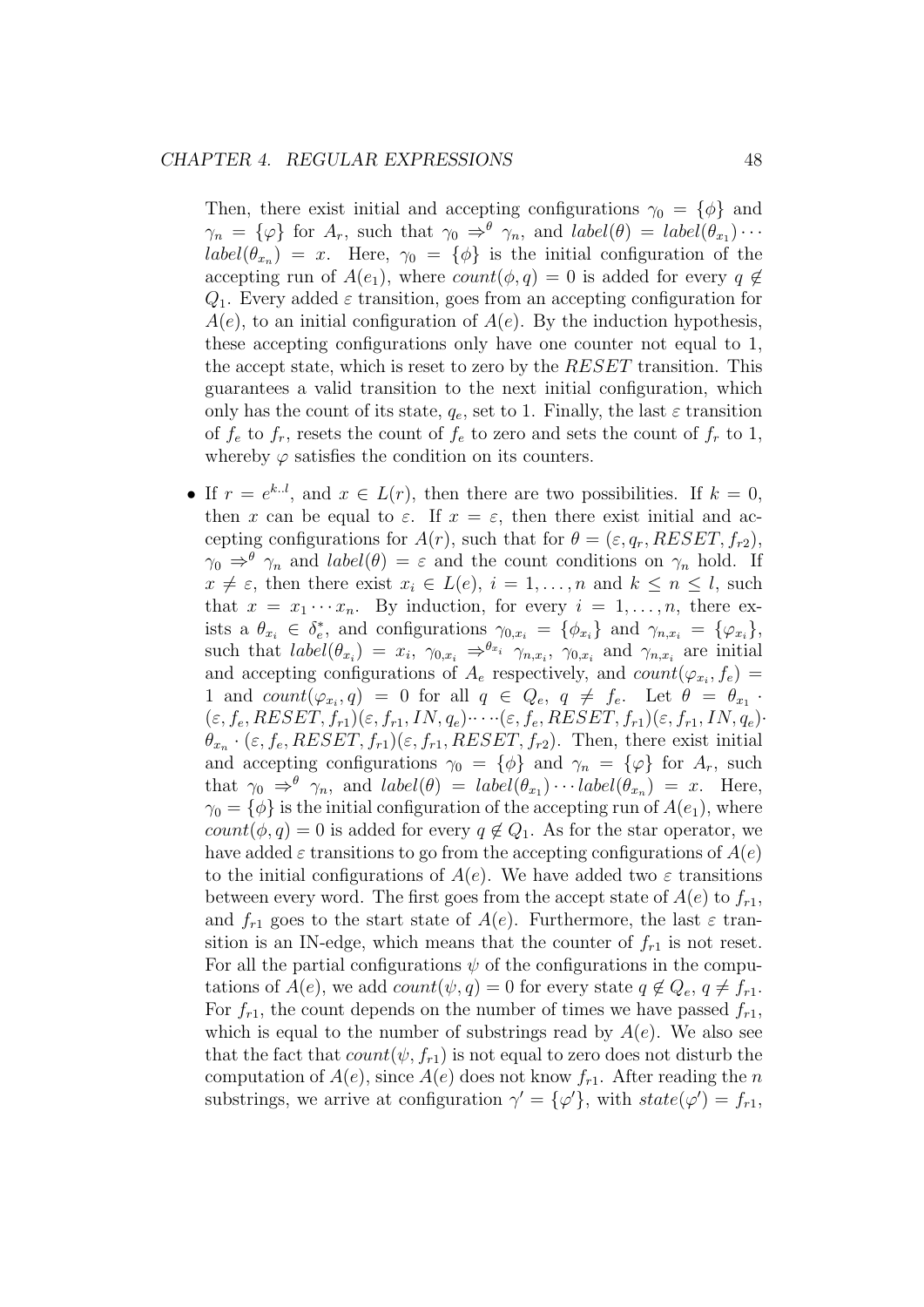$count(\varphi', f_{r1}) = n$ , and  $count(\varphi', q) = 0$  for all other states q. Since,  $k \leq n \leq l$ , mincount $(f_{r1}) = k$ , and maxcount $(f_{r2}) = k$ , we can follow the RESET edge to  $f_{r2}$ . Here, we arrive at the accepting configuration  $\gamma_n = {\varphi\}$ , for which  $count(\varphi, f_{r2}) = 1$ , and  $count(\varphi, q) = 0$  for all other states q.

• If  $r = e_1 \& e_2$  and  $x \in L(r)$ , then there exist  $x_1 \in L(e_1)$  and  $x_2 \in L(e_2)$  $L(e_2)$  such that  $x \in x_1 \& x_2$ . By induction, for  $i = 1, 2$ , there exists a  $\theta_{x_i} \in \delta_{e_i}^*$ , and configurations  $\gamma_{0,x_i} = \{\phi_{x_i}\}\$  and  $\gamma_{n,x_i} = \{\varphi_{x_i}\}\$ , such that  $\gamma_{0,x_i} \Rightarrow^{\hat{\theta}_{x_i}} \gamma_{n,x_i}$ ,  $\gamma_{0,x_i}$  and  $\gamma_{n,x_i}$  are initial and accepting configurations of  $A_{e_i}$  respectively, and  $count(\varphi_{x_i}, f_i) = 1$  and  $count(\varphi_{x_i}, q) = 0$  for all  $q \in Q_i, q \neq f_i.$ 

There must exist a  $\theta_s \in \theta_1 \& \theta_2$  such that  $label(\theta_s) = x$ . Let  $\theta =$  $(\varepsilon, q_r, RESET, q_1, q_2) \theta_s(\varepsilon, f_1, f_2, RESET, f_r)$ . Then there exist initial and accepting configurations  $\gamma_0 = {\phi}$  and  $\gamma_n = {\phi}$  for  $A_r$ , such that  $\gamma_0 \Rightarrow^{\theta} \gamma_n$ , and  $label(\theta) = label(\theta_s) = x$ . The first transition  $(\varepsilon, q_r, RESET, q_1, q_2)$  takes the initial configuration  $\gamma_0 = {\phi}$  to  $\gamma_1 =$  $\{\phi_{x_1}, \phi_{x_2}\}.$  The transitions of  $\theta_{x_1}$  in  $\theta_s$  take  $\phi_{x_1}$  to  $\varphi_{x_1}$ , and the transitions of  $\theta_{x_2}$  in  $\theta_s$  take  $\phi_{x_2}$  to  $\varphi_{x_2}$ . Hereby, we arrive in the configuration  $\gamma' = {\varphi_{x_1}, \varphi_{x_2}}.$  Finally, the last transition  $(\varepsilon, f_1, f_2, RESET, f_r)$  takes us to  $\gamma_n = {\varphi}$ , where all conditions on the counters are respected.

**Lemma 4.12.** For any string x, if  $x \in L(A)$ , then  $x \in L(r)$ .

Proof. We proof this inductively on the structure of A:

- If  $r = \emptyset$ , then there does not exist an accepting run on A.
- If  $r = \varepsilon$ , then  $\theta = (\varepsilon, q_r, RESET, q_f)$  is the only accepting run of A, and thus  $L(A) = \{label(\theta)\} = \{\varepsilon\} = L(r).$
- If  $r = a$ , then  $\theta = (a, q_r, RESET, q_f)$  is the only accepting run of A, and thus  $L(A) = \{label(\theta)\} = \{a\} = L(r).$
- If  $r = e_1 + e_2$ , then, for  $i = 1, 2$ , every accepting run  $\theta$  of A is equal to  $(\varepsilon, q_r, RESET, q_i) \cdot \theta_x \cdot (\varepsilon, f_i, RESET, q_f)$ , where  $\theta_x$  is an accepting run for  $A(e_i)$ . Assume that  $i = 1$ , the proof for  $i = 2$  is similar. By induction, we know that  $label(\theta_x) \in L(e_1)$ . Furthermore, we know that  $L(e_1) \subset L(r)$ , and  $label(\theta_x) = label(\theta)$ , and thus  $label(\theta) \in L(r)$ .

 $\Box$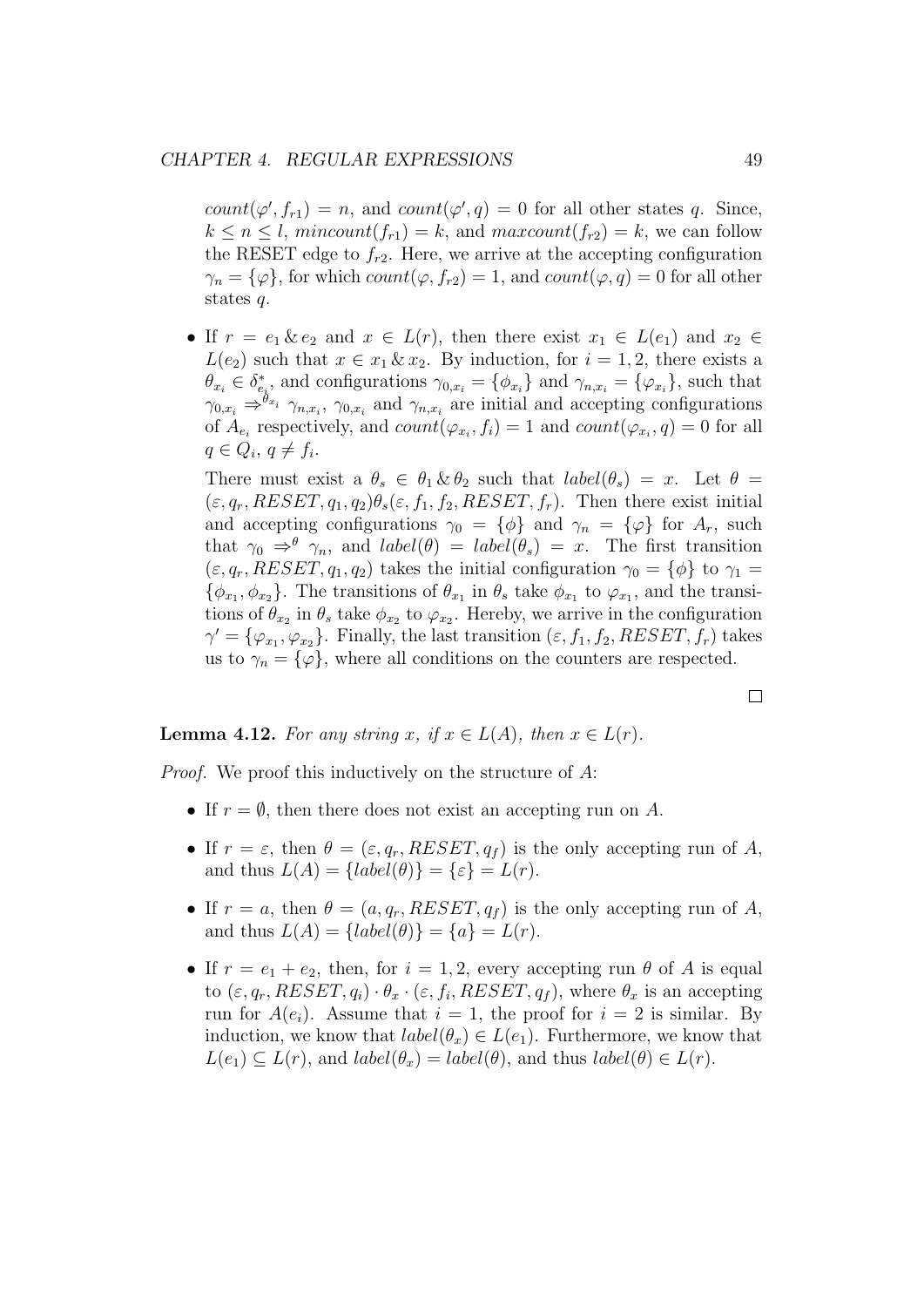#### CHAPTER 4. REGULAR EXPRESSIONS 50

- If  $r = e_1 \cdot e_2$ , then every accepting run  $\theta$  of A is equal to  $\theta_{x_1} \cdot (\varepsilon, f_1)$ ,  $RESET, q_2) \cdot \theta_{x_2}$ , where  $\theta_{x_1}$  (resp.  $\theta_{x_1}$ ) is an accepting run for  $A(e_1)$ (resp.  $A(e_2)$ ). By induction, we know that  $label(\theta_{x_1}) \in L(e_1)$ , and  $label(\theta_{x_2}) \in L(e_2)$ . It follows that  $label(\theta) = label(\theta_{x_1}) \cdot label(\theta_{x_2}) \in L(e_1)$  $L(r)$ .
- If  $r = e^*$ , then there are are two possibilities. The accepting run  $\theta$  of A can be equal to  $(\varepsilon, q_r, RESET, f_r)$ . We know that  $label(\theta) = \varepsilon \in$  $L(r)$ . The accepting run  $\theta$  can also be equal to  $\theta_{x_1} \cdot (\varepsilon, f_e, RESET, q_e) \cdot$  $\theta_{x_2} \cdots \theta_{x_{n-1}} \cdot (\varepsilon, f_e, RESET, q_e) \cdot \theta_{x_n} \cdot (\varepsilon, f_e, RESET, f_r),$  for some  $n \in \mathbb{N}$ , where  $\theta_{x_i}$  is an accepting run for  $A(e)$ , for  $i = 1, \ldots, n$ . Since  $label(\theta) =$  $label(\theta_{x_1}) \cdots label(\theta_{x_n})$ , it follows, by induction, that  $label(\theta) \in L(r)$ .
- If  $r = e^{k l}$ , then there are are two possibilities. If  $k = 0$ , the accepting run  $\theta$  of A can be equal to  $(\varepsilon, q_r, RESET, f_{r2})$ . We know that  $label(\theta) = \varepsilon \in L(r)$ . The accepting run  $\theta$  can also be equal to  $\theta = \theta_{x_1} \cdot (\varepsilon, f_e, RESET, f_{r1})(\varepsilon, f_{r1}, IN, q_e) \cdot \cdots \cdot (\varepsilon, f_e, RESET, f_{r1})$  $(\varepsilon, f_{r1}, IN, q_e) \cdot \theta_{x_n} \cdot (\varepsilon, f_e, RESET, f_{r1})(\varepsilon, f_{r1}, RESET, f_{r2}),$  for some  $n \in \mathbb{N}, k \leq n \leq l$ , where  $\theta_{x_i}$  is an accepting run for  $A(e)$ , for  $i = 1, \ldots, n$ . Since  $label(\theta) = label(\theta_{x_1}) \cdots label(\theta_{x_n})$ , and  $k \leq n \leq l$ , it follows, by induction, that  $label(\theta) \in L(r)$ .
- If  $r = e_1 \& e_2$ , then every accepting run of  $\theta$  of A must be equal to  $(\varepsilon, q_r, RESET, q_1, q_2) \theta_s(\varepsilon, f_1, f_2, RESET, f_r)$ , for which there exist  $\theta_1$ ,  $\theta_2$ , such that for  $i = 1, 2, \theta_i$  is an accepting run for  $A(e_i)$ , and  $\theta_s \in \theta_1 \& \theta_2$ . Therefore,  $label(\theta_1) \in L(e_1)$ ,  $label(\theta_2) \in L(e_2)$ , and  $label(\theta_s) \in label(\theta_1) \& label(\theta_2)$ . It follows, by induction, that  $label(\theta) = label(\theta_s) \in L(r).$

**Lemma 4.13.** The size of the ENFA  $A(r)$ , constructed by the previous algorithm on the  $RE(\cdot, +, *, \#, \&)$ -expression r, is polynomial in the size of r. Furthermore is the size of a configuration of  $A(r)$  at any time polynomial in the size of r and  $A(r)$ .

*Proof.* It is easy to see that  $A(r)$  is polynomial in the size of  $A(r)$ . For every symbol or operator in  $r$ , we add a constant number of new states. Since the number of symbols and operators in  $r$  is a polynomial, it follows that the size of  $A(r)$  is polynomial in the size of r.

For the second part of this lemma, we first note that the size of any partial configuration of  $A(r)$  is polynomial in the size of  $A(r)$ . Indeed, it stores one state, and for every state it stores a counter in binary. These counters can

 $\Box$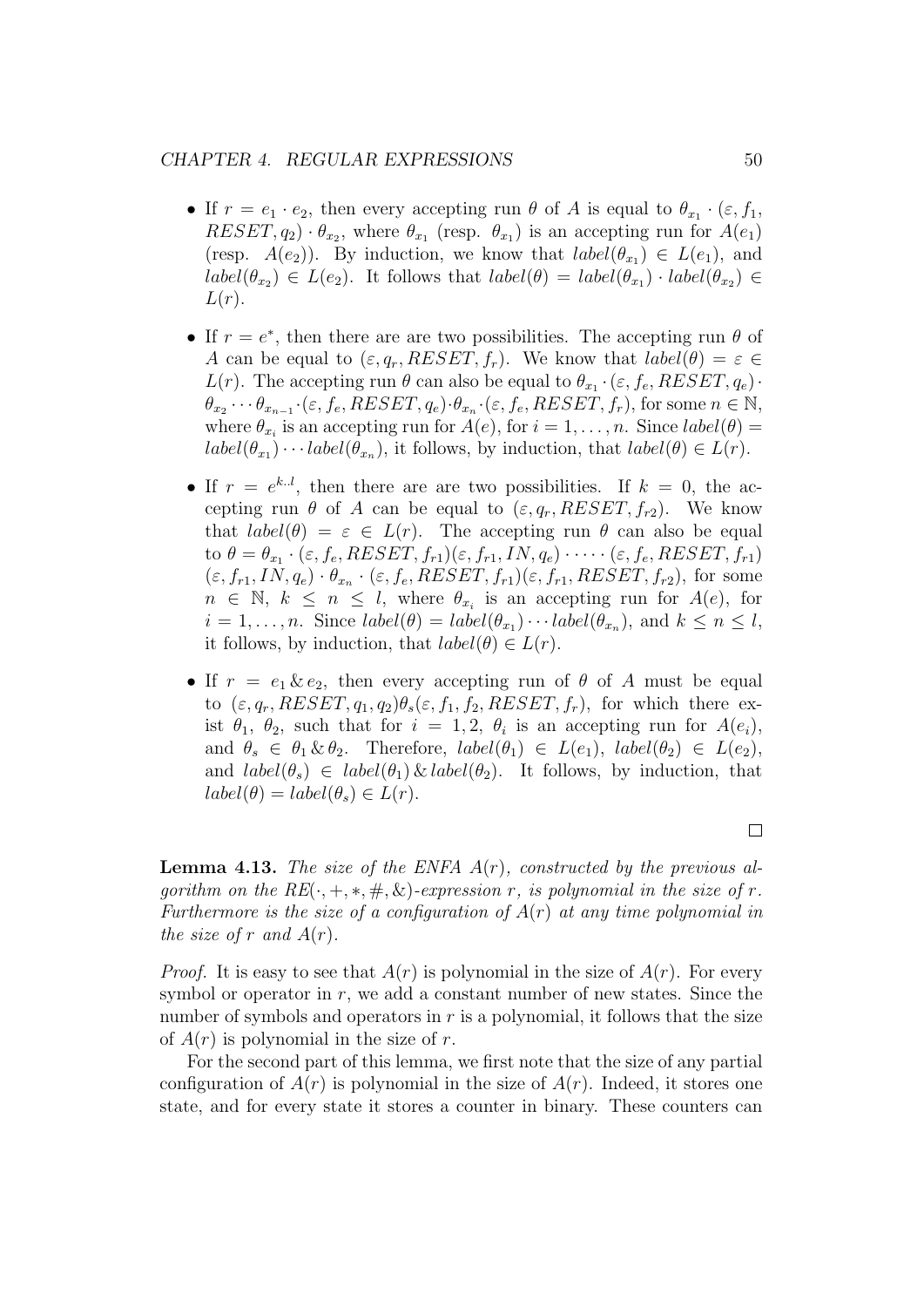never become bigger than the maxcount value of their corresponding state, which are stored in  $A(r)$ . We thus have a polynomial number of counters of polynomial size.

Next, we show that the total number of partial configurations in a configuration of  $A(r)$  can never be bigger than the number of shuffle operators in  $r$  plus 1. Every shuffle operator of  $r$  results in one split state and one corresponding merge state of  $A(r)$ . In the construction of  $A(r)$  (Figure 4.1 and Figure 4.2), we see that every smaller automaton is always fully nested in its super automaton. It follows that when a split state of  $A(r)$  splits a partial configuration in two partial configurations, it has to pass by its corresponding merge state before it can reach that split state again. In the worst case,  $A(r)$  has used every split state and its configuration contains the number of shuffle operators in  $r$  plus 1 partial configurations. Before it can reach any split state again, it has to pass by its corresponding merge state, by which it reduces the number of partial configurations again.  $\Box$ 

**Lemma 4.14.** Suppose we have constructed an ENFA A for a  $RE(\cdot, +, *, \#, \&)$ expression using the previously mentioned algorithm, then we can decide whether  $\varepsilon \in L(A)$  in space polynomial in the size of A.

*Proof.* The following non-deterministic algorithm decides whether  $\varepsilon \in L(A)$ :

- 1. Let  $\gamma$  be the initial configuration of B.
- 2. Guess whether to GOTO 3, or GOTO 4.
- 3. Guess a  $\varepsilon$ -transition  $\theta \in \delta$ , and check if there exists a configuration  $\eta$ , such that  $\gamma \Rightarrow^{\theta} \eta$ . If so, let  $\gamma = \eta$ , and GOTO 2, else REJECT.
- 4. If  $\gamma$  is an accepting configuration of B, ACCEPT, else, REJECT.

This algorithm follows a random number of  $\varepsilon$ -transitions. If  $\varepsilon \in L(A)$ , there is a run of this algorithm which reaches an accepting configuration and accepts. If this algorithm accepts, we have reached an accepting configuration by only following  $\varepsilon$ -transitions, and therefore  $\varepsilon \in L(A)$ .

By Lemma 4.13, we know that the sizes of  $\gamma$  and  $\eta$  are polynomial in the size of  $A$ . Therefore, this algorithm is in NPSPACE. Since NPSPACE  $=$ PSPACE, the lemma follows. $\Box$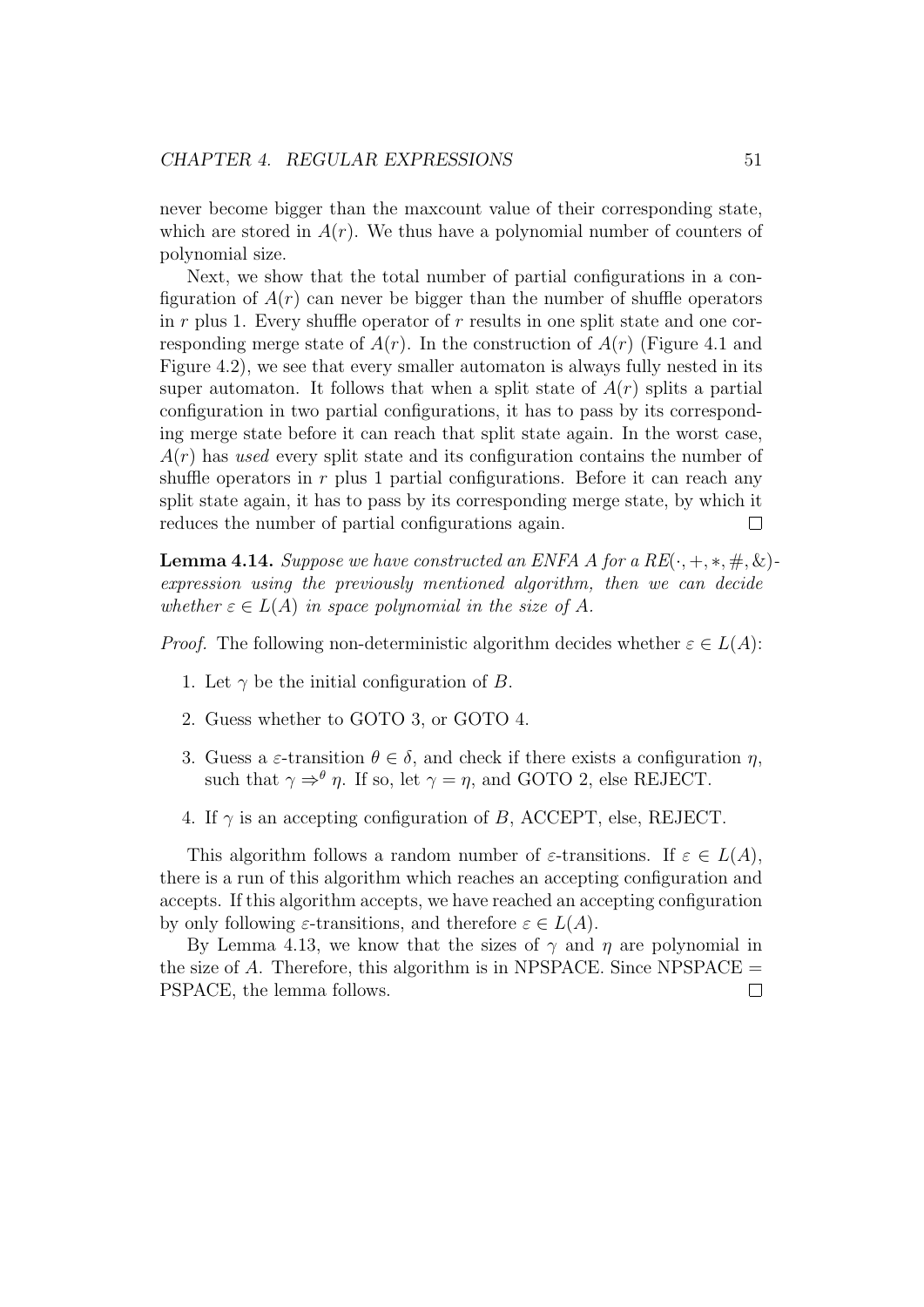## Chapter 5

## Tree languages

### 5.1 Trees

We can view an XML document as a finite tree with labels from a finite alphabet  $\Sigma$ . Therefore, we will abstract XML documents by  $\Sigma$ -trees. An XML document and its corresponding tree are shown in Figure 1.1 and Figure 1.5. Note that we leave out the actual data values, since these are not important for the structure of the tree.

The set of unranked  $\Sigma$ -trees, denoted by  $\tau_{\Sigma}$ , is the smallest set of strings over  $\Sigma$  and the parenthesis symbols "(" and ")" such that, for  $a \in \Sigma$  and  $w \in \tau_{\Sigma}^*$ ,  $a(w)$  is in  $\tau_{\Sigma}$ . So, a tree is either  $\varepsilon$  (empty) or is of the form  $a(t_1 \ldots t_n)$  where each  $t_i$  is a tree. In the tree  $a(t_1 \ldots t_n)$ , the subtrees  $t_1 \ldots t_n$ are attached to the root labeled a. We write a rather than  $a()$ . Since there is no apriori bound on the number of children of a node in a  $\Sigma$  tree, these trees are unranked. We will also consider binary trees, trees where every internal node has exactly two children. For every  $t \in \tau_{\Sigma}$ , the set of nodes of t, denoted by  $Dom(t)$ , is the set defined as follows:

- If  $t = \varepsilon$ , then  $Dom(t) = \emptyset$ .
- If  $t = a(t_1 \ldots t_n)$ , where  $a \in \Sigma$  and each  $t_i \in \tau_{\Sigma}$ , then  $Dom(t) =$  $\{\varepsilon\} \cup \bigcup_{i=1}^n \{iu \mid u \in Dom(t_i)\}.$

The *label* of a node u in the tree  $t = a(t_1 \dots t_n)$ , denoted by  $lab<sup>t</sup>(u)$ , is defined as follows:

- If  $u = \varepsilon$ , then  $lab<sup>t</sup>(u) = a$ .
- If  $u = iu'$ , then  $lab^{t}(u) = lab^{t_i}(u')$ .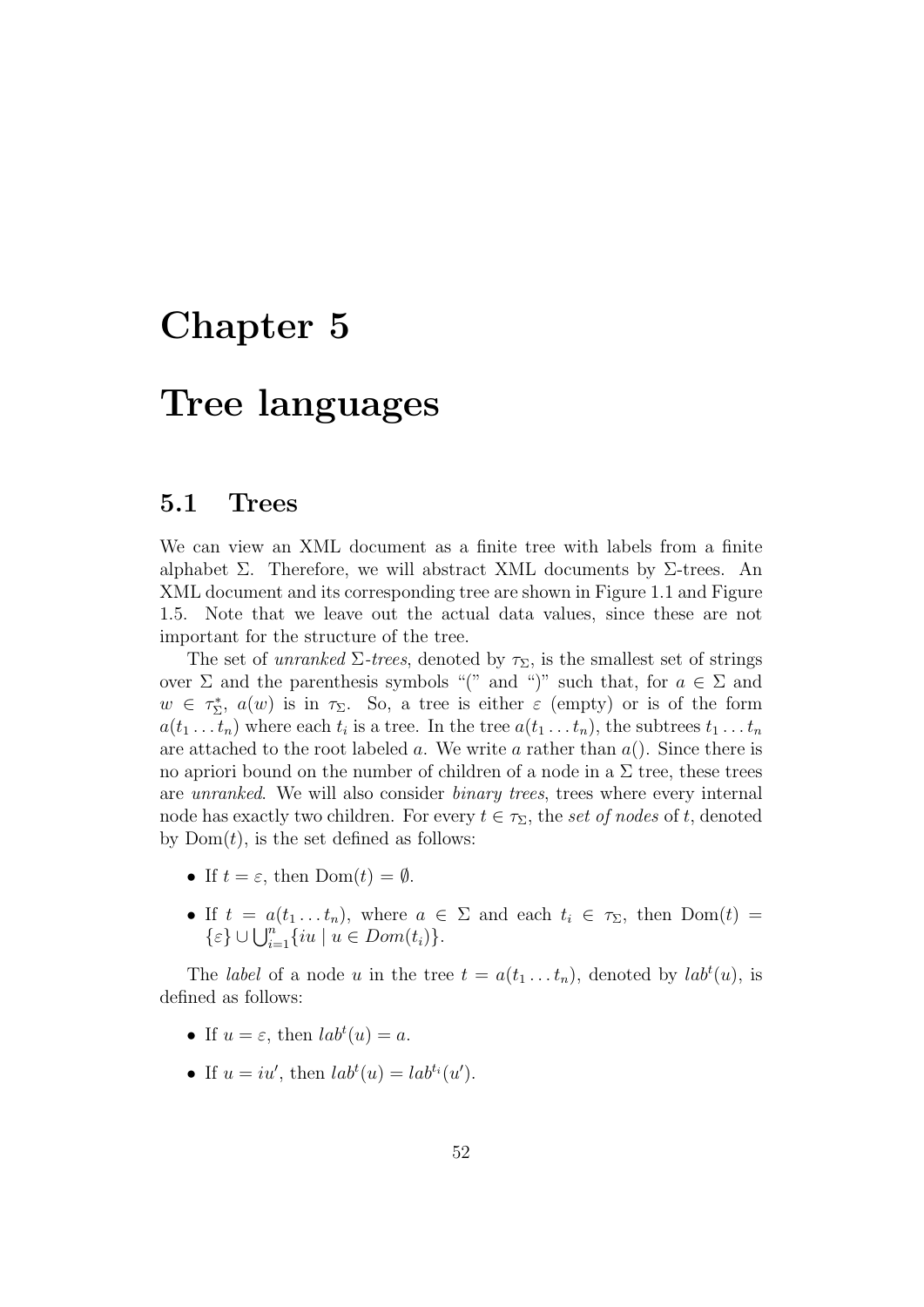We define the *depth* of a tree t, denoted by depth(t), as follows: if  $t = \varepsilon$ , then depth $(t) = 0$ ; and if  $t = a(t_1 \cdots t_n)$  then depth $(t) = max\{depth(t_i) \mid i = 1\}$  $1, \ldots, n\}+1$ . A path in a tree t is a complete linear sequence of nodes from the root to the leaf. A word  $w \in \Sigma^*$  is a  $\Sigma$ -path of a tree t if w is the sequence of labels of a path of t. In the sequel, whenever we say tree, we mean  $\Sigma$ -tree. A tree language is a set of trees. A tree language  $T$  is homogeneous if the root node of every tree in  $T$  has the same label.

### 5.2 Tree automata

As we did for string languages, we can also define automata for tree languages. These tree automata are more diverse than the string automata. We can distinguish between binary tree automata and unranked tree automata.

#### 5.2.1 Binary tree automata

Binary tree automata can be deterministic or non-deterministic, and operate top down or bottom up. These differences give us the following four interesting tree automata.

Definition 5.1. A deterministic top down binary tree automaton (deterministic TD-BTA) is a tuple  $A = (Q, \Sigma, \delta, q_0, (F_{\sigma})_{\sigma \in \Sigma})$  where

- $Q$  is a finite set of states;
- $\Sigma$  is a finite alphabet;
- $\delta: Q \times \Sigma \rightarrow (Q \times Q)$  is the transition function;
- $q_0 \in Q$  is the initial state; and
- for every  $\sigma \in \Sigma$ ,  $F_{\sigma} \subseteq Q$  is the finite set of accepting states for leaves with label  $\sigma$ .

A run of a deterministic top down binary tree automata A on a binary tree t, is a function  $\lambda: Dom(t) \to Q$ , such that

- $\lambda(\varepsilon) = q_0$ ; and
- for every internal node  $u \in Dom(t)$ , with left child  $u_1$  and right child  $u_2, (\lambda(u_1), \lambda(u_2)) = \delta(\lambda(u), lab^t(u)).$

The run is accepting if for every leaf node  $u, \lambda(u) \in F_{lab^t(u)}$ . The size of a deterministic TD-BTA is  $|Q| \times |\Sigma|$ , the number of entries for the  $\delta$  function.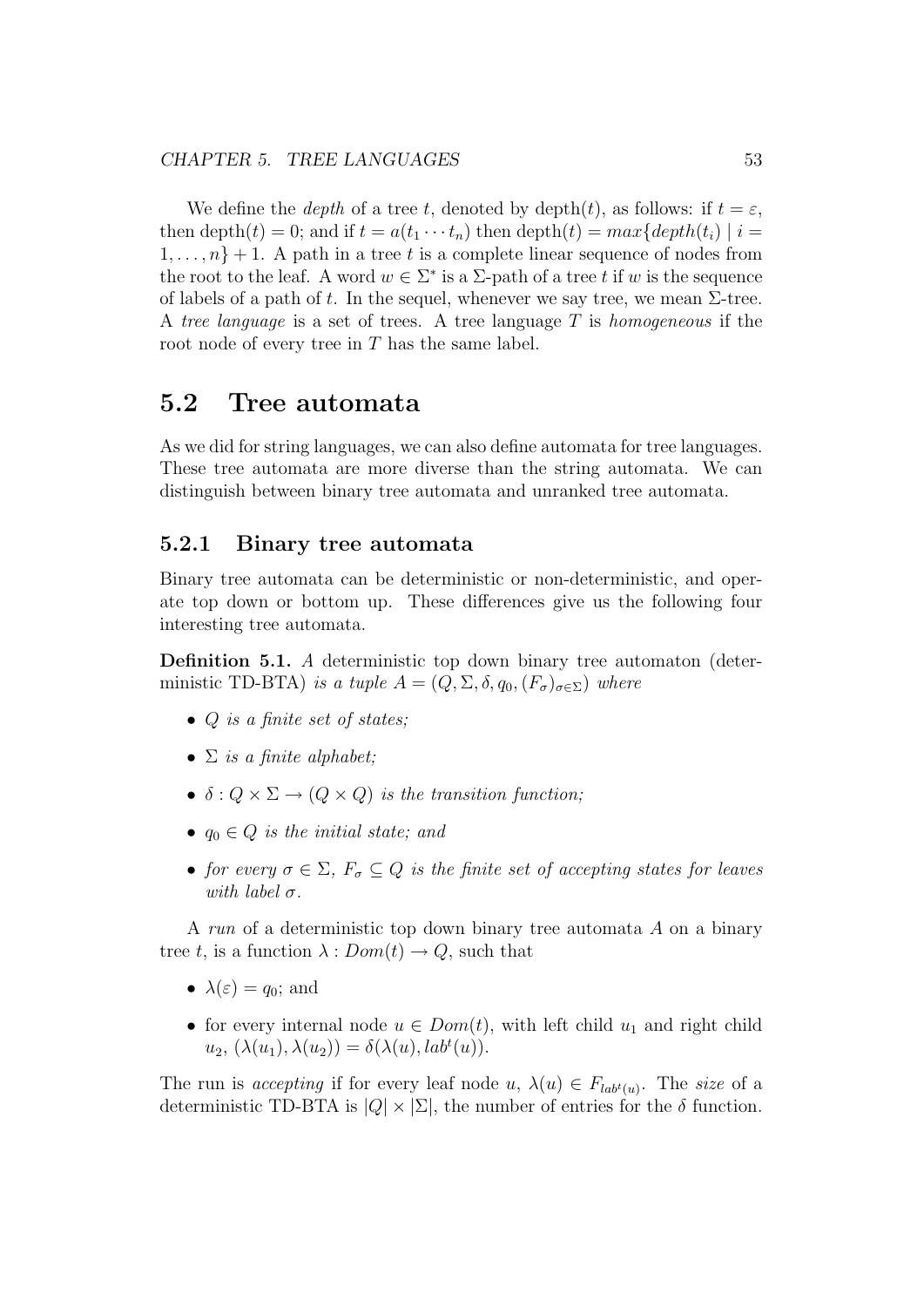Definition 5.2. A deterministic bottom up binary tree automaton (deterministic BU-BTA) is a tuple  $A = (Q, \Sigma, \delta, (q_{\sigma})_{\sigma \in \Sigma}, F)$  where

- $\bullet$  Q is a finite set of states;
- $\Sigma$  is a finite alphabet;
- $\delta : (Q \times Q) \times \Sigma \rightarrow Q$  is the transition function;
- for every  $\sigma \in \Sigma$ ,  $q_{\sigma}$  is the initial state for leaves with label  $\sigma$ ; and
- $F \subseteq Q$  is the set of final states.

A run of a deterministic bottom up binary tree automata A on a binary tree t, is a function  $\lambda: Dom(t) \to Q$ , such that

- $\lambda(u) = q_{lab^t(u)}$  for every leaf node u; and
- for every internal node  $u \in Dom(t)$ , with left child  $u_1$  and right child  $u_2, \lambda(u) = \delta(\lambda(u_1), \lambda(u_2), lab^t(u)).$

The run is accepting if  $\lambda(\varepsilon) \in F$ . The size of a deterministic BU-BTA is  $|Q| \times |\Sigma|.$ 

Definition 5.3. A non-deterministic top down binary tree automaton (nondeterministic TD-BTA) is a tuple  $A = (Q, \Sigma, \delta, I, (F_{\sigma})_{\sigma \in \Sigma})$  where

- $Q$  is a finite set of states;
- $\Sigma$  is a finite alphabet;
- $\delta: Q \times \Sigma \to P(Q \times Q)$ , where  $P(Q \times Q)$  is the powerset of  $Q \times Q$ , is the transition function;
- $I \subseteq Q$  is the set of initial states; and
- for every  $\sigma \in \Sigma$ ,  $F_{\sigma}$  is the set of accepting states for leaves with label σ.

A run of a non-deterministic top down binary tree automata A on a binary tree t, is a function  $\lambda: Dom(t) \to Q$ , such that

- $\lambda(\varepsilon) \in I$ ; and
- for every internal node  $u \in Dom(t)$ , with left child  $u_1$  and right child  $u_2, (\lambda(u_1), \lambda(u_2)) \in \delta(\lambda(u), lab^t(u)).$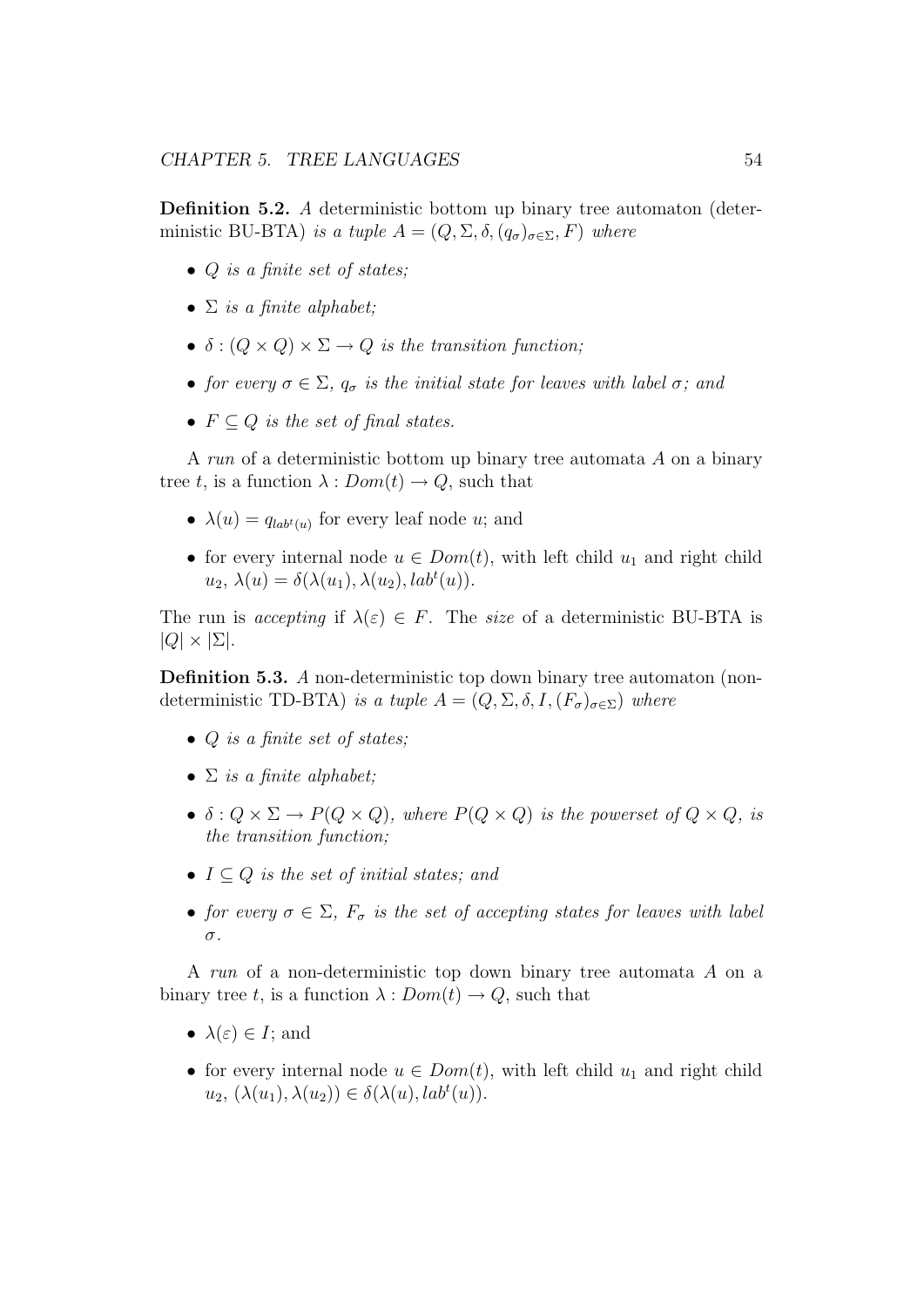The run is accepting if for every leaf node u,  $\lambda(u) \in F_{lab^t(u)}$ . The size of a non-deterministic TD-BTA is  $|Q| \times |\Sigma|$ , the number of entries for the  $\delta$ function.

Definition 5.4. A non-deterministic bottom up binary tree automaton (nondeterministic BU-BTA) is a tuple  $A = (Q, \Sigma, \delta, (I_{\sigma})_{\sigma \in \Sigma}, F)$ , where

- $Q$  is a finite set of states;
- $\Sigma$  is a finite alphabet:
- $\delta : (Q \times Q) \times \Sigma \rightarrow P(Q)$ , where  $P(Q)$  is the powerset of Q, is the transition function;
- for every  $\sigma \in \Sigma$ ,  $I_{\sigma}$  is the set of initial states for leaves with label  $\sigma$ ; and
- $F \subset Q$  is the set of final states.

A run of a non-deterministic bottom up binary tree automata A on a binary tree t, is a function  $\lambda: Dom(t) \to Q$ , such that

- $\lambda(u) \in I_{lab^t(u)}$  for every leaf node u; and
- for every internal node  $u \in Dom(t)$ , with left child  $u_1$  and right child  $u_2, \lambda(u) \in \delta(\lambda(u_1), \lambda(u_2), lab^t(u)).$

The run is accepting if  $\lambda(\varepsilon) \in F$ . The size of a non-deterministic BU-BTA is  $|Q| \times |\Sigma|$ .

#### 5.2.2 Unranked tree automata

We have now defined the four possible (deterministic vs. non-deterministic and top down vs bottom up) automata for binary tree languages, and turn to unranked tree languages. Here, we will only define one variant, a nondeterministic bottom up automata. We do this because a deterministic unranked tree automaton would, because of its deterministic property, have to put a maximum rank on the trees it accepts. Therefore it would not be able to take full advantage of its unranked property. We do not define a top down automaton, because it would be too similar to our bottom up automaton. The only difference would be that the set of final states would become the set of initial states.

**Definition 5.5.** An unranked tree automaton (UTA) is a tuple  $A = (Q, \Sigma, \Sigma)$  $(\delta, F)$ , where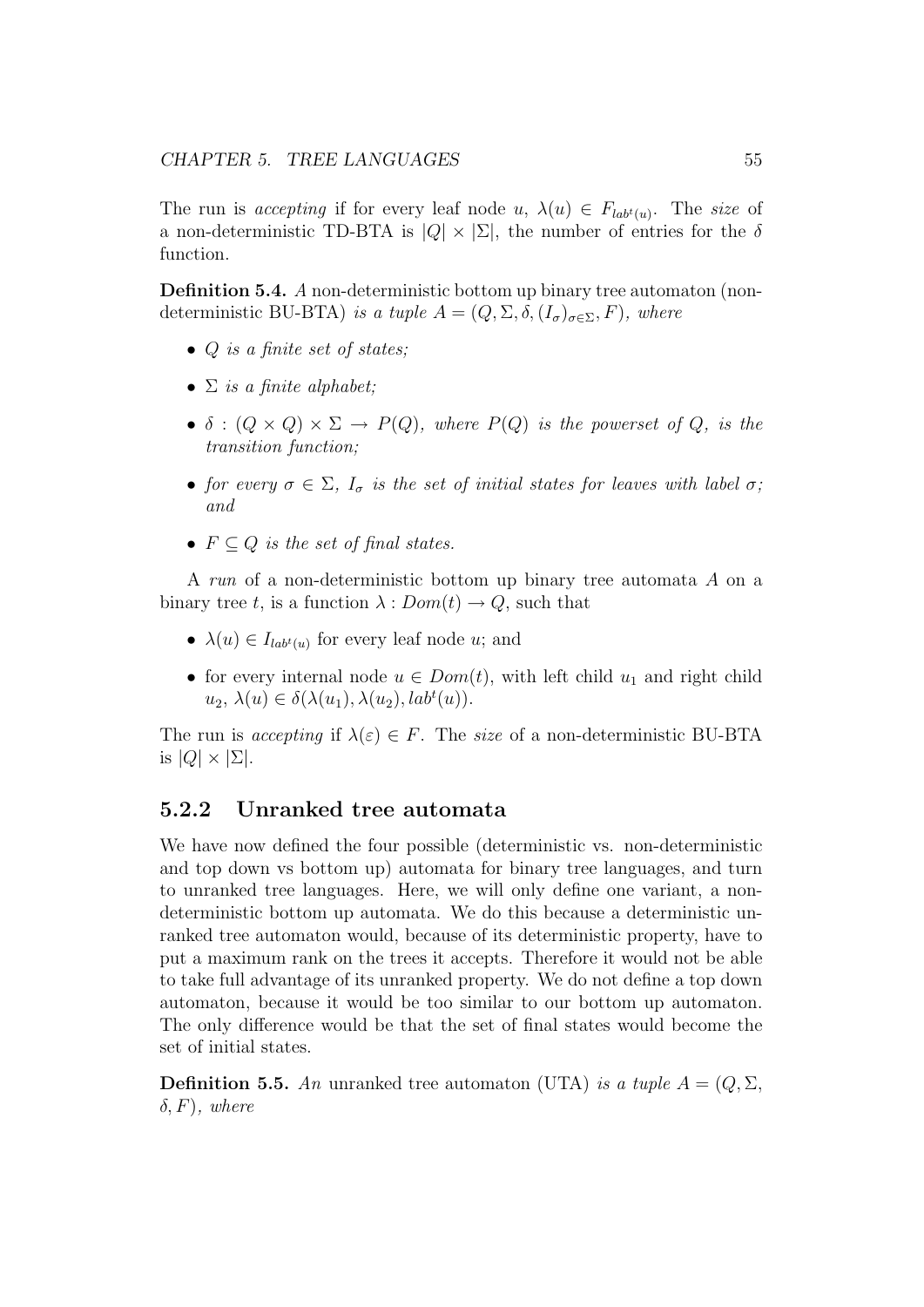- $Q$  is a finite set of states;
- $\Sigma$  is a finite alphabet:
- $\delta$  is a function  $Q \times \Sigma \rightarrow Rep(Q)$  such that  $\delta(q, a)$  is a regular expression over the alphabet Q for every  $a \in \Sigma$  and  $q \in Q$ ; and
- $F \subseteq Q$  is the set of final states.

A run of A on a tree t is a function  $\lambda: Dom(t) \to Q$  such that for every  $v \in Dom(t)$  with n children,  $\lambda(v_1) \cdots \lambda(v_n) \in \delta(\lambda(v), lab^t(v))$ . Note that when v has no children, then the criterion reduces to  $\varepsilon \in \delta(\lambda(v), lab^t(v))$ . A run is accepting if  $\lambda(\varepsilon) \in F$ . The size of an UTA is  $|Q| + |\Sigma|$  plus the sum of the sizes of all regular expressions occurring in  $\delta$ .

A tree is accepted if there is an accepting run for it. The set of all accepted trees is denoted by  $L(A)$ .

Since we use regular expressions in our transition function, we can limit or extend the power of the UTA by specifying a class of regular expressions that are allowed in the UTA. If  $R$  is a class of regular expressions, then  $UTA(R)$  is the set of UTAs that only use the regular expressions in R in their transition function. For example,  $UTA(RE(+, \cdot, *)$  denotes the "standard" set of unranked tree automata.

#### 5.2.3 Equivalence of tree automata

We have defined five different tree automata. In this section, we investigate the power of these different automata. Many of the proofs in this section are based on work by Thatcher ([Tha73]).

**Theorem 5.6.** A set  $T$  of trees is recognizable by a non-deterministic  $BU$ -BTA if and only if T is recognizable by a deterministic BU-BTA.

Proof. Of course, a deterministic automaton can never be more powerful than its non-deterministic counterpart. We show that we can simulate every nondeterministic BU-BTA  $A = (Q, \Sigma, \delta, (I_{\sigma})_{\sigma \in \Sigma}, F)$  by a deterministic BU-BTA  $B = (Q', \Sigma, \delta', (q_{\sigma})'_{\sigma \in \Sigma}, F')$ , using a product construction.

The state set  $Q'$  of B is the powerset of Q,  $P(Q)$ . That is, B will at any node capture all states that  $A$  can be in at that node. The set of final states F' is equal to  $\{C \mid C \cap F \neq \emptyset\}$ . The automaton B accepts if at the root node, one of the states in its set of states is a final state for A. The transition function  $\delta'$  must be created in such a way that given two sets of states  $C_1, C_2$ and an alphabet symbol  $\sigma$ , it calculates all possible states the automaton A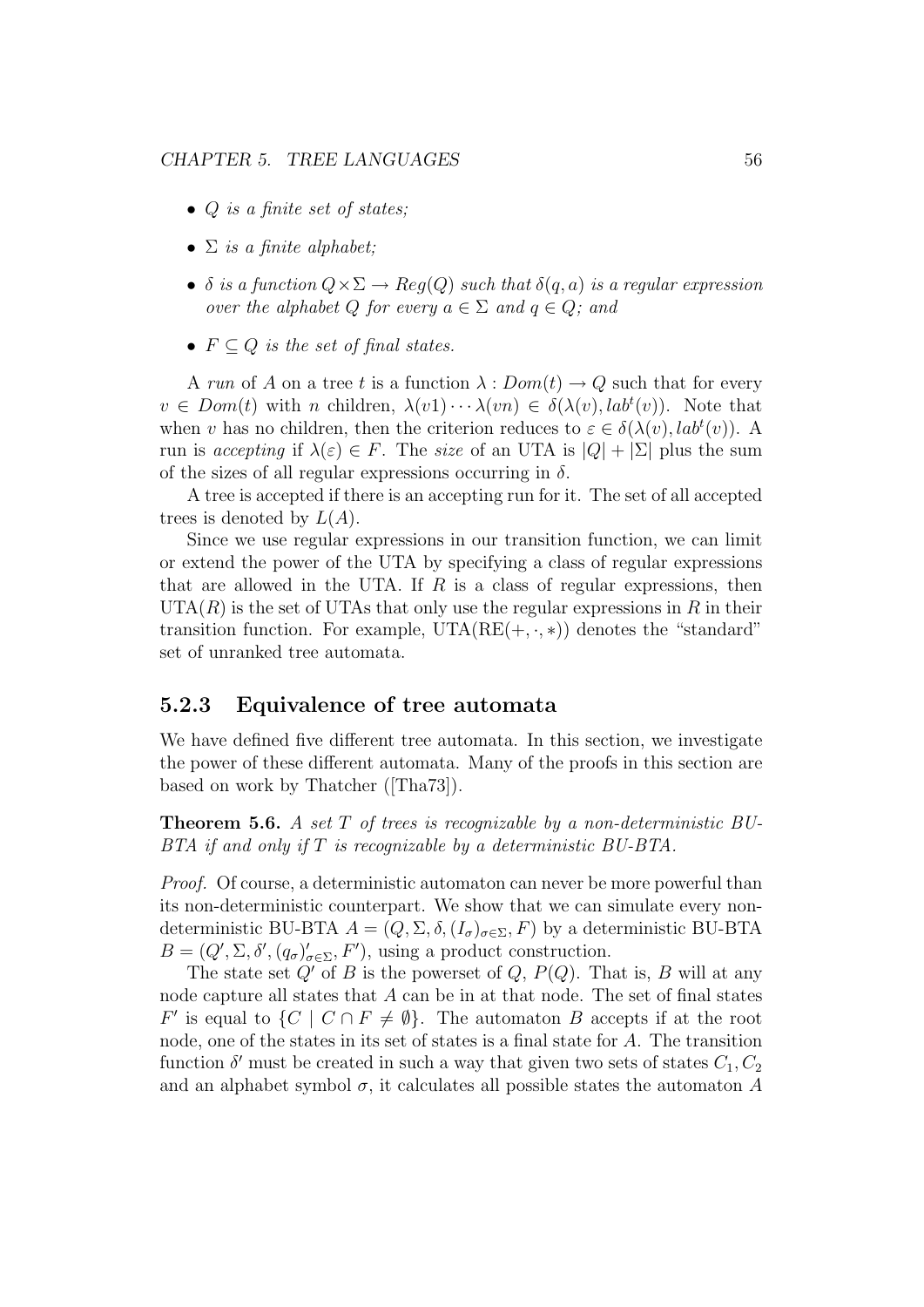can be in. That is,  $\delta'(\sigma, C_1, C_2) = \bigcup_{q_i \in C_i} \delta(\sigma, q_1, q_2)$ . Finally, the initial state for  $\sigma \in \Sigma$ ,  $q'_{\sigma} = I_{\sigma}$ .

If A accepts a tree t, there exists an accepting run  $\lambda$  for A on t. Take the run  $\lambda'$  of B on t (there exists only one since B is deterministic). By construction, we know that for any node  $u \in Dom(t)$ ,  $\lambda(u) \in \lambda'(u)$ . Furthermore,  $\lambda(\varepsilon) \in F$  and thus, by construction,  $\lambda'(\varepsilon) \in F'$ .

Conversely, if B accepts a tree t, then its run  $\lambda'$  is an accepting run for B on t. Since  $\lambda'$  contains all possible runs of A, and since  $\lambda'(\varepsilon) \cap F \neq \emptyset$  ( $\lambda'$ ) is an accepting run), we can construct an accepting run  $\lambda$  for A on t.  $\Box$ 

**Theorem 5.7.** A set T of trees is recognizable by a non-deterministic BU-BTA if and only if T is recognizable by a non-deterministic TD-BTA.

Proof. In Lemma 5.8 we show how we can simulate a non-deterministic TD-BTA by a non-deterministic BU-BTA. In Lemma 5.9 we do the opposite. Together, these lemmas prove the theorem.  $\Box$ 

**Lemma 5.8.** A set T of trees is recognizable by a non-deterministic  $BU-BTA$ if  $T$  is recognizable by a non-deterministic TD-BTA.

*Proof.* For any non-deterministic TD-BTA  $A = (Q, \Sigma, \delta, I, (F_{\sigma})_{\sigma \in \Sigma})$ , we can construct an equivalent non-deterministic BU-TDA  $B = (Q, \Sigma, \delta', (I_{\sigma})'_{\sigma \in \Sigma}, F')$ as follows:

- $I'_{\sigma} = F_{\sigma}, \forall \sigma \in \Sigma$ ; and
- $F' = I$ ; and
- $\delta'(\sigma, q_1, q_2) = \{q \mid (q_1, q_2) \in \delta(\sigma, q)\}\$

Let  $\lambda$  be an accepting run for A on a tree t, we claim that  $\lambda$  also is an accepting run for B on t. For all leaf nodes u with  $lab<sup>t</sup>(u) = \sigma$ ,  $\lambda(u) \in F_{\sigma}$ and thus  $\lambda(u) \in I'_{\sigma}$ . Since  $\delta$  and  $\delta'$  are in fact the same functions,  $\lambda$  follows the transition function for  $\delta'$  as it does for  $\delta$ . This assures that  $\lambda$  is a run for B on t. Finally,  $\lambda(\varepsilon) \in I$  and thus  $\lambda(\varepsilon) \in F'$ , which makes sure that  $\lambda$  is an accepting run for  $B$  on  $t$ .

The same reasoning holds for an accepting run  $\lambda$  for B on a tree t. It is also a run for  $A$  on  $t$ . It is an accepting run for  $A$ , since for every leaf node  $u, \lambda(u) \in I'_{\sigma}$ , and thus  $\lambda(u) \in F_{\sigma}$ .  $\Box$ 

**Lemma 5.9.** A set  $T$  of trees is recognizable by a non-deterministic  $TD-BTA$ if  $T$  is recognizable by a non-deterministic  $BU-BTA$ .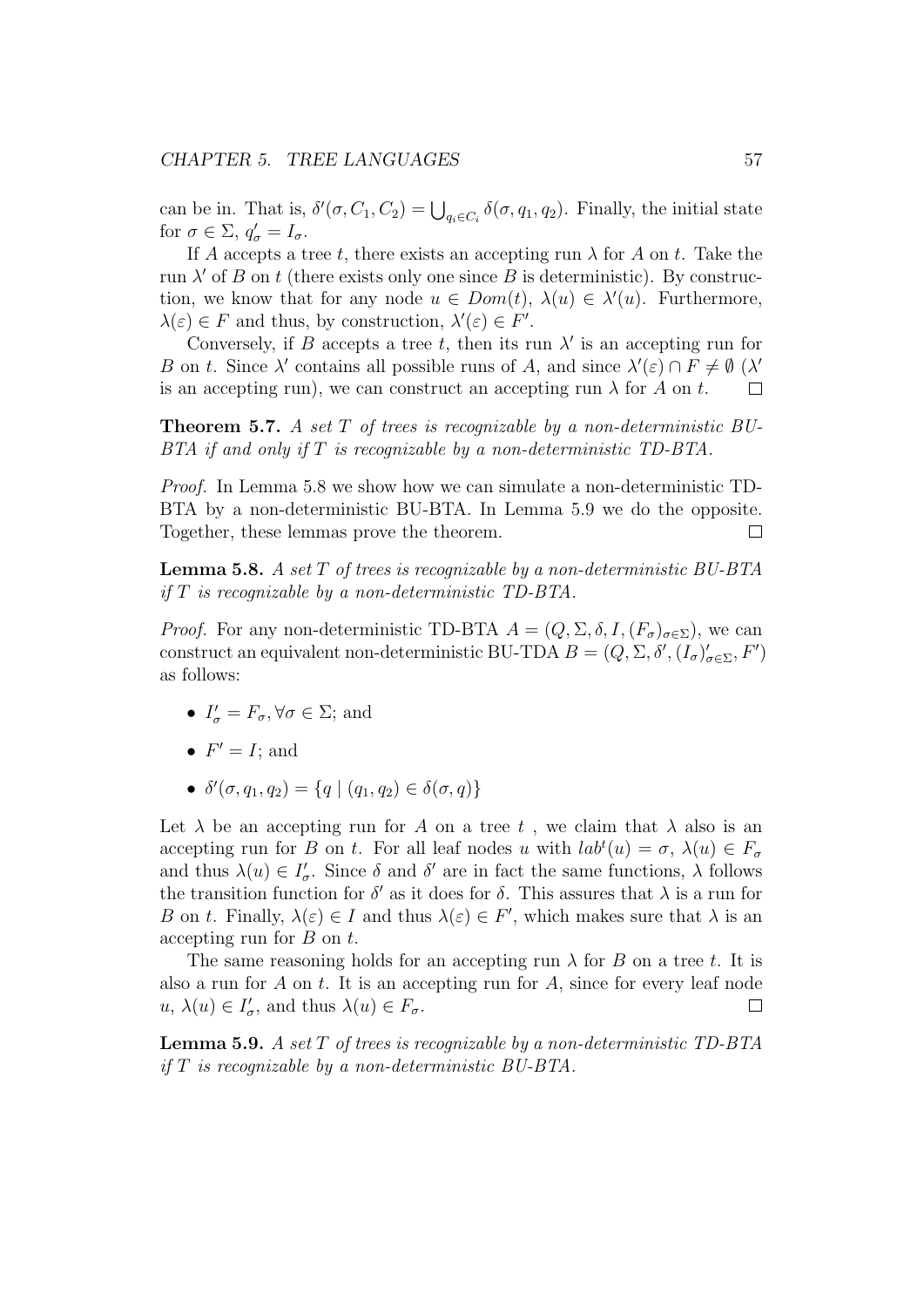*Proof.* For any non-deterministic BU-BTA  $A = (Q, \Sigma, \delta, (I_{\sigma})_{\sigma \in \Sigma}, F)$ , we can construct an equivalent non-deterministic TD-BTA  $B = (Q, \Sigma, \delta', I', (F_{\sigma})'_{\sigma \in \Sigma})$ as follows:

- $F'_{\sigma} = I_{\sigma}, \forall \sigma \in \Sigma$ ; and
- $I' = F$ ; and
- $\delta'(\sigma, q) = \{(q_1, q_2) | q \in \delta(\sigma, q_1, q_2)\}\$

Let  $\lambda$  be an accepting run for A on a tree t, we claim that  $\lambda$  also is an accepting run for B on t. Since  $I' = F$  and  $\lambda(\varepsilon) \in F$ , it follows that  $\lambda(\varepsilon) \in I'$ . Since  $\delta$ and  $\delta'$  are in fact the same functions,  $\lambda$  follows the transition function for  $\delta'$ as it does for  $\delta$ . This assures that  $\lambda$  is a run for B on t. Finally, for all leaf nodes u with  $lab^{t}(u) = \sigma$ ,  $\lambda(u) \in F_{\sigma}$  and thus  $\lambda(u) \in I'_{\sigma}$ , which makes sure that  $\lambda$  is an accepting run for B on t.

The same reasoning holds for an accepting run  $\lambda$  for B on a tree t. It is also a run for A on t. It is an accepting run for A, since  $\lambda(\varepsilon) \in I'$ , and thus  $\lambda(\varepsilon) \in F$ .  $\Box$ 

Theorems 5.6 and 5.7 show that deterministic BU-BTAs, non-deterministic BU-BTAs and non-deterministic TD-BTAs all recognize the same set of binary tree languages. One would expect that the non-deterministic TD-BTU are equally powerful. This, however, is not true.

Theorem 5.10. The set of binary tree languages recognizable by a deterministic TD-BTA is a strict subset of the set of binary tree languages recognizable by a non-deterministic TD-BTA.

Proof. Of course, the deterministic TD-BTA can never be more powerful than the non-deterministic TD-BTA. To prove that they are less powerful, we show that the tree language  $\{a(ba), a(ab)\}\$ can be recognized by a nondeterministic TD-BTA, but not by a deterministic TD-BTA.

To prove this formally, we will characterize the classes of languages recognized by deterministic TD-BTAs. Let  $\Sigma$  be a finite alphabet and R a regular subset of  $\Sigma^*$ . Define  $T_R$  to be the set of all trees t which have the property that every  $\Sigma$ -path of t is in R. For any regular R,  $T_R$  is recognizable by a TD-BTA.

Let  $A = (Q, \Sigma, \delta, q_0, F)$  be a DFA that recognizes R. Let  $B = (Q, \Sigma, \delta',$  $(I_{\sigma})'_{\sigma \in \Sigma}, F$ ). Here,  $\delta'(\sigma, q) = (\delta(\sigma, q), \delta(\sigma, q))$ , where  $\sigma \in \Sigma$  and  $q \in Q$ ; and for every  $\sigma \in \Sigma$ ,  $(I_{\sigma}) = \{q_0\}$ . The tree automaton B simulates the actions of A on every path of its tree. Since B has the same final states as A, B only accepts if every  $\Sigma$ -path is accepted by A. It follows that B recognizes  $T_R$ .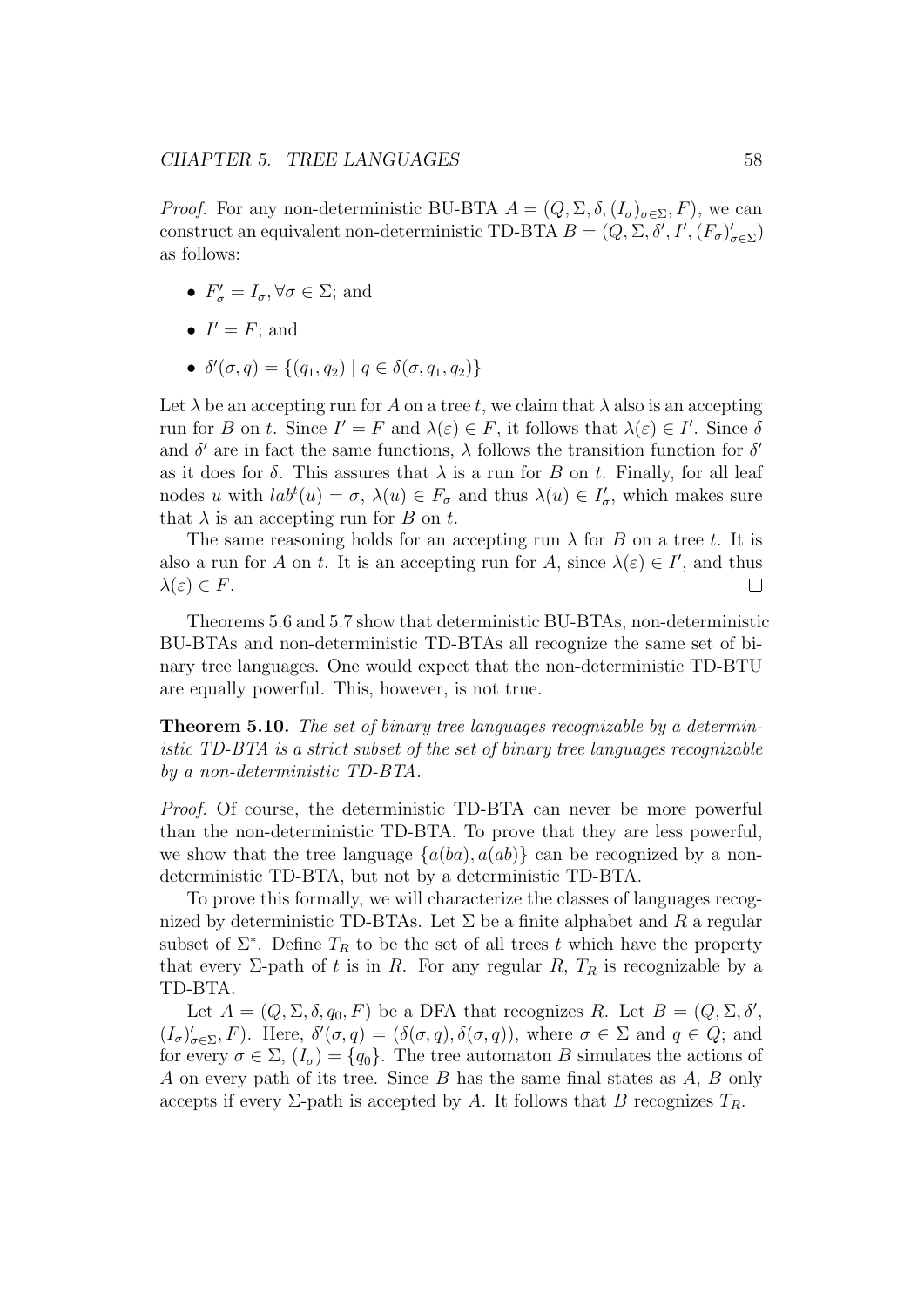**Example 5.11.** Let  $\Sigma = \{a, b\}$  and R the subset of  $\Sigma^*$  defined by the regular expression  $a^*b$ , then  $T_R$  is the set of trees where the root and every internal node is labeled with a and every leaf node is labeled b.  $\Box$ 

This result shows the power of a deterministic TD-BTA. However, we are interested in its limitations. It turns out that its power does not reach much further than the power just stated.

A path in a tree t over an alphabet  $\Sigma$  can be represented by a string in  ${l, r}^*$ , where the l and r stand for the left and right branches in the tree. Furthermore, we add a  $\Lambda$  in the begin of the string to ensure that such a path has the same length as its corresponding path of labels. For example,  $\Lambda l$ r is a path that goes left at the root and follows by going right to the leaf node. We represent a path with its labels as a pair  $(p, x)$ , where p is a path over  $\Lambda\{l,r\}^*, x$  is a string of labels over  $\Sigma^*$ , and p and x have the same length. Using these label-path pairs, we can construct  $\Delta_x = (\{\Lambda\} \times \Sigma) \cdot (\{l, r\} \times \Sigma)^*$ , where  $(\Lambda, \sigma_1)(\beta_2, \sigma_2) \cdots (\beta_k, \sigma_k)$  is equivalent to  $(\Lambda \beta_2 \cdots \beta_k, \sigma_1 \cdots \sigma_k)$ .

For a regular set R in  $\Delta_{\Sigma}$ , let  $C_R$  be the set of trees t such that every label-path pair of  $t$  is in  $R$ . The exact power of the deterministic TD-BTAs is characterized by Magidor and Moran as follows

**Lemma 5.12.** A set of trees  $T$  is recognizable by a deterministic  $TD-BTA$ if and only if  $T = C_R$  for some regular subset R of  $\Delta_{\Sigma}$ .

Let's return to the tree language  $\{a(ba), a(ab)\}$ . Assume there exists a deterministic TD-BTA A which recognizes exactly  $\{a(ba), a(ab)\}\$ . To accept the two given trees, the corresponding regular subset R of  $\Delta_{\Sigma}$  must at least accept  $(\Delta l, ab), (\Delta l, aa), (\Delta r, ab),$  and  $(\Delta r, aa)$ . It follows that A must accept  ${a(ba), a(ab), a(aa), a(bb}.$  Since this set of trees is bigger than the original one, A can not exist.

The non-deterministic TD-BTA  $B = (Q, \Sigma, \delta, I, (F_{\sigma})_{\sigma \in \Sigma})$  which recognizes  $\{a(ba), a(ab)\}\$ is the following:

- $Q = \{q_s, q_a, q_b\}$ ; and
- $\Sigma = \{a, b\}$ ; and
- $\delta(q_s, a) = \{(q_a, q_b), (q_b, q_a)\};$  and
- $I = \{q_s\}$
- $F_a = \{q_a\}$ , and  $F_b = \{q_b\}.$

This shows that  $\{a(ba), a(ab)\}\$ is recognizable by non-deterministic TD-BTA and not by a deterministic TD-BTA, which concludes our proof. $\Box$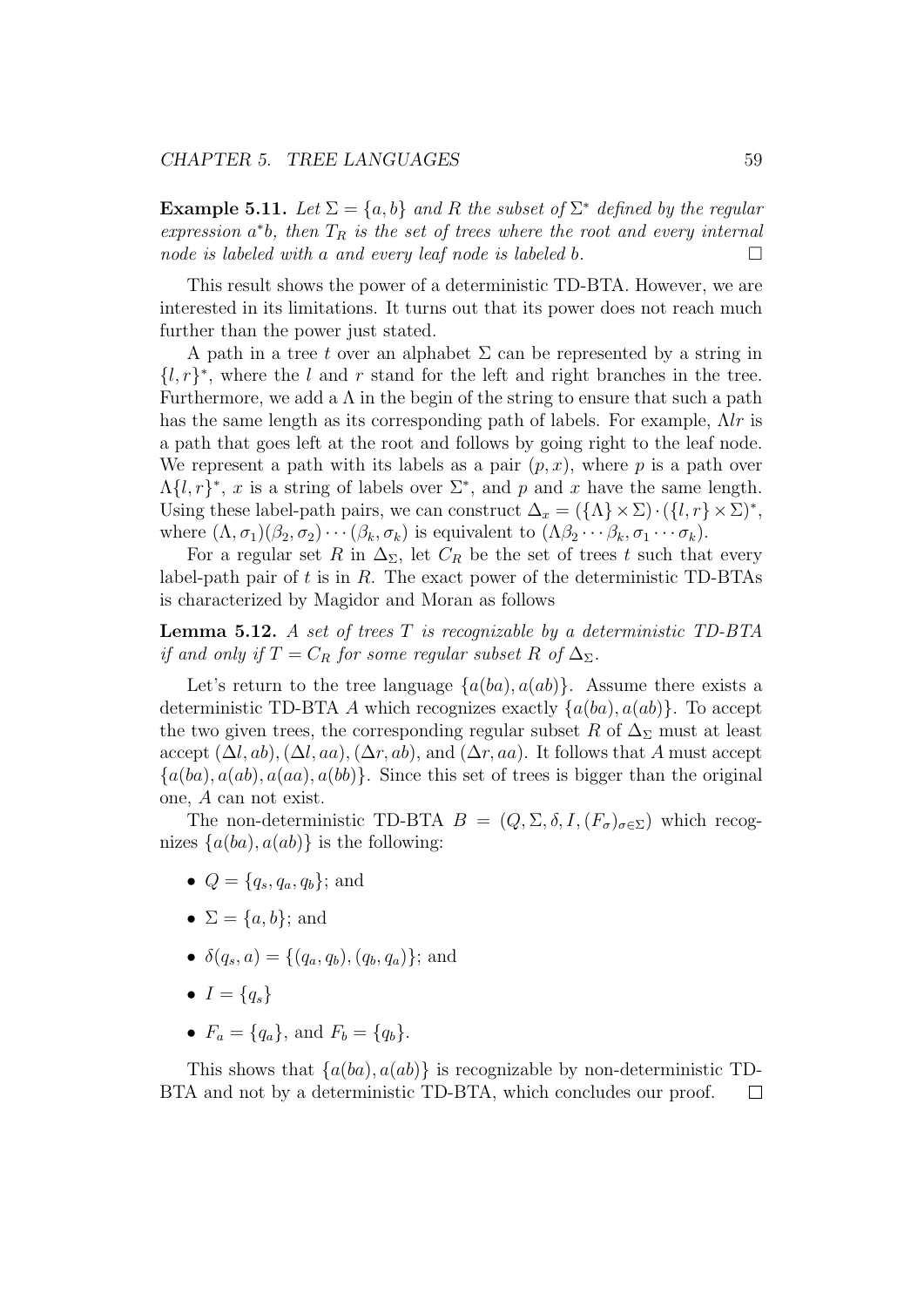

Figure 5.1: An unranked tree and its binary encoding.

It is hard to compare binary tree automata and unranked tree automata since they do not consider the same class of tree languages. However, we can encode every unranked tree into a binary tree. An example is shown in Figure 5.1. Here, the first child of a node  $u$  remains the first node of u but is explicitly encoded as its left child. The other children of  $u$  are right descendants of its first child. Whenever there is only one child, a  $\#$  is inserted for the other child. Denote the encoding of a tree t by  $enc(t)$  and the decoding of a tree t by  $dec(t)$ .

By using this encoding and decoding, the following has been proven:

#### **Theorem 5.13.**  $([GKPS05], [Nev02], [Suc02])$

- For every  $UTA(RE(+, \cdot, *)$  B there is a non-deterministic BU-BTA A such that  $L(A) = \{enc(t) | t \in L(B) \}$ . Moreover, A can be computed in polynomial time.
- For every non-deterministic BU-BTA A there is an  $UTA(RE(+, \cdot, *)$ B such that  $L(B) = \{dec(t) | t \in L(A) \}$ . Moreover, B can be computed in polynomial time.

This theorem states that, in some sense, the BU-BTA and the UTA $(+, \cdot, *)$ have the same expressive power.

We can conclude that deterministic BU-BTAs, non-deterministic TD-BTAs, non-deterministic BU-BTAs, and  $UTA(RE(+, \cdot, *) )$ s all have the same expressive power. The deterministic TD-BTAs are less powerful than all the other automata.

### 5.3 XML schema languages

In this section, we present abstractions from XML schema languages, such as Document Type Definition, XML Schema, and Relax NG. We first give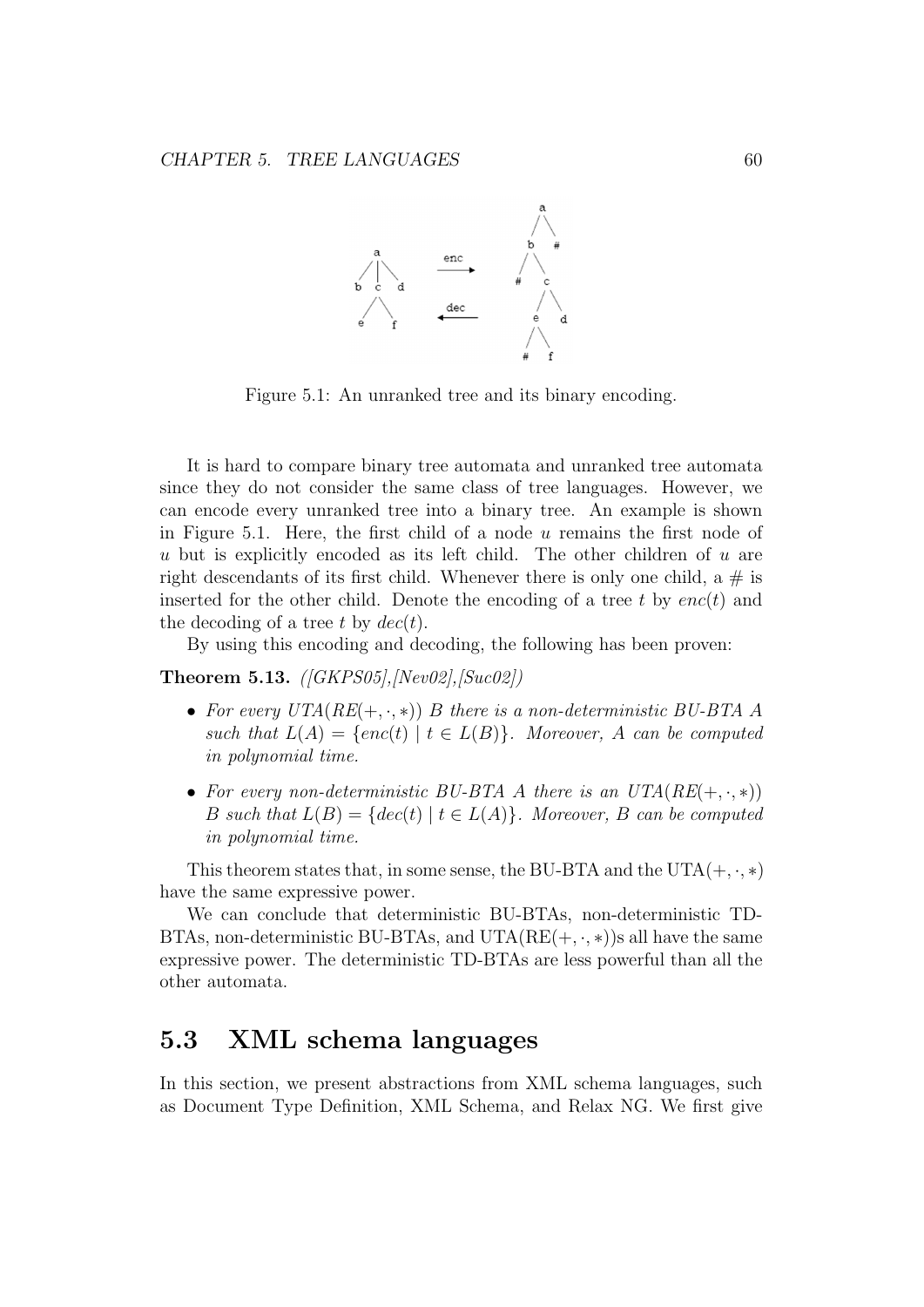an abstraction of a Document Type Definition.

**Definition 5.14.** Let R be a class of regular expressions over  $\Sigma$ . A DTD(R) D is a tuple  $(d, s_d)$  where d is a function that maps  $\Sigma$ -symbols to expressions in R, and  $s_d \in \Sigma$  is the start symbol.

For convenience of notation, we denote  $(d, s_d)$  by d and leave the start symbol  $s_d$  implicit whenever this cannot give rise to confusion. A tree t satisfies d if

- $lab^t(\varepsilon) = s_d$ ; and
- for every  $u \in Dom(t)$  with n children,  $lab^{t}(u1) \cdots lab^{t}(un) \in L(d(lab^{t}(u)))$ .

By  $L(d)$  we denote the set of trees satisfying d. The size of a DTD D is  $|\Sigma|$ plus the sum of the sizes of the regular expressions in d. For clarity, we write  $d(a) = r$  as  $a \rightarrow r$ .

Example 5.15. A DTD which defines the XML document of Figure 1.1 is shown in Figure 1.2. We can abstract from this DTD by the following DTD:

> $cd \rightarrow sonq^*$  $sonq \rightarrow title$  length singlesSold?

XML Schema and Relax NG extend DTDs by a typing system. Therefore, Papakonstantinou and Vianu have extended this model with types ([PV00]).

**Definition 5.16.** An extended DTD (EDTD) is a 5-tuple  $D = (\Sigma, \Sigma', d, s_d, \mu)$ , where  $\Sigma'$  is an alphabet of types, the tuple  $(d, s_d)$  is a DTD over  $\Sigma'$ , and  $\mu$ is a mapping from  $\Sigma'$  to  $\Sigma$ . Notice that  $\mu$  can be extended to define a homomorphism on trees. A tree t then satisfies an extended DTD if  $t = \mu(t')$  for some  $t' \in L(d)$ . Again, we denote by  $L(D)$  the set of trees satisfying D.

In the sequel, we also denote by  $\mu$  the homomorphic extension of  $\mu$  to strings, trees, or regular expressions. For ease of exposition, we always take  $\Sigma' = \{a_i \mid 1 \leq i \leq k_a, a \in \Sigma, i \in \mathbb{N}\}\$  for some natural numbers  $k_a$ , and we set  $\mu(a_i) = a$ . For a node u in a  $\Sigma$ -tree t, we say that  $a_i$  is a type of u with respect to D when

- there exists a  $\Sigma'$ -tree  $t' \in L(D)$  such that  $\mu(t') = t$ ; and
- $lab^{t'}(u) = a^i$ .

The size of a EDTD D is  $|\Sigma| + |\Sigma'|$  plus the sum of the sizes of the regular expressions in d. By  $EDTD(R)$  we denote the class of  $EDTDs$  in which the internal DTD is a DTD(R).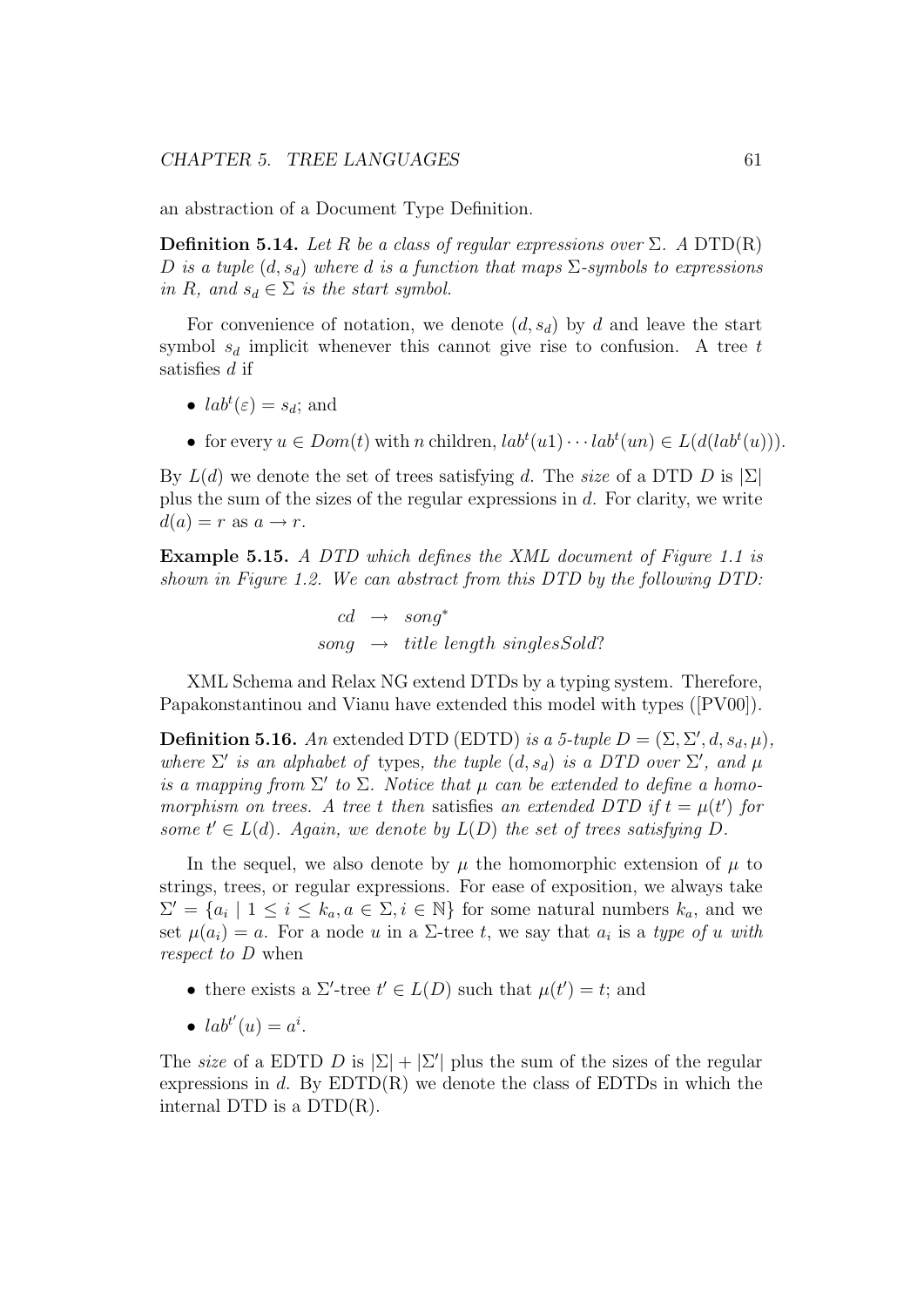Example 5.17. An XML Schema which defines the XML document in Figure 1.1, is shown in Figure 1.3. We create a type for a "single" song, and a "regular" song, and use these to define a cd. We also illustrate some extra features of XML Schema over DTD. The use of the all tag allows the child nodes of a song to occur in any order. By setting minoccurs to one and maxoccurs to twenty, we specify that a compact disc must have at least one song, and no more than twenty songs. The equivalent EDTD is the following:

> $cd \rightarrow (song^1 \ + \ song^2)^{1..20}$  $song<sup>1</sup> \rightarrow title \& length \& singlesSold$  $sona^2 \rightarrow title \& length$

Here, song<sup>1</sup> represents the single type songs, and song<sup>2</sup> represents the regular  $type\ songs.$ 

We can express every XML schema or Relax NG document by an EDTD, but not every EDTD can be expressed by an XML Schema. That is because XML schema enforces some additional constraints. Relax NG does not have any constraints, and therefore is equally powerful as EDTDs.

One of these XML Schema constraints is Element Declarations Consistent (EDC). EDC says that in a regular expression, no elements with the same name, but with a different type can be used. Therefore, we describe a variant of EDTDs, single type EDTDs, which incorporates the EDC rule ([BMNS05],[MLMK05]).

**Definition 5.18.** Let  $D = (\Sigma, \Sigma', d, s_d, \mu)$  be an EDTD. A regular expression r over  $\Sigma'$  is single-type if there do not exist strings  $w_1 a^i v_1$  and  $w_2 a^j v_2$  in  $L(r)$ , with  $\mu(a^i) = \mu(a^j)$  and  $i \neq j$ . We say that D is a single-type EDTD  $(EDD<sup>st</sup>)$  when every regular expression  $d(a<sup>i</sup>)$  is single-type.

By  $EDTD^{st}(R)$ , we denote the class of single-type EDTDs in  $EDTD(R)$ .

Example 5.19. If we look back at our example XML Schema (Figure 1.3), we see that it does not satisfy the EDC rule. Its corresponding EDTD also is not a single-type EDTD. To solve this, we can leave out the different types of the songs:

> $cd \rightarrow (song)^{1..20}$ song  $\rightarrow$  title & length & singlesSold?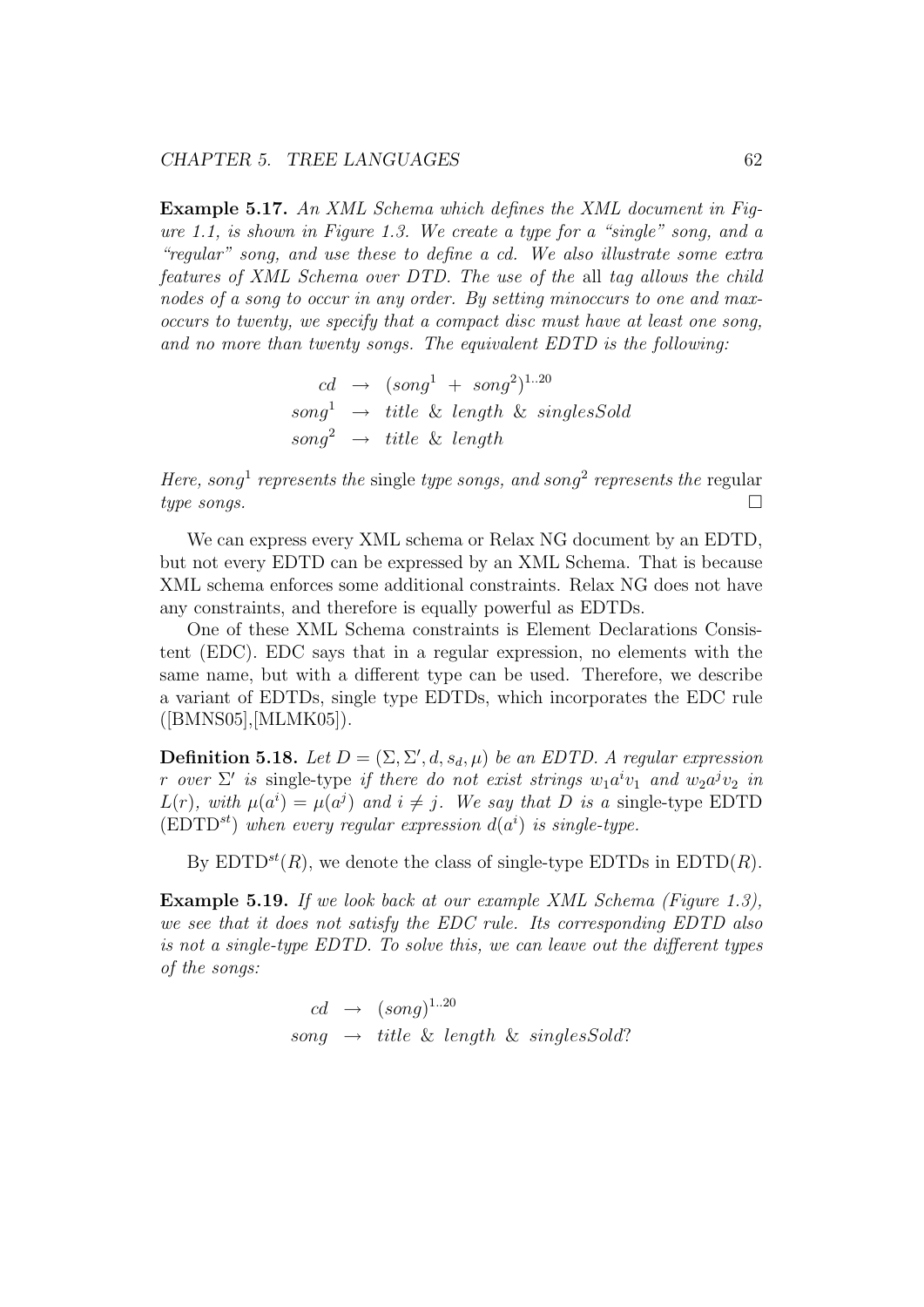Or, we can keep our types in tact by expanding our structure:

 $cd \rightarrow singleSongs\ regularSongs$  $singleSongs \rightarrow (song^1)^*$  $regularSongs \rightarrow (song^2)^*$  $song<sup>1</sup> \rightarrow title \& length \& singlesSold$  $\text{sonq}^2 \rightarrow \text{title} \& \text{length}$ 

Note that this new EDTD is single-type, but does not define our original  $XML\ document\ (Figure\ 1.1)\ any more.$ 

We have now defined DTDs, EDTDs, and  $EDTD^{st}$ , which form an abstraction for DTD, Relax NG, and XML Schema, respectively. As mentioned in the introduction, our abstractions of DTD and XML Schema, do not take into account the Deterministic Content Models or equivalently Unique Particle Attribution constraints.

We say that a DTD  $(d, s)$  is *reduced* if for every symbol a that occurs in d, there exists a tree  $t \in L(d)$  and a node  $u \in Dom(t)$  such that  $lab<sup>t</sup>(u) = a$ . For example, the DTD  $(d, a)$  where  $\Sigma = \{a, b\}$ ,  $d(a) = \varepsilon$  and  $d(b) = b$  only defines the tree  $a()$ . Since b does not occur in this tree, the DTD is not reduced.

A DTD can be reduced in PTIME by the following algorithm ([MNS04]):

- 1. Compute the set  $R \subseteq \Sigma$  of symbols that are reachable from the start symbol s of the DTD.
- 2. Compute in a bottom up manner the set of all symbols  $S = \{a \mid$  $L((d, a)) \neq \emptyset$ .
- 3. Replace every occurrence of a symbol in  $\Sigma \setminus (R \cap S)$  in a regular expression by  $\emptyset$ , and remove symbols in  $\Sigma \backslash (R \cap S)$  from the DTD.

An EDTD or  $EDTD^{st}$  is reduced if its DTD is reduced. In the sequel, we assume that all DTDs and EDTDs are reduced.

Theorem 5.20. The class of tree languages definable by EDTDs is precisely the class of homogeneous tree languages definable by UTAs. Furthermore, given an EDTD D, we can construct an equivalent UTA, accepting homogeneous tree languages, in space logarithmic in the size of  $D$ ; and given an UTA A, accepting homogeneous tree languages, we can construct an equivalent EDTD D, in space logarithmic in the size of A.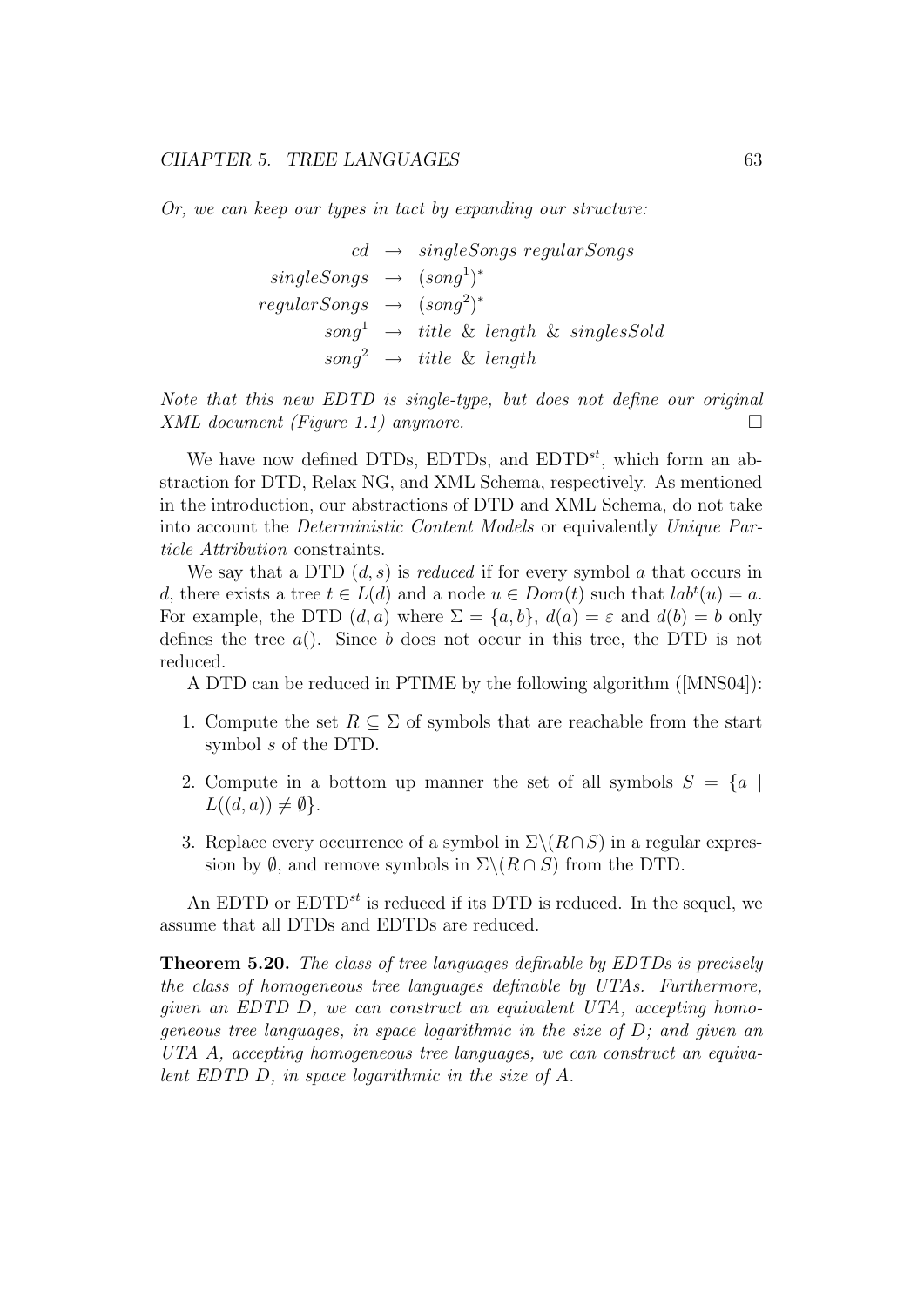Proof. We first show that for any EDTD, we can construct an equivalent UTA, accepting homogeneous tree languages, in logarithmic space(Lemma 5.21). Then, we prove the opposite (Lemma 5.23).

Lemma 5.21. Given an EDTD D, we can construct an equivalent UTA A, accepting homogeneous tree languages, in space logarithmic in the size of D.

*Proof.* Given an EDTD  $D = (\Sigma_D, \Sigma'_D, d, s_d, \mu)$ , we construct an UTA  $A =$  $(Q, \Sigma_A, \delta, F)$  such that  $L(D) = L(A)$  as follows

- $Q = \Sigma_D^{\prime}$ ; and
- $\Sigma_A = \Sigma_D$ ; and
- $\forall \sigma \in \Sigma_D' : \delta(\sigma, \mu(\sigma)) = d(\sigma)$ ; and
- $F = \{s_d\}.$

**Proposition 5.22.** Let t be a tree satisfied by D. Let t' be the tree over  $\Sigma'$ such that t' is satisfied by d and  $\mu(t') = t$ . The function  $\lambda : Dom(t) \to Q$ , where for every node u of t,  $\lambda(u) = lab^{t'}(u)$ , defines an accepting run of A on t.

Proof. We prove this proposition by induction on the depth of t. To do this, we need an extra notion of a run on a tree. We say that a run  $\lambda$  of A on t is an accepting run up to depth k, if  $\lambda(\varepsilon) \in F$  and for every node u with  $depth(u) \leq k$  and with n children,  $\lambda(u_1) \cdots \lambda(u_n) \in \delta(\lambda(u), lab^t(u))$ . Obviously, a run  $\lambda$  of A on t is an accepting run if it is an accepting run up to  $depth(t)$ .

Basis: The node at depth 1 is the root node. We know that  $\lambda(\varepsilon)$  =  $lab^{t'}(\varepsilon) = s_d$ . Since  $s_d \in F$ , this defines an accepting run up to depth 1.

The induction step: Suppose that  $\lambda(u) = lab^{t'}(u)$  defines an accepting run of A on t up to depth n, we prove that  $\lambda(u) = lab^{t'}(u)$  defines an accepting run of A on t up to depth  $n + 1$ . For every node v of t' at depth n, we know that its children are in  $d(v)$ . Since we have defined  $\delta(\sigma, \mu(\sigma))$  to be equal to  $d(\sigma)$ , we know that  $\lambda$  defines an accepting run of A on t up to depth  $n+1$ .  $\Box$ 

From this proposition, it follows that for every  $t \in L(D)$ ,  $t \in L(A)$ . Therefore,  $L(D) \subseteq L(A)$ .

Conversely, if there exists an accepting run  $\lambda$  of A on a tree t, then t', where  $lab^{t'}(u) = \lambda(u)$ , is satisfied by d. This can be proven in an analogue manner as in Proposition 5.22. It follows that  $L(A) \subset L(D)$ .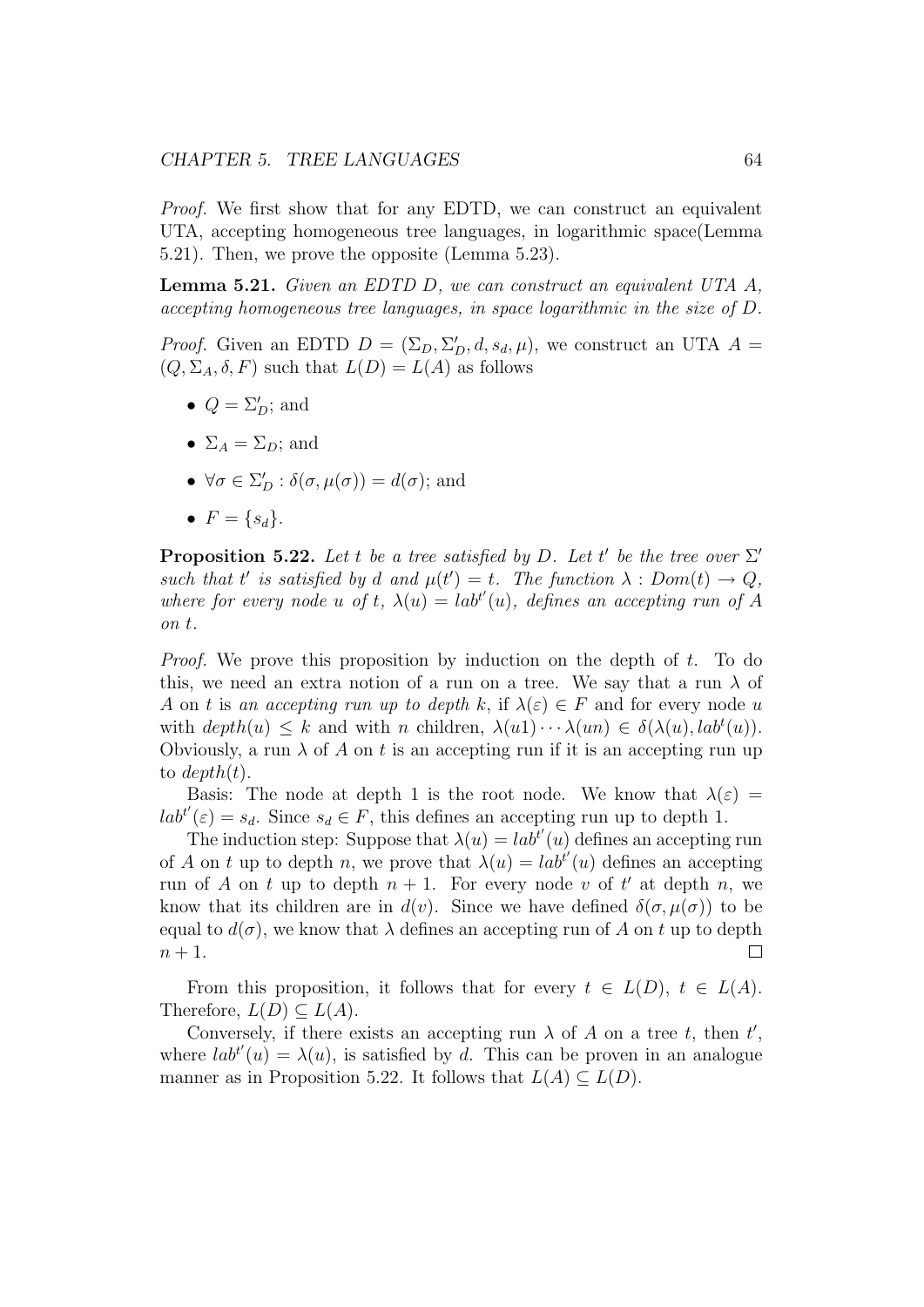It only remains to show that this construction can be done in logarithmic space. The construction of  $A$  consists in fact only of copying  $D$ , and can easily be done in logarithmic space.  $\Box$ 

Lemma 5.23. Given an UTA A, accepting homogeneous tree languages, we can construct an equivalent EDTD D, in space logarithmic in the size of A.

*Proof.* Given an UTA  $A = (Q, \Sigma_A, \delta, F)$  accepting homogeneous tree languages, we have to construct an EDTD  $D = (\Sigma_D, \Sigma'_D, d, s_d, \mu)$  such that  $L(A) \subseteq L(D).$ 

We suppose that A has the following property: The set  $F$  is a singleton  ${q_f}$  and  $L(\delta(q_f, a))$  is empty for all but one  $a \in \Sigma$ . This symbol is the label of the root node of every tree accepted by A.

We show that for every UTA  $A_1 = (Q_1, \Sigma_{A1}, \delta_1, F_1)$  accepting homogeneous tree languages, an equivalent UTA  $A = (Q, \Sigma_A, \delta, F)$  with these properties exists. Since we are only considering homogeneous tree languages, we know that there is a unique root symbol, say s. Suppose that there exists an accept state q, for which  $\delta(q, a) \neq \emptyset$ ,  $a \neq s$ , we know that this transition can never lead to an accepting run. We can thus replace these useless  $\delta$ -values with the empty set.

We now create a new state,  $q_f$ , which will be the new and only accepting state. Let  $\delta(q_f, s)$  be the concatenation of all  $\delta(q, s)$ -values,  $q \in F_1$ , separated by '+' tokens. The new value of F is  $\{q_f\}$ . We see that  $q_f$  replaces the old accept states as accept state and can never be used at another place in the tree. This guarantees that the new UTA is equivalent to the old UTA.

Now we know that A has the previously mentioned property, D can be constructed as follows:

- $\Sigma_D = \Sigma_A$ ;
- $\Sigma'_D = \{a^q \mid a \in \Sigma_A \text{ and } q \in Q\};$
- $\mu(a^q) = a;$
- $d(a^q) = \delta(q, a)$  in which every state-symbol p is replaced by  $(a_1^p + \cdots + a_n^q)$  $a_n^p$ , assuming  $\Sigma_A = \{a_1, \ldots, a_n\}$ ; and
- $s_d = s^{q_f}$ , where  $q_f$  is the only accept state and s is the only symbol for which  $\delta(q_f, a), a \in \Sigma$ , is not empty.

**Proposition 5.24.** Let t be a tree accepted by A, and  $\lambda : Dom(t) \rightarrow Q$  the accepting run of A on t. Then, the tree t', with for any node  $u \in Dom(t)$ ,  $lab^{t'}(u) = lab^{t}(u)^{\lambda(u)}$ , is satisfied by d, and  $\mu(t') = t$ .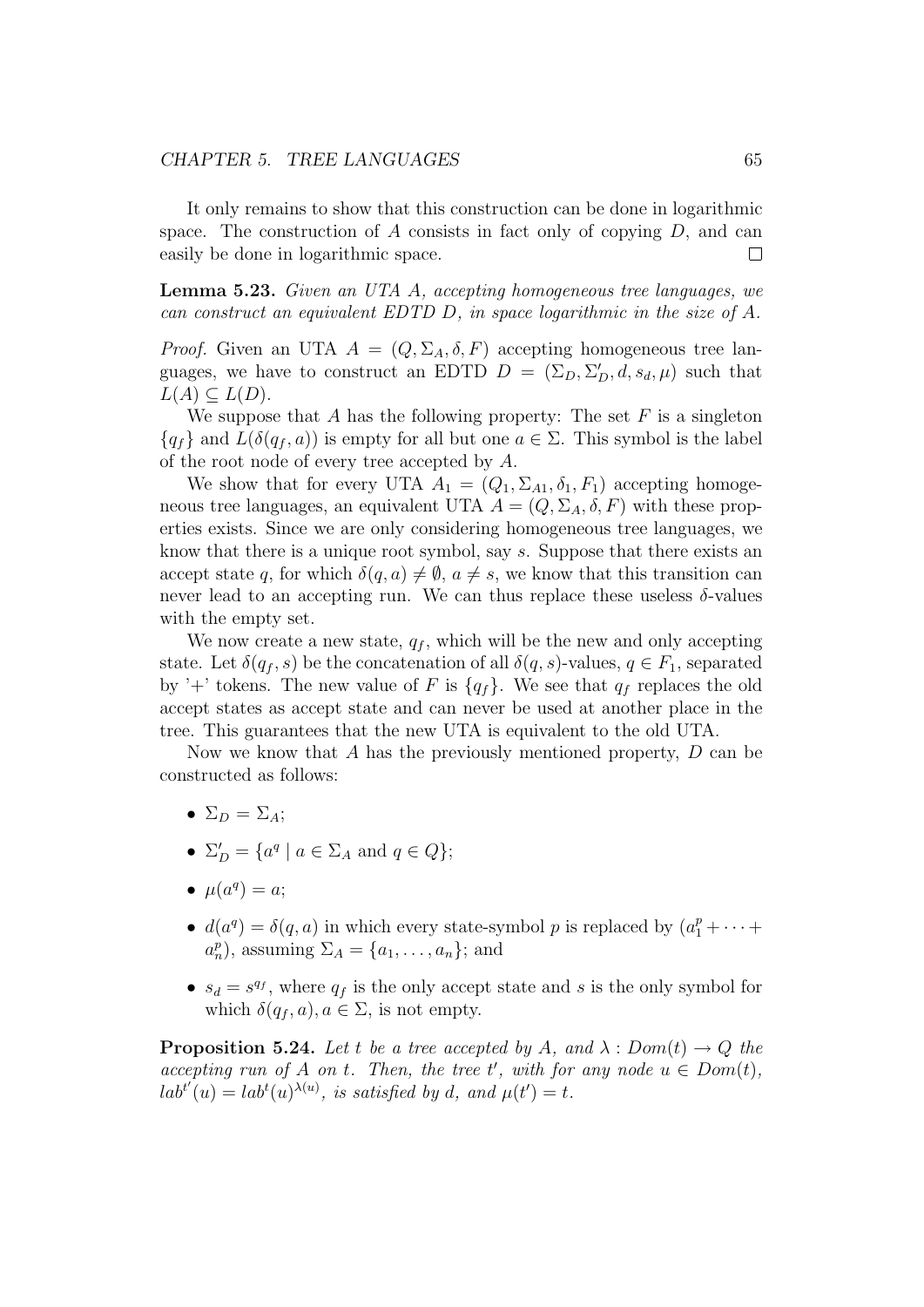#### CHAPTER 5. TREE LANGUAGES 66

*Proof.* By construction,  $\mu(t') = t$ . We prove that t' is satisfied by d by induction on the depth of  $t'$ . We say that a tree t is recognized up to depth k by a DTD  $(d, s_d)$ , if  $lab^t(\varepsilon) = s_d$ , and for every node u with  $depth(u) \leq k$ and with *n* children,  $lab^{t}(u_1) \cdots lab^{t}(u_n) \in L(d(lab^{t}(u))$ . Obviously, a tree t is recognized by  $(d, s_d)$  if it is recognized by  $(d, s_d)$  up to  $depth(t)$ .

Basis:  $lab^{t'}(\varepsilon) = lab^{t}(\varepsilon)^{\lambda(\varepsilon)} = s^{q_f}$ , which is the start symbol of d. Therefore,  $d$  recognizes  $t'$  up to depth 1.

The induction step: Suppose that  $t'$  is recognized by  $d$  up to depth  $n$ , we prove that t' is recognized by d up to depth  $n + 1$ . For every node v of t' at depth n, we know that its children are in  $\delta(\lambda(v), lab^t(v))$ . If v has n children, we can write these as  $\lambda(v_1)\cdots\lambda(v_n)$ . Since we have defined  $d(a^q)$ to be  $\delta(q, a)$ , where every state-symbol p is replaced by  $(a_1^p + \cdots + a_n^p)$ , we know that  $lab^{t}(v_{1})^{\lambda(v_{1})}\cdots lab^{t}(vn)^{\lambda(v_{n})} \in L(d(lab^{t}(v)^{\lambda(v)})).$ 

From this proposition, it follows that for every  $t \in L(A)$ ,  $t \in L(D)$ . Therefore,  $L(A) \subseteq L(D)$ .

Conversely, suppose that a tree  $t$  is satisfied by  $D$ . Then there exists a tree t' such that  $lab^{t'}(u) = lab^{t}(u)^{type(u)}$ , for every node u of t, and t' is satisfied by d. The accepting run of A on t is  $\lambda$ , where  $\lambda(u) = type(u)$ , for every node of t. This can be proven in an analogue manner as in Proposition 5.24. It follows that  $L(D) \subseteq L(A)$ .

It only remains to show that this construction can be done in logarithmic space. We have to construct a type for every symbol-state combination, and we have to alter the transition function of A. This can all be done in logarithmic space.  $\Box$ 

This concludes the proof of Theorem 5.20.

## 5.4 Decision problems

Definition 5.25. Let M be a subclass of the class of regular expressions, tree automata, DTDs, EDTDs, and  $EDTD<sup>st</sup>$ s.

- Inclusion for M: Given two expressions, automata, or schemas  $d, d' \in M$ , is  $L(r) \subseteq L(r')$ ?
- Equivalence for M: Given two expressions, automata, or schemas  $d, d' \in$ M, is  $L(r) = L(r')$ ?
- Intersection (non-emptiness) for M: Given an arbitrary number of expressions, automata, or schemas  $d_1, \ldots, d_n \in M$ , is  $\bigcap_{i=1}^n L(d_i) \neq \emptyset$ ?

 $\Box$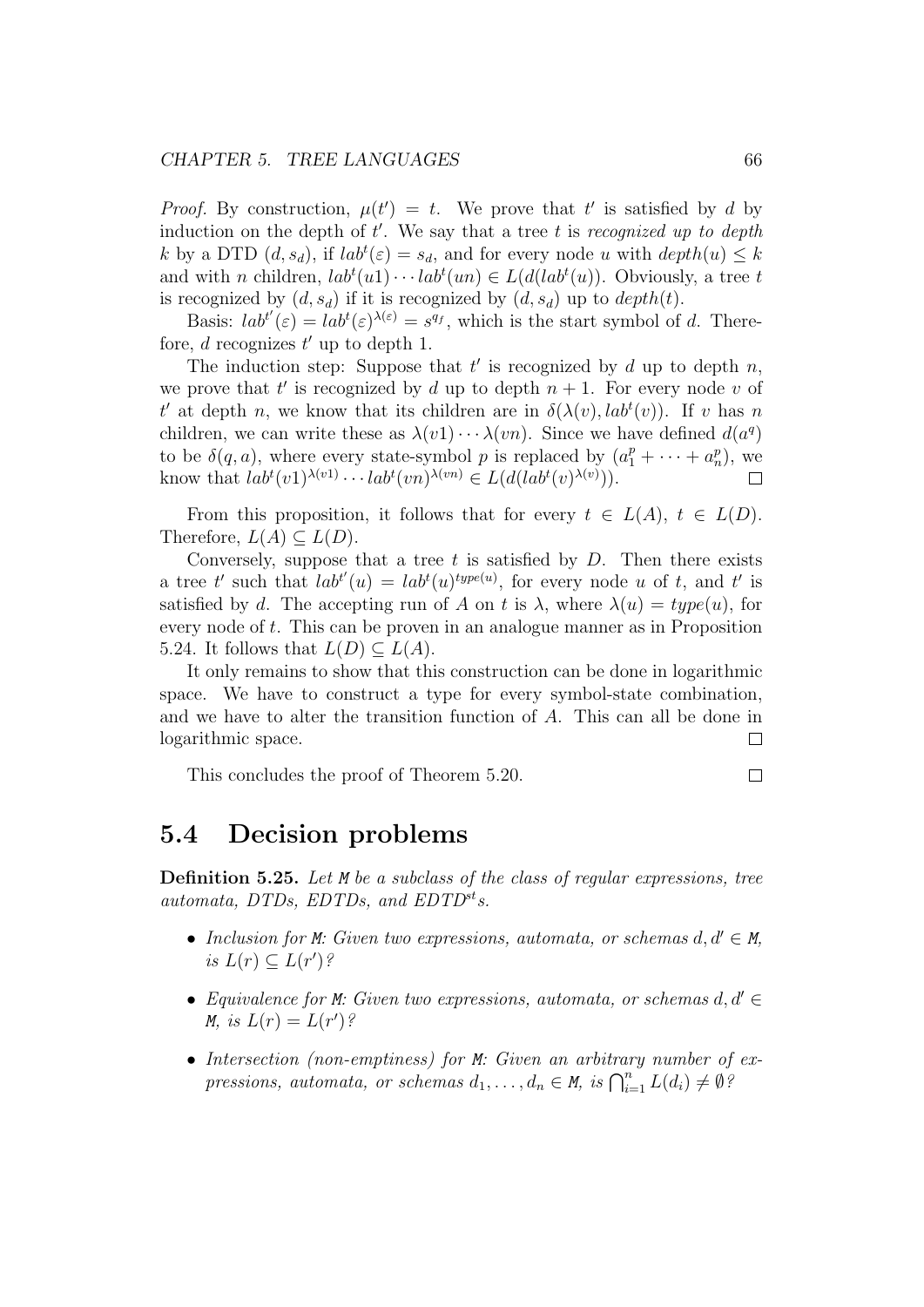#### CHAPTER 5. TREE LANGUAGES 67

Let R be a subclass of the class of regular expressions.

• Universality for R: Given an expression  $r \in R$ , is  $L(r) = L(\Sigma^*)$ ?

The inclusion, equivalence and intersection problem are the fundamental problems studied in this work. The universality problem is sometimes useful to prove hardness for the inclusion and equivalence problem.

In this work, we are mostly interested in the complexity of these problems for DTDs, EDTDs, and,  $EDTD^{st}$ s, because of their correspondence to schema languages used in practice. However, the complexities of these problems are closely related to these of regular expressions, and unranked tree automata.

**Theorem 5.26.** ( $[MNS04]$ ) Let R be be a class of regular expressions and C be a complexity class which is closed under positive reductions. Then the following are equivalent:

- Inclusion for R is in C.
- Inclusion for  $DTD(R)$  is in  $C$ .
- Inclusion for  $EDTD^{st}(R)$  is in C.

The corresponding statement holds for the equivalence problem.

**Theorem 5.27.** ([MNS04]) Let R be be a class of regular expressions and C be a complexity class which is closed under positive reductions. Then the following are equivalent:

- Intersection for R is in C.
- Intersection for  $DTD(R)$  is in C.

These theorems show that by establishing the exact complexities for regular expressions, we know the complexity of these problems for DTDs and  $EDTD<sup>st</sup>$ s. The only problem that does not fall under this classification is the intersection problem for  $EDTD^{st}$ s. Since every  $EDTD$  can be simulated by an UTA, the upper bound for the intersection problem for UTAs also gives us an upper bound for the intersection problem for  $EDTD<sup>st</sup>$ s. Furthermore, it follows that the complexity of the decision problems for UTAs immediately carry over to EDTDs.

Because of this close correspondence between regular expressions and unranked tree automata on one hand, and DTDs,  $EDTD^{st}$ s, and  $EDTDs$  on the other hand, we will study the decision problems for various interesting subclasses of regular expressions and unranked tree automata. Regular expressions are studied in chapter 6, unranked tree automata in chapter 7.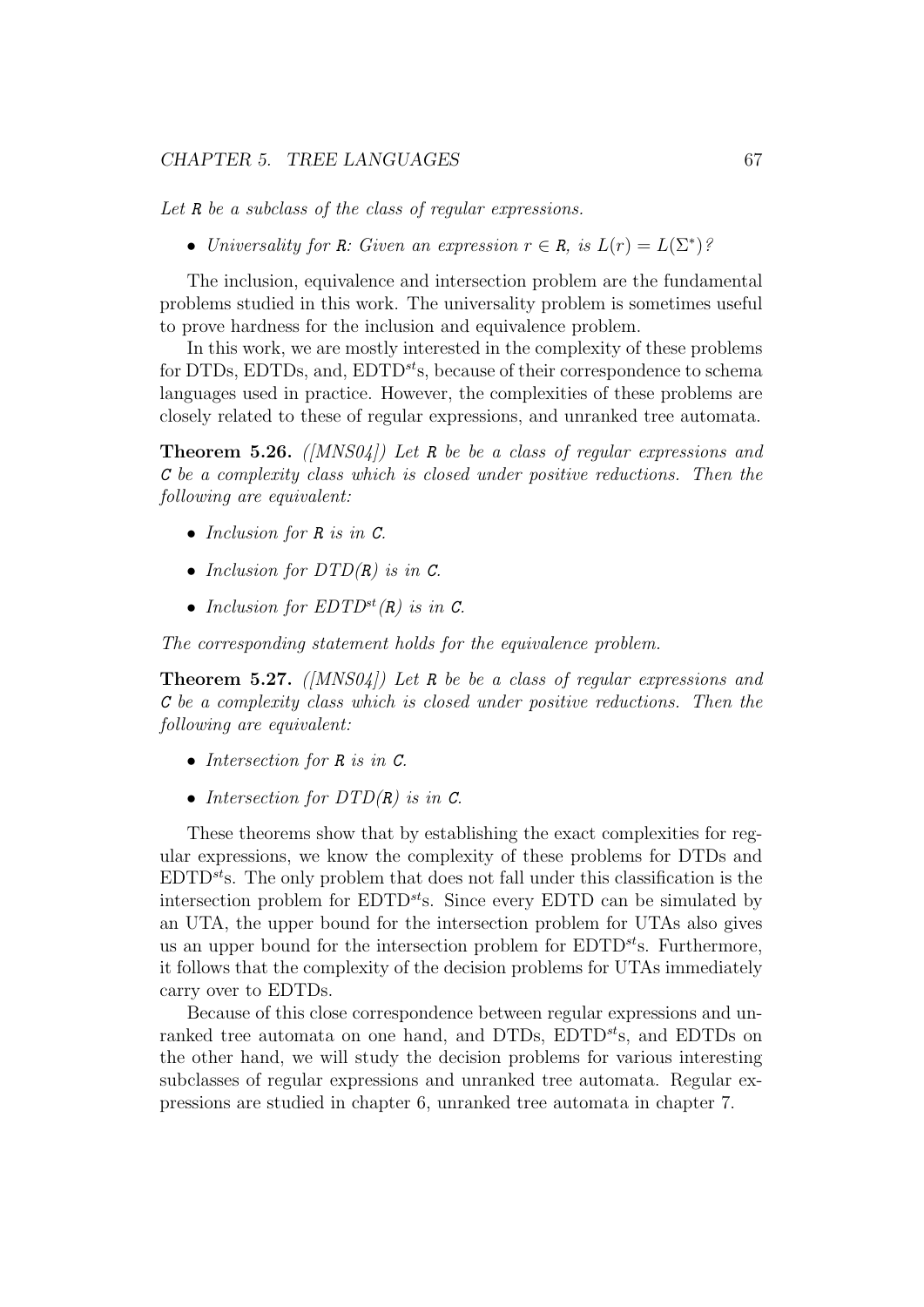## Chapter 6

# Complexity of regular expressions

## 6.1 Regular expressions

In this section, we investigate the complexity of the equivalence, inclusion and intersection problem for regular expressions. We do this for a number of interesting subclasses of regular expressions. The results are summarized in Table 6.1.

|                           | equivalence             | inclusion               | intersection             |
|---------------------------|-------------------------|-------------------------|--------------------------|
| $RE(+, \cdot, *)$         | PSPACE $[SM73]$ $(6.1)$ | PSPACE $[SM73]$ $(6.1)$ | PSPACE $[Koz77]$ $(6.7)$ |
| $RE(+, \cdot, *, \#)$     | EXPSPACE $(6.2)$        | EXPSPACE $(6.2)$        | PSPACE (6.8)             |
| $RE(+, \cdot, *, \&)$     | EXPSPACE [MS94] $(6.2)$ | EXPSPACE [MS94] $(6.2)$ | PSPACE $(6.8)$           |
| $RE(+, \cdot, *, \#, \&)$ | EXPSPACE $(6.2)$        | EXPSPACE $(6.2)$        | PSPACE $(6.8)$           |

Table 6.1: Complexity classes for problems with regular expressions. All complexities are completeness results. For results already known in the literature, the reference is added. The theorem numbers are given in brackets.

We see that the results for the equivalence and inclusion problem are the same. For the "standard" set of regular expressions  $RE(+, \cdot, *)$ , these problems are in PSPACE. When we add the numerical occurrence operator or the shuffle operator, we immediately go one exponential higher, to EXPSPACE. However, when we add both operators, we remain in EXPSPACE.

The results for the intersection problem came as a surprise. For the standard set of regular expressions, the intersection problem also is in PSPACE. One would expect that the addition of one of the two extra operators would take it to EXPSPACE. This, however, is not the case. We can even add both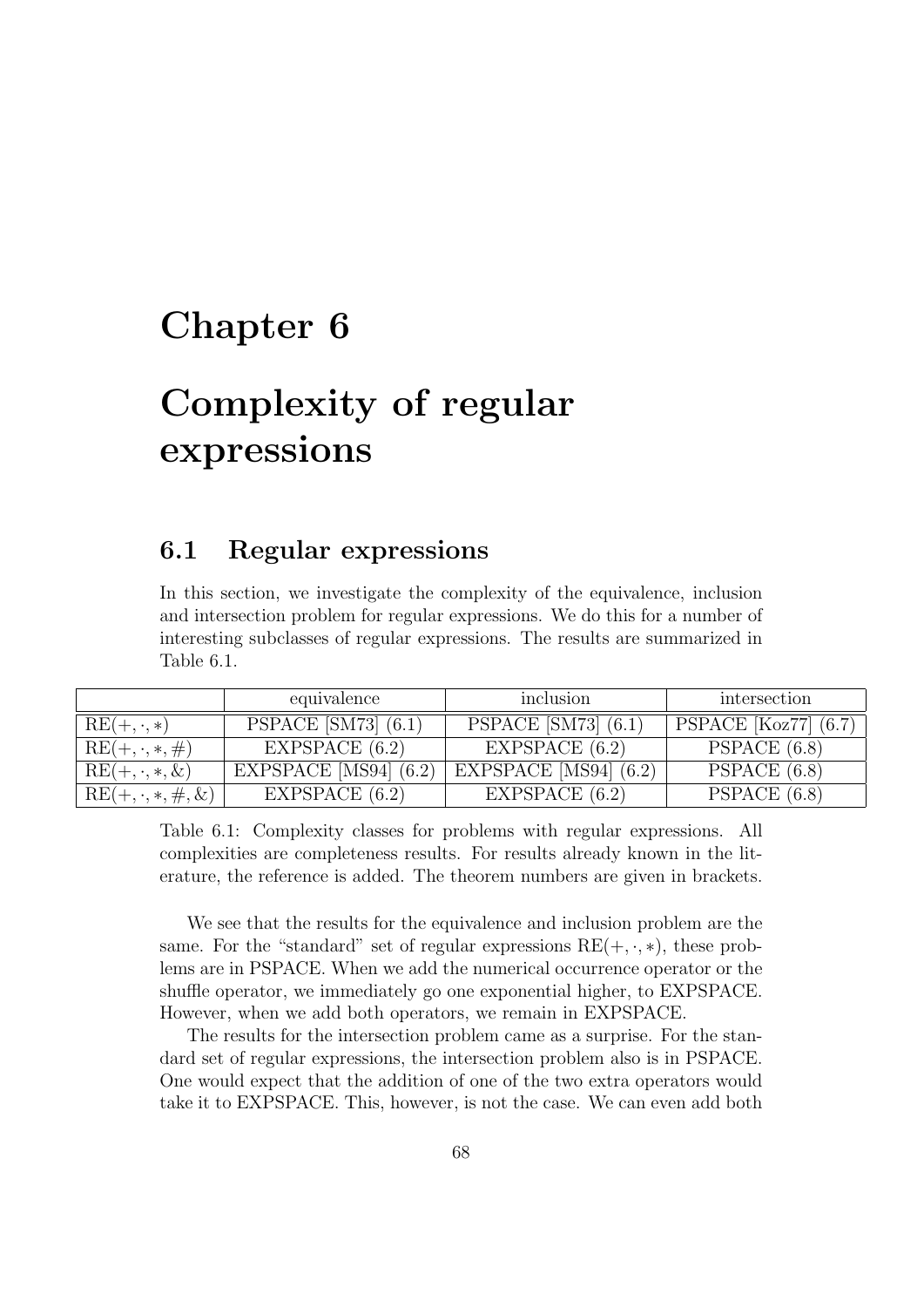operators and still remain in PSPACE.

Note that PSPACE and EXPSPACE are closed under complement and therefore the same completeness results hold for the complement of the equivalence, inclusion and intersection problem.

#### 6.1.1 Equivalence and inclusion

**Theorem 6.1.** ([SM73]) The equivalence, and inclusion problem for  $RE(+, \cdot, *)$ are PSPACE-complete.

**Theorem 6.2.** The equivalence and inclusion problem for  $RE(+, \cdot, *, \#, \&)$ are EXPSPACE-complete. These problems remain EXPSPACE-hard for  $RE(+, \cdot, *, \#)$  and  $RE(+, \cdot, *, \&).$ 

Proof. We prove this theorem in a series of lemmas. First, we prove that the equivalence and inclusion problem for  $RE(+, \cdot, *, \#, \&)$  are in EXPSPACE (Lemma 6.3). In Lemma 6.4, we prove that the equivalence and inclusion problem for  $RE(+, \cdot, *, \#)$  are EXPSPACE-hard. It has already been shown that the equivalence problem for  $RE(+, \cdot, *, \&)$  is EXPSPACE-complete ([MS94], Lemma 6.5). We use this to show that the inclusion problem for  $RE(+, \cdot, *, \&)$ is EXPSPACE-hard. Together, these lemmas prove the theorem.

**Lemma 6.3.** The equivalence and inclusion problem for  $RE(+, \cdot, *, \#, \&)$  are in EXPSPACE.

Proof. We give a non-deterministic EXPSPACE algorithm that decides the complement of the inclusion problem for  $RE(+, \cdot, *, \#, \&)$ . Since NEXP- $SACE = EXPSPACE$ , and  $EXPSPACE$  is closed under complement, it follows that the inclusion problem is in EXPSPACE. Finally, we use the algorithm for the complement of the inclusion problem to show that the equivalence problem for  $RE(+, \cdot, *, \#, \&)$  is in EXPSPACE.

On input  $RE(+, \cdot, *, \#, \&)$ -expressions  $r_1, r_2$ , we have to decide whether  $L(r_1) \nsubseteq L(r_2)$ . In order to do this, we construct extended NFAs  $A_1$ , and  $A_2$  such that  $L(A_1) = L(r_1)$ , and  $L(A_2) = L(r_2)$ , using the construction described in section 4.2.

We will now try to guess a string, character by character, that is accepted by  $A_1$ , but not by  $A_2$ . Therefore, we maintain at any time a set of configurations  $C_1$  (resp.  $C_2$ ) which contains all configurations that  $A_1$  (resp.  $A_2$ ) can be in after reading the current string.

We define the  $\varepsilon$ -closure of  $C_i$ ,  $i = 1, 2$ , as  $C_i$  expanded with the set of all configurations reachable from configurations in  $C_i$  using only  $\varepsilon$ -transitions in  $A_i$ . The  $\varepsilon$ -closure of  $C_i$  can be computed by searching all  $\varepsilon$ -transitions in  $A_i$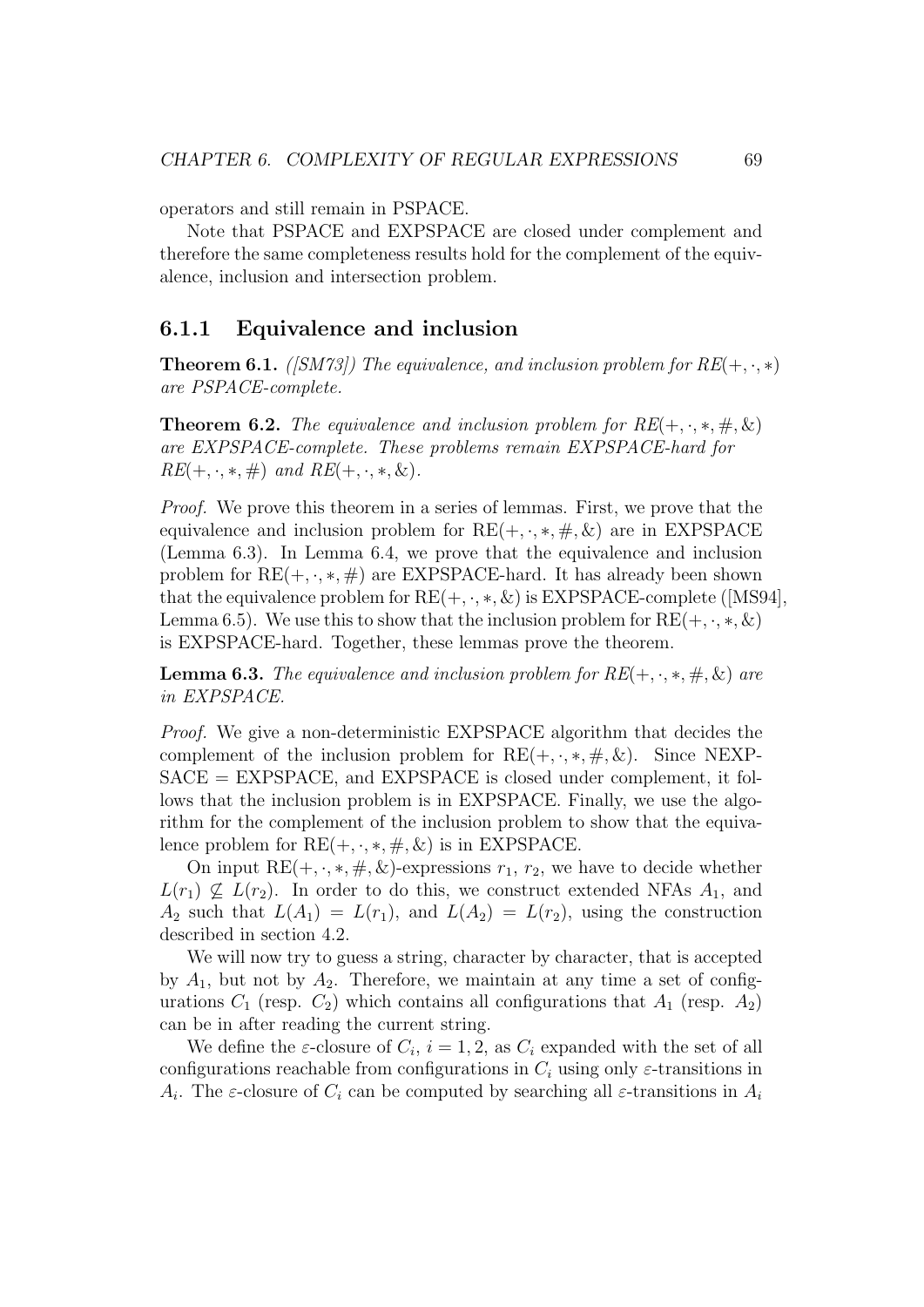that can be followed by one of the configurations in  $C_i$ . Then, we add all new configurations that are reached by following these transitions to  $C_i$ . We repeat this until  $C_i$  does not change anymore.

We can now describe the algorithm:

- 1. On input  $r_1, r_2$ , construct ENFAs  $A_1 = (Q_1, \Sigma, q_1, f_1, \delta_1)$ ,  $A_2 = (Q_2, \Sigma,$  $q_2, f_2, \delta_2$  such that  $L(A_1) = L(r_1)$ , and  $L(A_2) = L(r_2)$ .
- 2. For  $i = 1, 2$ , let  $C_i = {\gamma_i}$ , where  $\gamma_i$  is the initial configuration of  $A_i$ .
- 3. For  $i = 1, 2$ , let  $C_i$  be the  $\varepsilon$ -closure of  $C_i$ , and let  $C_i = C_i$ .
- 4. If  $C_1$  contains an accepting configuration, and  $C_2$  does not, ACCEPT.
- 5. Guess the next symbol  $a \in \Sigma$
- 6. For  $i = 1, 2$ , let  $W_i = \{(a, p, c, q) \in \delta_i \mid p, q \in Q_i, c \in \{IN, RESET\}\}\cup$  $\{(a, p, REST, q, q') \in \delta_i \mid p, q, q' \in Q_i\} \cup \{(a, p, p', REST, q) \in \delta_i \mid p, q' \in Q_i\}$  $p, p', q \in Q_i$ . That is,  $W_i$  is the set of all transitions of  $A_i$  that follow an a.
- 7. For  $i = 1, 2$ , let  $C_i = \{ \gamma \mid \gamma_i \Rightarrow^w \gamma, \gamma_i \in C_i, w \in W_i \}.$
- 8. GOTO 3.

This algorithm will non-deterministically try to guess a string, character by character, that is recognized by  $r_1$  but not by  $r_2$ . In step 1, we construct extended NFAs corresponding to the regular expressions  $r_1$  and  $r_2$ , and we initialize the sets of configurations  $C_1$  and  $C_2$  by the initial configurations of  $A_1$  and  $A_2$  (step 2). We compute the *ε*-closure of  $C_1$  and  $C_2$  to find all configurations  $A_1$  and  $A_2$  can be in without reading a symbol (step 3). Then, we check if  $C_1$  contains an accepting configuration  $(A_1$  can accept), and  $C_2$ does not  $(A_2$  can not accept). If that is the case, we have guessed a string that is accepted by  $A_1$  and not by  $A_2$ . At this point, that string is  $\varepsilon$ , but we return here after guessing every following symbol. In step 5, we guess the first symbol a of our string. Then, we compute the sets of all possible transitions that follow the symbol  $a, W_i$ , and use this to recompute the  $C_i$ (steps 6 and 7). Then, we go back to step 3, where we again compute the  $\varepsilon$ -closure of the  $C_i$ , and check if the string is accepted by  $A_1$ , and not by  $A_2$ .

Suppose,  $L(r_1) \nsubseteq L(r_2)$ , then there must exist a string x, such that  $x \in L(r_1)$  and  $x \notin L(r_2)$ . There exists a run of our algorithm that guesses  $x$ , and accepts. Suppose that our algorithm accepts. That means that it has guessed a string x, such that  $x \in L(r_1)$  and  $x \notin L(r_2)$ . It follows that  $L(r_1) \nsubseteq L(r_2)$ .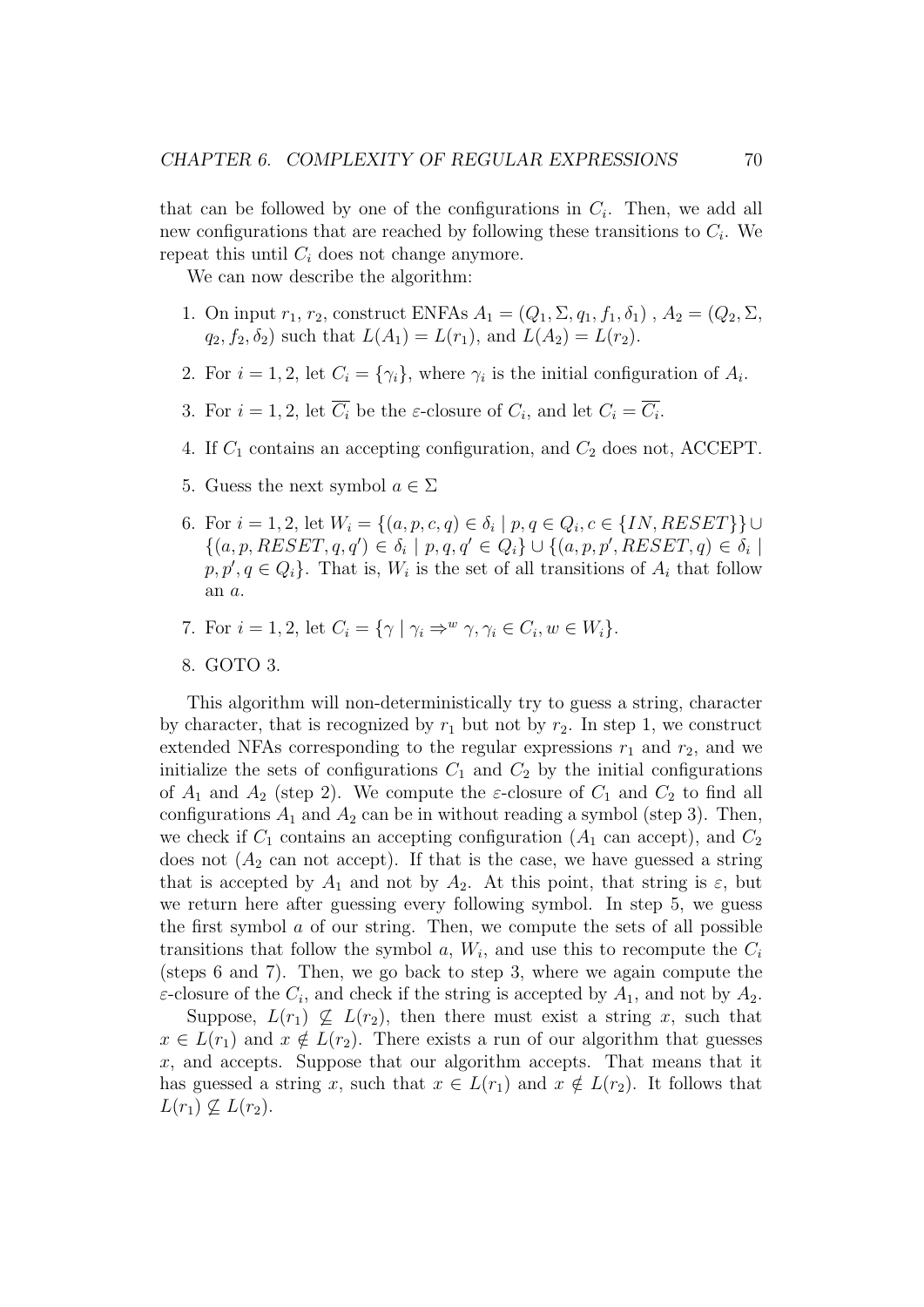Finally, we show that this algorithm operates in exponential space. For  $i = 1, 2$ , we know that the size of the  $A_1$  and  $A_2$  is polynomial in the size of  $r_1$  and  $r_2$ , and that the size of the configurations of  $A_i$  is polynomial in the size of  $A_i$  and  $r_i$  (Lemma 4.13). If the size of the configurations is bounded by a polynomial  $f(n)$ , then we know that there can not be more than  $2^{f(n)}$ different configurations. Therefore, the sets  $C_1$ ,  $\overline{C_1}$ ,  $C_2$ , and  $\overline{C_2}$  can maximally contain exponentially many configurations of polynomial size, and thus have an exponential size. The symbol a, and the sets  $W_1$  and  $W_2$  can all be stored in polynomial space. The computation of these sets in the different steps, can easily be done in exponential space.

We now have an algorithm to decide the complement of the inclusion problem. An algorithm for the complement of the equivalence problem is the following: on input  $RE(+, \cdot, *, \#, \&)$ -expressions  $r_1, r_2$ , guess whether to compute whether  $L(r_1) \nsubseteq L(r_2)$  or  $L(r_2) \nsubseteq L(r_1)$ . Again, since NEX-PSPACE = EXPSPACE, and EXPSPACE is closed under complement, it follows that the equivalence problem for  $RE(+, \cdot, *, \#, \&)$  is in EXPSPACE.  $\Box$ 

**Lemma 6.4.** The equivalence and inclusion problem for  $RE(+, \cdot, *, \#)$  are EXPSPACE-hard.

*Proof.* To show that the equivalence problem for  $RE(+, \cdot, *, \#)$  is EXPSPACEhard, we do a reduction from the  $2^n$ -corridor tiling problem, which is EXPSPACEcomplete (Theorem 3.5). On input a tiling system  $\tau = \langle O, o_{\text{bot}}, o_{\text{top}}, n \rangle$ , we construct two regular expressions  $r_1$  and  $r_2$  such that  $L(r_1) = L(r_2)$  if and only if there exists a  $2^n$ -corridor tiling for  $\tau$ .

To this end, we define a string representation for a tiling. Each row of the tiling, denoted by  $R_i$ , is represented by the tiles it consists of, for example " $o_0o_2o_3o_1$ " for a row of length four. An entire tiling with m rows is represented by its rows, separated by #-tokens. This gives us  $\#R_0\#\cdots\#R_m\#, R_0$  being the bottom row and  $R_m$  being the top row.

Now we define  $r_1$  and  $r_2$ . Let  $\Sigma = O \cup \{\#\}$ , and  $r_1 = \Sigma^*$ . We define  $r_2$ as the regular expression that captures all possible strings except those that represent the encoding of a correct  $2^n$ -corridor tiling for  $\tau$ . If  $r_2$  captures all possible strings, and thus is equal to  $\Sigma^*$ , there does not exist a  $2^n$ -corridor tiling for  $\tau$ . Conversely, if  $L(r_1) \neq L(r_2)$ , there does exist a 2<sup>n</sup>-corridor tiling for  $\tau$ .

We give a regular expression for every possible error in a string. We define  $r<sub>2</sub>$  as the disjunction of the following expressions:

1. The string does not start or end with a  $# : O\Sigma^* + \Sigma^* O$ .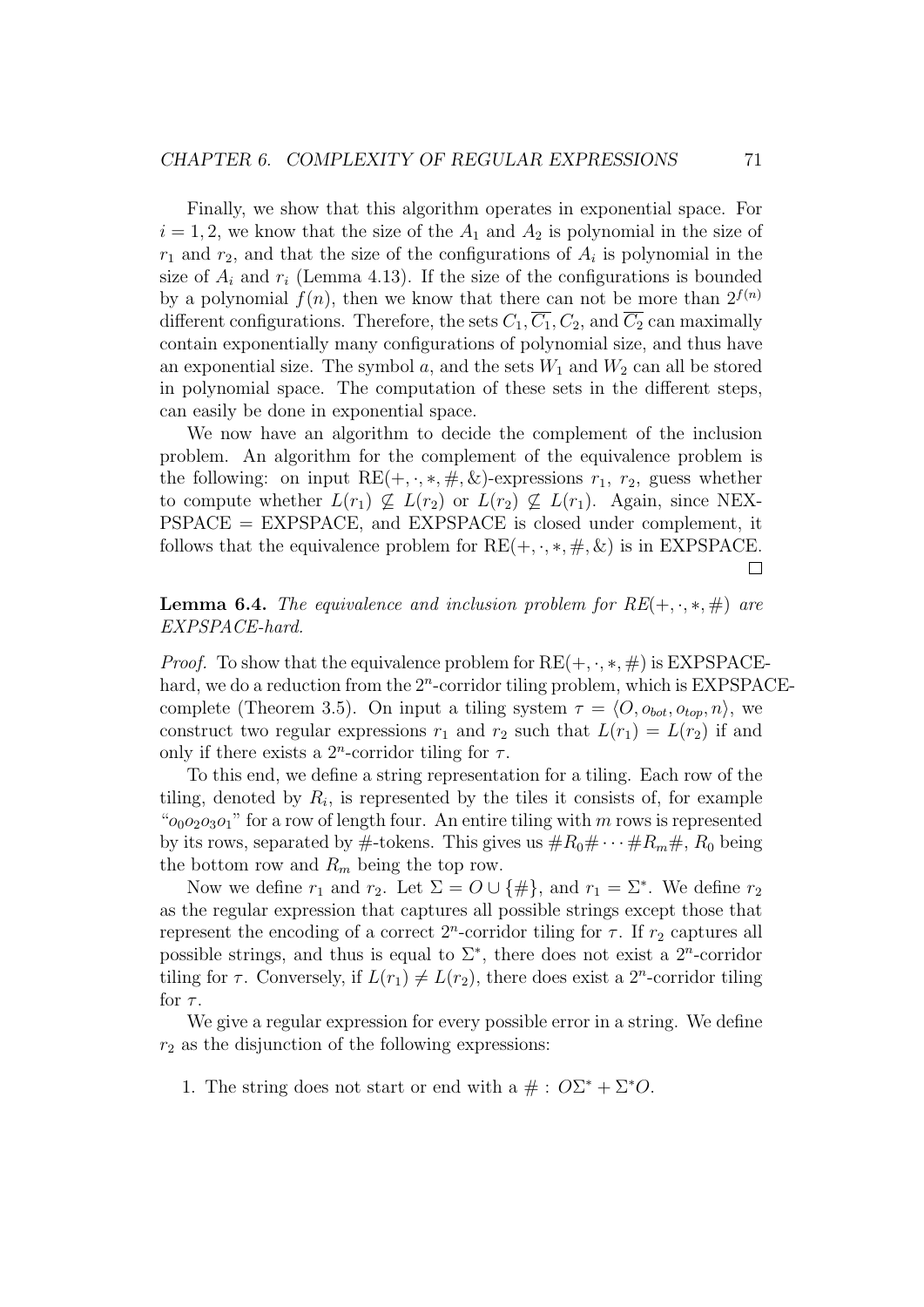- 2. Between two successive  $#$ -tokens, there are more or less than  $2<sup>n</sup>$  tiles:  $\Sigma^* \# O^{0..2^n-1} \# \Sigma^* + \Sigma^* \# O^{2^n+1..2^n+1} O^* \# \Sigma^*.$
- 3. Two tiles are horizontally adjacent, but this is not permitted by the tiling system:  $\forall o_1, o_2 \in O : (o_1, o_2) \notin H \to \Sigma^* o_1 o_2 \Sigma^*$ .
- 4. Two two tiles are vertically adjacent, but this is not permitted by the tiling system:  $\forall o_1, o_2 \in O : (o_1, o_2) \notin V \to \Sigma^* o_1 \Sigma^{2^n .. 2^n} o_2 \Sigma^*$ .
- 5. The tile at position (1,1) is not equal to  $o_{bot}$ , let  $O_b = O \setminus \{o_{bot}\}\colon \# O_b \Sigma^*$ .
- 6. The tile at position  $(m,1)$  is not equal to  $o_{top}$ , let  $O_t = O\{o_{top}\}\$ :  $\Sigma^* \# O_t O^* \#$ .

By construction, we see that every string that is captured by one of the above expressions, does not express a correct  $2^n$ -corridor tiling for  $\tau$ . We have to prove that if a string is not captured by one of these expressions, it indeed is a valid encoding of a  $2^n$ -corridor tiling for  $\tau$ . Since the string does not match the regular expressions in items 1 and 2 it already is a tiling. That is, a sequence of rows of tiles of length  $2<sup>n</sup>$ . The regular expressions of items 3 and 4 assure that all tiles that are horizontally and vertically adjacent, have the permission of the tile system to border. Items 5 and 6 assure that the tiles  $o_{bot}$  and  $o_{top}$  are positioned at the right places. We can conclude that a string which is not captured by one of the previous regular expressions, represents a correct  $2^n$ -corridor tiling.

It only remains to show that this reduction can be done in logarithmic space. The regular expression in item 1 has to list all members of  $O$ . This can be done by keeping a pointer to the set  $O$ , which requires only logarithmic space with respect to the size of  $O$ . In item 2 we have to generate the numbers  $2^{n} - 1$  and  $2^{n} + 1$ . In binary these numbers are of the form  $11 \cdots 1$ , with n ones, and  $100 \cdots 01$ , with  $n-1$  zeros. It is easy to generate these numbers by writing  $n$  in binary on the worktape and thus only using logarithmic space. In item 3, we have to keep two pointers to  $O$ , which both require logarithmic space. Checking if a tuple of two tiles is in  $H$  is easy. Item 4 is a combination of items 3 and 2. We also have to keep two pointers to  $O$ , check if a tuple of tiles is in V and generate the number  $2^n$ . Again,  $2^n$  written in binary is  $100 \cdots 00$  with *n* zeros and can be generated in logarithmic space by writing  $n$  in binary on the work tape. The regular expressions in items 5 and 6 impose no new problems.

The proof for the EXPSPACE-hardness of the inclusion problem is completely analogue. We generate the same regular expressions  $r_1$  and  $r_2$ . Since  $r_1$  is equal to  $\Sigma^*$ ,  $r_1 \subseteq r_2$  if and only if  $r_1 = r_2$ . П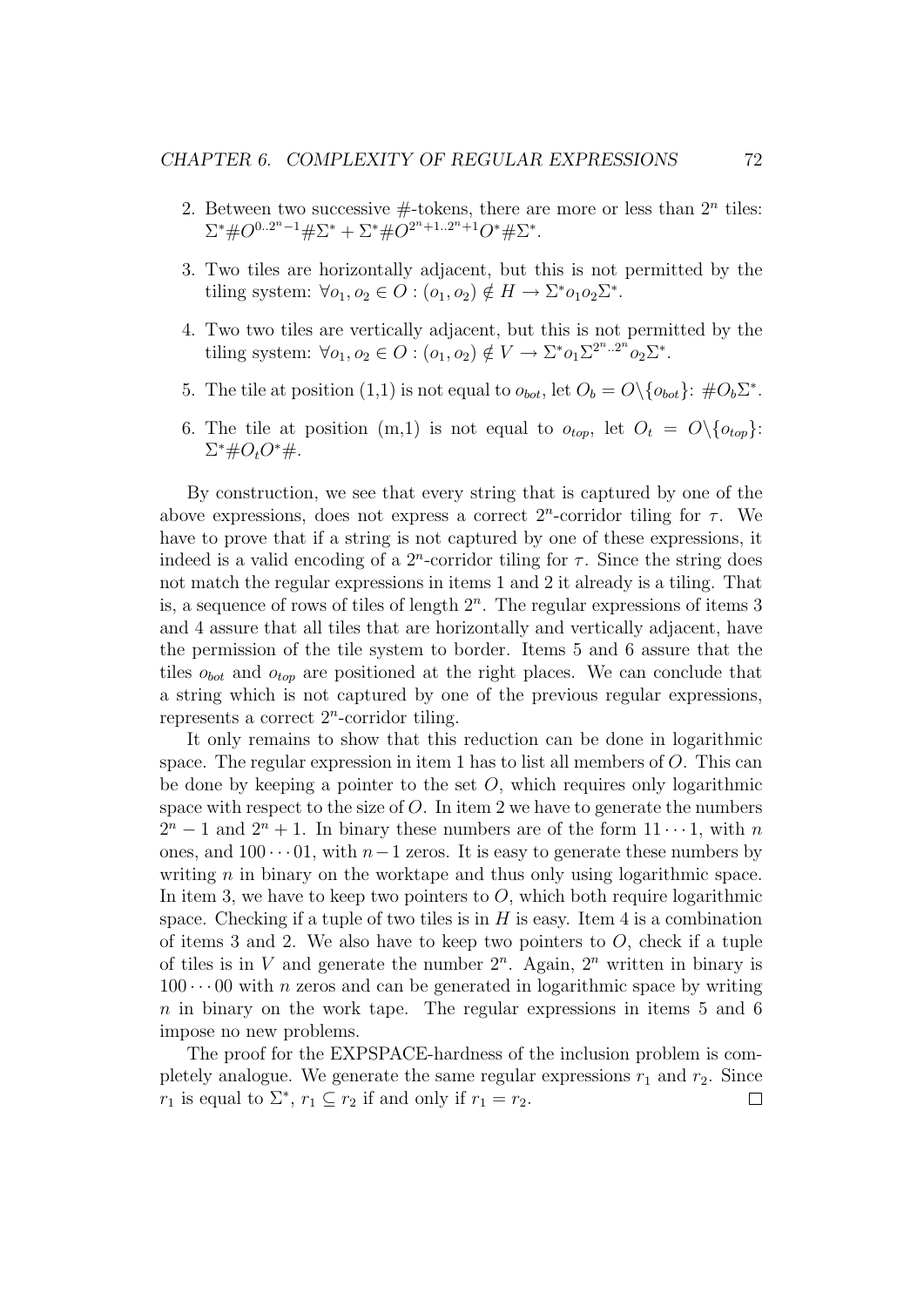For  $RE(+, \cdot, *, \&)$ , it has been shown in [MS94] that the complement of the equivalence problem and the complement of the universality problem are EXPSPACE-complete. Since EXPSPACE is closed under complement, the following easily follows:

**Lemma 6.5.** The equivalence and universality problem for  $RE(+, \cdot, *, \&)$  are EXPSPACE-complete.

**Lemma 6.6.** The inclusion problem for  $RE(+, \cdot, *, \&)$  is EXPSPACE-hard.

*Proof.* We reduce the universality problem for  $RE(+, \cdot, *, \&)$ , which is EXP-SPACE-complete (Lemma 6.5), to the inclusion problem for  $RE(+, \cdot, *, \&)$ . Given a RE(+, ·, \*, &)-expression r, output  $r_1 = \Sigma^*$  and  $r_2 = r$ . Since  $r = \Sigma^*$ if and only if  $\Sigma^* \subseteq r$ , this is a valid reduction. This can of course be done in logarithmic space.  $\Box$ 

This concludes the proof of Theorem 6.2.

6.1.2 Intersection

**Theorem 6.7.** ([Koz77]) The intersection problem for  $RE(+, \cdot, *)$  is  $PSPACE$ complete.

**Theorem 6.8.** The intersection problem for  $RE(+, \cdot, *, \#, \&)$  is PSPACEcomplete. It remains PSPACE-hard for  $RE(+, \cdot, *, \#)$  and  $RE(+, \cdot, *, \&)$ .

*Proof.* We already know that the intersection problem for  $RE(+, \cdot, *)$  is PSPACE-hard (Theorem 6.1). We only have to show that the intersection problem for  $RE(+, \cdot, *, \#, \&)$  is in EXPSPACE (Lemma 6.9). The Theorem follows.

**Lemma 6.9.** The intersection problem for  $RE(+, \cdot, *, \#, \&)$  is in PSPACE.

*Proof.* On input  $RE(+, \cdot, *, \#, \&)$ -expressions  $r_1, \ldots, r_n$ , we have to decide whether  $\bigcap_{i=1}^n L(r_i) \neq \emptyset$ . In order to do this, we start by constructing extended NFAs  $A_1, \ldots, A_n$ , such that for every i,  $L(A_i) = L(r_i)$ . Then, we try to guess a string, character by character, that is accepted by every  $A_i$ . In the analogues algorithm for the equivalence and inclusion problem (Lemma 6.3), we always maintained a set of all configurations the  $A_i$  could be in after reading the current string. We had to do this because we also had to make sure that a string is not accepted by an automaton. This is not required in the intersection problem. Therefore, we maintain at any time just one of the possible configurations  $\gamma_i$ ,  $A_i$  can be in. Of course, these configurations  $\gamma_i$ can contain more than one partial configuration.

The algorithm goes as follows:

 $\Box$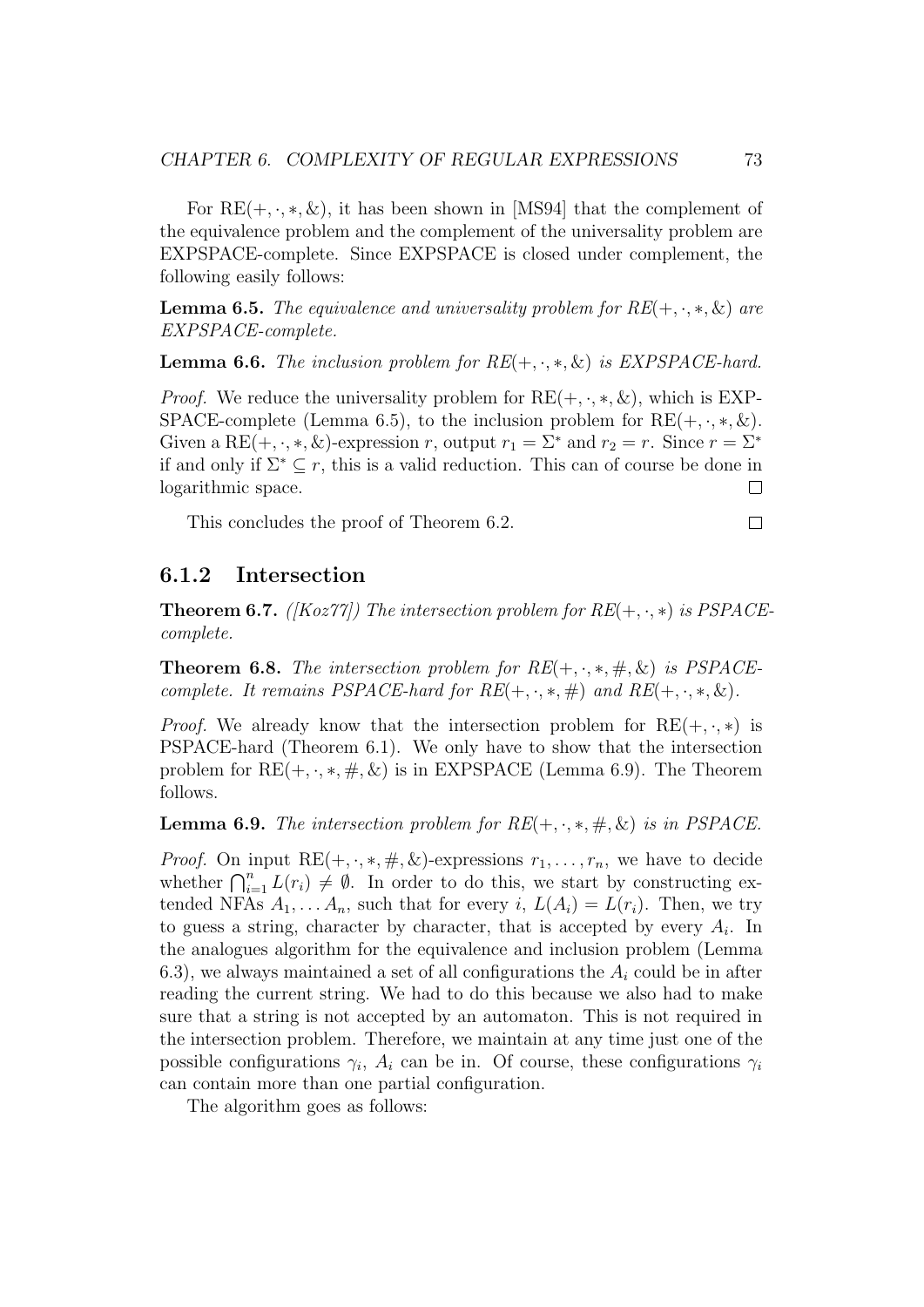- 1. On input  $r_1, \ldots, r_n$ , construct ENFAs  $A_1, \ldots, A_n, A_i = (Q_i, \Sigma, q_i, f_i, \delta_i)$ , such that  $L(A_i) = L(r_i)$ .
- 2. For  $i = 1, \ldots, n$ , let  $\gamma_i$  be the initial configuration of  $A_i$ .
- 3. For  $i = 1, \ldots, n$ , guess whether to follow an  $\varepsilon$ -transition of  $A_i$  and update  $\gamma_i$  accordingly.
- 4. Guess whether to repeat step 3 (GOTO 3) or continue with the algorithm (GOTO 5).
- 5. If, for every i,  $\gamma_i$  is an accepting configuration for  $A_i$ , ACCEPT.
- 6. Guess the next symbol  $a \in \Sigma$ .
- 7. For  $i = 1, \ldots, n$ , guess a transition  $w_i \in \delta_i$ . If, for any i, the first element of  $w_i$  (the symbol read) is not equal to  $a$ , or there does not exist a configuration  $\eta_i$  such that  $\gamma_i \Rightarrow^{w_i} \eta_i$ , REJECT. Else, for every *i*, let  $\gamma_i = \eta_i$ .
- 8. GOTO 3.

This algorithm will non-deterministically try to guess a string, character by character, that is recognized by every  $r_i$ ,  $i = 1, ..., n$ . In step 1, we construct extended NFAs corresponding to the regular expressions  $r_1, \ldots, r_n$ , and we initialize the configurations of the  $A_i$ , by their initial configurations (step 2). In step 3 and 4, we allow the automata to follow an arbitrary number of  $\varepsilon$ -transitions and update the configurations accordingly. If all  $\gamma_i$ are accepting configurations, this means that we have guessed a string that is accepted by every  $r_i$  and that we have guessed a valid accepting run of every  $A_i$  on this string (step 5). At this point, that string is  $\varepsilon$ , but we return here after guessing every following symbol. In step 6, we guess the first symbol a of our string. Then, we guess a transition that the automata will follow. Of course, this transition must follow an  $a$ , and be a valid transition given the current configuration. If that is the case, we update the configurations accordingly (step 7). Then, we return to step 3, where we again allow the automata to follow  $\varepsilon$ -transitions, and can check whether the current string is accepted by every automaton.

Suppose,  $\bigcap_{i=1}^n L(r_i) \neq \emptyset$ , then there must exist a string x, such that  $x \in L(r_i)$ , for every i. There exists a run of our algorithm that guesses x, guesses a valid accepting run for every  $A_i$  on x, and accepts. Suppose that our algorithm accepts. That means that it has guessed a string  $x$ , such that  $x \in L(r_i)$ , for every *i*. It follows that  $\bigcap_{i=1}^n L(r_i) \neq \emptyset$ .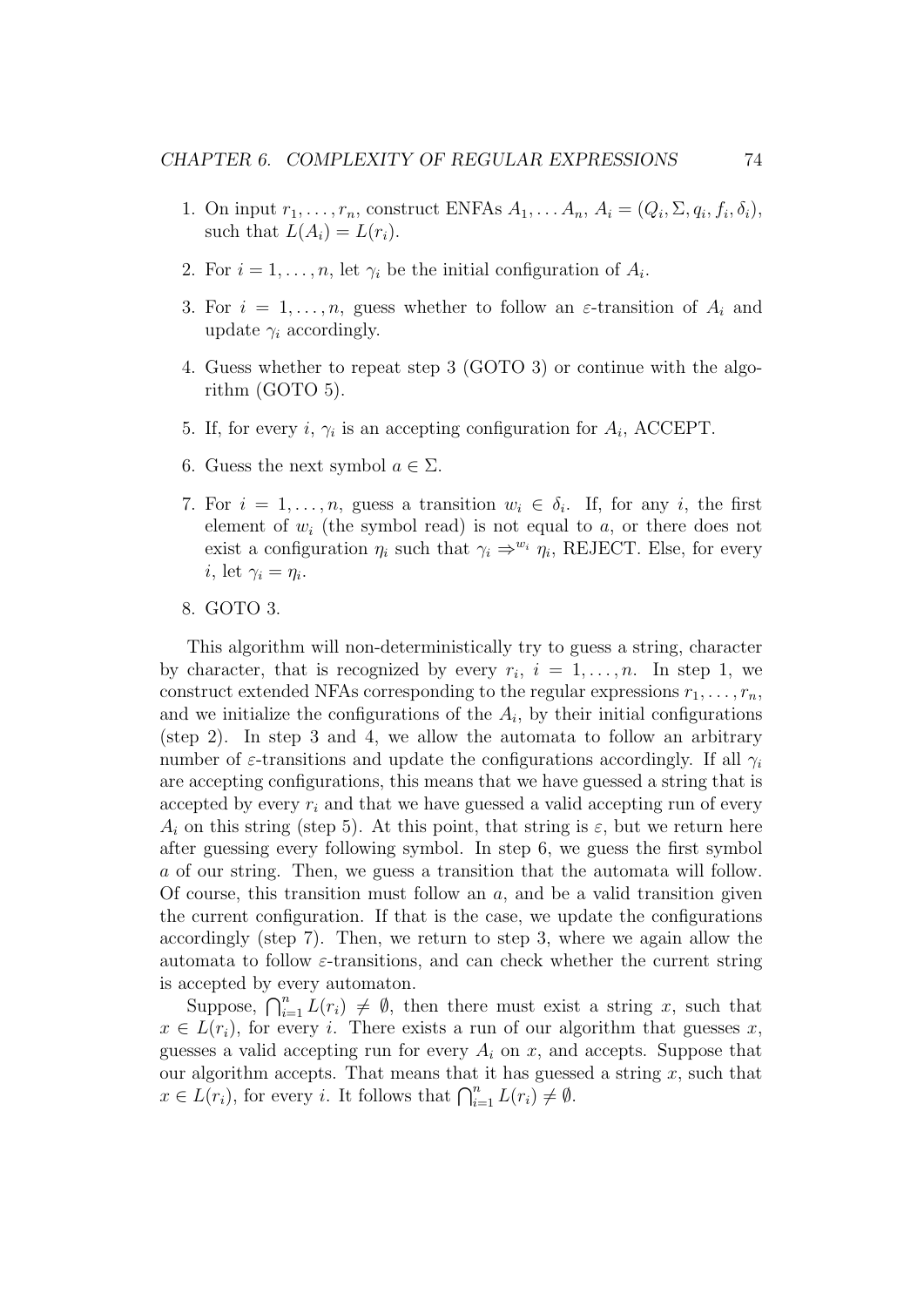Finally, we show that this algorithm operates in polynomial space. By Lemma 4.13, we know that the size of the constructed  $A_i$ s is polynomial in the size of the  $r_i$ s, and that the size of the configurations of  $A_i$  is polynomial in the size of  $A_i$  and  $r_i$ . Therefore, the configurations  $\gamma_i$  are of polynomial size. The symbol a can of course stored in polynomial space. Guessing transitions, checking whether transitions are valid, and updating the current configurations can all be done in polynomial space.

 $\Box$ 

 $\Box$ 

#### This concludes the proof of Theorem 6.8.

## 6.2 Chain regular expressions

As mentioned in the introduction, we also study a simpler class of regular expressions, CHAREs. The definition of these CHAREs can be found in Section 4.1. We present some of the results obtained in [MNS04] on these CHAREs, and investigate what happens when we add the numerical occurrence indicator to the class of CHAREs. The results of this section are summarized in Table 6.2.

|                                  | equivalence          | inclusion                           | intersection      |
|----------------------------------|----------------------|-------------------------------------|-------------------|
| $CHARE(S\backslash \{\# \})$     | in PSPACE $*(6.10)$  | $PSPACE * (6.10)$                   | $PSPACE*(6.10)$   |
| CHARE(S)                         | in EXPSPACE $(6.12)$ | $\overline{\text{EXPSPACE }(6.11)}$ | PSPACE $(6.13)$   |
| $\overline{\text{CHARE}}(a,a?)$  | in PTIME $*(6.14)$   | $coNP*(6.14)$                       | $NP*(6.8)$        |
| $\overline{\text{CHARE}}(a, a*)$ | in PTIME $*(6.14)$   | $coNP*(6.14)$                       | $NP*(6.8)$        |
| CHARE $(a, a?, a\#)$             | in PTIME $(6.15)$    | coNP-hard,                          | NP(6.17)          |
|                                  |                      | in EXPSPACE $(6.20)$                |                   |
| CHARE $(a, a\#^{>0})$            | in PTIME $(6.21)$    | in PTIME $(6.21)$                   | in PTIME $(6.21)$ |

Table 6.2: Complexity classes for problems with CHAREs. All complexities are completeness results, unless mentioned otherwise. Results marked with a \* are due to Martens et. al ([MNS04]). The theorem numbers are given in brackets.

For the class of CHAREs without the numerical occurrence indicator,  $CHARE(S\backslash \{\# \})$ , the complexities are almost the same as the complexities of its parent class  $RE(+, \cdot, *)$  (Theorem 6.1,6.7). That is, the results are the same for the inclusion and intersection problem, but the exact complexity of the equivalence problem has not yet been established. Of course, it is in  $PSPACE$ , but it is possible that it is more tractable.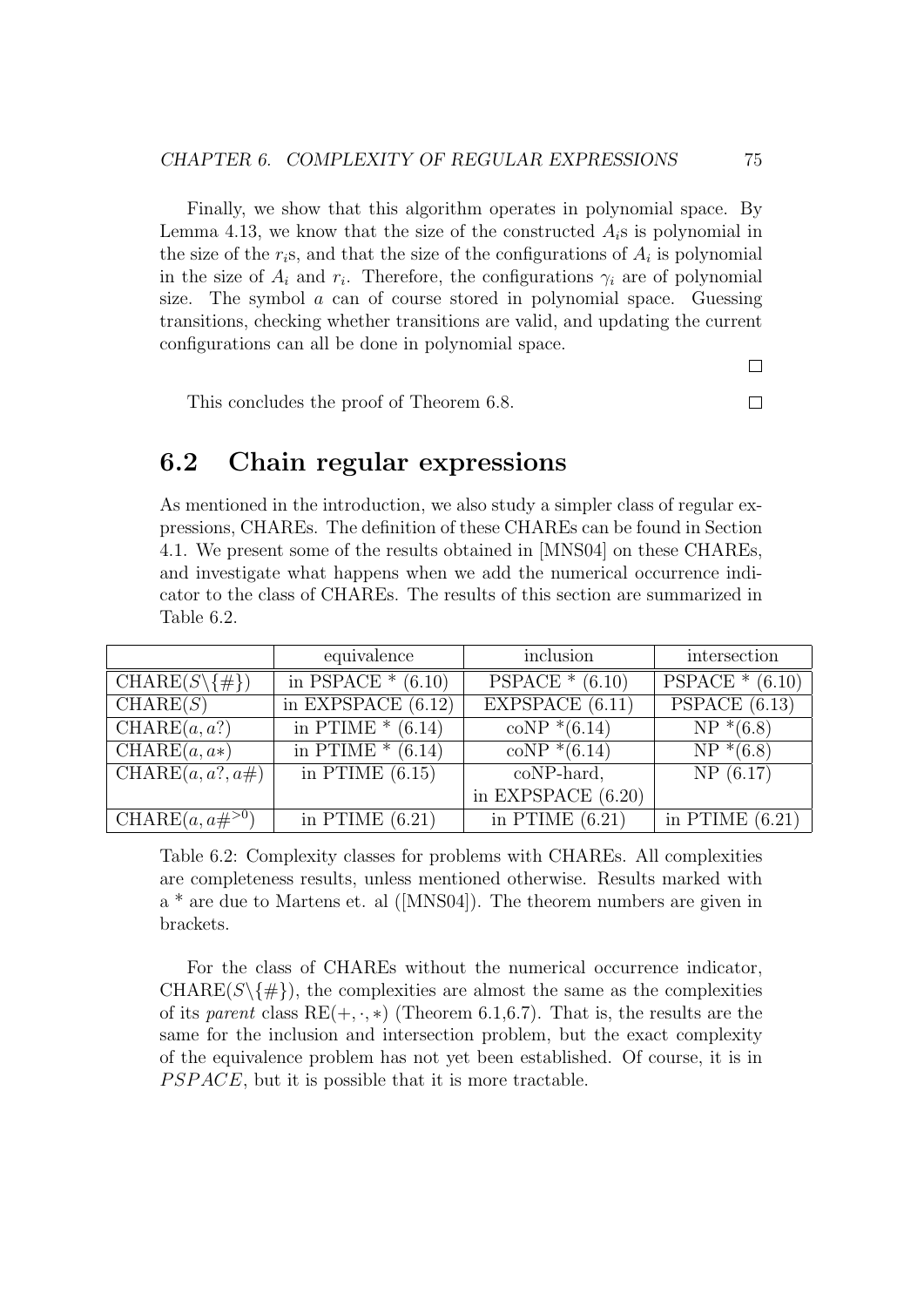When we add the numerical occurrence indicator,  $\mathrm{CHARE}(S)$ , we get the same result. The inclusion problem is EXPSPACE-complete, and the intersection problem is PSPACE-complete. These complexities are the same as the complexities of its parent class  $RE(+, \cdot, *, \#)$  (Theorems 6.2 and 6.8). The complexity of the equivalence problem for  $\mathrm{CHARE}(S)$  remains open. We know that is in EXPSPACE, but it is again possible that it is more tractable.

We study these CHARE expressions because we want to find subsets of the set of regular expressions that are used in practice and for which our problems become tractable. Therefore, we also consider simple subsets of CHARE-expressions where no disjunctions are allowed. One would expect the corresponding decision problems to be tractable. However, most problems quickly turn out to be NP or coNP-complete. The inclusion and intersection problem for CHARE $(a, a^2)$  and CHARE $(a, a^*)$  are coNP and NP-complete. The equivalence problem for these classes is in PTIME.

When we add the numerical occurrence indicator to the CHARE $(a, a)$ expressions, the complexities seem to remain the same. Intersection for  $CHARE(a, a?, a#)$  is NP-complete and the equivalence problem remains in PTIME. For the inclusion problem, we only know that it is also coNP-hard.

The equivalence problem for CHARE $(a, a^2, a\#)$  is in PTIME, but can be we also find a subset of the CHARE-expressions with numerical occurrence indicators for which the inclusion and intersection problem is tractable? We can, but we have to restrict the power of the numerical occurrence indicator. Let CHARE $(a, a\#^{>0})$  be the set of regular expression in which only factors of the form  $a \ (a \in \Sigma)$  or  $a^{i \cdots j} \ (a \in \Sigma, i, j \in \mathbb{N} \text{ and } i > 0)$  are allowed. The only difference with CHARE $(a, a)$  is that we do not allow the lower bounds of the numerical occurrence indicators to be zero. For CHARE $(a, a\#^{>0})$ , we show that the equivalence, inclusion and intersection problem are in PTIME.

Theorem 6.10.  $\langle$  [MNS04])

- The inclusion problem for  $\text{CHARE}(S\backslash\{\#\})$  is PSPACE-complete.
- The equivalence problem for  $\text{CHARE}(S\backslash\{\#\})$  is in PSPACE.
- The intersection problem for  $\text{CHARE}(S \setminus \{ \# \})$  is PSPACE-complete.

**Theorem 6.11.** The inclusion problem for  $CHARE(S)$  is  $EXPSPACE$ -complete.

Proof. This proof is essentially the same as the proof for the PSPACEcompleteness of the inclusion problem for CHARE( $S \setminus \{ \# \}$ ) ([MNS04]). We only use the  $2<sup>n</sup>$ -corridor tiling problem instead of the normal corridor tiling problem and the definitions of the regular expressions are somewhat different.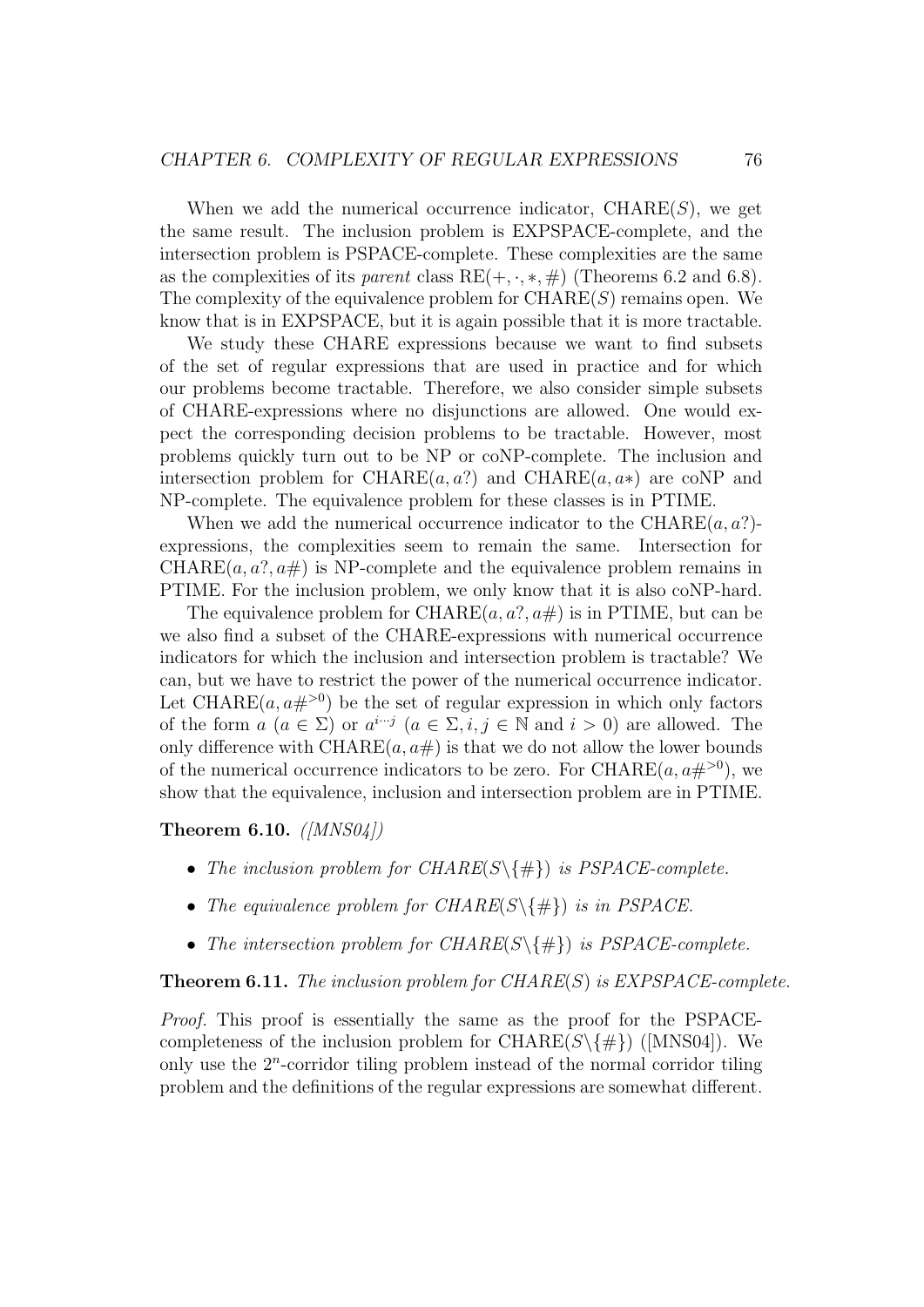Since the inclusion problem for  $RE(+, \cdot, *, \#)$  is in EXPSPACE (Theorem 6.2), and the regular expression of  $\mathrm{CHARE}(S)$  are a strict subset of these in  $RE(+, \cdot, *, \#)$ , it follows that the inclusion problem for CHARE(S) is in EXPSPACE. To show that it is EXPSPACE-hard, we do a reduction from the  $2^n$ -corridor tiling problem, which is EXPSPACE-complete (Theorem 3.5). Given a tiling system  $\tau = \langle O, o_{bot}, o_{top}, n \rangle$ , we construct regular expressions  $r_1$  and  $r_2$  in such that  $L(r_1) \subseteq L(r_2)$  if and only if there exists no  $2^n$ -corridor tiling for  $\tau$ .

We use the same string representation to encode a tiling as in the proof for the EXPSPACE-hardness of the inclusion problem for  $RE(+, \cdot, *, \#)$  (Lemma 6.4). That is,  $\#R_0\#R_1\#\cdots\#R_m\#$ , in which each  $R_i$  represents a row and is of the form  $O^{2^n}$ , and  $R_0$  is the bottom row and  $R_m$  is the top row. We define some collections of symbols:  $O_{\#} = O \cup \{\#\}$  and  $O_{\*,\#} = O \cup \{\*,\#\}.$ The following regular expressions detect strings that do not encode a correct  $2^n$ -corridor tiling for  $\tau$ :

- 1. Between two successive  $#$ -tokens, there may not be less than  $2<sup>n</sup>$  tiles:  $O_{\#}^* \# O^{0..2^{n}-1} \# O_{\#}^*.$
- 2. Between two successive  $\#$ -tokens, there may not be more than  $2^n$  tiles:  $O_{\#}^* \# O^{2^n+1..2^n+1} O^* \# O_{\#}^*.$
- 3. Two tiles are horizontally adjacent, but this is not permitted by the tiling system:  $\forall o_1, o_2 \in O : (o_1, o_2) \notin H \to O_{\#}^* o_1 o_2 O_{\#}^*$ .
- 4. Two tiles are vertically adjacent, but this is not permitted by the tiling system:  $\forall o_1, o_2 \in O : (o_1, o_2) \notin V \to O_{\#}^* o_1 O_{\#}^{2^n} \cdot 2^n o_2 O_{\#}^*$ .

These regular expressions capture all strings that do not encode a tiling or violate the horizontal or vertical constraints of  $\tau$ . Let  $e_1, \ldots, e_k$  be an enumeration of the above expressions. Let  $e = e_1 \cdots e_k$ . Because every  $e_i$  starts and ends with  $O_{\#}^*$ ,  $L(e) \subseteq L(e_i)$ , for every *i*. We now define  $r_1$  and  $r_2$ . Let  $r_1 = \$e\$\cdots\$e\$\#o_{bot}O^*_{\#}o_{top}O^* \# \$e\$\cdots\$e\$\ \text{with }k\text{-times }e\$\ \text{at the beginning}$ and k-times  $e\$  at the end of the string. Let  $r_2 = \$O_{\$\,,\#}^*$   $\$e_1\$e_2\$\cdots\$e_k\$O_{\$\,,\#}^*$ . Note that both regular expressions consist of a sequence of expressions of the form a,  $(+a)^*$  and  $(+a)^{i..j}$ . So they are both in CHARE(S).

We must prove that  $r_1 \subseteq r_2$  if and only if there does not exist a  $2^n$ corridor tiling for  $\tau$ . Let  $r_1 \subseteq r_2$ . Then for every string uwu'  $\in r_1$  where  $u, u' \in L$ (\$e\$e\$ $\cdots$ \$e\$) and  $w \in \#o_{bot}O_{\#}^*o_{top}O^* \#$ ,  $uwu' \in r_2$ . However, as  $r_2$ contains  $k + 3$  times the symbol \$, and every string in  $L(r_1)$  starts and ends with \$, there is an i such that  $w \in L(e_i)$ . So w does not encode a correct tiling, and thus there does not exist a  $2^n$ -corridor tiling for  $\tau$ . Conversely,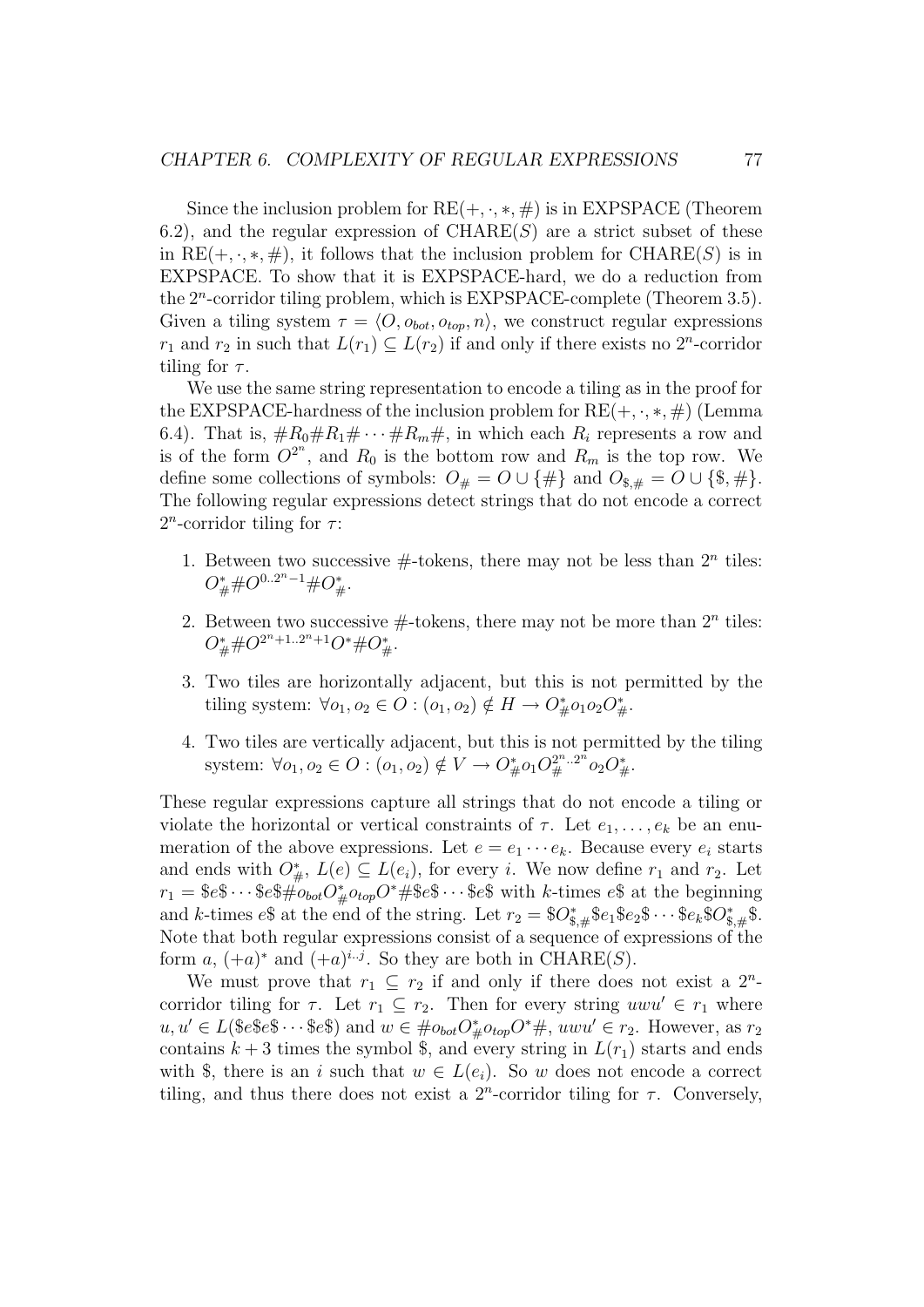assume that there is a  $uwu' \in L(r_1)$  where  $u, u' \in L(\$\text{e}\$\text{e}\$\text{e}\$\cdots$ \$\text{e}\$\text{e}\$\text{ that is}$ not in  $r_2$ . Then  $w \notin \bigcup_{i=1}^k L(e_i)$  and, hence, encodes a correct tiling.

The only thing left to show is that this reduction can be done in logarithmic space. Constructing e is just a matter of constructing every  $e_k$ . In items 1 and 2 we have to output every symbol in  $O$ , this requires one pass through O, which requires one pointer that only uses logarithmic space. We also have to generate the numbers  $2^{n-1}$  and  $2^{n+1}$  in binary. In the proof of Lemma 6.4, we already saw that that can be done by using  $\log n$  space. In items 3 and 4, we have to keep two pointers to  $O$ , which both require logarithmic space. Checking if a tuple of two tiles is in  $H$  or  $V$  is easy. The expressions itself contain again the enumeration of all symbols of  $O$  and the number  $2^n$ , and thus can be generated in logarithmic space. Now we know that every  $e_i$  and e can be generated in logarithmic space, it is straightforward to generate  $r_1$ and  $r_2$  in logarithmic space. We do have to generate e several times since it is too big to store.  $\Box$ 

#### **Theorem 6.12.** The equivalence problem for  $CHARE(S)$  is in EXPSPACE.

Proof. This immediately follows from the fact that the equivalence problem for  $RE(+, \cdot, *, \#)$  is EXPSPACE-complete (Theorem 6.2). It, however, is possible that this problem is complete for a lower complexity class.  $\Box$ 

**Theorem 6.13.** The intersection problem for  $CHARE(S)$  is  $PSPACE$ -complete.

*Proof.* We know that the intersection problem for  $RE(+, \cdot, *, \#)$  is in PSPACE (Theorem 6.8). Since CHARE(S) is a subset of  $RE(+, \cdot, *, \#)$ , it follows that the intersection problem for  $\mathrm{CHARE}(S)$  is in PSPACE.

We know that the intersection problem for CHARE( $S \setminus \{ \# \}$ ) is PSPACEhard (Theorem 6.10). Since CHARE( $S \setminus \{ \# \}$ ) is a subset of CHARE(S), it follows that the intersection problem for  $\text{CHARE}(S)$  is PSPACE-hard.  $\Box$ 

Theorem 6.14.  $(MNS04)$ 

- The inclusion problem is coNP-complete for  $CHARE(a, a?)$  and  $CHARE(a, a^*)$ .
- The equivalence problem is in PTIME for CHARE $(a, a? )$  and CHARE $(a, a^* )$ .
- The intersection problem is NP-complete for  $CHARE(a, a?)$  and  $CHARE(a, a*)$ .

Next, we show that the equivalence problem remains in PTIME for CHA- $RE(a, a?, a\#)$ . In order to do this, we need a normal form for CHARE $(a, a?, a\#)$ .  $a\#$ ) expressions, the *sequence normal form*. Since the regular expressions in CHARE $(a, a$ ?,  $a\#$  cannot contain +-tokens, we only need to know the minimal and maximal number of occurrences of the base symbols in the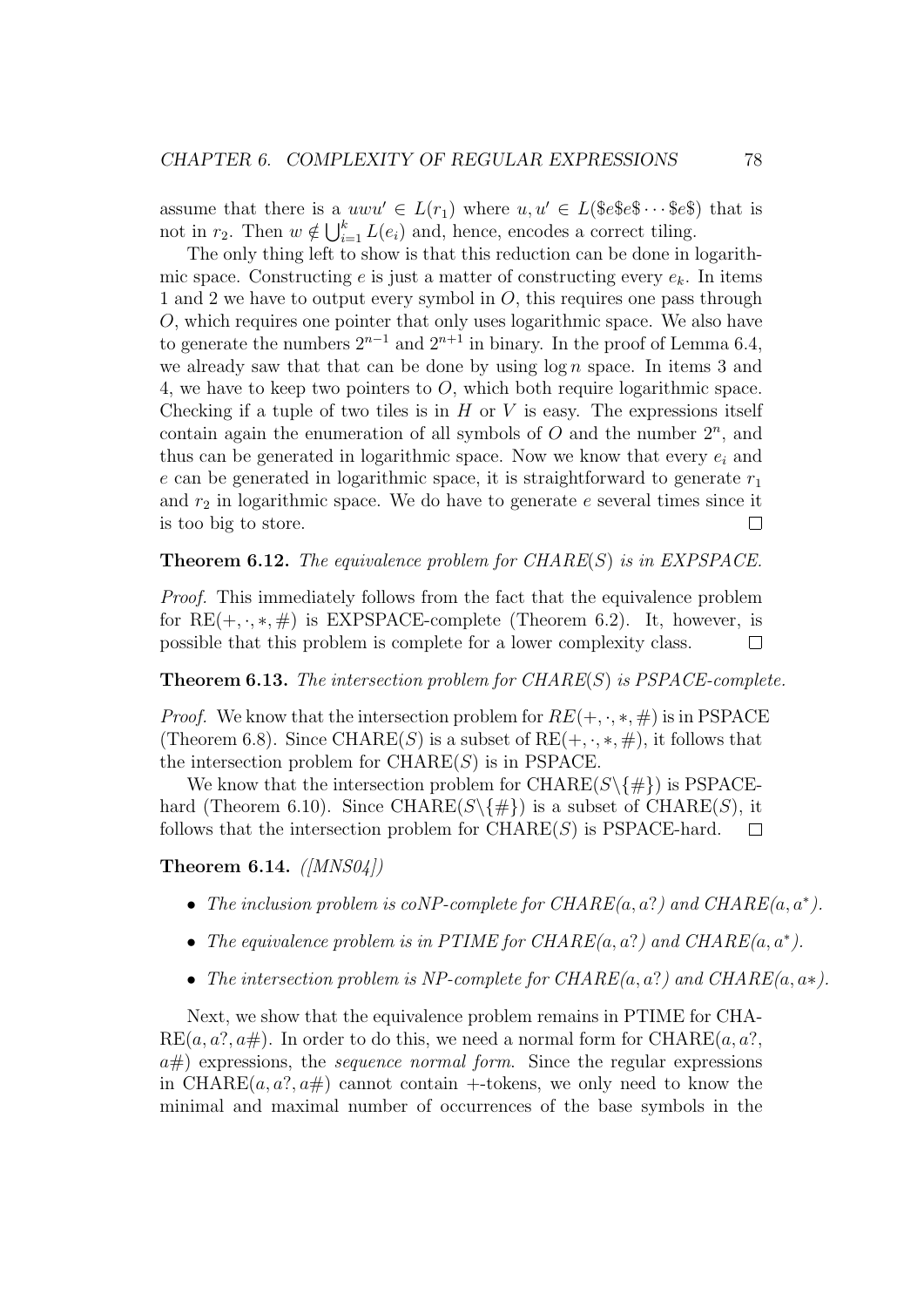regular expression. Let  $e[i, j]$  denote a sequence of at least i and at most j occurrences of the base symbol e.

In order to construct the sequence normal form of an expression, we write  $e[1,1]$  for e,  $e[0,1]$  for e?, and  $e[n,m]$  for  $e^{n_m}$ . After this, we combine successive factors  $e[i_1, j_1]$  and  $e[i_2, j_2]$  into  $e[i_1 + i_2, j_1 + j_2]$  whenever possible. For example, the sequence normal form of  $a?a^{2..4}bb?a^{3..10}a$  is  $a[2..5]b[1,2]a[4,11]$ .

Finally we introduce some notions. If f is an expression  $e[i, j]$ , we write  $e(f)$  for e,  $l(f)$  for the lower bound i and  $u(f)$  for the upper bound j. If  $r = a_1[i_1, j_1] \cdots a_n[i_n, j_n]$  is an expression in sequence normal form, say  $maxlength(r) = \sum_{k=1}^{n} j_k$ . That is, the maximum length a string matched by r can have. The length of the expression  $r = r_1 \cdots r_n$  in sequence normal form is denoted by  $length(r)$  and is equal to n. Finally, we call a substring v of a string w a *block* of w when w is of the form  $a_1^{k_1} \cdots a_n^{k_n}$ , where for each  $i = 1, \ldots, n - 1$   $a_i \neq a_{i+1}$  and v is of the form  $a_i^{k_i}$  for some i.

**Theorem 6.15.** The equivalence problem for CHARE $(a, a^2, a\#)$  is in PTIME.

Proof.

**Lemma 6.16.** Two CHARE $(a, a^2, a\#)$ -expressions  $r_1$  and  $r_2$  are equivalent if and only if their sequence normal form is the same.

*Proof.* In [MNS04] it is shown that two CHARE $(a, a$ ? expressions are equivalent if and only if their sequence normal form is the same<sup>1</sup>. We can write every CHARE $(a, a^2, a\#)$ -expression as an CHARE $(a, a^2)$ -expression by replacing every factor of the form  $b^{i..j}$  by  $b \cdots bb$ ?  $\cdots b$ ? with i times b and  $j-i$ times b?. Let  $r'_1$  and  $r'_2$  be the CHARE $(a, a)$  expressions by applying this to  $r_1$  and  $r_2$ . We see that the normal forms of  $r_1$  (resp.  $r_2$ ) and  $r'_1$  (resp  $r'_2$ ) are equal. Since  $r'_1$  and  $r'_2$  are equivalent if and only if their sequence normal form is the same, the lemma follows. П

The algorithm to solve the equivalence problem is obvious. Given two regular expressions  $r_1$  and  $r_2$ , generate their sequence normal form  $r'_1$  and  $r'_2$ . If these are the same accept, else reject. By Lemma 6.16 this algorithm is correct.

It only remains to show that the sequence normal form of a  $\mathrm{CHARE}(a,$  $a^2, a\#$ )-expression r can be generated in polynomial time. We first run through r one time and rewrite the factors of r into factors of the form  $e[i, j]$ . After this we run through the new string to combine successive factors. This

<sup>&</sup>lt;sup>1</sup>In fact, it is shown that two CHARE $(a, a^2, a^*)$  expressions are equivalent if their strong sequence normal form is the same, where the strong sequence normal form is the sequence normal form modulo some rewrite rules. However, for  $\mathrm{CHARE}(a, a?)$  expressions, the strong and normal sequence normal form are always the same.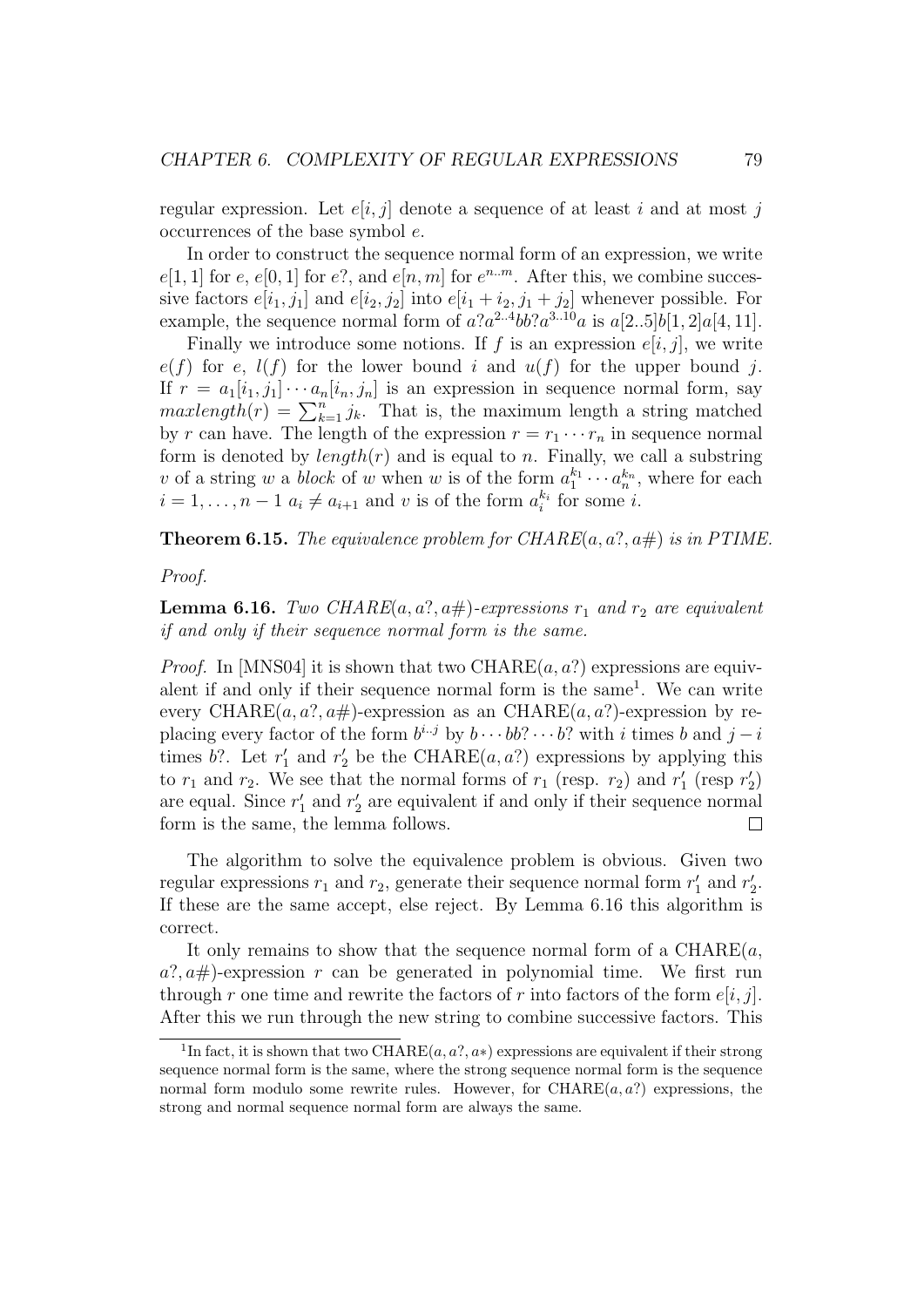also requires only one pass through the string. Finally, we must compare the two generated normal forms, which can also be done in linear time. П

**Theorem 6.17.** The intersection problem for  $CHARE(a, a?, a\#)$  is NPcomplete.

*Proof.* Before we can prove that the intersection problem for CHARE $(a, a^2, a\#)$ is in NP, we need a new way to represent a string.

**Definition 6.18.** ( $|MNS04|$ ) A compressed string is a finite sequence of pairs  $(a, i)$ , where  $a \in \Sigma$  is a symbol and  $i > 0$  is a natural number. The pair  $(a, i)$  stands for the string  $a^i$ . The size of a pair  $(a, i)$  is  $\lceil \log i \rceil$ , plus the size of a. The size of a compressed string  $v = (a_1, i_1), \ldots, (a_n, i_n)$  is the sum of the sizes of  $(a_1, i_1), \ldots, (a_n, i_n)$ . The length of the compressed string is the number of pairs  $(a, i)$  it consists of and is denoted by length $(v)$ . By string(v), we denote the decompressed string corresponding to  $v$ , which is the string  $a_1^{i_1} \ldots a_n^{i_n}$ . Note that string(v) can have a size exponentially larger than v.

**Lemma 6.19.** If there is a string that is accepted by a number of  $CHARE(a,$  $a$ ?,  $a$ #) expressions  $r_1, \ldots, r_n$ , we can rewrite it as a compressed string  $v =$  $(a_1, j_1), \ldots, (a_m, j_m)$ , for which  $m \leq min\{length(r_k) \mid 1 \leq k \leq n\}$  and  $j_l \leq min\{maxlength(r_k) \mid 1 \leq k \leq n\}, 1 \leq l \leq m.$ 

*Proof.* Suppose that there exists a string w, with m blocks which is accepted by every  $r_k$ , for  $k = 1, ..., n$ . We first rewrite it as a compressed string  $v = (a_1, j_1), \ldots, (a_m, j_m)$ . Since it is matched by every expressions  $r_k$  and since a factor of any  $r_i$  can never match more than one block of v, m can never have more blocks than the length of any expression  $r_k$ . Thus,  $m \leq$  $min{length(r_k)}$ . Furthermore, since v is matched by every  $r_i$ , no  $j_l$  can be bigger than  $maxlength(r_k)$ , for any k, l. So we get  $j_l \leq min\{maxlength(r_k) \mid$  $1 \leq k \leq n$ ,  $1 \leq j \leq m$ .  $\Box$ 

We can now prove that the intersection problem for  $\mathrm{CHARE}(a, a?, a\#)$  is in NP. We have to give a non-deterministic polynomial time algorithm which decides for a number of regular expressions  $r_1, \ldots, r_n$  over  $RE(a, a^2, a\#)$  if the intersection of these regular expressions is non-empty. So our algorithm accepts when it finds a string that is accepted by all regular expressions. The algorithm begins by expressing all regular expressions in their sequence normal form. After this, we guess a compressed string and check if it is accepted by all regular expressions. By Lemma 6.19, we know that we only have to generate strings that satisfy the restrictions given in Lemma 6.19.

We start by guessing the length  $m$  of the compressed string  $v$ , an integer between 0 and  $min{length(r_i) | 1 \leq i \leq n}$ . Then, for each k, for which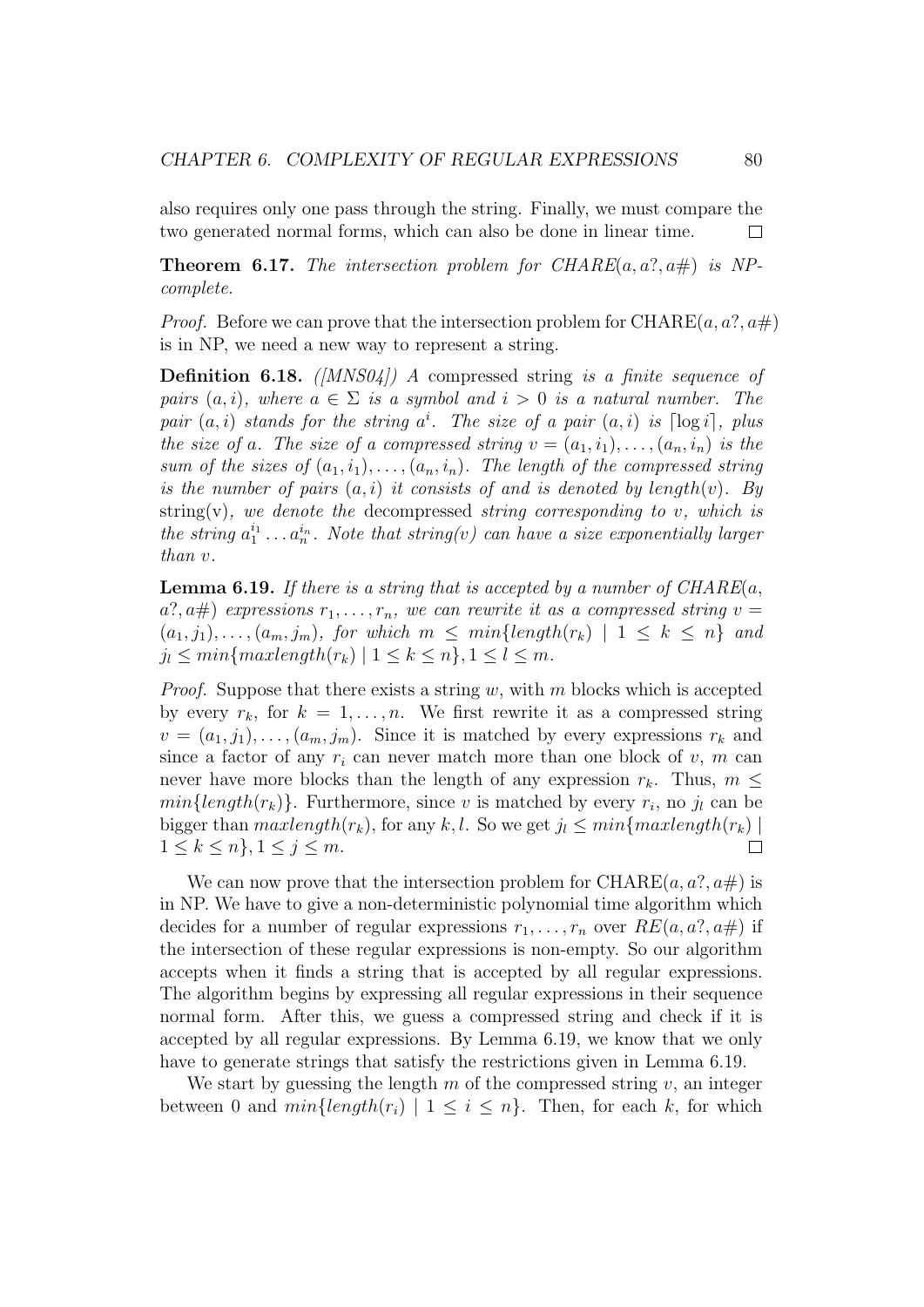$1 \leq k \leq m$ , we guess a symbol  $a_k \in \Sigma$  and an integer  $j_k$ , for which  $0 \leq j_k \leq$  $min\{maxlength(r_i) | 1 \leq i \leq n\}.$ 

We have to check if v is accepted by every expression  $r_1, \ldots, r_n$ . We do this by guessing an assignment of  $v$  for every regular expression. For an expression  $r_k$  in sequence normal form with length l, an assignment of v for  $r_k$  is a sequence of l integers  $b_1 \cdots b_l$ . This assignment must be interpreted as follows: The first  $b_1$  symbols in v are matched by the first expression of  $r_k$ , the  $b_1+1$ th to  $b_1+b_2$ th symbols in v are matched by the second expression of  $r_k$  and so on. Note that no  $b_i$  can be bigger than  $maxlength(r_i)$ , since an expression  $r_k$  can never match more than  $maxlength(r_i)$  symbols. So we guess an assignment  $b_1 \cdots b_l$  for each  $r_k$  in which for each  $b_i$ ,  $0 \leq b_i \leq maxlength(r_k)$ .

We can check if an assignment  $b_1 \cdots b_l$  of v for  $r_k = e_1 \cdots e_l$  is valid. This can be done by running simultaneously through these three strings. For each  $b_i$ , if not  $l(e_i) \leq b_i \leq u(e_i)$  reject. If one of the first  $b_i$  symbols of v is not equal to  $e(e_i)$ , reject. Remove the first  $b_i$  symbols of v and move on to  $b_{i+1}$ . If we reach the end of the string and  $v$  is not empty, reject. If we have not rejected now, the assignment is valid and v is accepted by  $r_k$ .

If all assignments are valid, we have found a string which is accepted by all regular expressions and we accept.

If there exists a string which is accepted by all regular expressions, there will be a run of the algorithm in which that string is guessed and in which a valid assignment for every regular expression is guessed. On the contrary, if no such string exists, and thus the intersection of the regular expressions is empty, we won't be able to guess a string and a valid assignment for every regular expression.

This algorithm has to operate in polynomial time. Constructing the normal forms of the regular expressions can be done by running two times through the strings. Guessing the string v consists of guessing  $m$  (a polynomial) times a symbol and an integer between 0 and  $min\{maxlength(r_k) | 1 \leq$  $k \leq n$ . Since the integer has a binary encoding, it always has a polynomial size. The total string  $v$  has a polynomial size. Finally, we must guess an assignment for every regular expression and check if it is valid for that regular expression. For any  $r_k$ , every assignment consists of m integers between 0 and  $maxlength(r_k)$ . Every assignment can thus be generated in polynomial time and has polynomial size. Checking if the assignment for any  $r_k$  is valid can be done by running simultaneously through the string  $v$ , the expression  $r_k$  and its assignment, which are all of polynomial size.

Since CHARE $(a, a?$  is a strict subset of CHARE $(a, a?, a\#)$  and intersection for CHARE $(a, a?)$  is NP-hard (Theorem 6.14), intersection for CHARE(  $a, a?, a\#$ ) also is NP-hard.  $\Box$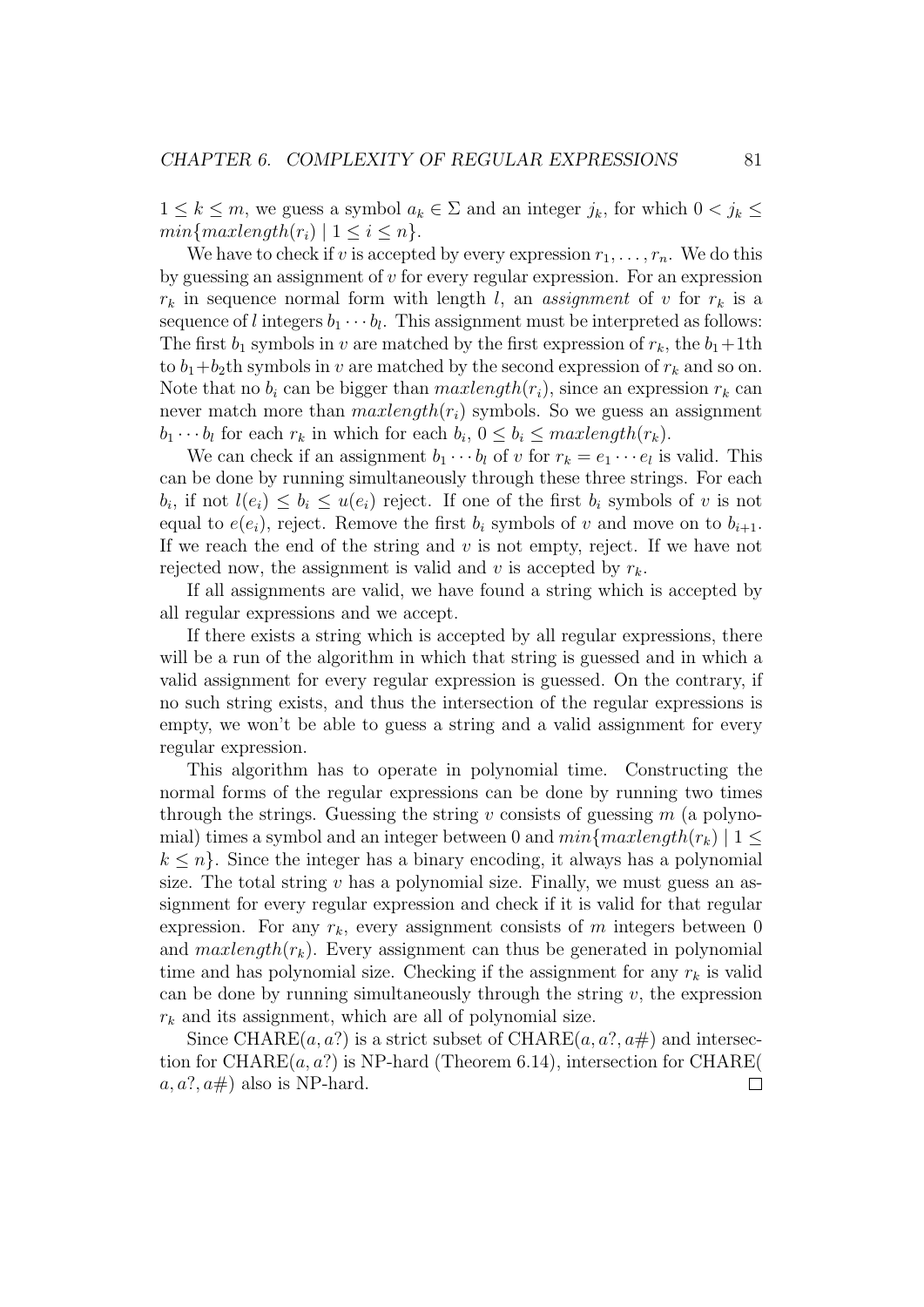We see that the addition of the the numerical occurrence indicator to  $CHARE(a, a?)$ , did not affect the complexity of the equivalence and intersection problem. We conjecture that the same holds for the inclusion problem, but we haven't been able to prove it. Here, the results that immediately follow from the other theorems are presented.

**Theorem 6.20.** The inclusion problem for CHARE $(a, a?, a\#)$  is coNP-hard, and in EXPSPACE.

*Proof.* Since CHARE $(a, a)$  is a strict subset of CHARE $(a, a)$ ,  $a \neq a$  and inclusion for CHARE $(a, a?$ ) is coNP-hard (Theorem 6.14), inclusion for CHARE $($  $a, a?, a\#$ ) also is coNP-hard.

Conversely, since CHARE $(a, a^2, a\#)$  is a strict subset of  $RE(+, \cdot, *, \#)$ , and inclusion for  $RE(+, \cdot, *, \#)$  is in EXPSPACE (Theorem 6.2), it follows that inclusion for CHARE $(a, a?, a\#)$  also is in EXPSPACE.  $\Box$ 

Theorem 6.21. The equivalence, inclusion and intersection problem for CHARE $(a, a\#^{>0})$  are in PTIME.

Proof. We show that the equivalence (Lemma 6.22), inclusion (Lemma 6.23) and intersection problem (Lemma 6.24) for CHARE $(a, a\#^{>0})$  are in PTIME.  $\perp$ 

**Lemma 6.22.** The equivalence problem for CHARE( $a, a \neq 0$ ) is in PTIME.

*Proof.* We already know that the equivalence problem for CHARE $(a, a?, a\#)$ is in PTIME (Theorem 6.15). Since every CHARE $(a, a\#^{>0})$ -expression also is a CHARE $(a, a?, a\#)$ -expression, the lemma immediately follows.  $\Box$ 

**Lemma 6.23.** The inclusion problem for CHARE $(a, a\#>0)$  is in PTIME.

*Proof.* Given two  $RE(a, a\#^{>0})$ -expressions  $r_1$  and  $r_2$ , we start by creating their sequence normal forms  $r'_1$  and  $r'_2$ .

Let's take a string  $x_1$  accepted by  $r'_1$ . We know that every factor in  $r'_1$ must match at least one symbol and that the base symbols of two consecutive factors in  $r'_1$  cannot be the same. Knowing this it is easy to see that the number of blocks in  $x_1$ , and thus in every string accepted by  $r_1$ , must be equal to  $length(r'_1)$ . The same holds for  $r'_2$ . Following this we see that if  $length(r'_1) \neq length(r'_2), L(r_1)$  cannot be a subset of  $L(r_2)$ .

If the length of the two sequence normal forms is equal, we have to investigate the factors. Say  $r'_i = e_{i,1}[l_{i,1}, u_{i,1}] \dots e_{i,n}[l_{i,n}, u_{i,n}]$ ,  $i = 1, 2$ . Every compressed string x accepted by  $r_1$  and/or  $r_2$  will be of the form  $a_1^{k_1} \ldots a_n^{k_n}$ . Furthermore is every block of x matched by precisely one factor of  $r'_1$  and/or  $r'_2$ . More precisely, the j<sup>th</sup> block,  $0 < j \leq n$ , of x will be matched by the j<sup>th</sup>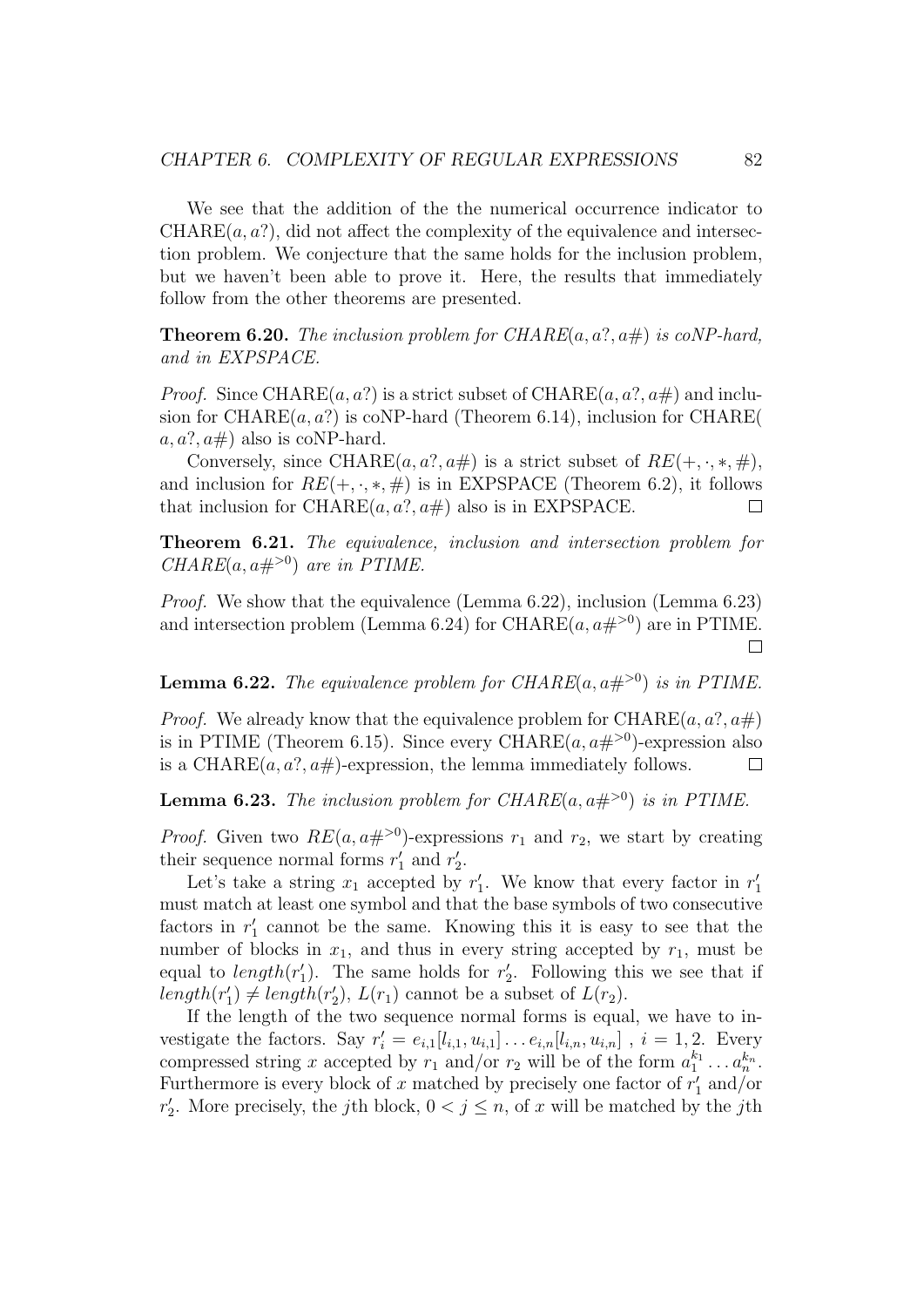factor of  $r'_1$  and/or  $r'_2$ . It follows that if for some  $j, 0 < j \leq n, e_{1,j} \neq e_{2,j}$ ,  $l_{1,j} > l_{2,j}$  or  $u_{1,j} < u_{2,j}$  we can construct a string s with its jth block that is matched by  $r'_2$  but not by  $r'_1$ . If  $e_{1,j} = e_{2,j}$ ,  $l_{1,j} < l_{2,j}$  and  $u_{1,j} > u_{2,j}$  for every  $j, 0 < j \leq n$ , we can never construct a block that is only matched by  $r'_2$  and we can thus never construct a string that is accepted by  $r'_2$  but not by  $r'_1$ .

This gives us the following algorithm for the inclusion problem:

- 1. Given two RE $(a, a\#^{>0})$ -expressions  $r_1$  and  $r_2$ , construct their sequence normal forms  $r'_1$  and  $r'_2$ .
- 2. If  $length(r'_1) \neq length(r'_2)$ , REJECT.
- 3. Say  $r'_{i} = e_{i,1}[l_{i,1}, u_{i,1}] \dots e_{i,n}[l_{i,n}, u_{i,n}]$ ,  $i = 1, 2$ .
- 4. If  $\exists j, 0 \leq j \leq n, e_{1,j} \neq l_{2,j}, l_{1,j} > l_{2,j}$ , or  $u_{1,j} < u_{2,j}$ , REJECT. Else, ACCEPT.

This algorithm clearly operates in polynomial time. In step 1 we construct the sequence normal forms, this can be done in polynomial time. In step 4 we have to run one time through the sequence normal forms of polynomial size. This also imposes no problem.

**Lemma 6.24.** The intersection problem for CHARE $(a, a\#^{\geq 0})$  is in PTIME.

Proof. To test whether the intersection of a number of regular expressions  $r_1, \ldots, r_m$  is non-empty, we can follow the same logic as in Lemma 6.23. We also begin by creating their sequence normal forms  $r'_1, \ldots, r'_n$ . If a string x is accepted by all regular expressions, the length of their sequence normal forms must all be equal to the number of blocks in  $x$ . Thus, if the length of all the sequence normal forms isn't the same, the intersection must be empty.

Let  $r'_{i} = e_{i,1}[l_{i,1}, u_{i,1}] \dots e_{i,m}[l_{i,m}, u_{i,m}]$ ,  $i = 1, \dots, n$ . The intersection of all regular expression is non-empty if for every  $j, 0 < j \leq m$  we can construct a block that is matched by the jth factor of every  $r_i'$ . The string that is accepted by all regular expressions is the sequence of these blocks. If there is a j,  $0 < j \le m$ , for which we cannot construct such a block it is not possible to construct a string that is accepted by all regular expressions. Given a  $j$ , we can construct such a block if  $\max\{l_{i,j} | 0 < i \leq n\} \leq \min\{u_{i,j} | 0 < i \leq n\}.$ 

This gives us the following algorithm for the intersection problem:

- 1. Given *n*  $RE(a, a\#>0)$ -expressions  $r_1, \ldots, r_n$ , construct their sequence normal forms  $r'_n, \ldots, r'_n$ .
- 2. If  $length(r'_{k}) \neq length(r'_{l})$ , for some  $k, l, 0 < k, l \leq n$ , REJECT.

 $\Box$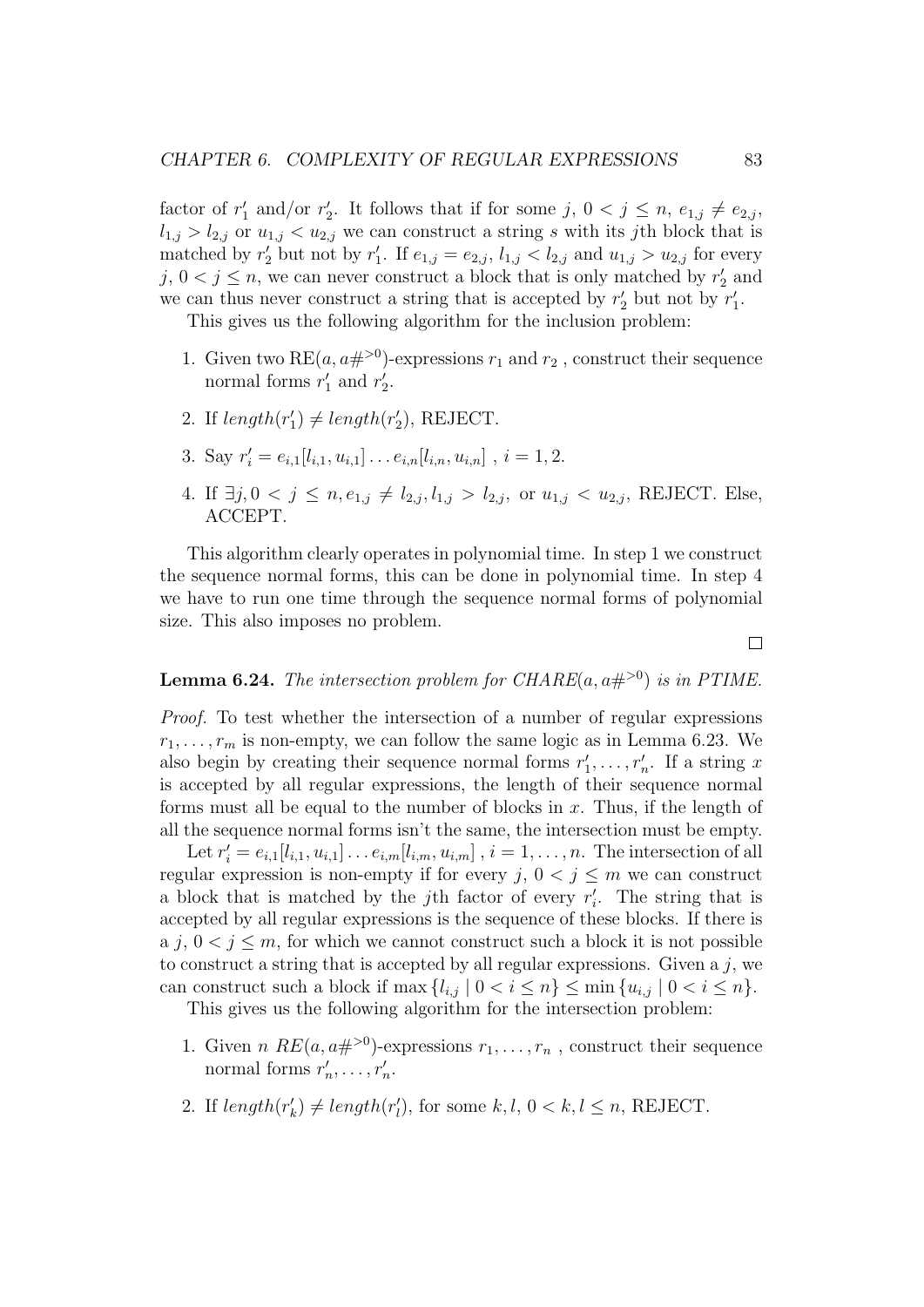- 3. Say  $r'_{i} = e_{i,1}[l_{i,1}, u_{i,1}] \dots e_{i,m}[l_{i,m}, u_{i,m}]$ ,  $i = 1, \dots, n$ .
- 4. If  $\exists j, 0 < j \leq m : min\{u_{i,j} \mid 1 \leq i \leq n\} < max\{l_{i,j} \mid 1 \leq i \leq n\},$ REJECT. Else, ACCEPT.

This algorithm works in polynomial time. We only have to construct the sequence normal forms of the given regular expressions and read them once. This can all be done in polynomial time. $\Box$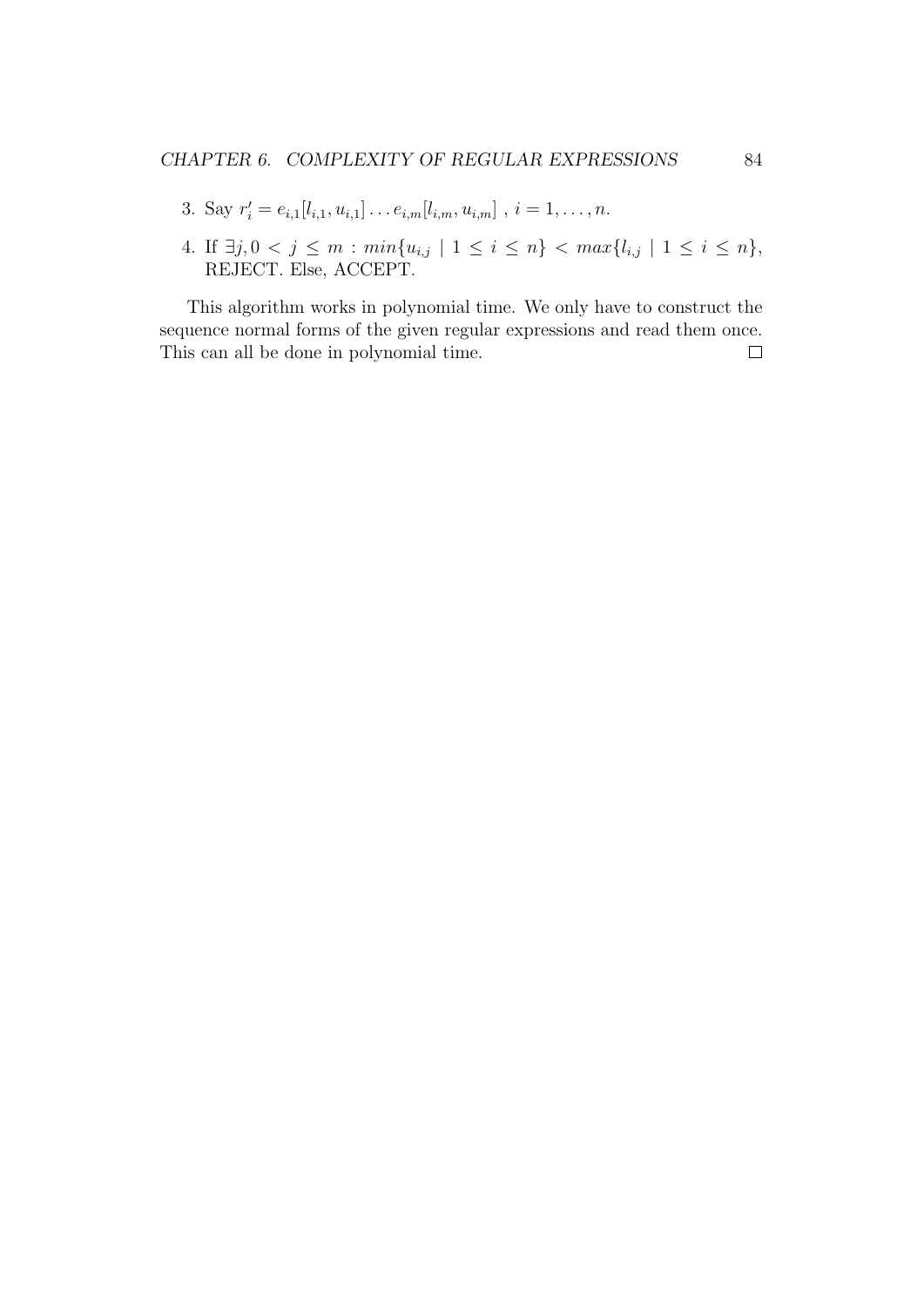## Chapter 7

# Complexity of unranked tree automata

In this chapter, we investigate the equivalence, inclusion and intersection problem for unranked tree automata. The complexity of these problems depends on the class of regular expressions allowed in the UTA. The results of this chapter are summarized in Table 7.1.

|                                        | equivalence               | inclusion        | intersection              |
|----------------------------------------|---------------------------|------------------|---------------------------|
| $\text{UTA}(RE(+, \cdot, *))$          | EXPTIME $[Sei90]$ $(7.1)$ | EXPTIME $(7.1)$  | EXPTIME [Sei94] $(7.9)$ ] |
| $\text{UTA}(RE(+, \cdot, *, \#))$      | EXPSPACE $(7.1)$          | EXPSPACE $(7.1)$ | EXPTIME $(7.9)$           |
| $\text{UTA}(RE(+, \cdot, *, \&))$      | EXPSPACE (7.1)            | EXPSPACE $(7.1)$ | EXPTIME $(7.9)$           |
| $ \text{UTA}(RE(+, \cdot, *, \#, \&))$ | EXPSPACE $(7.1)$          | EXPSPACE $(7.1)$ | EXPTIME $(7.9)$           |

Table 7.1: Complexity classes for problems with unranked tree automata. All complexities are completeness results. The complexity of the equivalence and intersection problem for  $UTA(RE(+, \cdot, *)$  are due to Seidl. The theorem numbers are given in brackets.

We see that the equivalence, inclusion, and intersection problem for UTA(  $RE(+, \cdot, *)$ ) are EXPTIME-complete. When we add the numerical occurrence, shuffle, or both operators, the intersection problem remains EXPTIMEcomplete. The corresponding problems for regular expressions where all PSPACE-complete. So, in comparison to regular expressions, we go from space to time complexity, but go one exponential higher.

The complexity of the equivalence and inclusion problem for regular expression with the numerical occurrence or shuffle operator is EXPSPACE. Therefore, we expected the corresponding problems for unranked tree automata to be 2EXPTIME-complete. However, it turns out that the complex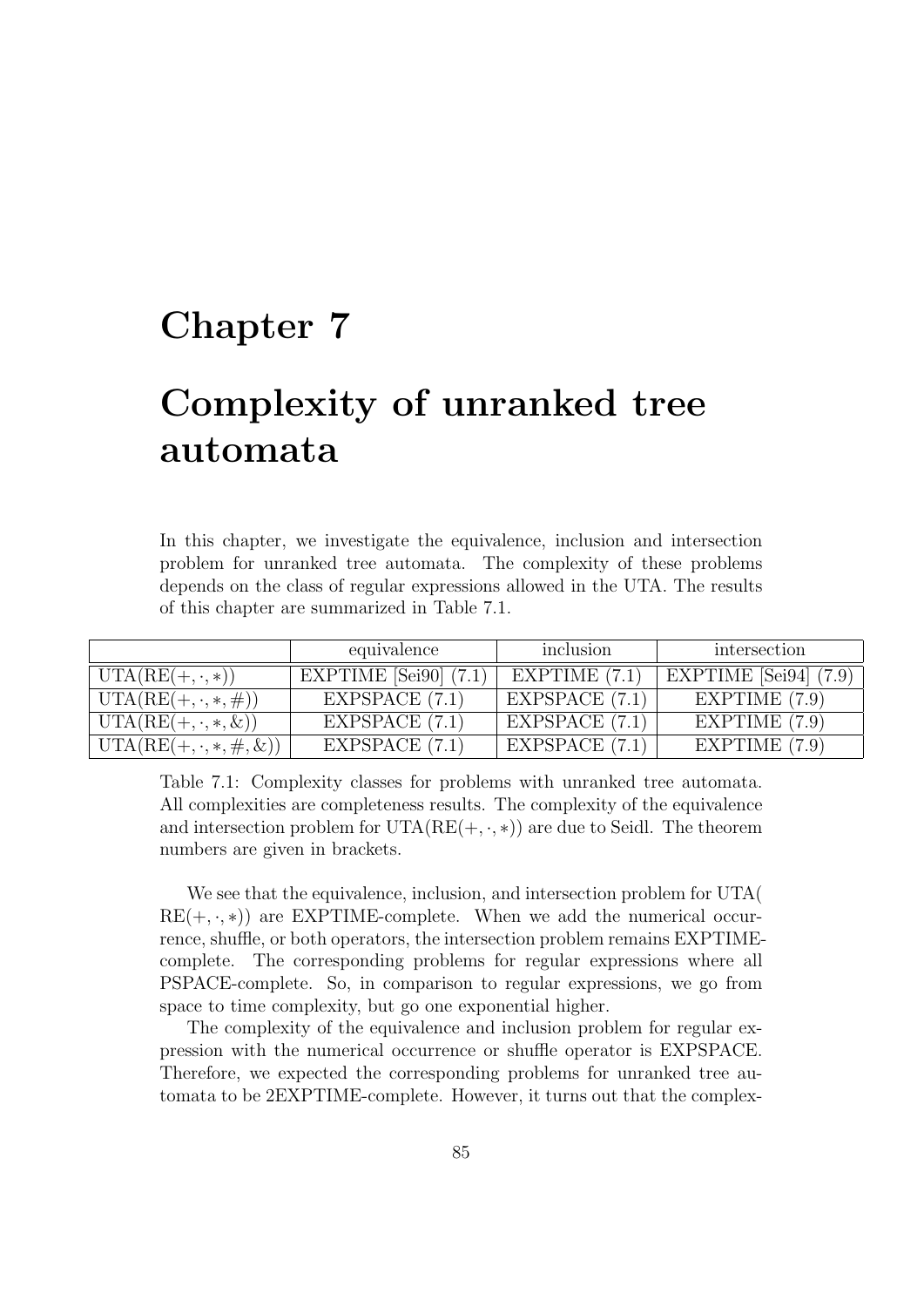ity of the equivalence and inclusion problem for unranked tree automata extended with the numerical occurrence or shuffle operator also is EXPSPACE. Even when we add both operators, we remain in EXPSPACE.

Note that EXPTIME and EXPSPACE are closed under complement and therefore the same completeness results hold for the complement of the equivalence, inclusion and intersection problem.

## 7.1 Equivalence and inclusion

Theorem 7.1.

- The equivalence and inclusion problem for  $UTA(RE(+, \cdot, *))$  are EXP-TIME-complete.
- The equivalence and inclusion problem for  $UTA(RE(+, \cdot, *, \#, \&))$  are EXPSPACE-complete. These problems remain EXPSPACE-hard for  $UTA(RE(+, \cdot, *, \#))$  and  $UTA(RE(+, \cdot, *, \&))$ .

Proof. We prove this theorem in a series of lemmas. We first show that the equivalence and inclusion problem for  $UTA(RE(+, \cdot, *)$  are in EXP-TIME (Lemma 7.2). Seidl has already shown this for the equivalence problem ([Sei90]), but we use another technique which can also be used for UTA(RE(+,  $\cdot$ ,  $\ast$ ,  $\#$ ,  $\&$ ))s. Then, we show how we can adjust the algorithm of Lemma 7.2 to prove that the equivalence and inclusion problem for UTA(RE(  $(+, \cdot, *, \#, \&))$  are in EXPSPACE (Lemma 7.4). In Lemma 7.6, we show that the inclusion and equivalence problem for  $UTA(RE(+, \cdot, *)$  are EXPTIMEhard. Finally, we prove that the equivalence and inclusion problem for  $UTA(RE(+, \cdot, *, \#))$  and  $UTA(RE(+, \cdot, *, \&))$  are EXPSPACE-hard (Lemma 7.8). Together, these lemmas prove the theorem.

**Lemma 7.2.** The equivalence and inclusion problem for  $UTA(+, \cdot, *)$  are in EXPTIME.

Proof. We give an EXPTIME algorithm which decides the equivalence problem for UTA $(+, \cdot, *)$ . The algorithm for the inclusion problem is analogue. On input two UTA(+, ·, \*)s  $A_1 = (Q_1, \Sigma, \delta_1, F_1), A_2 = (Q_2, \Sigma, \delta_2, F_2),$  we have two decide if  $L(A_1) = L(A_2)$ .

To this end, we construct a set E of tuples  $(C_1, C_2)$ , where  $C_1 \subseteq Q_1$  and  $C_2 \subseteq Q_2$ . Here, E contains a tuple  $(C_1, C_2)$  if and only if there exists a tree t such that

1. for every  $q \in C_1$ , there exists a run  $\lambda$  of  $A_1$  on t such that  $\lambda(\varepsilon) = q$ . That is, q is the state at the root for a run of  $A_1$  on t;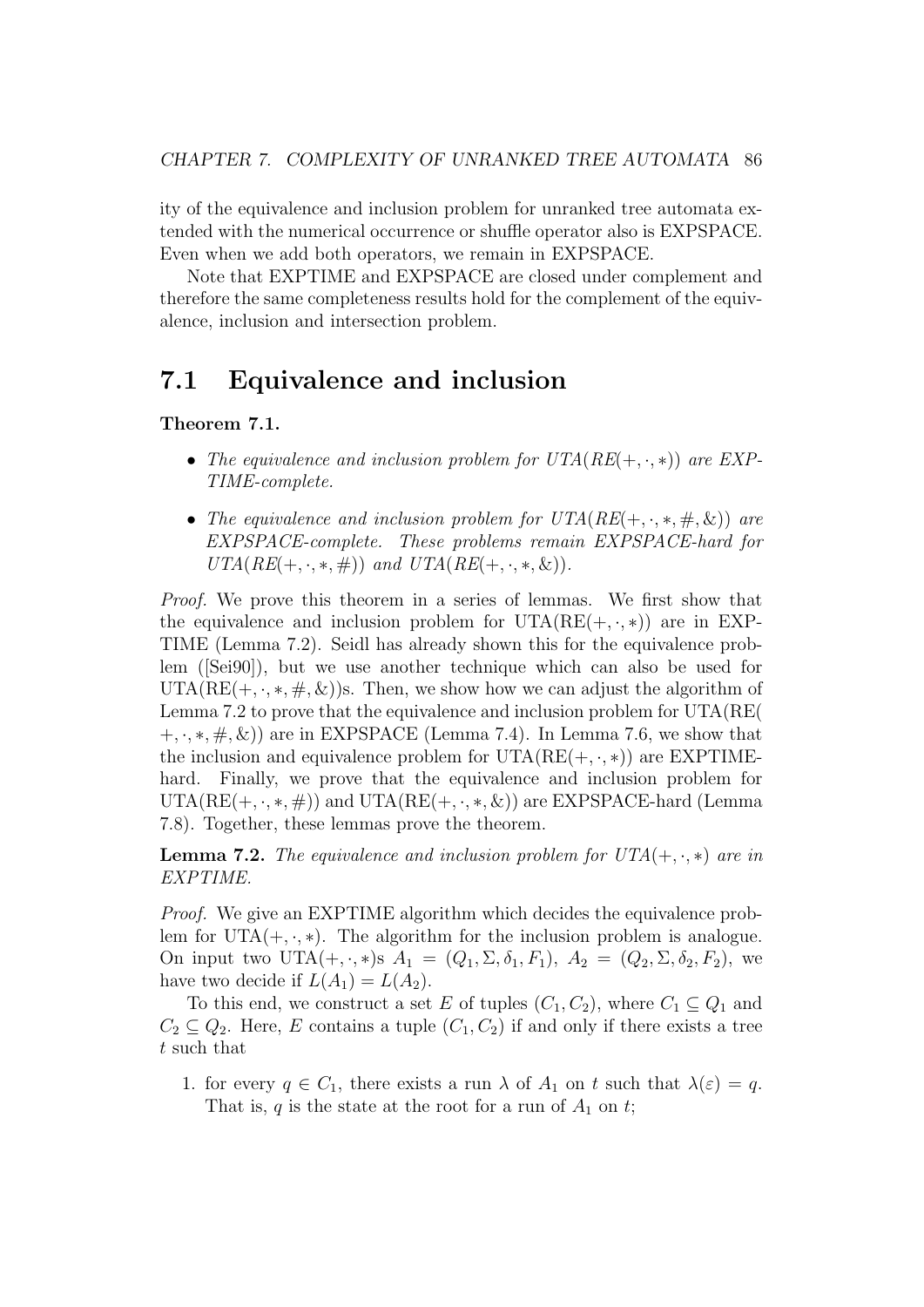- 2. for every  $q \in Q_1$ ,  $q \notin C_1$ , there does not exist a run  $\lambda$  of  $A_1$  on t such that  $\lambda(\varepsilon) = q$ ;
- 3. for every  $q \in C_2$ , there exists a run  $\lambda$  of  $A_2$  on t such that  $\lambda(\varepsilon) = q$ ; and
- 4. for every  $q \in Q_2$ ,  $q \notin C_2$ , there does not exist a run  $\lambda$  of  $A_2$  on t such that  $\lambda(\varepsilon) = q$ ;

Intuitively, if a set  $(C_1, C_2) \in E$ , this means that there exists a tree t such that the states in  $C_1$  (resp.  $C_2$ ) can be the only states at the root node for any run of  $A_1$  (resp.  $A_2$ ) on t. We will also say that t generates the set  $(C_1, C_2)$ . Note that these sets  $C_1$  and  $C_2$  contain all states that can be reached at the root node, and not just the accepting state. However,  $A_1$  (resp.  $A_2$ ) accepts t if and only if  $C_1 \cap F_1$  (resp.  $C_2 \cap F_2$ ) is not empty.

Suppose that we have computed E, and E contains the tuples  $(C_1, C_2)$ for all possible trees. We can now search E for a tuple  $(C_1, C_2)$  such that  $C_1 \cap F_1 \neq \emptyset$ , and  $C_2 \cap F_2 = \emptyset$ . If there exists such a tuple, we know that there exists a tree t such that  $t \in L(A_1)$  and  $t \notin L(A_2)$ , which proves that  $L(A_1) \neq L(A_2)$ . We also do the opposite. We search for a tuple  $(C_1, C_2)$  such that  $C_1 \cap F_1 = \emptyset$ , and  $C_2 \cap F_2 \neq \emptyset$ , which also shows that  $L(A_1) \neq L(A_2)$ . Therefore, when we have computed  $E$ , we search all tuples for one of the two previous properties to show that  $L(A_1) \neq L(A_2)$ . If there does not exist a tuple that has one of the two previous properties, we know that every possible tree is accepted by  $A_1$  and  $A_2$ , or rejected by  $A_1$  and  $A_2$ .

We construct the set  $E$  recursively. We first compute every possible element of E for every tree of depth 1 over  $\Sigma$ . Then, given the set E which contains all tuples for trees with depth  $\leq m$ , we add all tuples for trees with depth  $\leq m+1$ . We repeat this last step until no tuples are added to  $E$  anymore. At that point, we know that  $E$  will not grow anymore, and contains all possible tuples we searched for.

We describe the different steps in more depth. We first have to generate all tuples for trees of depth 1. For every  $a \in \Sigma$ , we add a tuple  $(C_1, C_2)$  to E, where for  $i = 1, 2, C_i = \{q \mid \varepsilon \in \delta(q, a)\}\)$ . We can decide whether  $\varepsilon \in \delta(q, a),$ by constructing an NFA A such that  $L(A) = L(\delta(q, a))$ . For A, we check if we can reach an accept state of A by using only  $\varepsilon$ -transitions. This can be done in PTIME.

For the induction step, we have the set  $E$ , which already contains all tuples  $(C_1, C_2)$ , such that there exists a tree with depth  $\leq m$  which generates the tuple  $(C_1, C_2)$ . For any tuple  $(C_1, C_2)$ , not yet in E, we have to decide whether there exists a tree with depth  $\leq m+1$ , which generates  $(C_1, C_2)$ . In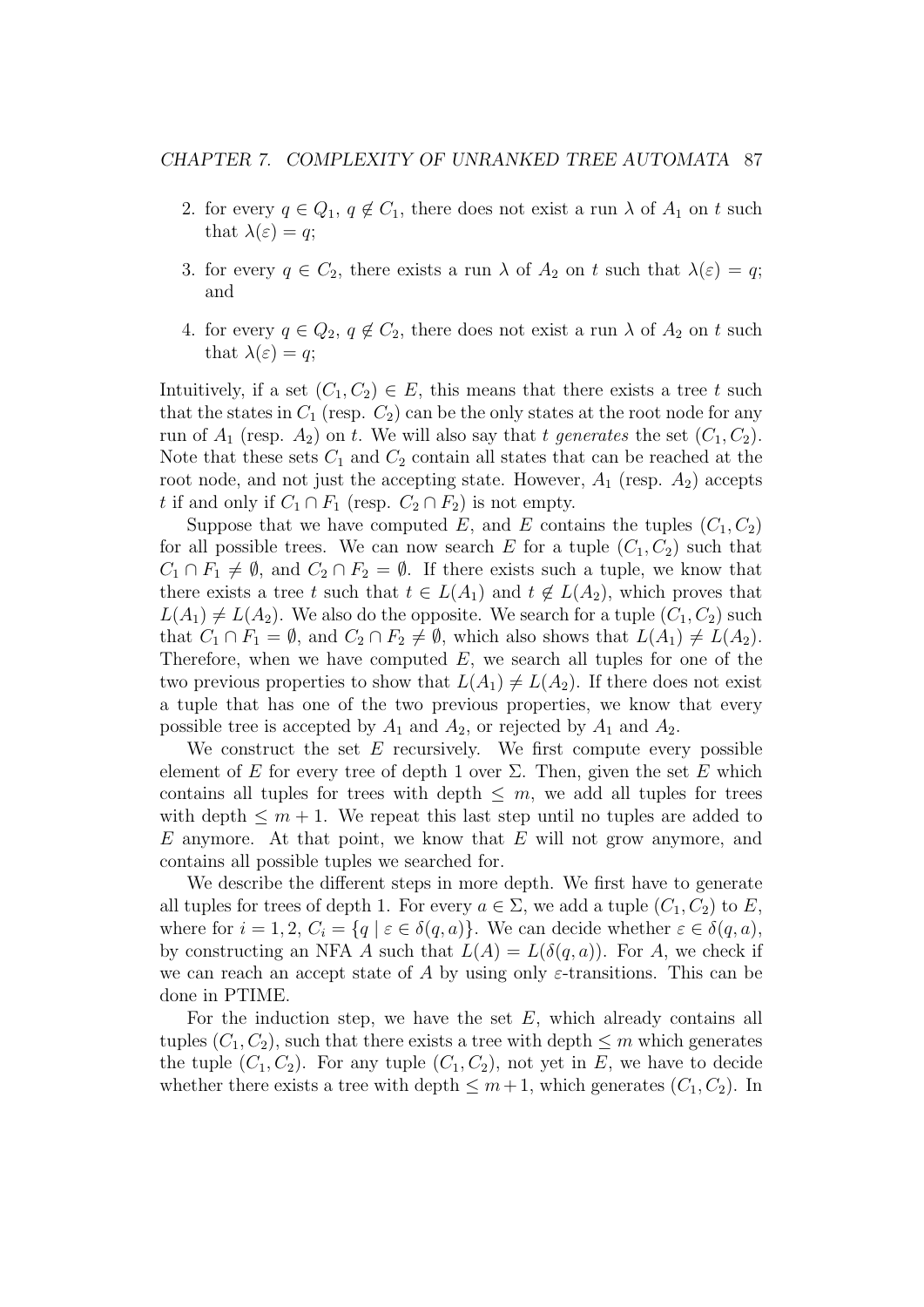Proposition 4.14, we show that this can be done in EXPTIME. Finally, we add all tuples that are generated by a tree with depth  $\leq m+1$  to E.

We show that this algorithm is in EXPTIME. The basis step only requires a polynomial number of steps. In every induction step, we have to decide for every tuple which is not yet in  $E$ , if we have to add it. In Proposition 7.3, we show that deciding this for one tuple can be done in exponential time. Furthermore, there are only an exponential number of different values for  $C_1$  and  $C_2$ , since  $C_1 \subseteq Q_1$  and  $C_2 \subseteq Q_2$ . It follows that the number of tuples  $(C_1, C_2)$  also is an exponential since we have an exponential number of combinations times an exponential number of combinations, which remains exponential. Therefore, in every induction step, we maximally have to execute an exponential time algorithm, exponentially many times. This again is an exponential.

The question is how many times we have to execute the induction step. We know that every induction step has to add at least one tuple. If no tuple is added in the induction step, we stop the algorithm. However, we just showed that there only an exponential number of different tuples. Therefore, we maximally have to execute the induction step an exponential number of times. All together, this again is an exponential. Finally, we have to check a few properties of an exponential number of tuples. This can also be done in exponential time.

The following lemma concludes the proof of this theorem.

**Proposition 7.3.** We are given the set E, which contains every tuple  $(C'_1, C'_2)$ , such that there exists a tree with depth  $\leq m$  which generates the tuple  $(C'_1, C'_2)$ for UTAs  $A_1$ , and  $A_2$ . Then, we can decide for a tuple  $(C_1, C_2)$  whether it is generated by a tree with depth  $\leq m+1$ . Furthermore, this can be done in time exponential in the size of  $A_1$  and  $A_2$ .

Proof idea We construct a non-deterministic polynomial space algorithm that solves the problem. Since NPSPACE  $\subseteq$  EXPTIME, the proposition follows.

We try to guess a tree t that generates  $(C_1, C_2)$ . This tree has a symbol  $a \in \Sigma$  as label of the root node, and this root node has a number of children, which form trees with depth  $\leq m$ , say  $t_1, \ldots, t_n$ . The tree t is then of the form  $a(t_1 \cdots t_n)$ . Every subtree  $t_i$ ,  $i = 1, \ldots, n$ , generates a tuple  $(C_1^i, C_2^i)$  of states, which  $A_1$  and  $A_2$  can be in at the root of  $t_i$ . For  $i = 1, 2$ , we see that  $A_i$  can be in a state q at the root node of t, if there exists a  $w \in C_i^1 \cdots C_i^n$ , such that  $w \in \delta_i(q, a)$ . Here,  $C_i^1 \cdots C_i^n$  is a regular expression, where every  $C_i^j$  $\mathcal{L}_i^j$  stands for the disjunction of all its elements.

So, to check if  $(C_1, C_2)$  is generated by t, we have to check if for every  $q_1 \in C_1$  (resp.  $q_2 \in C_2$ ), there exists a string  $w_1 \in C_1^1 \cdots C_1^n$  (resp.  $w_1 \in$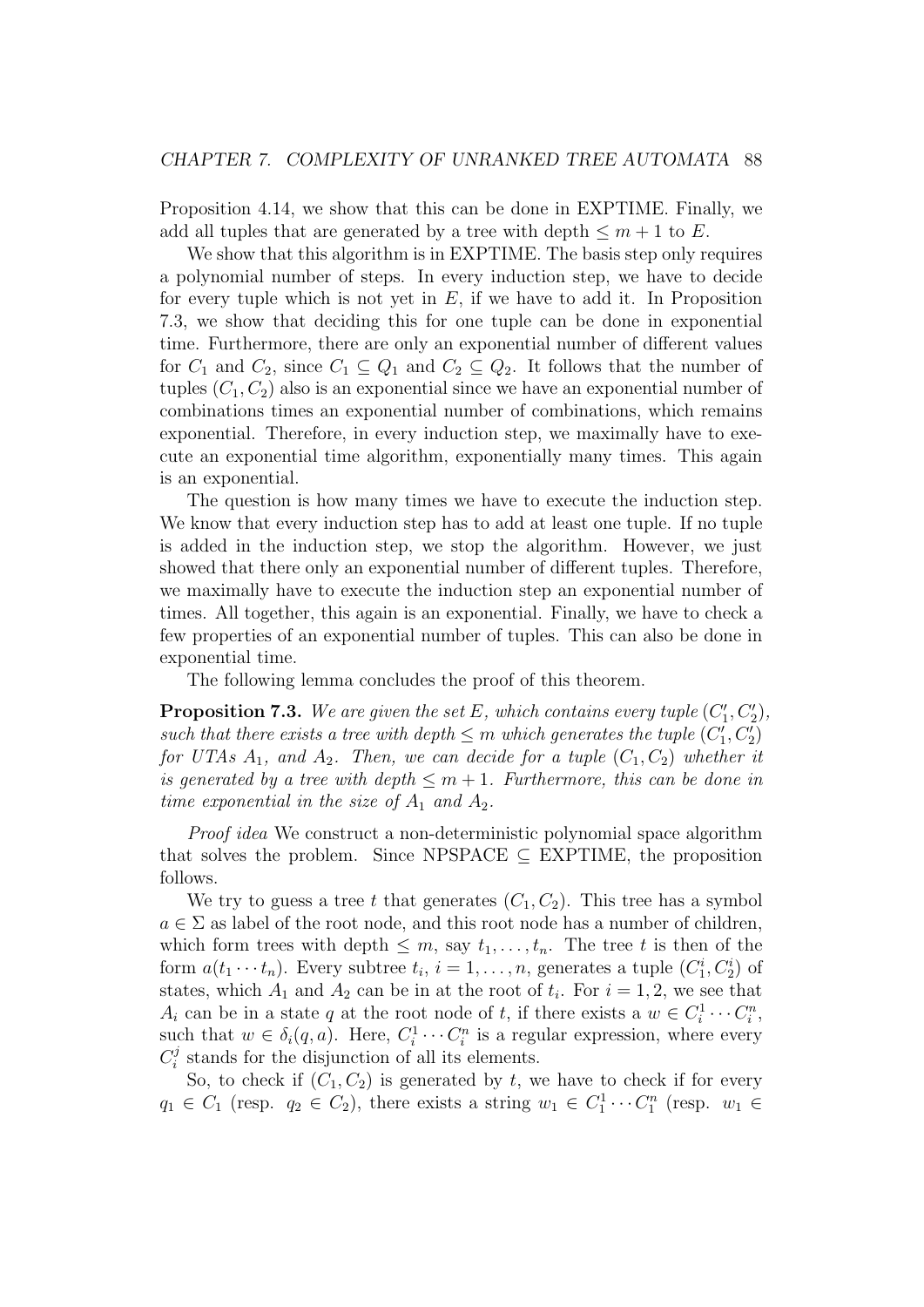$C_2^1 \cdots C_2^n$  such that  $w_1 \in \delta_1(q_1, a)$  (resp.  $w_2 \in \delta_2(q_2, a)$ ). And, for every  $q_1 \in Q_1$ ,  $q_1 \notin C_1$  (resp.  $q_2 \in Q_2$ ,  $q_2 \notin C_2$ ), there may not exist such a string  $w_1$  (resp.  $w_2$ ). To check if such strings do or do not exist, we use NFAs. We construct NFAs for the transition functions  $\delta_1(q, a)$ ,  $\delta_2(q, a)$ . Note that the alphabet of these NFAs is the set of states of the UTAs  $A_1$  and  $A_2$ . For the states q which are in  $C_1$  or  $C_2$ , we only have to show that there exists a string w which is accepted by its corresponding NFA. We use non-determinism to guess the string  $w$  and guess the accepting run of that automaton on  $w$ . Therefore, we only maintain one possible state that automaton can be in. For the states q which are not in  $C_1$  or  $C_2$ , we have to be sure that there does not exist a w which is accepted by its corresponding automaton. Therefore, we can not just guess one  $w$ , and one run of that automaton on  $w$ . Instead, we have to maintain a set of all possible states that automaton can be in after reading any possible  $w$ . If this set does not contain an accept state, this means that the automaton does not accept any possible  $w$ .

Proof. The following non-deterministic polynomial space algorithm decides whether there exists a tree t with depth  $\leq m+1$ , which generates  $(C_1, C_2)$ for  $A_1$  and  $A_2$ .

- 1. Guess an  $a \in \Sigma$ , the label of the root node of t.
- 2. Construct the various NFAs based on a and the transition functions of  $A_1$  and  $A_2$ :
	- (a) For every  $q \in C_1$ , construct an NFA  $B_1$  such that  $L(\delta_1(q, a)) =$  $L(B_1)$ . Denote these NFAs by  $B_1^1, \ldots, B_1^{k_1}$ , where  $k_1 = |C_1|$ , and for  $i = 1, ..., k_1, B_1^i = (Q_1^i, \Sigma_1^i, q_1^i, f_1^i, \delta_1^i)$ .
	- (b) For every  $q \in Q_1, q \notin C_1$ , construct an NFA  $\overline{B}_1$  such that  $L(\delta_1(q, a)) = L(B_1)$ . Denote these NFAs by  $\overline{B}_1^1$  $\overline{B}_1^{\overline{l}_1}, \ldots, \overline{B}_1^{\overline{l}_1}$  $i_1^{t_1}$ , where  $l_1 = |Q_1 \backslash C_1|$ , and for  $i = 1, \ldots, l_1$ ,  $\overline{B}_1^i = (\overline{Q}_1^i)$  $i\overline{1}, \overline{\Sigma}^i_1$  $i_1, \overline{q}_1^i, \overline{f}_1^i$  $i\overline{\delta}_1^i, \overline{\delta}_1^i$  $\binom{t}{1}$ .
	- (c) For every  $q \in C_2$ , construct an NFA  $B_2$  such that  $L(\delta_2(q, a)) =$  $L(B_2)$ . Denote these NFAs by  $B_2^1, \ldots, B_2^{k_2}$ , where  $k_2 = |C_2|$ , and for  $i = 1, ..., k_2, B_2^i = (Q_2^i, \Sigma_2^i, q_2^i, f_2^i, \delta_2^i)$ .
	- (d) For every  $q \in Q_2$ ,  $q \notin C_2$ , construct an NFA  $\overline{B}_2$  such that  $L(\delta_2(q, a)) = L(B_2)$ . Denote these NFAs by  $\overline{B}_2^1$  $\frac{1}{2},\ldots,\overline{B}_2^{l_2}$  $i_2^2$ , where  $l_2 = |Q_2\backslash C_2|$ , and for  $i = 1, \ldots, l_2$ ,  $\overline{B}_2^i = (\overline{Q}_2^i)$  $i\over 2, \overline{\Sigma}^i_2$  $i\overline{q}_{2}^{i},\overline{q}_{2}^{i},\overline{f}_{2}^{i}$  $i\over 2, \overline\delta_2^i$  $i_{2}).$
- 3. For  $i = 1, 2, j = 1, \ldots, k_i$ , let  $s_i^j = q_i^j$  $\frac{j}{i}$ .
- 4. For  $i = 1, 2, j = 1, ..., l_i$ , let  $\overline{S}_i^j = \{ \overline{q}_i^j \}$  $\big\}^j_i$ .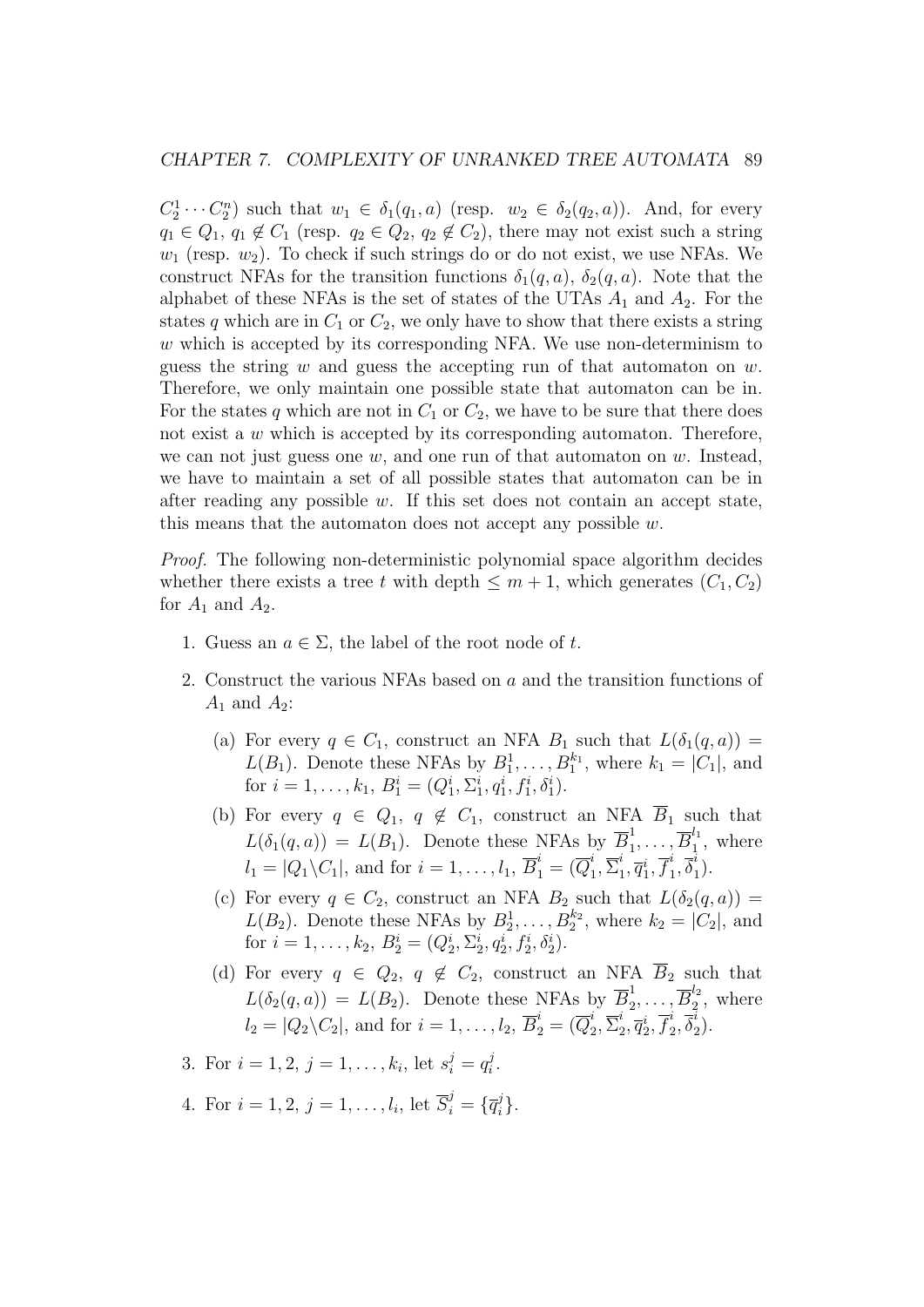#### CHAPTER 7. COMPLEXITY OF UNRANKED TREE AUTOMATA 90

- 5. For  $i = 1, 2, j = 1, \ldots, k_i$ , guess, if possible, whether to follow an epsilon transition  $\delta_i^j$  $\frac{j}{i}(s_i^j$  $i_j^j$ ,  $\varepsilon$ ) =  $s_i^j$ , and set  $s_i^j = s_i^j$ . Guess whether to repeat step 5 (GOTO 5) or continue with the algorithm (GOTO 6).
- 6. For  $i = 1, 2, j = 1, \ldots, l_i$ , compute  $\overline{S'}_i^j = \{q \mid \overline{\delta}_i^j\}$  $i^j(q_s,\varepsilon) = q, q_s \in \overline{S}_i^j\},$ and let  $\overline{S}_i^j = \overline{S}_i^j \cup \overline{S'}_i^j$ <sup>j</sup>. Repeat step 6 until no  $\overline{S}_i^j$  $i$  changes anymore.
- 7. If, for every  $i = 1, 2, j = 1, ..., k_i, s_i^j = f_i^j$  $i<sup>j</sup>$ , and for every  $i = 1, 2$ ,  $j=1,\ldots,l_i,\,\overline{f}_i^j \not\in \overline{S}_i^j$  $i$ , ACCEPT.
- 8. Guess a tuple  $(C'_1, C'_2) \in E$ . This tuple represents the next child or subtree of t.
- 9. For  $i = 1, 2, j = 1, \ldots, k_i$ , guess a  $p \in C'_i$ , guess, if possible, a transition  $\delta_i^j$  $\frac{j}{i}(s_i^j$  $i, p) = s'_{i}$ , and set  $s_{i}^{j} = s'_{i}$ . If no such transition exists, REJECT.
- 10. For  $i = 1, 2, j = 1, \ldots, l_i$ , compute  $\overline{S'}_i^j = \{q \mid \overline{\delta}_i^j\}$  $i_q^j(q_s, p) = q, q_s \in \overline{S}_i^j$  $i^j, p \in$  $C_i'$ , and let  $\overline{S}_i^j = \overline{S'}_i^j$ i .
- 11. GOTO 5.

We describe the algorithm step by step. We begin by guessing the label of the root of  $t$  (step 1). Then, we create NFAs based on  $a$  and the transition functions of  $A_1$  and  $A_2$  (step 2). The  $B_i^j$  $i$  automata represent those states that are in the  $C_i$ . The  $\overline{B}_i^j$  $i$  automata represent those states that are not in the  $C_i$ . For the  $B_i^j$  we only have to guess one string which is accepted. Therefore, we only maintain one state  $s_i^j$  $i$  and guess the accepting run of  $B_i^j$ i on one guessed string. For the  $\overline{B}_i^j$  $i<sub>i</sub>$ , we have to check if none of the possible strings is accepted, therefore we maintain sets  $\overline{S}_i^j$  $i$  of all possible states the  $\overline{B}^j_i$  $i$  can be in.

In steps 3 and 4, we initialize the  $s_i^j$  $\overline{s}_i^j$  and  $\overline{S}_i^j$  with their start states. Then, we allow every  $B_i^j$  $i_i$  to follow a random number of  $\varepsilon$ -transitions (step 5). In step 6, we update the  $\overline{S}_i^j$  $\frac{i}{i}$  such that the  $\overline{S}_i^j$  $i$  contain all states that can be reached by only following  $\varepsilon$ -transitions. Next, we check if every  $B_i^j$  $a_i^j$  accepts, and no  $\overline{B}_i^j$  $i<sub>i</sub>$  accepts (step 7). If this is the case, we have found a tree that generates  $(C_1, C_2)$  and can accept. If we can not accept, we guess the next child of the root node represented by the tuple  $(C'_1, C'_2)$ . For the  $B_i^j$  $i^j$ , we guess a state from  $C_i'$ , and follow a transition using that state (step 9). For the  $\overline{B}_i^j$ i , we follow every possible transition using the states in  $C_i'$ , and update the  $\overline{S}_i^j$ i accordingly (step 10). Then, we return to step 5 to follow  $\varepsilon$ -transitions, and to check if we can accept or guess a next child.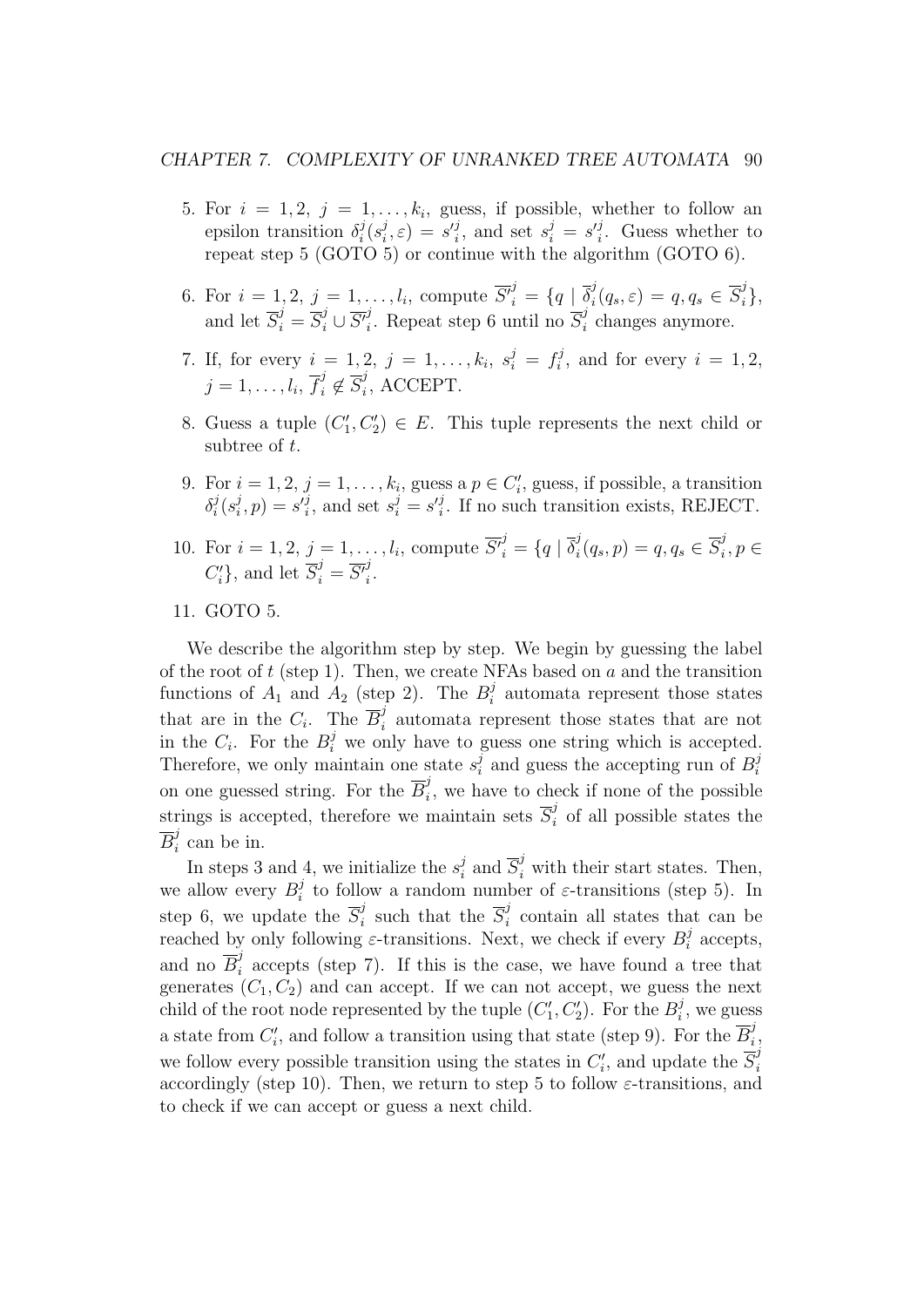#### CHAPTER 7. COMPLEXITY OF UNRANKED TREE AUTOMATA 91

If this algorithm accepts, we have guessed a tree  $t$  with as root label  $a$ , and as children  $t_1, \ldots, t_n$ , where for  $i = 1, \ldots, n$ ,  $(C_1^i, C_2^i)$  is generated by  $t_i$ . For  $i = 1, 2$ , we have shown that for every  $q \in C_i$ , there exists a  $w \in C_i^1 \cdots C_i^n$ such that  $w \in \delta_i(q, a)$ . It follows that there exists a run  $\lambda$  of  $A_i$  on t, for which  $\lambda(\varepsilon) = q$ . We have also shown that for every  $q \in Q_i$ ,  $q \notin C_i$ , there does not exist a  $w \in C_i^1 \cdots C_i^n$  such that  $w \in \delta_i(q, a)$ . It follows that there dos not exist a run  $\lambda$  of  $A_i$  on t, for which  $\lambda(\varepsilon) = q$ . Furthermore, since every guessed tuple  $(C_1^i, C_2^i)$  represents a tree  $t_i$  with depth  $\leq m$ , we know that  $t$ has depth  $\leq m+1$ .

Conversely, suppose that there exists a tree t with depth  $\leq m+1$ , such that t generates  $(C_1, C_2)$ . Suppose that t is of the form  $a(t_1 \cdots t_n)$ , where every  $t_i$  generates the tuple  $(C_1^i, C_2^i)$ . Since t has depth  $\leq m+1$ , we know that every  $t_i$  must have depth  $\leq m$ . Furthermore, we know that E contains all tuples generated by trees with depth  $\leq m$ . Therefore, there exists a run of our algorithm which (i) guesses the rootlabel  $a$  of  $t$ , (ii) guesses the tuples  $(C_1^i, C_2^i)$  representing the  $t_i$ , and (iii) guesses the accepting runs of the  $B_i^j$  $\frac{j}{i}$  . Furthermore, since we have constructed the  $\overline{B}_i^j$  $i$  for the states not in  $C_1$  and  $C_2$ , and t generates exactly  $(C_1, C_2)$ , none of the  $\overline{B}_i^j$  $i$  can accept after guessing the nth child. This run of our algorithm accepts.

Finally, we have to show that this algorithm operates in polynomial space. We create a polynomial number of NFAs  $(|Q_1| + |Q_2|)$ , which are all of polynomial size (Theorem 4.6). For these NFAs we maintain one state  $s_i^j$  $i<sub>i</sub>$ , or a set of states  $\overline{S}_i^j$  $i<sub>i</sub>$ . These variables or states are all polynomial in the size of the NFAs, which are themselves polynomial in the size of  $A_1$  and  $A_2$ . The variables  $s_i^j$ , and  $\overline{S}_i'^j$  $\frac{1}{i}$  require an equal amount of space as  $s_i^j$  $i, \text{ and } \overline{S}_{i}^{j}$  $i$ <sup>'</sup>, respectively. The computations performed in the different steps of the algorithm can all be done in polynomial space.

 $\Box$ 

We have shown that the equivalence problem for  $UTA(+, \cdot, *)$  is in EXP-TIME. The algorithm for the complement of the inclusion problem is analogue. We generate the same set  $E$ . The only difference is that if we want to check if  $L(A_1) \nsubseteq L(A_2)$ , we have to check if there is a tuple  $(C_1, C_2) \in E$ , such that  $C_1 \cap F_1 \neq \emptyset$  and  $C_1 \cap F_1 = \emptyset$ . If that is the case, then there exists a tree t such that  $t \in L(A_1)$  and  $t \notin L(A_2)$ . If there does not exist such a tuple, we know that  $L(A_1) \subseteq L(A_2)$ . Since EXPTIME is closed under complement, it follows that the inclusion problem for  $UTA(+, \cdot, *)$  is in EXPTIME.

 $\Box$ 

**Lemma 7.4.** The equivalence and inclusion problem for  $UTA(RE(+, \cdot, *, \#, \&))$ are in EXPSPACE.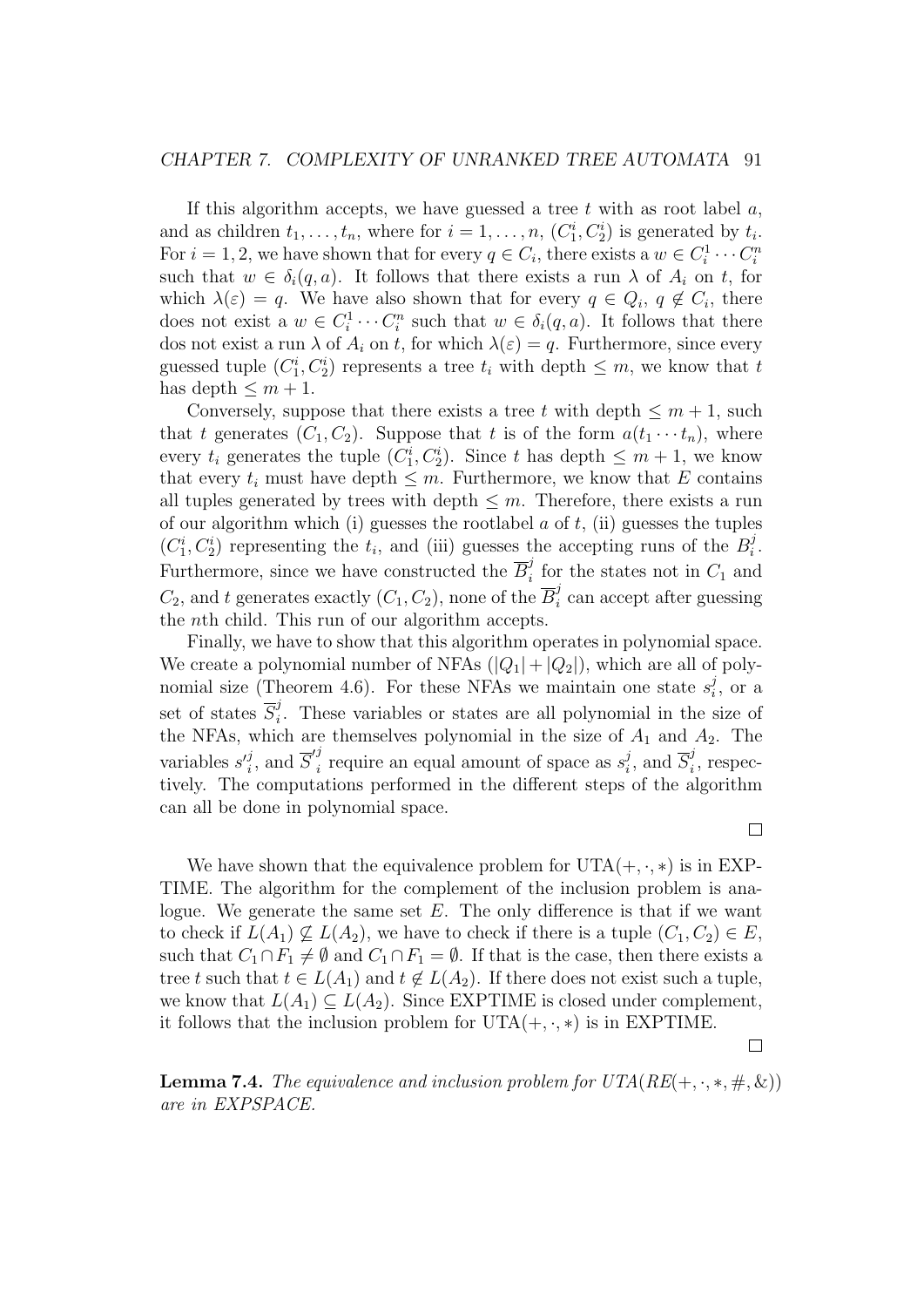Proof. We can use the same algorithm as we did for the algorithms for the equivalence and inclusion problem for  $UTA(RE(+, \cdot, *, \#, \&))$ , which are in EXPTIME (Lemma 7.2). The only difference is that the UTAs are now allowed to use the numerical occurrence and shuffle operator in their transition functions. Therefore, we have to use ENFAs instead of NFAs, which takes our algorithm to EXPSPACE.

Since these algorithms are so similar, we only describe the differences between the two algorithms. In the basis step, we have to check whether  $\varepsilon \in r$ , where r is a RE(+, ·, \*, #, &)-expression. We have already shown that we can do this in space polynomial of the size of  $r$  (Lemma 4.14). In the induction step, we have to create a polynomial number of ENFAs  $B_i^j$  $C_i^j$  and  $\overline{B}^j_i$ <sup>f</sup><sub>i</sub> equivalent to RE(+, ·, \*, #, &)-expressions instead of NFAs equivalent to  $RE(+, \cdot, *)$ -expressions. These ENFAs can be constructed in time polynomial in the size of the regular expression and therefore have a polynomial size (Lemma 4.13). The variables  $s_i^j$  will now contain a configuration of the  $B_i^j$  $i$ , instead of a state, and the variables  $\overline{S}_{i}^{j}$  $i$  contain a set of configurations of the  $\overline{B}_i^j$ <sup>*i*</sup>. One configuration of any of the  $B_i^j$  $i$ <sup>s</sup> or  $\overline{B}_i^j$  $i_s$ s, has a size polynomial in the size of the  $B_i^j$  $i$ <sup>s</sup> or  $\overline{B}_i^j$  $i<sup>j</sup>$  (Lemma 4.13). Therefore, the  $s<sub>i</sub><sup>j</sup>$  $i$  can be stored in polynomial size, and the  $\overline{S}_i^j$  $i<sub>i</sub>$  can be stored in exponential size. The latter follows from the fact that there can only exist an exponential number different polynomial size configurations. Since an exponential number of polynomially sized configurations can be stored in exponential space, the  $\overline{S_i^j}$  $i$  can be stored in exponential space. The computation of these variables  $s_i^j$  $i \overline{s}$  and  $\overline{S}_{i}^{j}$ i in the different steps of the algorithm of the induction step can be done in a similar way as we did for NFAs. We can also follow  $\varepsilon$ -transitions and normal transitions as we do for NFAs. These computations can of course be done in exponential space.

If we combine this information, we see that it requires exponential space to check for one tuple if it is generated by a tree with depth  $\leq m+1$  in the induction step. In one induction step, we maximally have to do this an exponential number of times. Since using exponential space an exponential number of times also requires exponential space, every induction step can be done in exponential space. We have also argued that we maximally have to do an exponential number of induction steps. Therefore, the total algorithm can be done in exponential space.  $\Box$ 

The following lemma is used in the proof of Lemma 7.6.

**Lemma 7.5.** Given a NFA A, we can construct an  $UTA(RE(+, \cdot, *))$  B, which accepts a tree t if and only if t contains a path which is accepted by  $A$ .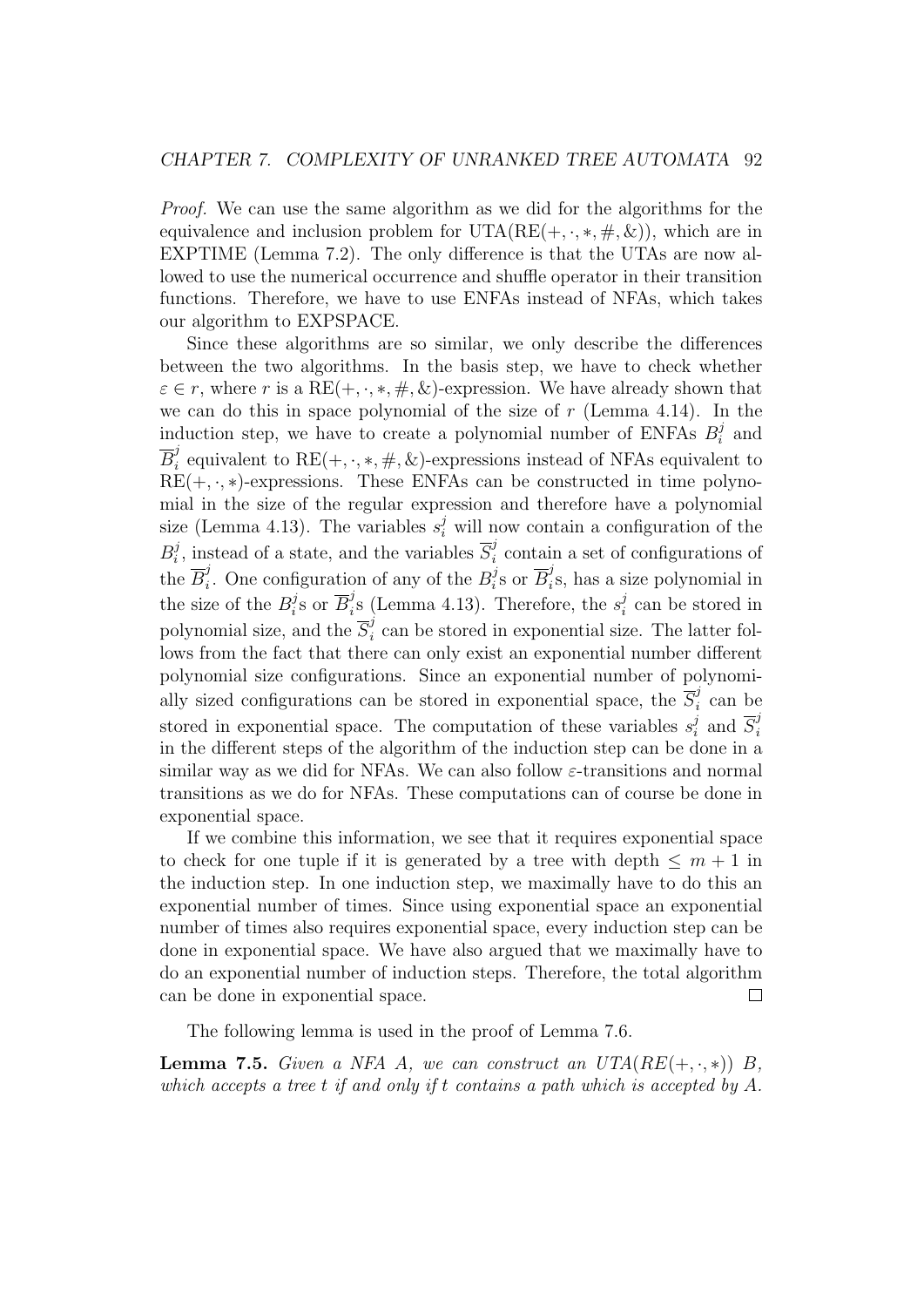*Proof.* Let  $A = (Q, \Sigma, q_0, q_f, \delta)$  be a NFA. We construct  $B = (Q', \Sigma', \delta', F')$ as follows:

- $Q' = Q \cup \{q_a\};$
- $\Sigma' = \Sigma;$
- For any  $q \in Q$ ,  $\sigma \in \Sigma$ , say  $\delta(q, \sigma) = \{q_1, \ldots, q_n\}$ . If  $q_f \notin \{q_1, \ldots, q_n\}$ , then  $\delta'(q, \sigma) = q_a^*(q_1 + \cdots + q_n)q_a^*$ . If  $q_f \in \{q_1, \ldots, q_n\}$ , then  $\delta'(q, \sigma) =$  $q_a^*(q_1 + \cdots + q_n)q_a^* + \varepsilon$ ; and
- For any  $\sigma \in \Sigma$ ,  $\delta'(q_a, \sigma) = q_a^*$ ; and
- $F' = \{q_0\}.$

In this construction, B will guess a path in the tree, and accepts at the end of that path if A accepts that path. All other paths are always accepted. So, if a tree t contains a path that is accepted by  $A$ , that path will be guessed by a run of  $B$ , and t is accepted. If a tree is accepted by  $B$ , it must have a path that is accepted by A.  $\Box$ 

**Lemma 7.6.** The equivalence and inclusion problem for  $UTA(RE(+, \cdot, *)$ are EXPTIME-hard.

*Proof.* We first prove that the equivalence problem for  $UTA(RE(+, \cdot, *))$  is EXPTIME-hard. The proof for the inclusion problem is analogue. We do a reduction from the 2-player corridor tiling problem, which is EXPSPACEcomplete (Theorem 3.5). On input an instance  $\tau = \langle O, \overline{b}, \overline{t}, n \rangle$ , we generate UTA( $RE(+, \cdot, *)$ )s  $A_1$  and  $A_2$ , such that  $L(A_1) = L(A_2)$  if and only if CON-STRUCTOR has a winning strategy for the corridor tiling game on  $\tau$ .

In this proof, we use a strategy tree for a corridor tiling game, as defined by Martens ([Mar06], Theorem 9.9). Every path in such a tree encodes a tiling. The label of the root is  $#$ , and every other node is labeled with a tile. Since CONSTRUCTOR and SPOILER place their tiles in turn, the tiles of CONSTRUCTOR are always located at even depth, and those of SPOILER at odd depth. The SPOILER tiles have exactly one child, which represents the choice of the CONSTRUCTOR at that point. The CONSTRUCTOR tiles have all possible tiles as children, representing all possible choices of SPOILER. Each of these tiles which is not valid, because it does not satisfy the horizontal or vertical constraints, has error as the label of its child. This shows that this is not a valid path. We can encode a winning strategy of CONSTRUCTOR in such a strategy tree. So, there exists a strategy tree that encodes a winning strategy of CONSTRUCTOR if and only if there exists a winning strategy for CONSTRUCTOR.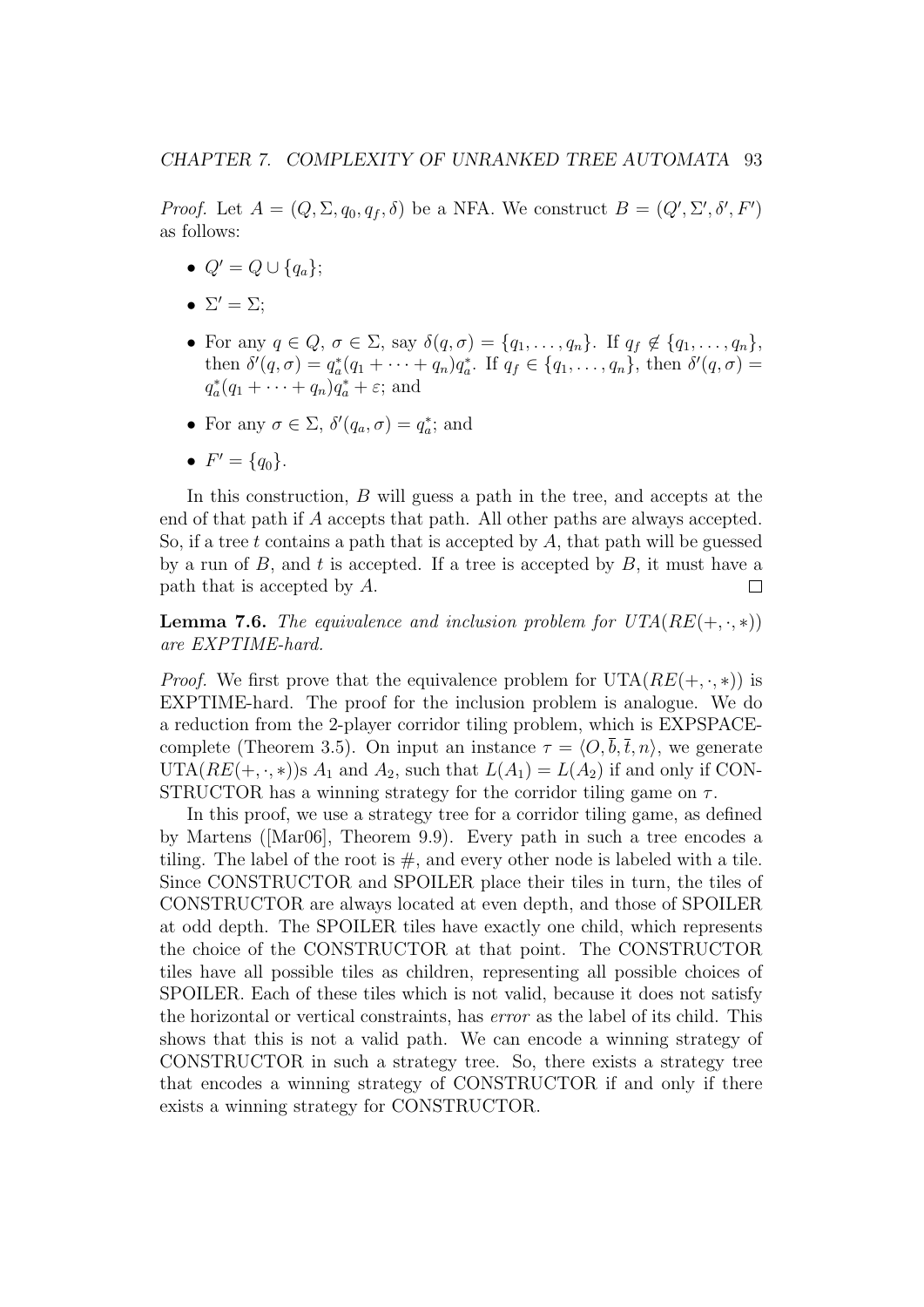

Figure 7.1: A strategy tree for the winning strategy of CONSTRUCTOR in the 2-player corridor tiling problem of Example 7.7.

**Example 7.7.** Take the instance  $\tau = \langle O, \overline{b}, \overline{t}, n \rangle$ , where

- $Q = \{Q_1, Q_2, Q_3\}$ ;
- $\bar{b} = \bar{t} = (o_1, o_2);$
- $n = 2$ ;

where the following horizontal and vertical constraints hold

- $H = \{(o_1, o_2), (o_3, o_2), (o_3, o_3)\}\; and$
- $V = \{(o_1, o_3), (o_2, o_2), (o_2, o_3), (o_3, o_1), (o_3, o_2)\}.$

For the 2-player corridor tiling problem on  $\tau$ , CONSTRUCTOR has a winning strategy. The strategy tree that encodes this winning strategy is shown in Figure 7.1. Depending on the choices of SPOILER, this strategy can lead to two valid corridor tilings. These are shown in Figure 7.2.  $\Box$ 

We define  $A_1$  as the UTA which accepts all possible trees over the alphabet  $\Sigma = O \cup \{\#, error\}$ , and  $A_2$  will be the UTA that accepts all possible trees over  $\Sigma$  except those that encode a strategy tree for a winning strategy of CONSTRUCTOR. If no such tree exists, and thus the 2-player corridor tiling problem rejects,  $A_2$  is equal to  $A_1$ . Conversely, if the 2-player corridor tiling problem accepts, there exists such a strategy tree and  $A_2$  is not equal to  $A_1$ .

We begin by describing  $A_1 = (Q_1, \Sigma, \delta_1, F_1)$ :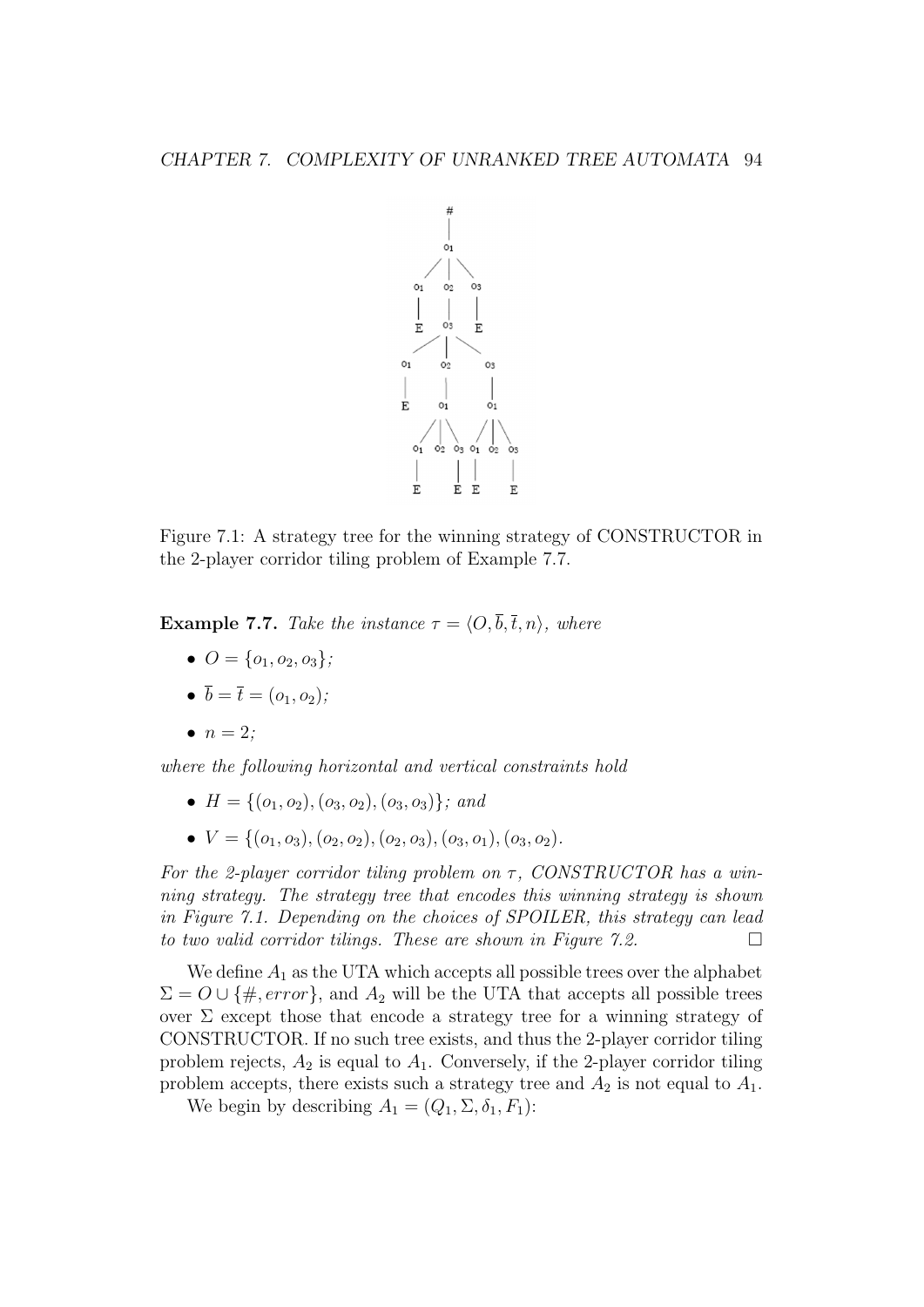| $O_1$ $O_2$ | $O_1$ $O_2$ |
|-------------|-------------|
| $O_3$ $O_2$ | $O_3$ $O_3$ |
| $O_1$ $O_2$ | $O_1$ $O_2$ |

Figure 7.2: The two possible valid tilings that can be constructed from the strategy tree of Figure 7.1.

- $Q_1 = F_1 = \{q\};$
- $\Sigma = O \cup \{\#, error\}$ ; and
- For any  $\sigma \in \Sigma$ :  $\delta_1(q, \sigma) = q^*$ .

We describe  $A_2$  using a number of UTAs and NFAs which express certain errors in a strategy tree. We use these NFAs to check if a path of the tree, rather than the whole tree, contains an error. In Lemma 7.5, we have seen how we can construct an UTA, which accepts a tree if it contains a path which is accepted by a NFA. Finally, we take the union of these UTAs, which will be  $A_2$ . We now describe all possible errors in a tree that prevent it to be a correct strategy tree. Suppose that the set of tiles  $O = \{o_1, \ldots, o_n\}.$ 

- 1. The tree t does not have  $\#$  as root symbol,  $\#$  occurs at any other position in t, error occurs at a non-leaf node of t, t does not have exactly one choice for a tile of CONSTRUCTOR, or t does not have all possible tiles as choices for SPOILER. The following UTA,  $(Q, \Sigma, \delta, F)$ , checks these conditions:
	- $Q = \{q_v, q_a, q^c, q_1^s, \ldots, q_n^s\};$
	- $F = \{q_v\};$
	- $\delta(q_v, \#) = q^c$ , and for any  $\sigma \in \Sigma$ ,  $\sigma \neq \#$ ,  $\delta(q_v, \sigma) = q_a^*$ ;
	- For any  $\sigma \in \Sigma$ ,  $\delta(q_a, \sigma) = q_a^*$ ;
	- $\delta(q^c, \#) = q_a^*$ ,  $\delta(q^c, error) = q_a^+$ , and for every  $\sigma \in \Sigma$ ,  $\sigma \neq \#$ ,  $\sigma \neq \emptyset$  $error, \ \delta(q^c, \sigma) = q_a^{1..n-1} + q_a^{n+1..n+1}q_a^* + q_1^s q_a^{n-1..n-1} + q_a q_2^s q_a^{n-2..n-2} +$  $\cdots + q_a^{n-2..n-2} q_{n-1}^s q_a + q_a^{n-1..n-1} q_n^s$ ; and
	- For any  $i = 1, ..., n$ ,  $\delta(q_i^s, \#) = \delta(q_i^s, error) = q_a^*, \delta(q_i^s, o_i) =$  $q_c + q_a q_a^+$ . For any  $o_i \in O, q_j^s \in Q, i \neq j, \delta(q_j^s, o_i) = q_a^*$ .

The state  $q_v$  always is the state at the root node, the nodes which contain a tile which is placed by CONSTRUCTOR are in state  $q_c$ , and the nodes which contain a tile that is placed by CONSTRUCTOR are in one of the states  $q_1, \ldots, q_n$ , depending on which tile,  $o_1, \ldots, o_n$ ,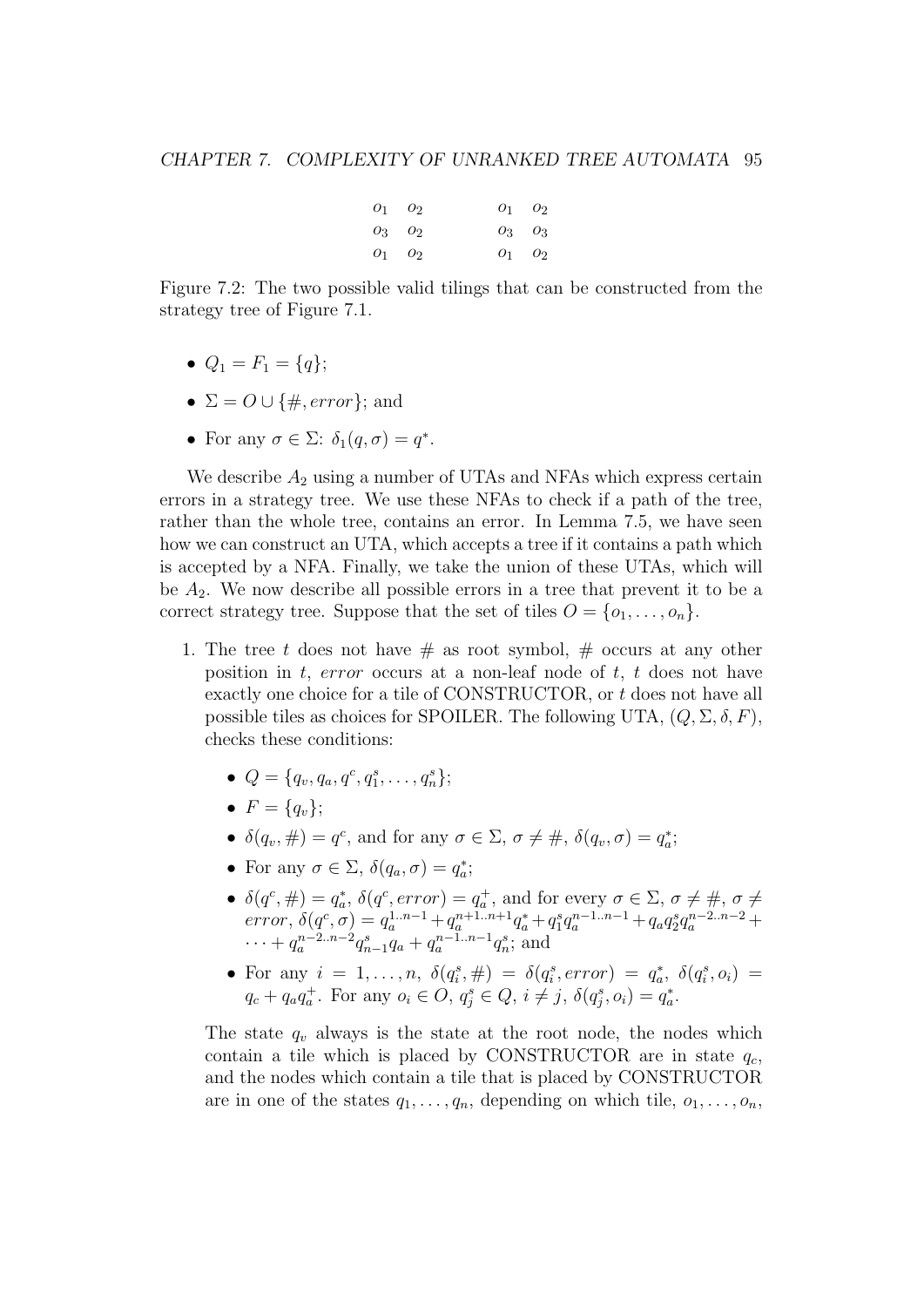must be placed at that position. By maintaining this information in our states, we can search for misplaced labels and, if we find such an error, we immediately go into state  $q_a$ . The state  $q_a$  is used to denote that we have found an error and can accept. We explain the transition function  $\delta(q^c, \sigma) = q_a^{1..n-1} + q_a^{n+1..n+1}q_a^* + q_1^s q_a^{n-1..n-1} + q_a q_2^s q_a^{n-2..n-2} +$  $\cdots + q_a^{n-2\ldots n-2}q_{n-1}^s q_a + q_a^{n-1\ldots n-1}q_n^s$  a bit more in depth. A node which contains a tile that is placed by CONSTRUCTOR, must have exactly n child nodes which contain  $o_1, \dots, o_n$ , in that order. The two first factors of this transition function make sure that if it has more or less than  $n$  children, we immediately accept. If there are exactly  $n$  children, we guess for which child node we will test if it contains a wrong tile. This is done by the last *n* factors of the transition function.

Note that our regular expression can only use the operators  $\cdot$ ,  $+$ , and  $\ast$ . The numerical occurrence indicators used in these regular expressions are abbreviations, rather than operators.

- 2. The tree contains a path that does not end with error, and whose length is not equal to  $1 + m \cdot n$ , for any  $m \in \mathbb{N}$ . We construct a NFA,  $(Q, \Sigma, q_0, q_f, \delta)$ , which accepts such a path.
	- $Q = \{q_v, q_a, q_1, \ldots, q_n\};$
	- $q_0 = q_v$ ;
	- $q_f = q_a$ ;
	- $\delta(q_v, \#) = q_1;$
	- For  $i = 1, \ldots, i 1, \sigma \in \Sigma$ ,  $\sigma \neq error$ ,  $\delta(q_i, \sigma) = \{q_{i+1}, q_a\}$ ; and
	- For  $\sigma \in \Sigma$ ,  $\delta(q_n, \sigma) = \{q_1\}.$

In this automaton,  $q_v$  is the start state and  $q_a$  is the accept state. The states  $q_1$  to  $q_n$  are used to keep track of the position in the string modulo n. If we are at the last position of the string, we don't read 'error', and we are not in state  $q_n$ , we can accept.

- 3. The tree contains a path which encodes a tiling for which the bottom row is not equal to  $\bar{b}$ . A path encodes a tiling if it does not end with error. We construct a NFA,  $(Q, \Sigma, q_0, q_f, \delta)$ , which accepts such a path.
	- $Q = \{q_v, q_a, q_1, \ldots, q_n\};$
	- $q_0 = q_v$ ;
	- $q_f = q_a;$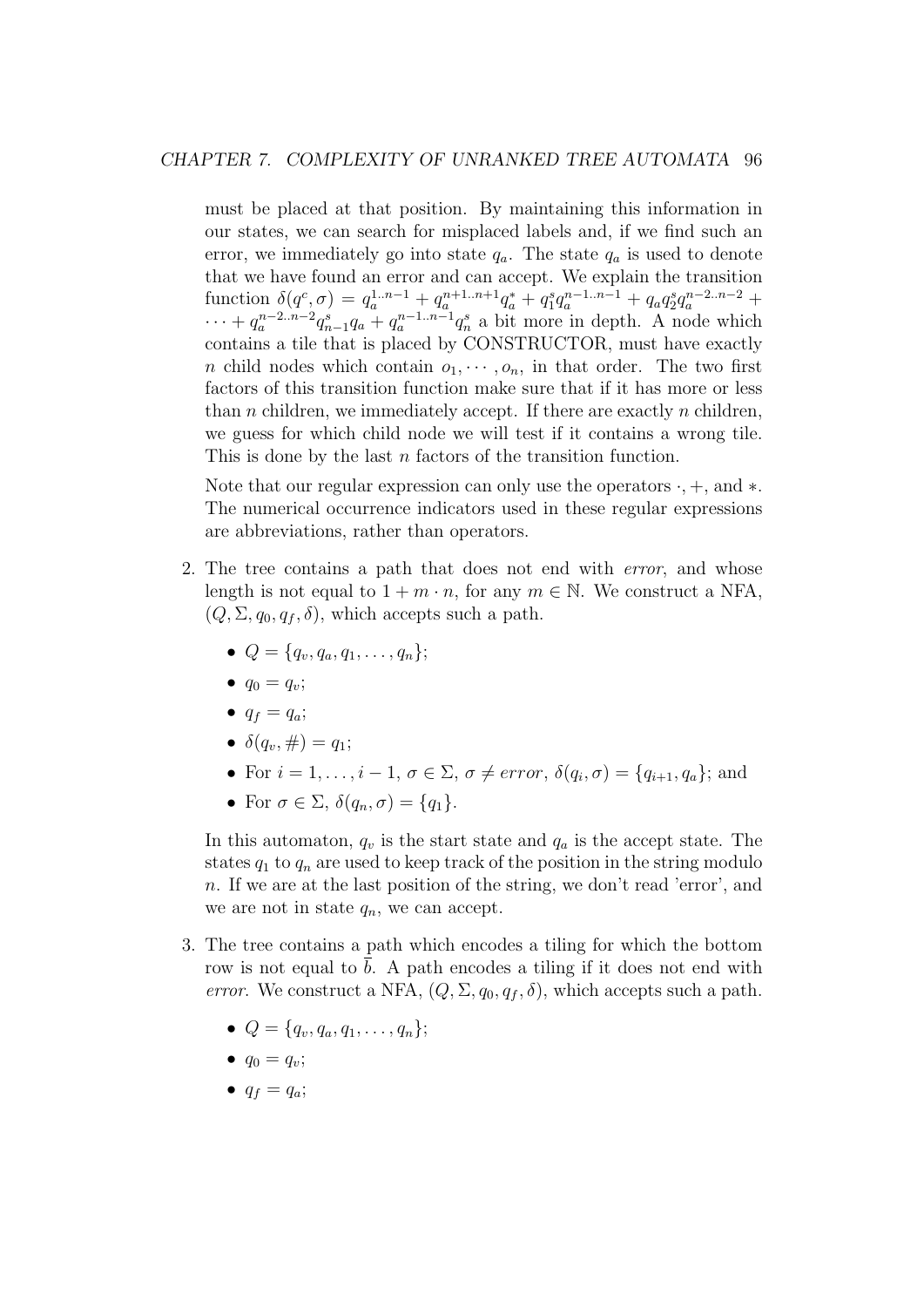- $\delta(q_v, \#) = \{q_1\};$
- For  $i = 1, ..., n 1, \delta(q_i, b(i)) = \{q_{i+1}\};$
- For  $i = 1, \ldots, n, \sigma \in \Sigma, \sigma \neq b(i), \delta(q_i, \sigma) = \{q_a\};$  and
- For  $\sigma \in \Sigma$ ,  $\sigma \neq error$ ,  $\delta(q_a, \sigma) = q_a$ .

The state  $q_v$  is again the start state. The states  $q_1$  to  $q_n$  check if the first *n* tiles are at any position different from  $\bar{b}$ . If that is the case, we enter state  $q_a$  and remain in state  $q_a$  until the end of the string. If the last symbol of the string is not equal to 'error', we accept.

- 4. The tree contains a path which encodes a tiling for which the top row is not equal to  $\overline{t}$ . A path encodes a tiling if it does not end with *error*. We construct a NFA,  $(Q, \Sigma, q_0, q_f, \delta)$ , which accepts such a path.
	- $Q = \{q_v, q_1^a, \ldots, q_{n+1}^a, q^r, q_1^r, \ldots, q_n^r\};$
	- $q_0 = q_v$ ;
	- $q_f = q_{n+1}^a;$
	- $\delta(q_v, \#) = q^r;$
	- For any  $\sigma \in \Sigma$ ,  $\delta(q^r, \sigma) = \{q^r, q_1^r\};$
	- For  $i = 1, ..., n 1$ ,  $\delta(q_i^r, \overline{t}(i)) = \{q_{i+1}^r\};$
	- For  $i = 1, \ldots, n, \sigma \in \Sigma, \sigma \neq \overline{t}(i), \delta(q_i^r, \sigma) = \{q_{i+1}^a\};$  and
	- For  $i = 1, ..., n, \sigma \in \Sigma$ ,  $\sigma \neq error$ ,  $\delta(q_i^a, \sigma) = q_{i+1}^a$ .

This automaton is almost the same as the previous one, but its a bit more complicated because we have to check the last  $n$  tiles instead of the first *n* tiles. The state  $q_v$  is again the start state, the states with a  $r$  in superscript denote that we are going to reject the string, those marked with a a denote that we are going to accept the string. The states with a subscript ranging from one to  $n+1$  are used to control if the top row is equal to  $\bar{t}$  and the subscripts denote the position in this top row.

We always begin in  $q_v$ , which immediately passes the control to state  $q^r$ . We stay in  $q^r$  until we guess that we have reached the first tile of the top row and enter  $q_1^r$ . From here on, the states  $q_1^r$  to  $q_n^r$ , and  $q_1^a$  to  $q_{n+1}^a$  are used to check if the top row is different from  $\bar{t}$ . If it is different, at any position, we arrive at the state  $q_{n+1}^a$ , and accept.

5. The tree contains a path in which CONSTRUCTOR violates a horizontal constraint.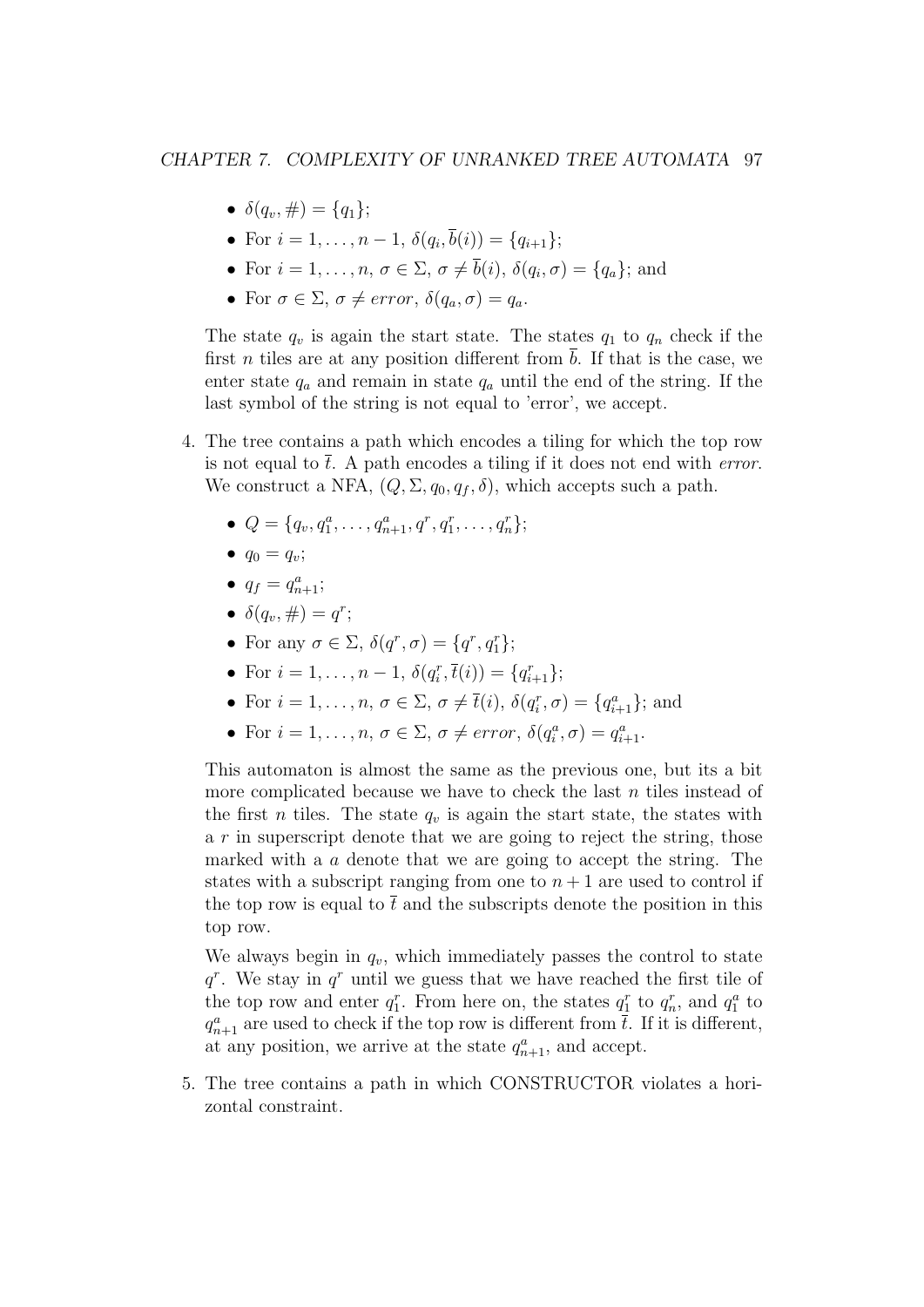From here on, we will only describe the automata informally. The formal constructions of the automata are straightforward.

The NFA reads the string, and non-deterministically chooses a position which contains a tile placed by SPOILER to check if the horizontal constraints between this tile and the next tile are respected. If they are not respected, we accept. The only place where we do not have to check the horizontal constraints between two successive tiles is between the last tile of one row, and the first tile of the next row. To make sure that we do not control this, we create states  $n$  states which keep track of the position in the tiling.

6. The tree contains a path in which SPOILER violates a horizontal constraint, which is not immediately followed by an error label.

This NFA works almost the same as the previous. The only difference is that when it finds a violation of the horizontal constraints, it can not immediately accept, but has to check if the next symbol is not equal to 'error', and can then accept.

7. The tree contains a path in which CONSTRUCTOR violates a vertical constraint.

This automaton is also very similar to the two previous ones. We only have to add *n* states, that can search for the tile exactly on top of a given tile. For these two tiles, we can check the vertical constraints.

8. The tree contains a path in which SPOILER violates a vertical constraint, which is not immediately followed by an error label.

Again, we just have to extend the previous automaton. When we find a violation of the vertical constraints, we have to check if the next symbol is not equal to 'error'.

We show that a tree  $t$  that is not accepted by the first UTA, and which does not contain a path that is accepted by any of the NFAs, encodes a strategy tree for a winning strategy of CONSTRUCTOR.

If  $t$  is not accepted by the UTA in item 1, the structure of the tree must be that of a strategy tree. The NFA in item 2 checks that every path that does not end on error, has the right length to encode a tiling. The NFAs in item 3 and 4 make sure that for every encoding of a tiling in  $t$ , the bottom and top row are equal to b and  $\bar{t}$ , respectively. The last four NFAs check that the horizontal and vertical constraints are respected by CONSTRUCTOR, and that they are respected by SPOILER, or that if they are not respected, this is immediately labeled with *error*. Thus, if  $t$  is not accepted by any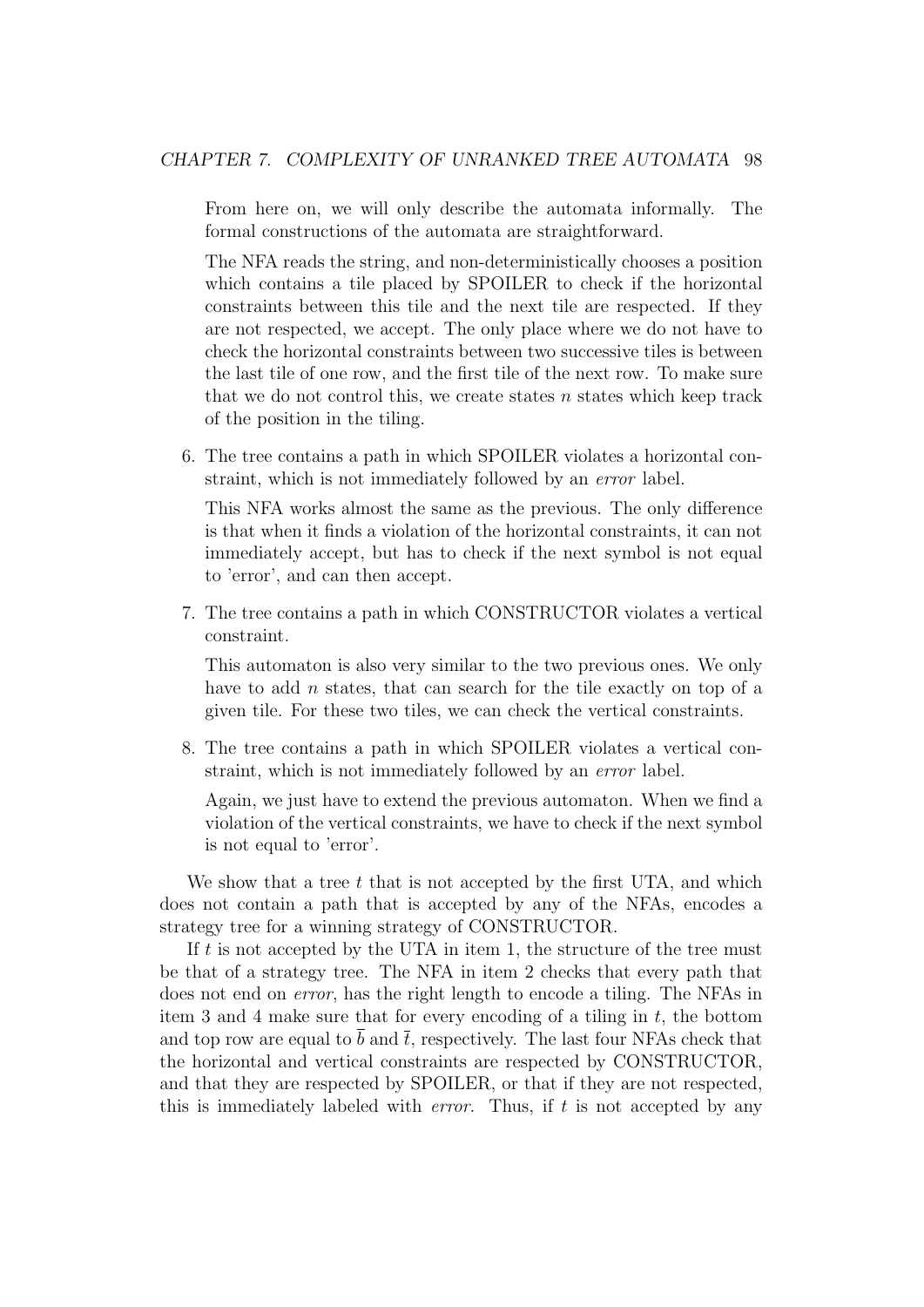of these trees it must encode a strategy tree, in which CONSTRUCTOR has a strategy such that no matter what SPOILER does, SPOILER must place an invalid tile (which is marked by error ) or a valid corridor tiling is created. In other words, t encodes a strategy tree for a winning strategy of CONSTRUCTOR.

To construct  $A_2$ , we first transform the different NFAs into corresponding UTAs using the construction of Lemma 7.5. This gives us a constant number of UTAs. For two UTAs  $A_1 = (Q_1, \Sigma, \delta_1, F_1)$ , and  $A_2 = (Q_2, \Sigma, \delta_2, F_2)$ ,  $A_u = (Q_1 \cup Q_2, \Sigma, \delta_1 \cup \delta_2, F_1 \cup F_2)$  accepts  $L(A_1) \cup L(A_2)$ , assuming  $Q_1 \cap Q_2 = \emptyset$ . If that is not the case, it can be achieved by proper renaming. The union of a constant number of UTAs similarly is the union of the state sets, the alphabet, the union of the transition function and the union of the final state sets. We use this technique to compute the union of the UTAs obtained earlier.

As discussed earlier,  $A_1$  accepts all possible trees, and  $A_2$  accepts all trees except those that encode a winning strategy for CONSTRUCTOR in the corridor tiling game on  $\tau$ . Therefore  $L(A_1) = L(A_2)$  if and only if CONSTRUCTOR does not have a winning strategy on  $\tau$ .

It only remains to show that this reduction can be done in logarithmic space. The construction of  $A_1$ , and the constructions of various UTAs and NFAs of  $A_2$ , only range over the tiles in O, b,  $\bar{t}$ , and n. This requires logarithmic space. The transformation of the NFAs in UTAs only reads the NFAs, which are of polynomial size, and thus requires logarithmic space. Finally, taking the union of a constant number of UTAs, of polynomial size, also requires logarithmic space. The problem with this approach is that we have to store intermediate NFAs and UTAs which requires polynomial space. However, we can also describe the whole UTA  $A_2$  immediately, instead of splitting it up into smaller parts. We have split it up because that makes the proof more comprehensible. The construction of this big automaton  $A_2$ only ranges over the tiles in O,  $\overline{b}$ ,  $\overline{t}$ , and n, and can thus be generated in logarithmic space.

We have now shown that the equivalence problem for  $UTA(RE(+, \cdot, *))$ is EXPTIME-hard. For the inclusion problem, we do exactly the same reduction, and create the same UTAs  $A_1$  and  $A_2$ . Since,  $A_1$  accepts all possible trees,  $L(A_1) \subseteq L(A_2)$  if and only if  $L(A_1) = L(A_2)$ .  $\Box$ 

**Lemma 7.8.** The equivalence and inclusion problem for  $UTA(RE(+, \cdot, *, \#))$ and  $UTA(RE(+, \cdot, *, \&))$  are EXPSPACE-hard.

*Proof.* We first prove that the equivalence problem for  $UTA(RE(+, \cdot, *, \#))$ is EXPSPACE-hard. The proofs for the inclusion problem for  $UTA(RE(+, \cdot,$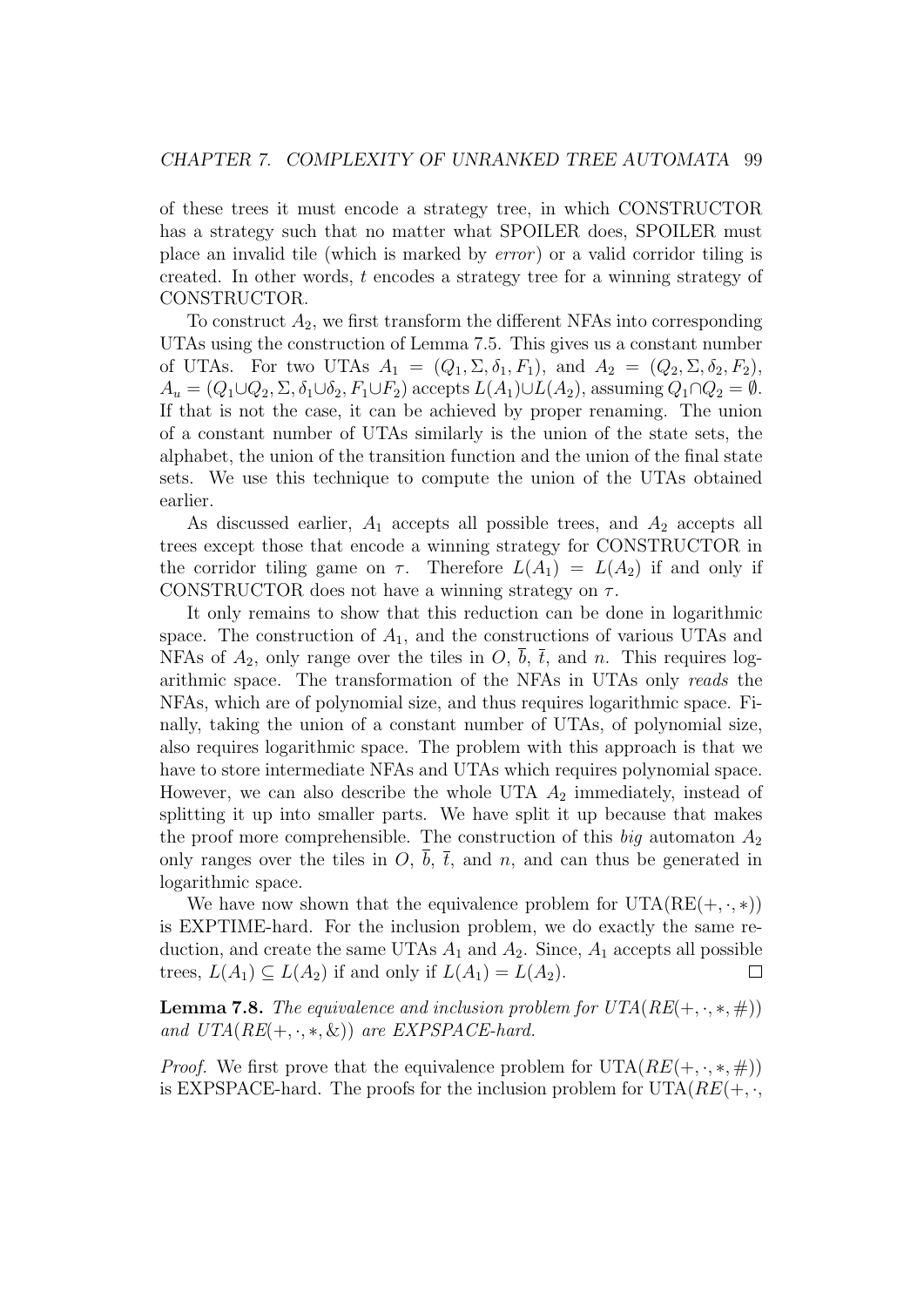$(*, \#)$ , and the equivalence and inclusion problem for UTA( $RE(+, \cdot, *, \&)$ ) are analogue.

We reduce the equivalence problem for  $RE(+, \cdot, *, \#)$ , which is EXPSPACE complete (Theorem 6.2), to the equivalence problem for  $UTA(RE(+, \cdot, *, \#))$ . Given two  $RE(+, \cdot, *, \#)$  expressions  $r_1, r_2$  over an alphabet  $\Sigma$ , we construct UTA( $RE(+, \cdot, *, \#)$ ) automata  $A_1$ , and  $A_2$ , such that  $L(r_1) = L(r_2)$  if and only if  $L(A_1) = L(A_2)$ .

For  $i = 1, 2$ , we construct  $A_i = (Q_i, \Sigma_i, \delta_i, F_i)$  as follows:

- $Q_i = \{q_s\} \cup \Sigma;$
- Assume  $\#\notin \Sigma$ ,  $\Sigma_i = \Sigma \cup \{\#\};$
- $\delta_i(q_s, \#) = r_i$ , and for  $\sigma \in \Sigma$ ,  $\delta_i(\sigma, \sigma) = \varepsilon$ ; and
- $F_i = \{q_s\}.$

In this construction,  $A_1$  (resp.  $A_2$ ) accepts all trees of depth 2, whose root label is  $#$ , and for which the string of the children of the root node is defined by  $r_1$  (resp.  $r_2$ ). It follows that  $L(r_1) = L(r_2)$  if and only if  $L(A_1) = L(A_2)$ .

This construction writes a constant number of elements, and only reads the alphabet of the regular expressions and the regular expressions self. This can al be done in logarithmic space.

For the inclusion problem for  $UTA(RE(+, \cdot, *, \#))$ , we reduce from the inclusion problem for  $RE(+, \cdot, *, \#)$ , which is also EXPSPACE-complete. We can construct the automata in exactly the same way. The proofs for the equivalence and inclusion problem for  $UTA(RE(+, \cdot, *, \&))$  are also analogue. The only difference is that we have to reduce from the equivalence and inclusion problem for  $RE(+, \cdot, *, \&)$ .

This concludes the proof of theorem 7.1.

 $\Box$  $\Box$ 

### 7.2 Intersection

**Theorem 7.9.** The intersection problem for  $UTA(RE(+, \cdot, *, \#, \&))$  is EXP-TIME-complete. It remains EXPTIME-hard for  $UTA(RE(+, \cdot, *)), UTA($  $RE(+, \cdot, *, \#))$ , and  $UTA(RE(+, \cdot, *, \&))$ .

*Proof.* In Lemma 7.11, we prove that the intersection problem for  $UTA(RE(+)$ , ·, ∗)) is EXPTIME-hard. In Lemma 7.12, we prove that the intersection problem for UTA( $RE(+, \cdot, *, \#, \&)$ ) is in EXPTIME. The theorem follows.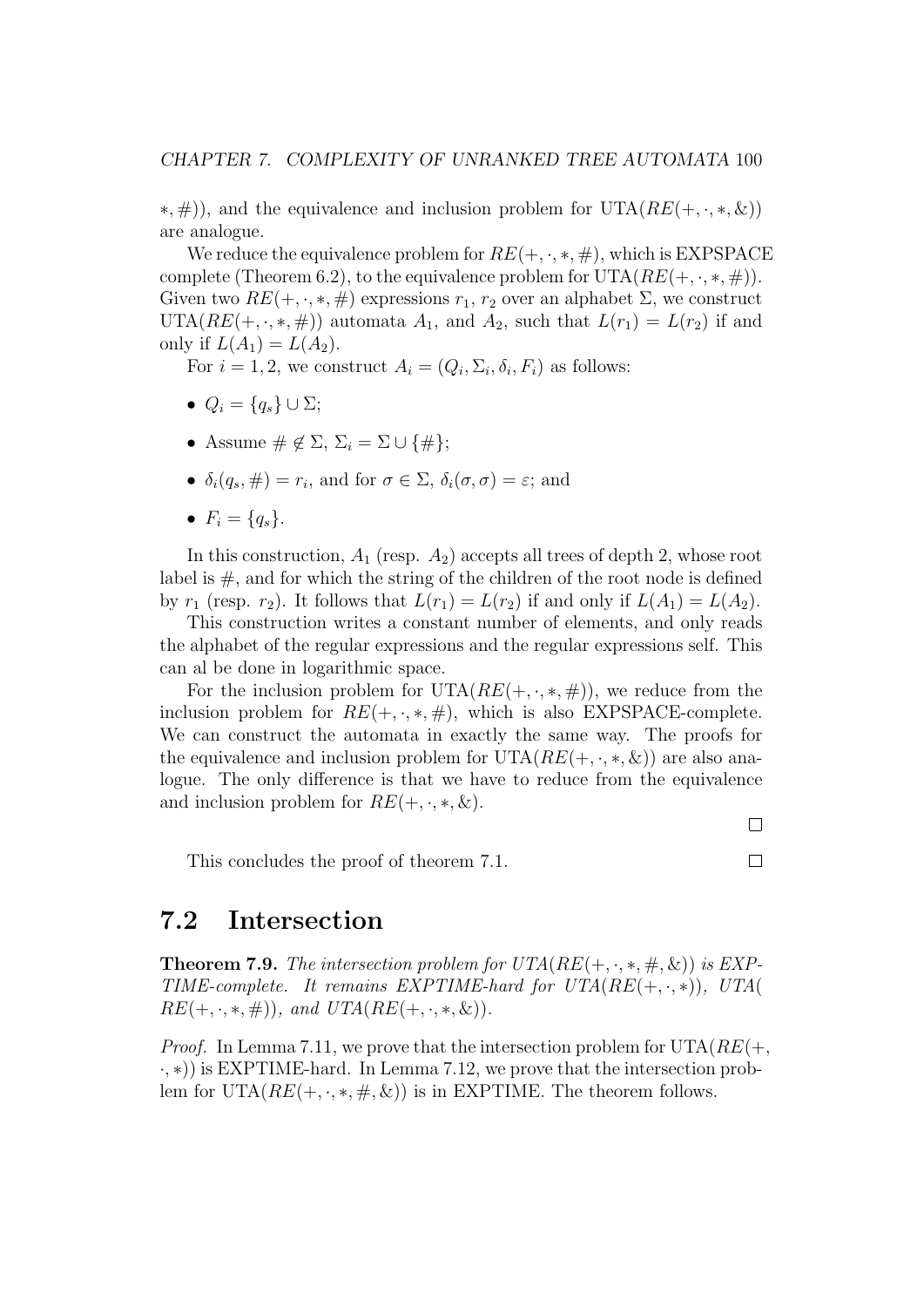#### CHAPTER 7. COMPLEXITY OF UNRANKED TREE AUTOMATA 101

#### **Lemma 7.10.** ( $[MNS04]$ ) The intersection problem for  $EDTD^{st}(CHARE((+a), w?, (+a)? , (+a)*))$  is EXPTIME-hard.

**Lemma 7.11.** The intersection problem for  $UTA(RE(+, \cdot, *))$  is EXPTIMEhard.

*Proof.* We reduce the intersection problem for  $EDTD^{st}(CHARE((+a), w?,$  $(+a)$ ?,  $(+a)*$ ) (Lemma 7.10) to the intersection problem for UTA( $RE(+, \cdot, *)$ ). On input  $EDTD^{st}(CHARE((+a), w?, (+a)? , (+a)*)) D_1, \ldots, D_n$ , we must generate UTA $(RE(+, \cdot, *)$ )s  $A_1, \ldots, A_n$  such that  $\bigcap_{i=1}^n L(D_i) \neq \emptyset$  if and only if  $\bigcap_{i=1}^n L(A_i) \neq \emptyset$ .

Since every CHARE $((+a), w?, (+a)?, (+a)*)$ -expression is a  $RE(+, \cdot, *)$ expression and every single-type EDTD is an EDTD, we know that every  $EDTD<sup>st</sup>(CHARE((+a), w?, (+a), (+a)*))$  also is an  $EDTD(RE(+, \cdot, *))$ . We have already shown that for every  $EDTD(RE(+, \cdot, *))$  D, we can construct an UTA( $RE(+, \cdot, *)$ ) A, in logarithmic space, such that  $L(A) = L(D)$  (Theorem 5.20).

The reduction constructs for every  $D_i$  its equivalent automaton  $A_i$ . Since  $L(D_i) = L(A_i)$ , for every i, we know that  $\bigcap_{i=1}^n L(D_i) \neq \emptyset$  if and only if  $\bigcap_{i=1}^n L(A_i) \neq \emptyset$ . This reduction uses logarithmic space since the construction of the automata is done in logarithmic space.  $\Box$ 

**Lemma 7.12.** The intersection problem for  $UTA(RE(+, \cdot, *, \#, \&))$  is in EXPTIME.

*Proof.* Given a number of  $UTA(RE(+, \cdot, *, \#, \&))$ s  $A_1, \ldots, A_n, A_i = (Q_i, \Sigma, \&)$  $\delta_i, I_i$ , we have to decide whether  $\bigcap_{i=1}^n L(A_i) \neq \emptyset$ . We give an alternating polynomial space algorithm that tries to guess a tree  $t$  that is accepted by every  $A_i$ . It accepts if such a tree exists, and rejects if it does not. Since  ${\rm APSPACE} = {\rm EXPTIME},$  this concludes the lemma.

The algorithm tries to guess the tree  $t$  in a top down manner. For every  $A_i$ , we always maintain the current state  $s_i$  that  $A_i$  is in at the current node. Note that we only have to keep one state and not a set of states, since we only have to proof that a tree is accepted and not that it is rejected by an automaton. Therefore, keeping one state is enough to assure that an accepting run for every  $A_i$  on t will be guessed if t is accepted by every  $A_i$ .

Guessing the state at a node is not straightforward, since our transition function is defined using regular expressions. However, we can construct an equivalent ENFA for these regular expressions. Note that the alphabet of these ENFAs are the states of the tree automata. By using these ENFA, we can guess the states the  $A_i$  are in.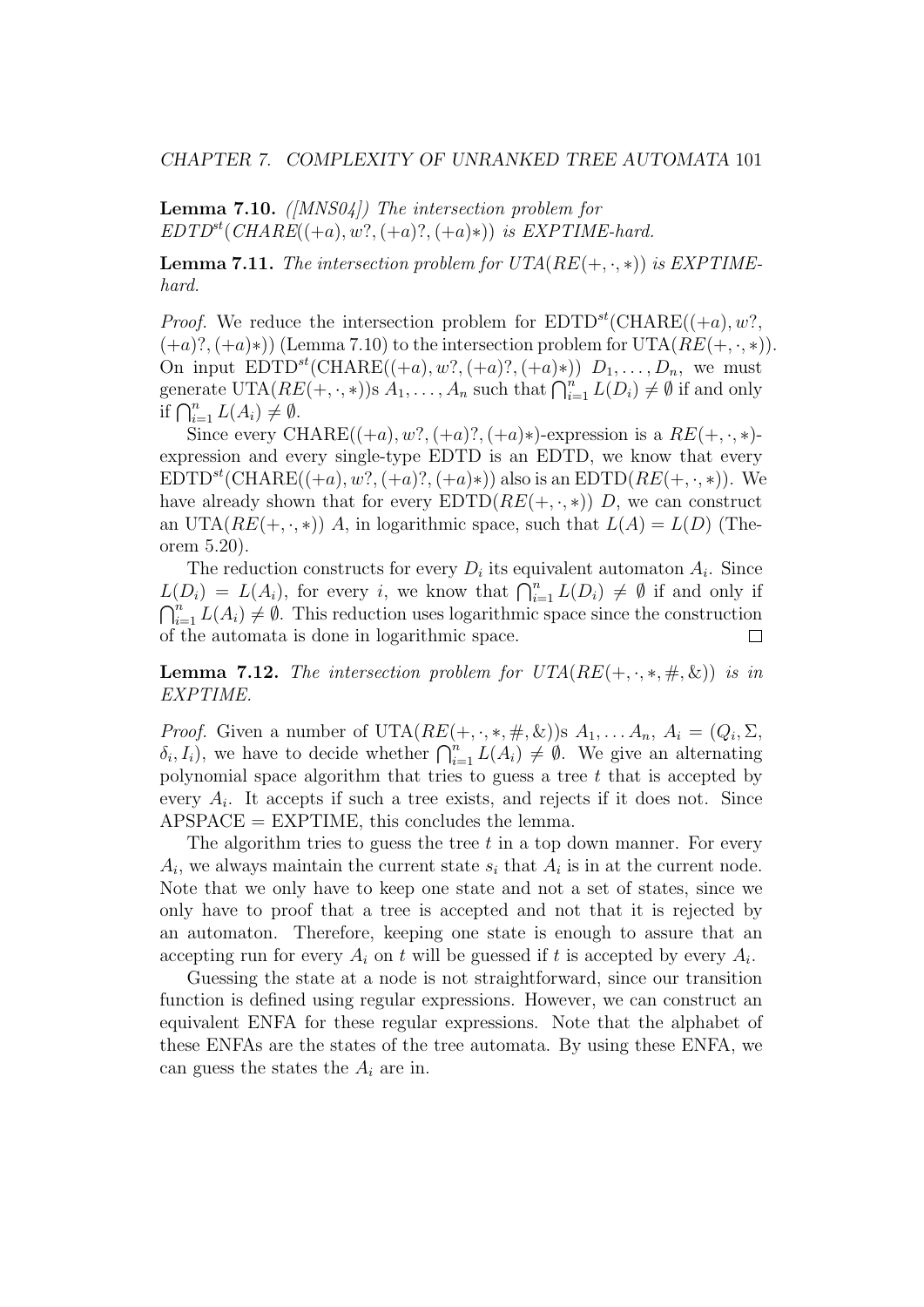During the computation we use a few variables:  $a \in \Sigma$  holds the label at the current node. For every  $0 < i \leq n$ ,  $s_i \in Q_i$  contains the state  $A_i$  is in at the current node. The string automaton constructed from the transition function of  $A_i$  is  $B_i$ . The configuration of automaton  $B_i$  is denoted by  $\gamma_i$ . The algorithm goes as follows:

- 1. For  $i = 1, \ldots, n$ , existentially guess an  $s_i$  from  $I_i$ .
- 2. Existentially guess an  $a \in \Sigma$ .
- 3. For  $i = 1, \ldots, n$ , construct an ENFA  $B_i = (Q_{B_i}, \Sigma, \delta_{B_i}, q_{B_i}, F_{B_i})$  such that  $L(B_i) = L(\delta_i(a, s_i))$ .
- 4. If  $\varepsilon \in L(\delta_i(a, s_i)) = L(B_i)$ , for every *i*, ACCEPT.
- 5. For  $i = 1, \ldots, n$ , let  $\gamma_i$  be the initial configuration of  $B_i$ .
- 6. For  $i = 1, \ldots, n$ , guess whether to follow an  $\varepsilon$ -transition of  $B_i$  and update  $\gamma_i$  accordingly.
- 7. Guess whether to repeat step 6 (GOTO 6) or continue with the algorithm (GOTO 8).
- 8. For  $i = 1, \ldots, n$ , guess a non-epsilon transition  $w_i \in \delta_i$ . If, for any i, there does not exist a configuration  $\eta_i$  such that  $\gamma_i \Rightarrow^{w_i} \eta_i$ , REJECT. Else, for every *i*, let  $\gamma_i = \eta_i$  and  $s_i$  is the symbol read by the transition  $w_i$ .
- 9. For  $i = 1, \ldots, n$ , guess whether to follow an  $\varepsilon$ -transition of  $B_i$  and update  $\gamma_i$  accordingly.
- 10. Guess whether to repeat step 9 (GOTO 9) or continue with the algorithm (GOTO 11).
- 11. If, for every i,  $\gamma_i$  is an accepting configuration of  $B_i$  GOTO 11.a, else GOTO 11.b
	- (a) Existentially guess whether this node was the last child of its parent (GOTO 2), or if there are more right siblings of the current node (GOTO 11.b)
	- (b) Universally guess whether to go to the right sibling of the current node (GOTO 6) or to go to the first child of the current node (GOTO 2).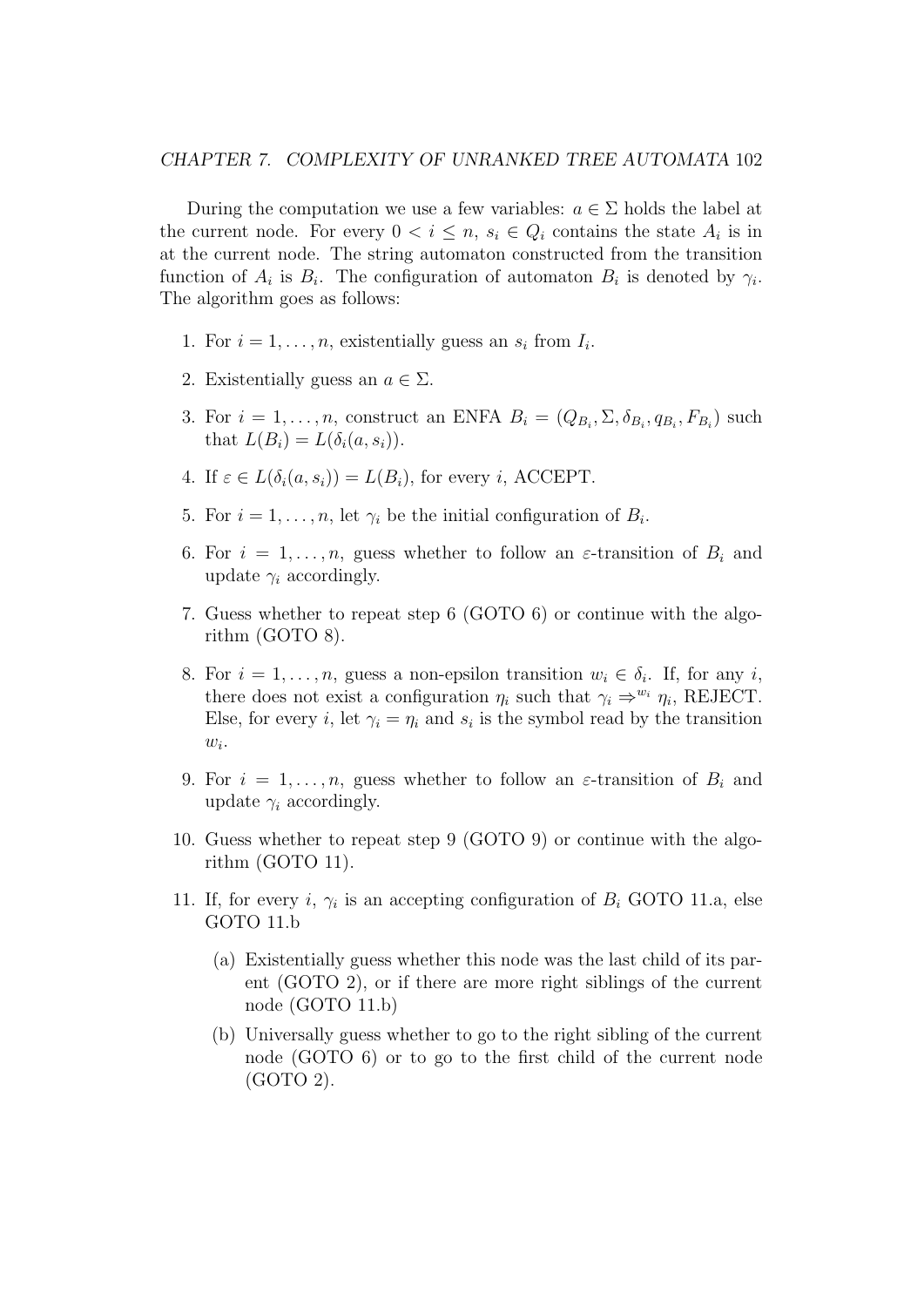We explain the algorithm step by step. We start by guessing the state of the root for every automaton (step 1) and the label of the root of our tree (step 2). Then, we construct a string automaton  $B_i$  for every automaton  $A_i$ based on the state and the label of the root, and the transition function of  $A_i$  (step 3). This string automaton accepts all sequences of states, that the children of the root node can have. If, for every  $i, \varepsilon \in L(\delta_i(a, s_i))$ , we can accept (step 4). In step 5, we set the current configuration of  $B_i$  to its initial configuration. Steps 6 and 7 allow every  $B_i$  to follow a number of epsilon transitions. After (possibly) following these epsilon transitions, we guess a transition for every  $B_i$ . If these transitions are all valid transitions, we update the current configuration of  $B_i$  and save the symbol read in  $s_i$ . Steps 9 and 10 are identical to steps 6 and 7 and allow the  $B_i$  to follow  $\varepsilon$ -transitions.

Finally, we check whether the configurations  $\gamma_i$  are all accepting configurations (step 11). If that is the case, this node can be the last child of its parent. If we guess that it is the last, we go back to step 2, where we guess the label of the current node, and repeat the entire algorithm. If we guess that it is not the last, we go to step 11.b, where we also arrive when not all  $\gamma_i$ are accepting configurations. There, we have to go to the right sibling (step 6) and go to the first child (goto 2).

If this algorithm accepts, then we have constructed a tree  $t$  and an accepting run for every  $A_i$  on t. Therefore,  $t \in L(A_i)$ , for every i.

Suppose that a tree t is accepted by every  $A_i$ , and that t is minimal in the sense that we can not construct a tree  $t' \neq t$  such that t' is accepted by every  $A_i$ , and that for every  $u \in Dom(t')$ ,  $lab^{t'}(u) = lab^{t}(u)$ . That is, t must have all unnecessary child nodes and subnodes pruned away. Then, there will be a run of our algorithm that (i) guesses  $t$  and (ii) guesses the accepting run of  $A_i$  on t, for every i. The tree t must be minimal, because our algorithm immediately accepts when possible (see step 4). If the intersection of  $L(A_i)$ is non-empty, there exists a minimal tree t accepted by every  $A_i$ , and thus our algorithm accepts.

Finally, we show that this algorithm operates in polynomial space. The variables we store, all require no more than polynomial space;  $a, u_i$ , and  $s_i$ store one element of  $\Sigma, Q_{B_i}$ , and  $Q_i$ . The automata  $B_i$ , can be constructed in polynomial time, and are stored in polynomial space, and the configurations  $\gamma_i$  can also be stored in polynomial space (Lemma 4.13). In step 2, we have to check if  $\varepsilon$  is accepted by a constant number of ENFAs. Checking whether  $\varepsilon$  is accepted by an ENFA B can be done in space polynomial in B (Lemma 4.14).  $\Box$ 

This concludes the proof of Theorem 7.9.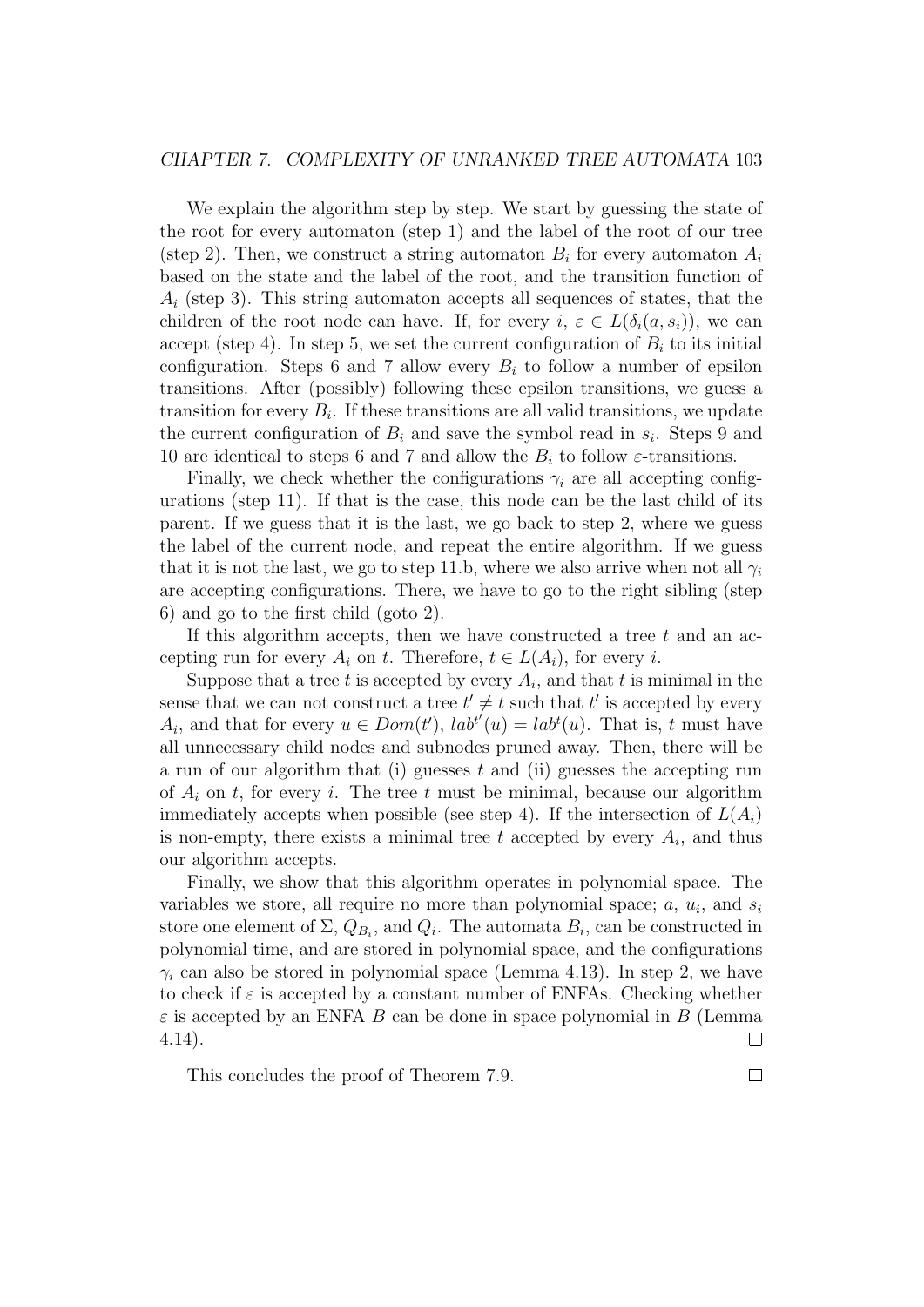# Chapter 8 Conclusion

In this thesis, we have established the complexity of the equivalence, inclusion, and intersection problem for various subclasses of regular expressions and unranked tree automata. For the subclass of regular expressions, where only the standard set of operators  $(+, \cdot, *)$  are allowed, the three decision problems are PSPACE-complete. We have shown that the complexity of the equivalence or inclusion problem becomes EXPSPACE when we add the numerical occurrence, shuffle or both operators. The intersection problem remains in PSPACE, even when we add both operators.

We have also extended the class of CHAREs with the numerical occurrence indicator. For the full class of these CHAREs, the complexity of the inclusion and intersection problems remains the same as the complexity of the full set of regular expressions. It is however possible that the equivalence problem for these CHAREs can be solved more efficient. For a much simpler subset of CHAREs, CHARE $(a, a$ ?,  $a \#$ ), the inclusion and intersection problems still remain coNP-hard, and NP-complete. The equivalence problem for CHARE $(a, a$ ?,  $a\#$ ) is tractable. We also found a subset of the CHAREs, CHARE $(a, a\#^{>0})$ , for which the three decision problems become tractable.

For unranked tree automata, it was only known that the equivalence and intersection problem for  $UTA(RE(+, \cdot, *)$  are EXPTIME-complete. We have shown that the inclusion problem for  $UTA(RE(+, \cdot, *))$  is also EXPTIMEcomplete. As for regular expressions, the complexity of the intersection problem remains the same if we add the numerical occurrence and/or shuffle operators. One would expect that the complexity of the equivalence and inclusion problem would also go one exponential higher, to 2EXPTIME. This, however, is not the case. The addition of one or both operators only takes the equivalence and intersection problem for UTAs to EXPSPACE, which is the same as the corresponding problems for regular expressions.

Using these results and the correlation between the complexities of the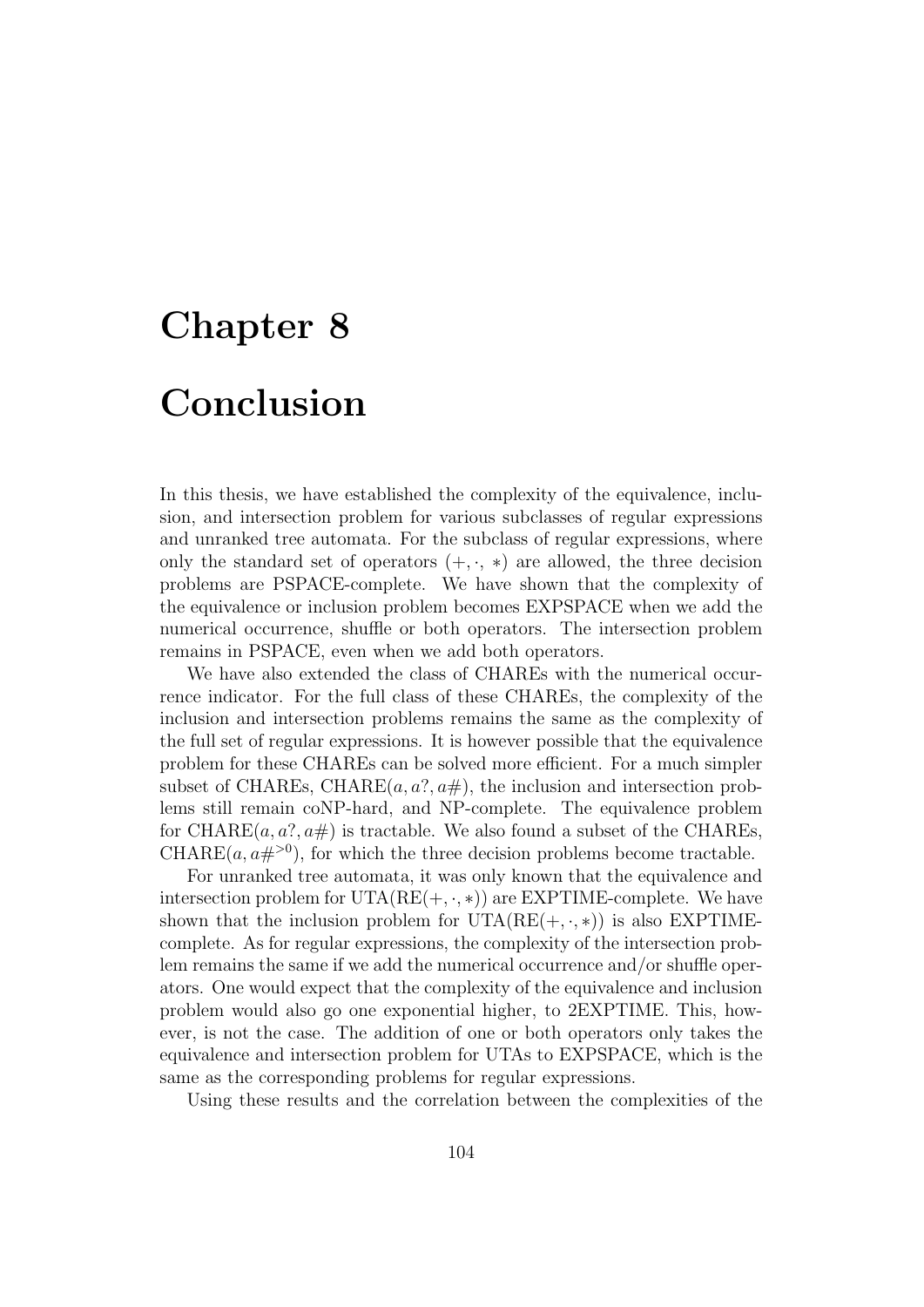decision problems for regular expressions, and unranked tree automata on one hand, and DTDs, EDTDs, and  $EDTD^{st}$  on the other hand, we can establish the complexity of the decision problem for DTDs, EDTDs, and  $EDTD^{st}$ . Since these classes are abstractions of DTD, Relax NG, and XML Schema, respectively, this gives us more information about the complexity of the decision problems for these schema languages.

In Table 8.1, we summarize the complexities of the decision problems for DTD, XML Schema, and Relax NG, that can be established using the complexities of the decision problems for regular expressions and unranked tree automata. For example, we know that the complexities of the equivalence problem for a subset of the regular expressions R,  $DTD(R)$ , and  $EDTD^{st}(R)$ are the same. DTDs allow their regular expressions to use the operators  $+$ ,  $\cdot$ , and  $\ast$ . So, the complexity of the equivalence problem for RE( $+$ ,  $\cdot$ , $\ast$ ), which is PSPACE, carries over to actual DTDs. XML Schema uses the operators  $+,\cdot,*,\&$  and  $\#$ , and the complexity of the equivalence problem for  $RE(+, \cdot, *, \#, \&)$  is EXPSPACE. Therefore, the complexity of the equivalence problem for XML Schema also is EXPSPACE.

|            | equivalence     | inclusion       | intersection   |
|------------|-----------------|-----------------|----------------|
| <b>DTD</b> | <b>PSPACE</b>   | <b>PSPACE</b>   | <b>PSPACE</b>  |
| XML Schema | <b>EXPSPACE</b> | <b>EXPSPACE</b> | <b>EXPTIME</b> |
| Relax NG   | <b>EXPSPACE</b> | EXPSPACE        | <b>EXPTIME</b> |

Table 8.1: The complexities of the equivalence, inclusion, and intersection problem for DTD, XML Schema, and Relax NG, where the determinism constraints for DTD and XML Schema are not enforced.

For Relax NG, which is abstracted by EDTDs, we know that UTAs and EDTDs are equivalent. Since Relax NG uses the operators  $+,\cdot,*$ , and  $\&$ , the complexity of the decision problems for  $UTA(RE(+, \cdot, *, \&))$  immediately carries over to Relax NG.

The only problem arises for the intersection problem for XML Schema. The complexity of the intersection problem for  $EDTD^{st}$  is not the same as that of the class of regular expressions it uses. However, we know that every  $EDTD^{st}$  is an EDTD, so the complexity of the intersection problem for UTA(RE(+, ·, \*,  $\#$ ,  $\&$ )), which is EXPTIME, already gives us an upper bound. Furthermore, we know that the intersection problem for  $EDTD<sup>st</sup>(CHARE((+a), w?, (+a), (+a)*))$  is already EXPTIME-hard, which gives us an EXPTIME lower bound for XML Schema.

As discussed earlier, we do not enforce the determinism constraints of DTD and XML Schema on our abstractions of these XML schema languages.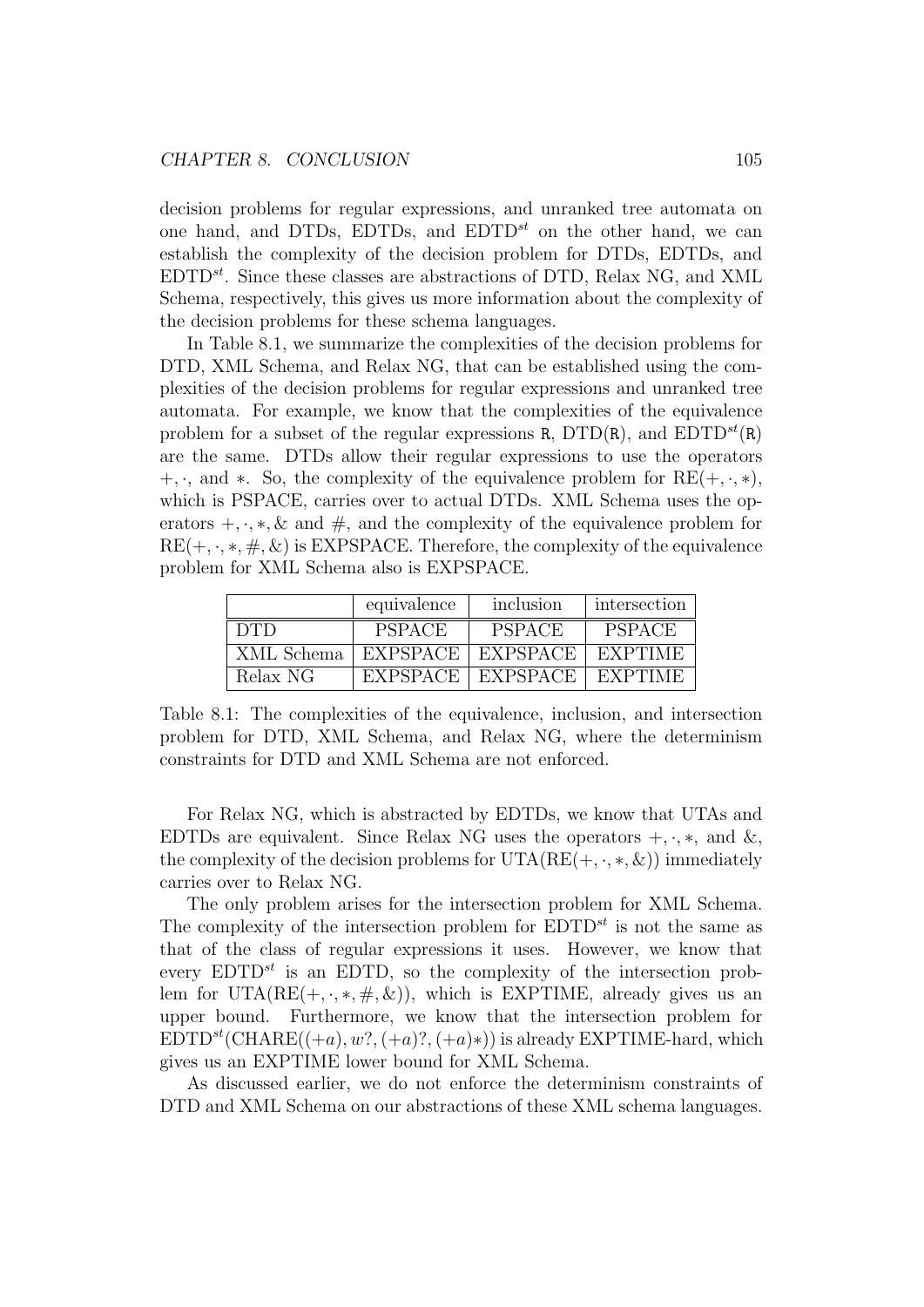This certainly has an influence on the complexity of our decision problems. For example, the equivalence and inclusion problem for DTDs which enforce the determinism constraint are in PTIME, whereas the complexity of these problems for DTD without these constraints is PSPACE. This, however, is not the case in general. The complexity of the intersection problem for DTDs with or without these constraints is PSPACE. Relax NG does not enforce any constraints, so the complexities found there are the actual complexities of these problems for Relax NG.

If we look at the results of Table 8.1, we see that none of the decision problems are tractable for the three XML schema languages, without determinism constraints. Among these, the problems can be solved the most efficient for DTDs. This is logical, since DTD is simpler than XML Schema and Relax NG, and does not allow counting or the shuffle operator. We also see that the complexity for the three decision problem is the same for XML Schema and Relax NG. The major difference between our models for XML Schema and Relax NG is that we have incorporated the EDC constraint for XML Schema. However, it turns out that this constraint does not influence the complexity of the decision problems.

These conclusions tell us something about the complexity of the decision problems for the XML schema languages in general. We have also studied CHAREs, because in most practical DTDs and XSDs only CHAREs are used. However, as mentioned earlier, the complexities of the inclusion and intersection problem for the full class of CHAREs are the same as the corresponding problems for the class of regular expressions, which allow the same operators. For the equivalence problem, we have not yet established the exact complexity for CHAREs. We did find subclasses of CHAREs that are tractable. For example, the equivalence problem for CHARE $(a, a^2, a\#)$ is in PTIME. It follows that the equivalence problem for DTDs and XSDs which only use regular expressions in CHARE $(a, a^2, a\#)$  is also in PTIME. We can make an analogue argumentation for other decision problems and other subclasses of CHAREs or regular expressions.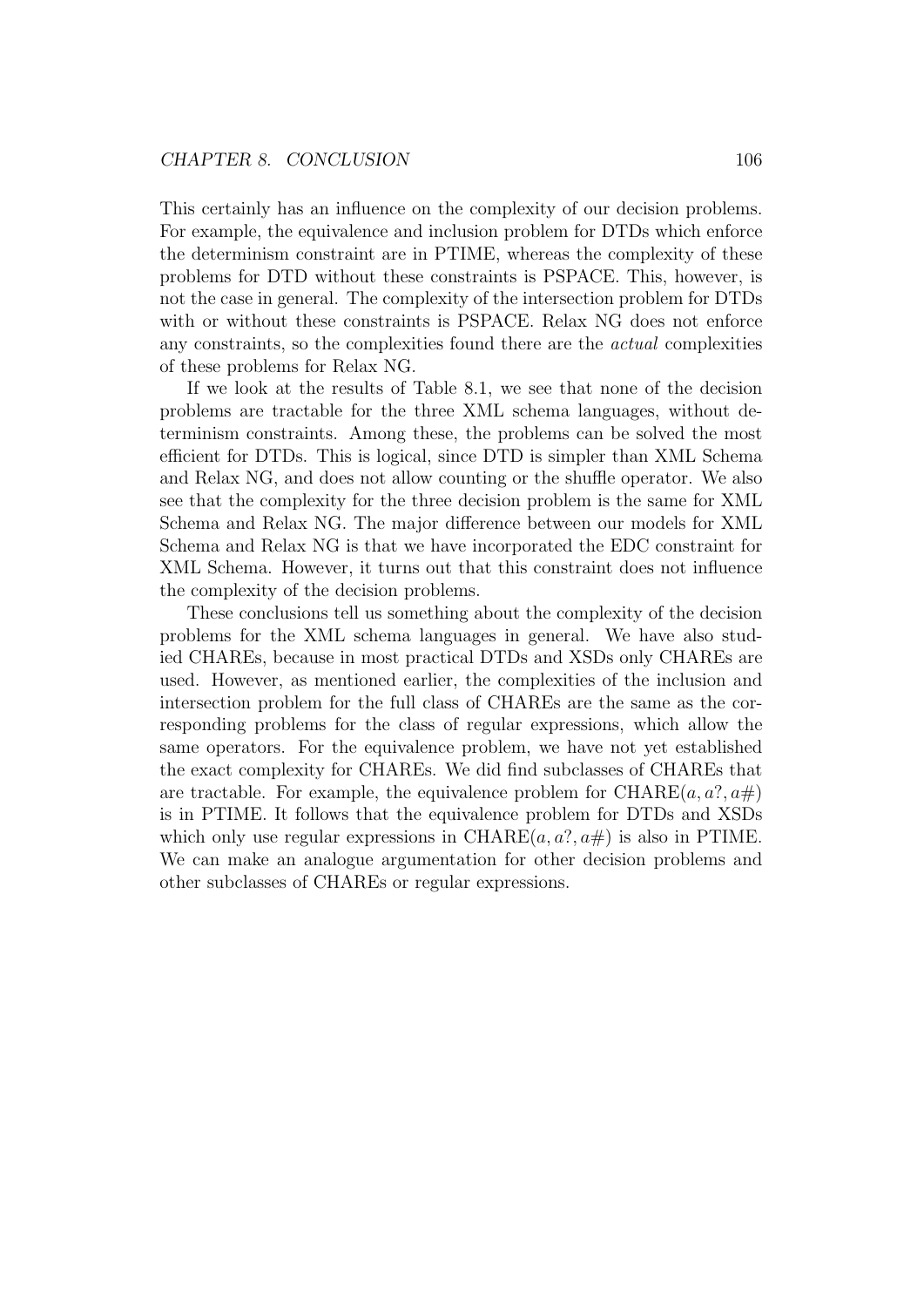# Bibliography

- [BKW98] A. Bruggemann-Klein and D. Wood. One-unambiguous regular languages. Inf. Comput., 140(2):229–253, 1998.
- [BMNS05] G. Bex, W. Martens, F. Neven, and T. Schwentick. Expressiveness of xsds: from practice to theory, there and back again. In WWW, pages 712–721, 2005.
- [BNVdB04] G. Bex, F. Neven, and J. Van den Bussche. DTDs versus XML schema: a practical study. In WebDB '04: Proceedings of the 7th International Workshop on the Web and Databases, pages 79–84, New York, NY, USA, 2004. ACM Press.
- [BPSM<sup>+</sup>04] T. Bray, J. Paoli, C. M. Sperberg-McQueen, E. Maler, and F. Yergeau. Extensible Markup Language (XML) 1.0, 2004. http://www.w3.org/TR/REC-xml/.
- [Chl86] B. S. Chlebus. Domino-tiling games. J. Comput. Syst. Sci., 32(3):374–392, 1986.
- [CKS81] A. K. Chandra, D. Kozen, and L. J. Stockmeyer. Alternation. J. ACM, 28(1):114–133, 1981.
- [CM01] J. Clark and M. Murata. Relax NG specification, December 2001. http://www.relaxng.org/spec-20011203.html.
- [GJ79] M. R. Garey and D. S. Johnson. Computers and Intractability : A Guide to the Theory of NP-Completeness. Series of Books in the Mathematical Sciences. W. H. Freeman, January 1979.
- [GKPS05] G. Gottlob, C. Koch, R. Pichler, and L. Segoufin. The complexity of xpath query evaluation and xml typing. J. ACM, 52(2):284–335, 2005.
- [JS01] J. Jedrzejowicz and A. Szepietowski. Shuffle languages are in P. Theor. Comput. Sci., 250(1-2):31–53, 2001.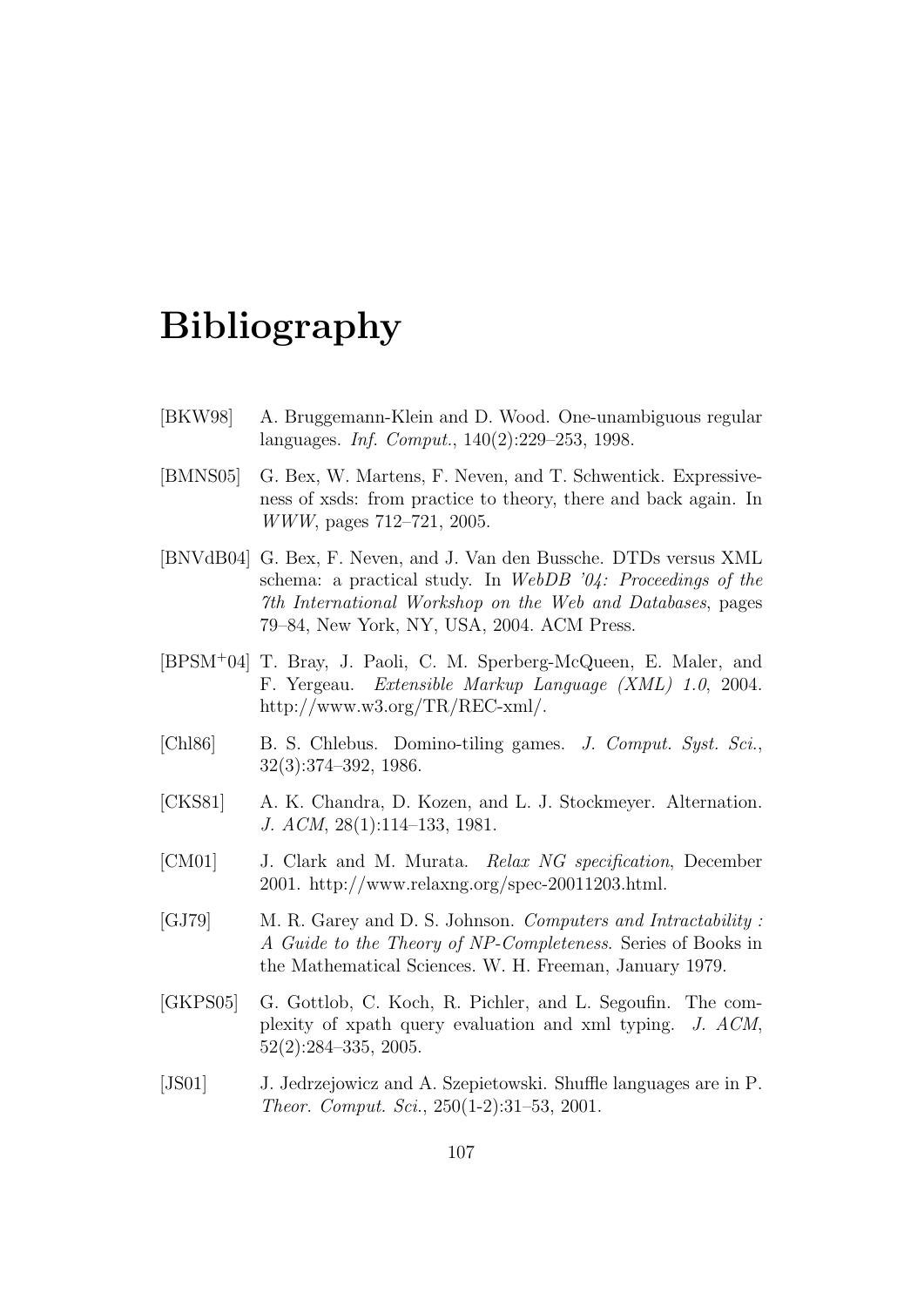- [Koz77] D. Kozen. Lower bounds for natural proof systems. In Proceedings of the 18th Symposium on Foundations of Computer Science, pages 254–266, Los Alamitos, CA, October 1977. IEEE Computer Society Press.
- [KT03] P. Kilpeläinen and R. Tuhkanen. Regular expressions with numerical occurrence indicators - preliminary results. In Proc. of the Eighth Symposium on Programming Languages and Software Tools, pages 163–173, 2003.
- [LP97] H. R. Lewis and C. H. Papadimitriou. *Elements of the Theory* of Computation. Prentice Hall PTR, Upper Saddle River, NJ, USA, 1997.
- [Man01] M. Mani. Keeping chess alive do we need 1-unambiguous content models? Extreme Markup Languages, 2001.
- [Mar06] W. Martens. Static Analysis of XML Transformation and Schema Languages. PhD thesis, Universiteit Hasselt, 2006.
- [MLMK05] M. Murata, D. Lee, M. Mani, and K. Kawaguchi. Taxonomy of XML schema languages using formal language theory. ACM Trans. Internet Techn., 5(4):660–704, 2005.
- [MNS04] W. Martens, F. Neven, and T. Schwentick. Complexity of decision problems for simple regular expressions. In MFCS, pages 889–900, 2004.
- [MS94] A. J. Mayer and L. J. Stockmeyer. The complexity of word problems - this time with interleaving. Inf. Comput., 115(2):293– 311, 1994.
- [Nev02] F. Neven. Automata theory for XML researchers. SIGMOD Record, 31(3):39–46, 2002.
- [Pap94] C. H. Papadimitriou. Computational Complexity. Addison-Wesley, 1994.
- [PV00] Y. Papakonstantinou and V. Vianu. DTD Inference for Views of XML Data. In Proceedings of the Nineteenth ACM SIGMOD-SIGACT-SIGART Symposium on Principles of Database Systems, pages 35–46, Dallas, Texas, 2000.
- [Sei90] H. Seidl. Deciding equivalence of finite tree automata. SIAM J. Comput., 19(3):424–437, 1990.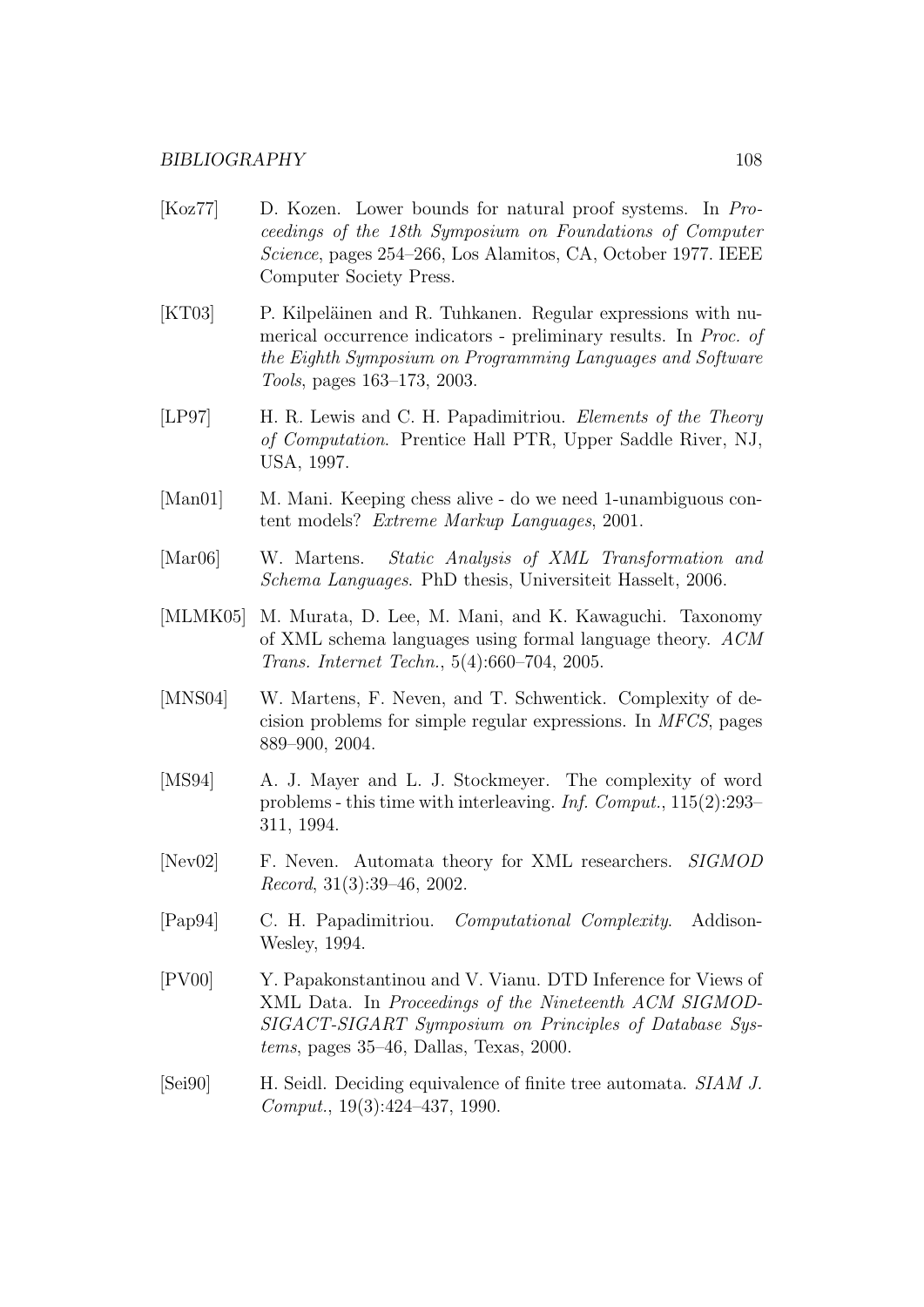- [Sei94] H. Seidl. Haskell overloading is dexptime-complete. Inf. Process. Lett., 52(2):57–60, 1994.
- [Sip96] M. Sipser. Introduction to the Theory of Computation. International Thomson Publishing, 1996.
- [SM73] L. J. Stockmeyer and A. R. Meyer. Word problems requiring exponential time(preliminary report). In STOC '73: Proceedings of the fifth annual ACM symposium on Theory of computing, pages 1–9, New York, NY, USA, 1973. ACM Press.
- [SM03] C. M. Sperberg-McQueen. XML schema 1.0: A language for document grammars. In XML 2003 - Conference Proceedings, 2003.
- [SMT05] C. M. Sperberg-McQueen and H. Thompson. XML Schema, 2005. http://www.w3.org/XML/Schema.
- [Suc02] D. Suciu. Typechecking for semistructured data. In DBPL '01: Revised Papers from the 8th International Workshop on Database Programming Languages, pages 1–20, London, UK, 2002. Springer-Verlag.
- [Tha73] J. W. Thatcher. Tree automata: An informal survey. In A. V. Aho, editor, Currents in the Theory of Computing, chapter 4, pages 143–172. Prentice-Hall, Englewood Cliffs, NJ, 1973.
- [vdV02] E. van der Vlist. XML Schema. O'Reilly, 2002.
- [vEB97] P. van Emde Boas. The convenience of tilings. Complexity, Logic and Recursion Theory, Lecture Notes in Pure and Applied Mathematics, 187:331–363, 1997.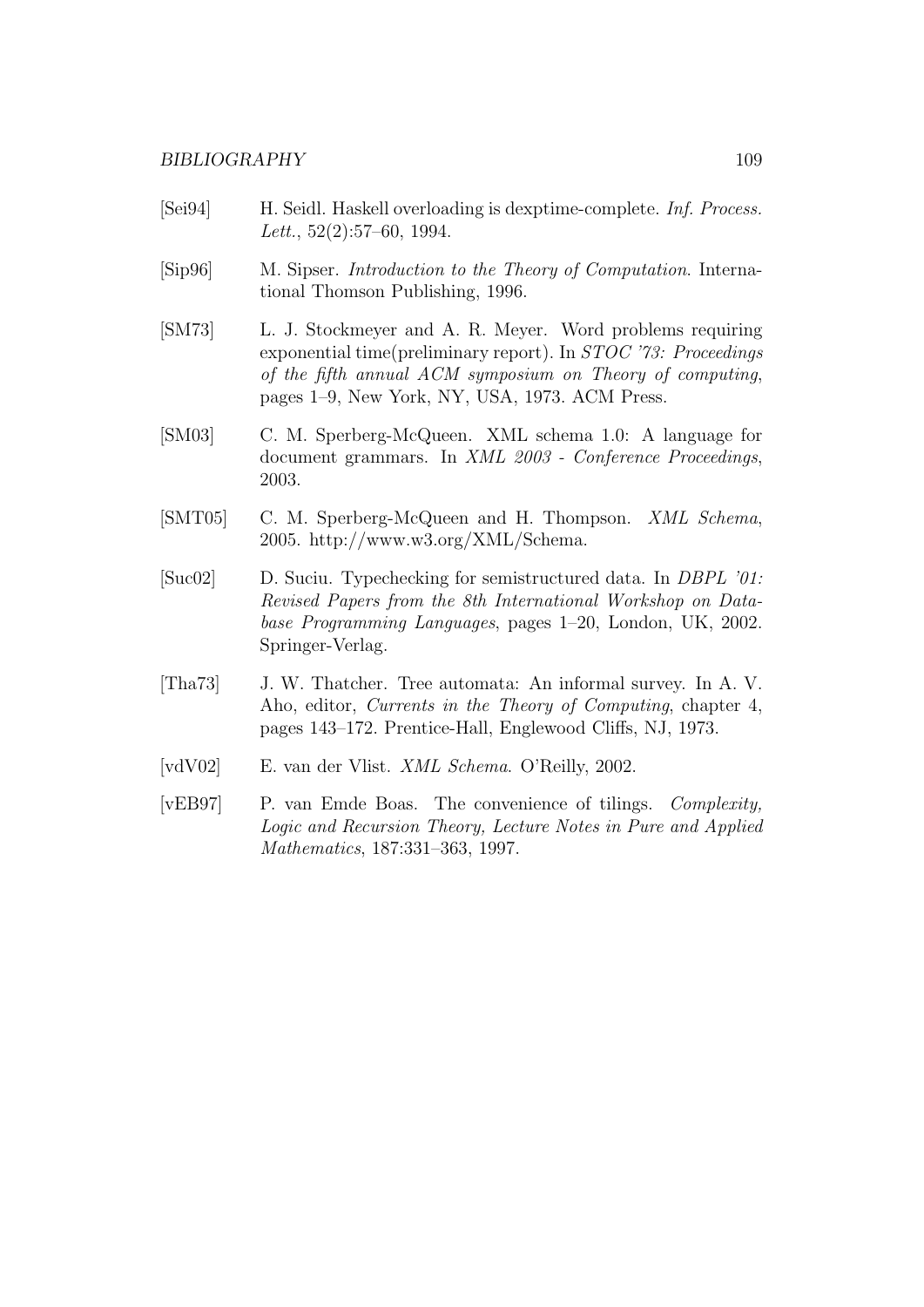# Samenvatting

XML (eXtensible Markup Language) ([BPSM<sup>+</sup>04]) is een W3C standaard voor het uitwisselen van gestructureerde documenten en data over het internet. Het is een formaat dat zeer flexibel is omdat het user-defined tags toelaat. Bovendien kunnen zowel mensen als computers de inhoud van een XML document gemakkelijk interpreteren. Daarom is XML de laatste jaren de standaard geworden voor het uitwisselen van data over het internet. Een voorbeeld van een XML document wordt getoond in Figuur 8.1.

XML schema's laten gebruikers toe om een eigen formaat voor XML documenten te definiëren. Een XML schema beschrijft de tags die in het XML document gebruikt mogen worden, en de structuur die het XML document moet hebben. Gebruik maken van XML schema's heeft veel voordelen. Een voorbeeld hiervan is het probleem van data integratie. Stel dat er twee databronnen op het internet zijn, waarin de data in XML documenten is opgeslaan. Bovendien heeft elke databron een XML schema dat al zijn XML documenten definieert. Dan is het mogelijk om deze bronnen in één database te integreren door enkel de XML schema's te bestuderen, en niet elk document afzonderlijk.

De meest gebruikte en verspreide XML schema talen zijn Document Type Definitions (DTDs) ([BPSM<sup>+</sup>04]), XML Schema ([SMT05]), en Relax NG ([CM01]). De eerste XML schema taal die echt populair is geworden, is DTD. DTD is een simpele taal die reguliere expressies gebruikt om de structuur van XML documenten te definiëren. Een voorbeeld van een DTD die het XML document uit Figuur 8.1 definieerd, wordt getoond in Figuur 8.2.

DTDs zijn de standaard XML schema taal geworden, maar de mogelijkheden van DTDs zijn eerder beperkt. Daarom zijn er een aantal nieuwe XML schema talen ontwikkeld. De meest populaire van deze schema talen is XML Schema. XML Schema heeft een XML gebaseerde syntax. Dit wil zeggen dat een XML Schema Definition (XSD) zelf ook een XML document is. XML Schema bevat ook een systeem om types toe te kennen aan elementen, en een groot aantal andere mogelijkheden, die DTD niet heeft. Eén van deze mogelijkheden is dat je kan uitdrukken dat een aantal elementen in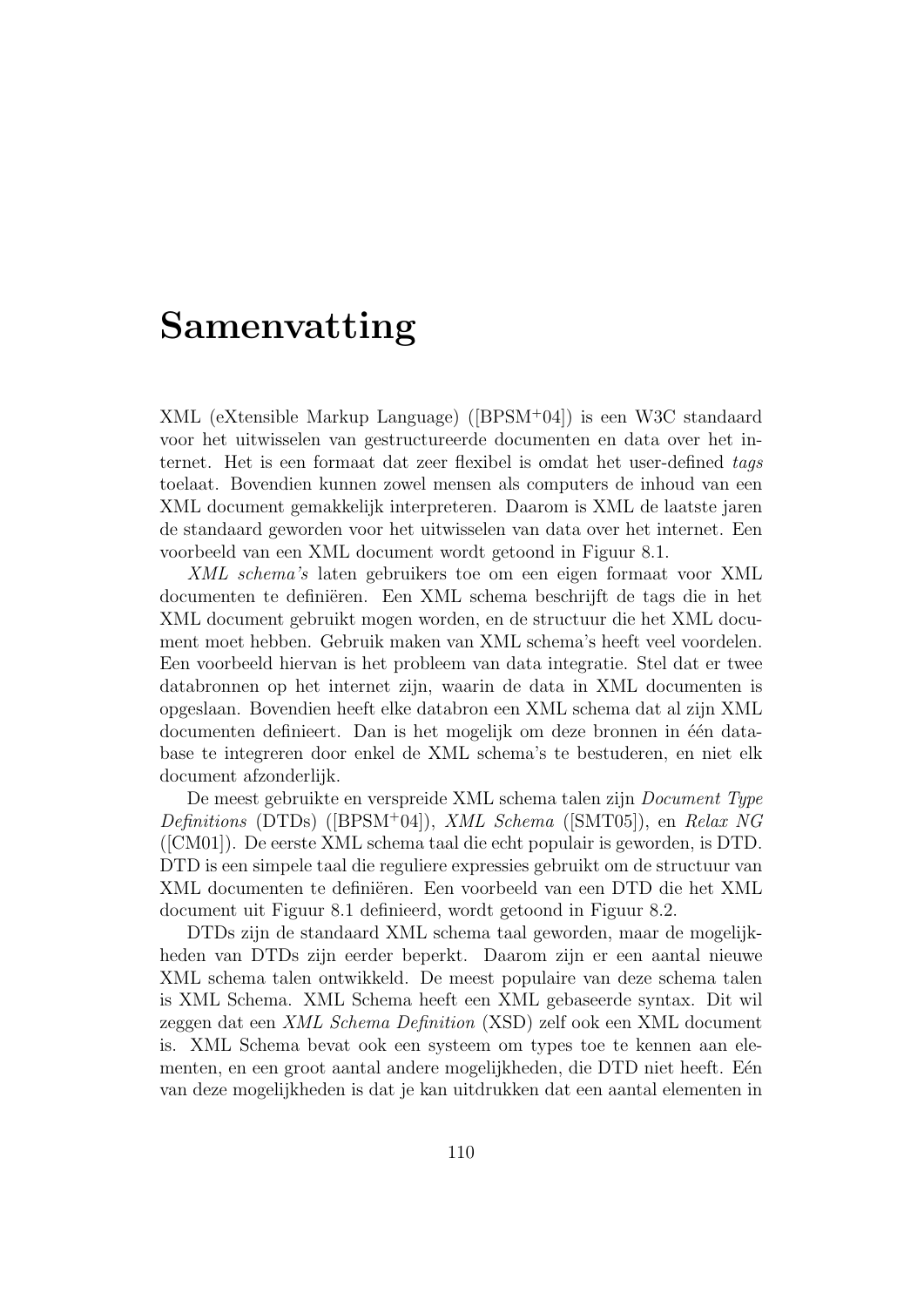```
<cd>
    <song>
        <title>Susan's house</title>
        <length>223</length>
        <singlesSold>55000</singlesSold>
    </song>
    <song>
        <title>Beautiful freak</title>
        <length>213</length>
        <singlesSold>100000</singlesSold>
    </song>
    <song>
        <title>Flower</title>
        <length>227</length>
    </song>
\langle/cd>
```
Figure 8.1: Een XML document dat een deel van het album 'Beautiful Freak' van Eels beschrijft. Voor ieder liedje is de titel en de lengte (in seconden) gegeven. Indien het lied een single is geweest, is ook het aantal verkochte singles gegeven. De waarden zijn willekeurig gekozen.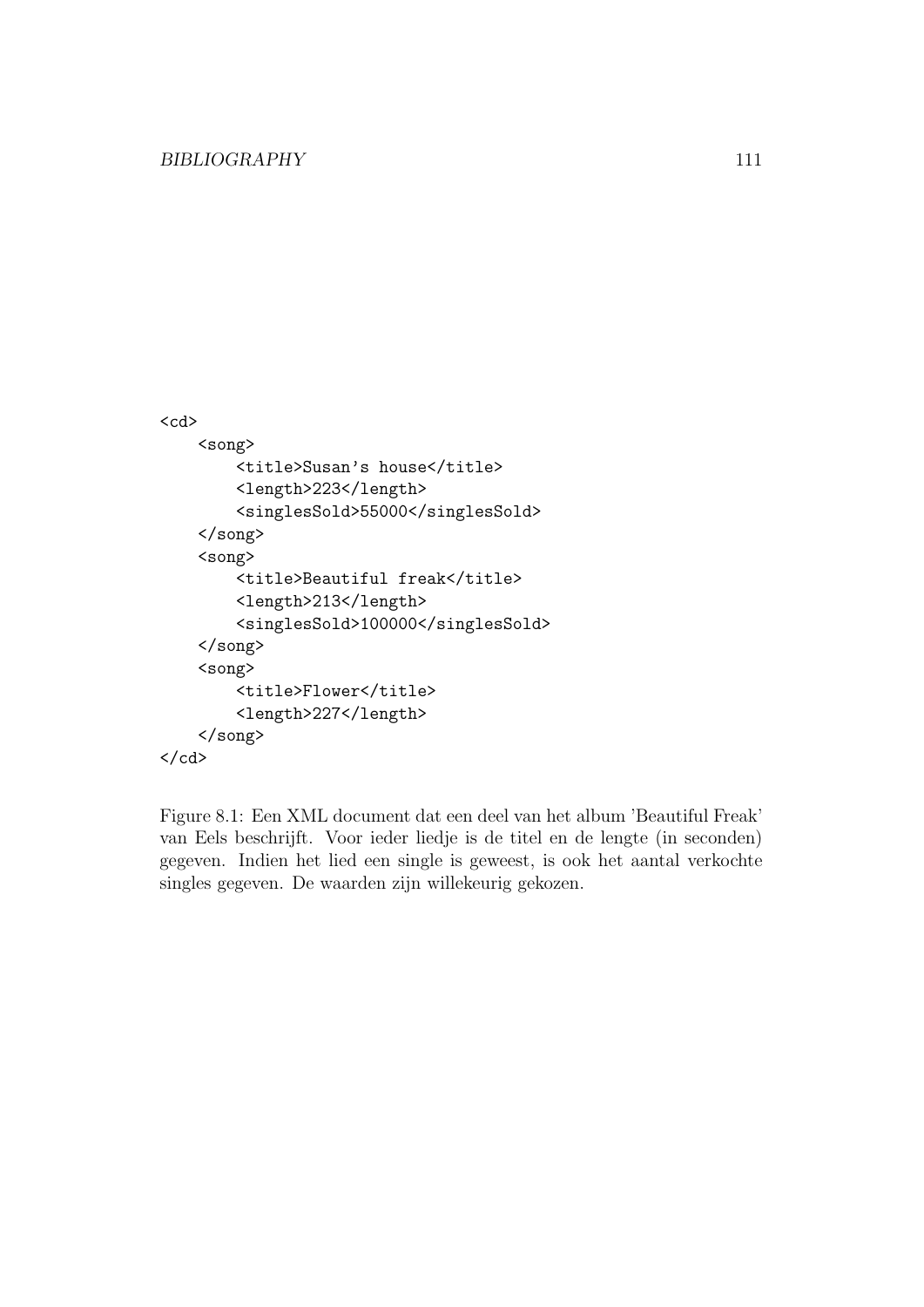```
<!DOCTYPE cd [
  <!ELEMENT cd (song*)>
  <!ELEMENT song (title,length,singlesSold?)>
  <!ELEMENT title (#PCDATA)>
  <!ELEMENT length (#PCDATA)>
  <!ELEMENT singlesSold (#PCDATA)>
]>
```
Figure 8.2: Een DTD die het XML document uit Figuur 8.1 definieert.

een willekeurige volgorde mogen voorkomen. Dit kunnen we doen door deze elementen te omringen met de all tag. Indien we hetzelfde willen uitdrukken in een DTD, moeten we alle mogelijke permutaties van deze elementen opsommen. Dit geeft  $n!$  mogelijkheden voor  $n$  elementen. Een andere extra functie van XML Schema is dat het toelaat om het minimum en maximum aantal keren dat een term mag voorkomen aan te geven. Dit kan je doen door de minoccurs en maxoccurs attributen van een element te specifiëren. Het is opnieuw mogelijk om dit in een DTD te doen, maar dan moeten we dat element maxoccurs keer herhalen. In Figuur 8.3 tonen we een XSD die het XML document van Figuur 8.1 definieert. We gebruiken hier de all tag om aan te geven dat de elementen title, length, en singlesSold in een willekeurige volgorde mogen voorkomen. De minoccurs en maxoccurs attributen geven aan dat een cd minimaal één liedje en maximaal twintig liedjes kan bevatten.

Een andere uitbreiding van DTD is Relax NG. Dit is een zeer elegante en krachtige XML schema taal, maar ze is niet zo populair als XML Schema. Relax NG heeft een XML gebaseerde syntax, en een eenvoudigere equivalente compact syntax. Net zoals XML Schema heeft het een typing systeem voor zijn elementen. Als een alternatief voor de all tag van XML Schema, laat het de &-operator toe in zijn reguliere expressies. Deze binaire operator heet de shuffle of interleave operator, en laat toe om de woorden die door zijn twee termen geaccepteerd worden, door elkaar te schrijven, of te shufflen. Relax NG heeft geen alternatief voor de minoccurs en maxoccurs attributen van XML schema. In Figuur 8.4 tonen we een deel van een Relax NG document, dat het element song definieert zoals het is beschreven door de XSD in Figuur 8.3. We gebruiken hier de shuffle operator om de all tag van XML Schema te vervangen.

In dit werk zijn we ge¨ınteresseerd in de optimalisatie van XML schema talen. Een voorbeeld van een optimalisatie probleem is het minimaliseren van XML schema's. Een geminimaliseerd XML schema laat ons toe om document validatie efficiënter te doen, en ook andere tests op het schema kunnen sneller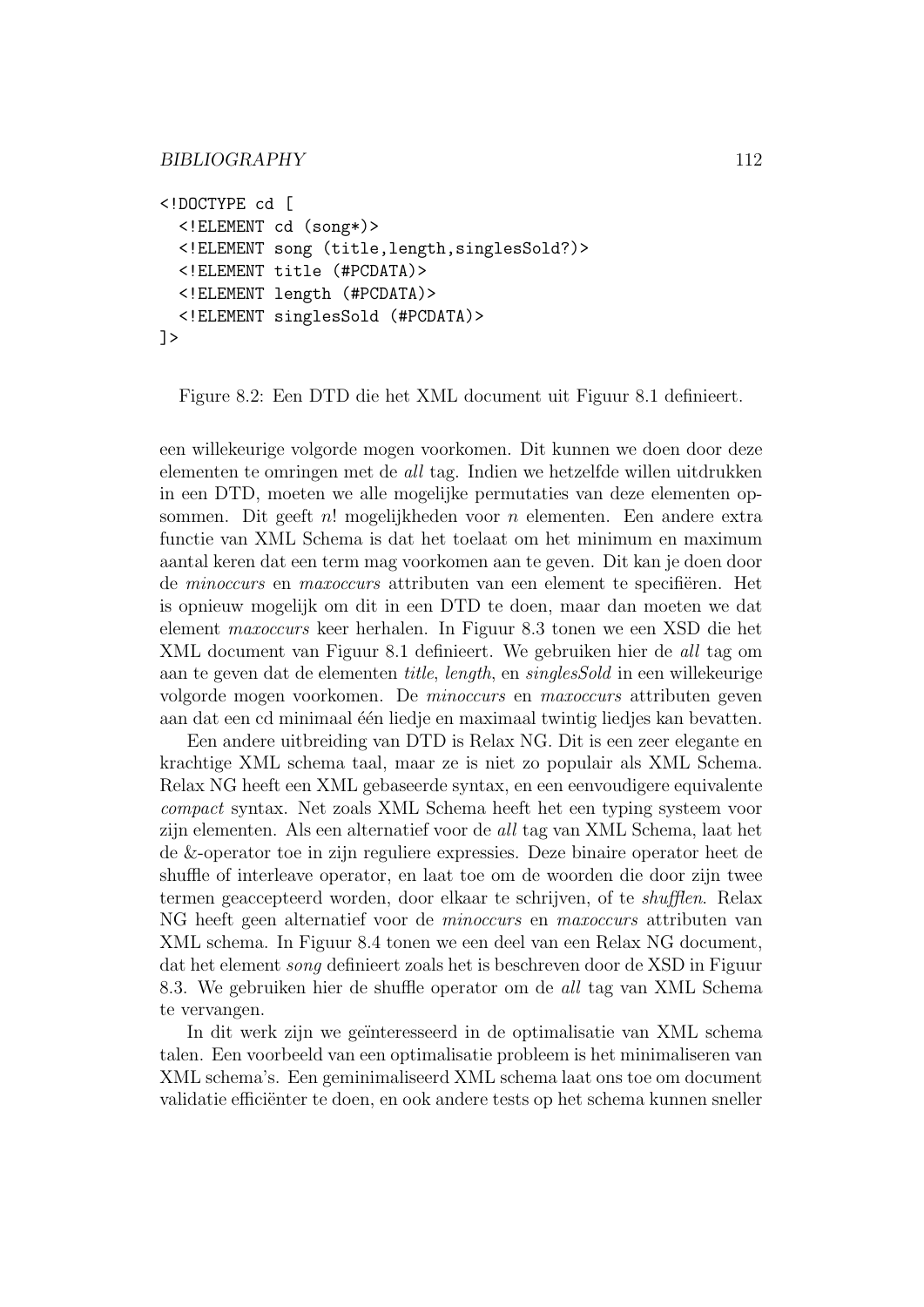```
<schema>
    <element name="cd" type="cdType">
    <xs:element name="single">
        <xs:complexType>
            <xs:sequence>
                <xs:all>
                     <xs:element name="title" type="xs:string"/>
                     <xs:element name="length" type="xs:integer"/>
                     <xs:element name="singlesSold" type="xs:integer"/>
                \langle x s : 11 \rangle</xs:sequence>
        </xs:complexType>
    </xs:element>
    <xs:element name="regular">
        <xs:complexType>
            <xs:sequence>
                 <xs:all>
                     <xs:element name="title" type="xs:string"/>
                     <xs:element name="length" type="xs:integer"/>
                 \langle x s : a 1 1 \rangle</xs:sequence>
        </xs:complexType>
    </xs:element>
    <xs:element name="cdType">
        <xs:complexType>
            <xs:sequence>
                 <xs:choice minoccurs = "1" maxoccurs = "20">
                     <xs:element name="song" type="single"/>
                     <xs:element name="song" type="regular"/>
                 </xs:choice>
            </xs:sequence>
        </xs:complexType>
    </xs:element>
</schema>
```
Figure 8.3: Een XSD die het XML document van Figuur 8.1 definieert, maar de EDC constraint overtreedt.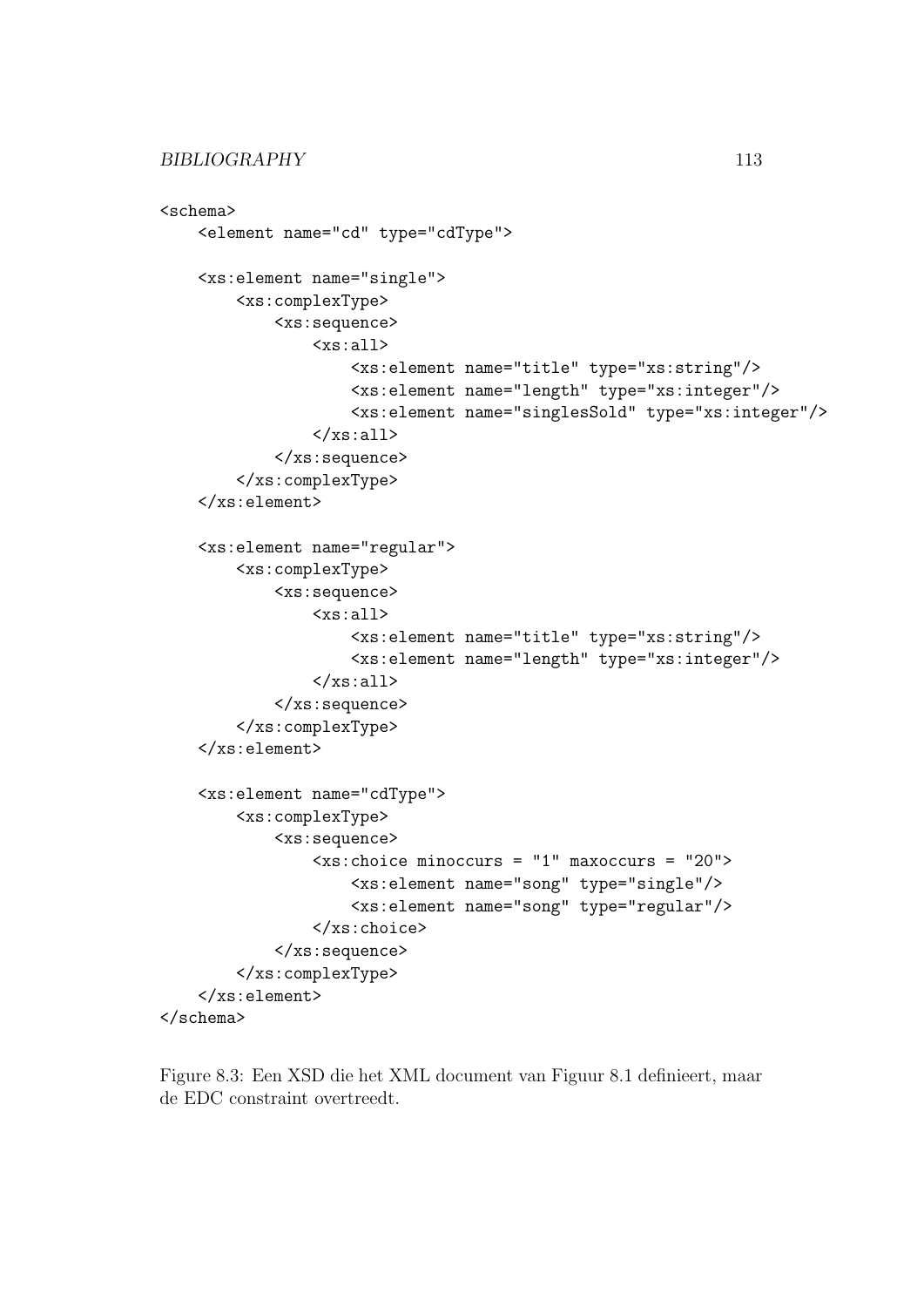```
BIBLIOGRAPHY 114
```

```
element song {
    element title { text }
    & element length { xsd:integer }
    & element singlesSold { xsd:integer }?
}
```
Figure 8.4: Een beschrijving van het element song in Relax NG, in compacte syntax, zoals gedefinieerd door de XSD in figuur 8.3.

uitgevoerd worden. Om een schema te minimaliseren, kunnen we een kleiner schema opstellen, en controleren of dit kleiner schema nog steeds dezelfde verzameling van XML documenten definieert als het originele XML schema. Het probleem, waarbij we controleren of twee schema's dezelfde verzameling XML documenten definiëren, noemen we het equivalentieprobleem.

Analoog aan het equivalentieprobleem, definiëren we ook het inclusie- en intersectieprobleem.

- Equivalentie: Gegeven twee schema's  $D_1$  en  $D_2$ . Definiëren  $D_1$  en  $D_2$ dezelfde verzameling XML documenten?
- Inclusie: Gegeven twee schema's  $D_1$  en  $D_2$ . Wordt elk XML document dat gedefinieerd wordt door  $D_1$ , ook gedefinieerd door  $D_2$ ?
- Intersectie: Gegeven *n* schema's  $D_1, \ldots, D_n$ . Bestaat er een XML document dat door elke  $D_i$  gedefinieerd wordt,  $i = 1, \ldots, n$ ?

Deze beslissingsproblemen zijn de bouwstenen van de meeste optimalisatieproblemen voor XML schema's. Daarom is het belangrijk om de exacte complixeteit van deze problemen te bepalen voor de verschillende XML schema talen.

Om de complexiteit van deze problemen te bestuderen, maken we een abstractie van XML documenten en van de verschillende XML schema talen. XML documenten worden geabstraheerd door bomen. Figuur 8.5 illustreert de overeenkomstige boom voor het XML document uit Figuur 8.1.

We gebruiken *uitgebreide context vrije grammatica's*, om een abstractie te maken van DTDs. Deze uitgebreide context vrije grammatica's gebruiken reguliere expressies om hun inhoud te beschrijven, en we zullen deze abstracties ook DTDs noemen.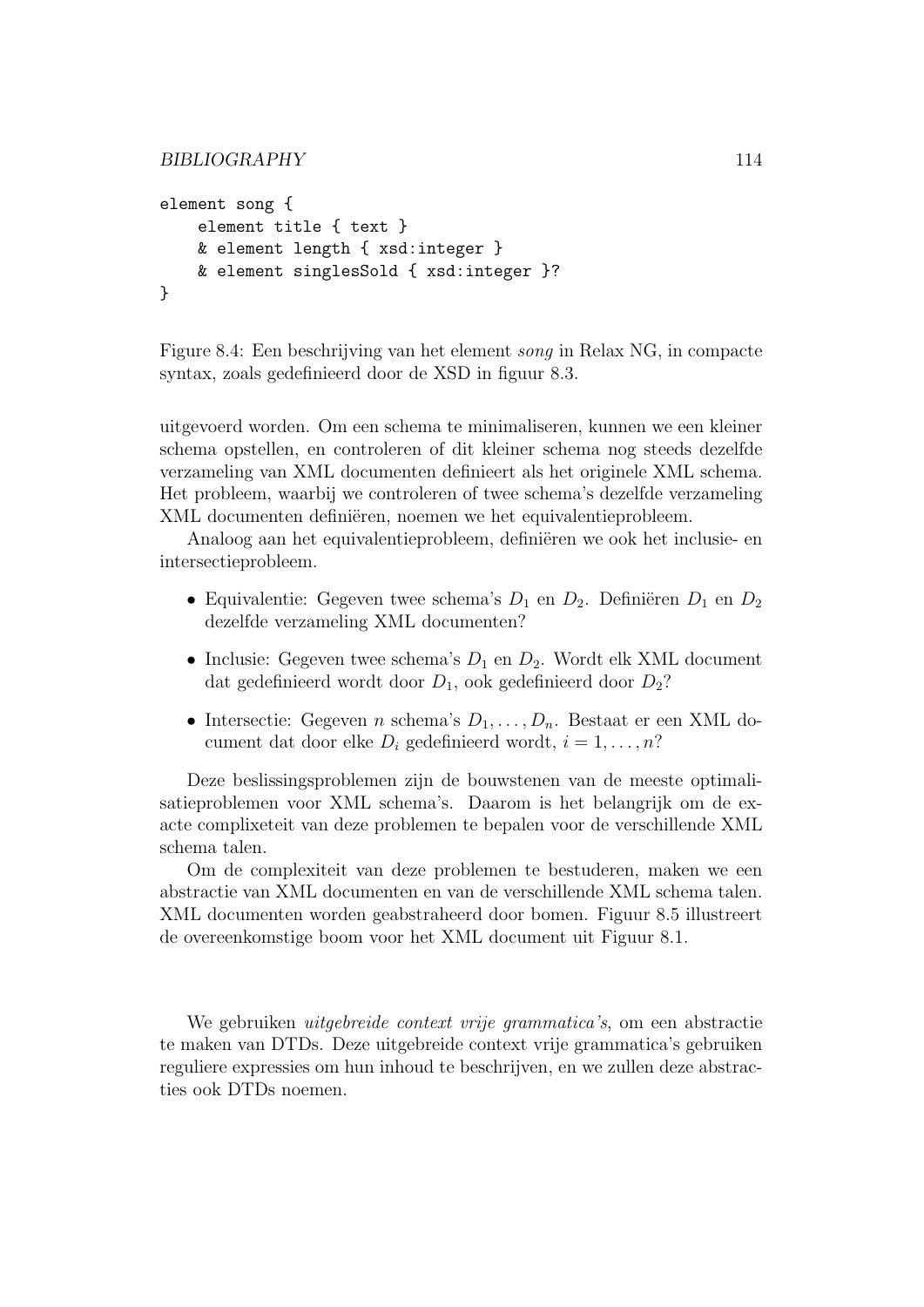

Figure 8.5: Het XML document uit Figuur 8.1 voorgesteld als een boom.

Example 8.1. We kunnen een abstractie maken van de DTD in Figuur 8.2 met behulp van de volgende DTD:

$$
cd \rightarrow song^*
$$
  
song \rightarrow title length singlesSold?

E'en van de grote verschillen tussen DTD enerzijds, en XML Schema en Relax NG anderzijds, is de mogelijkheid om types aan elementen toe te kennen. Daarom breiden we DTDs uit door ook hieraan types toe te voegen. Dit geeft ons extended DTDs (EDTDs) ([PV00]). Deze EDTDs zijn een goede abstractie van Relax NG, maar XML Schema legt een aantal beperkingen op die Relax NG niet heeft. Daarom zijn deze EDTDs te krachtig om XML Schema voor te stellen. Eén van deze beperkingen is element declarations consistent (EDC). EDC drukt uit dat in een reguliere expressie, er geen elementen met dezelfde naam, maar met een vershillend type mogen voorkomen. We kunnen de kracht van EDTDs beperken tot *single-type* EDTDs  $(EDTD^{st})$  $([BMNS05],[MLMK05]).$  Deze  $EDTD^{st}$ s beschrijven precies de XML schema talen met de EDC beperking. Een  $EDTD^{st}$  laat niet toe dat een reguliere expressie twee elementen met dezelfde naam, maar met verschillende types bevat. We gebruiken  $EDTD^{st}$ s als een abstractie voor XML Schema.

Example 8.2. We kunnen een abstractie maken van de XSD in Figuur 8.3 met behulp van de volgende EDTD:

$$
cd \rightarrow (song1 + song2)1..20
$$
  

$$
song1 \rightarrow title & length & singlesSold
$$
  

$$
song2 \rightarrow title & length
$$

Hier stelt song<sup>1</sup> de liedjes voor die een single zijn geweest, en song<sup>2</sup> stelt de gewone liedjes voor. Deze EDTD is geen  $EDTD^{st}$  aangezien song<sup>1</sup> en song<sup>2</sup> voorkomen in dezelfde expressie. Dit komt omdat de XSD in Figuur 8.3 de EDC constraint overtreedt. We kunnen dit oplossen door de XSD te herschrijven.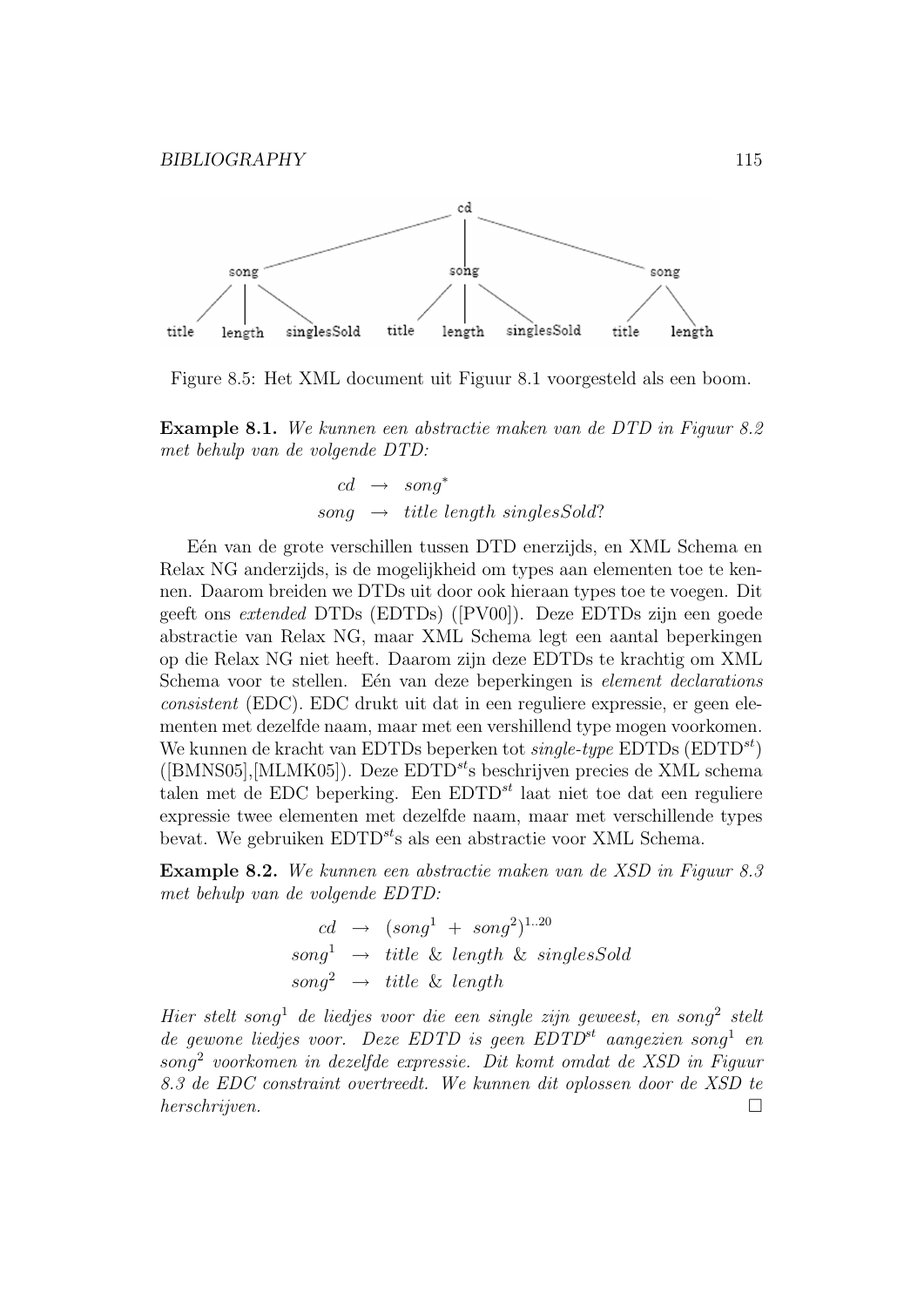We moeten wel opmerken dat DTD en XML schema een beperking opleggen die zegt dat de gebruikte reguliere expressies deterministisch of oneunambiguous moeten zijn. Dit wordt uitgedrukt door de Deterministic Content Models voor DTD en de Unique Particle Attribution constraint voor XML Schema. We leggen deze beperkingen niet op aan onze modellen voor DTD (DTD) en XML Schema (EDTD<sup>st</sup>), omdat er al vaker discussie is geweest over deze beperkingen in de XML gemeenschap (zie bijvoorbeeld, pagina 98 van [vdV02], [Man01], of [SM03]). Daarom is het interessant om te zien wat de complexiteit van onze beslissingsproblemen voor DTD en XML Schema is, wanneer deze beperkingen niet worden opgelegd.

DTD, XML Schema, en Relax NG, en hun abstracties, gebruiken allemaal (deelverzamelingen van) reguliere expressies om de structuur van XML documenten te beschrijven. In deze reguliere expressies worden er een aantal verschillende operatoren gebruikt. DTDs gebruiken de gebruikelijke verzameling van operatoren +, ·, en ∗. XML Schema voegt een aantal mogelijkheden toe aan DTD. We hebben reeds gezien dat de all tag kan vertaald worden met behulp van de shuffle operator  $(x)$ . De mincount en maxcount attributen kunnen we vertalen met behulp van de numerical occurrence operator. Het gebruik van deze operator wordt geïllustreerd in Figuur 8.2, en geeft in superscript het minimum en maximum aantal voorkomens aan. Hij wordt hier gebruikt om aan te geven dat een cd minimaal één liedje, en maximaal twintig liedjes kan bevatten. We stellen deze operator voor als #. We kunnen nu deelverzamelingen van de reguliere expressies definiëren, door te specifiëren welke operators wel, en welke niet gebruikt mogen worden in de reguliere expressies.

Het blijkt nu dat de complexiteit van de beslissingsproblemen (equivalentie, inclusie, en intersectie) voor DTDs, en  $EDTD^{st}$ s, zeer verwant is met de complexiteit van dezelfde beslissingsproblemen voor dezelfde deelverzameling van reguliere expressies die ze gebruiken  $(NNS04)$ . We definiëren ook boomautomaten (UTA, van het engelse unranked tree automata), die ook (deelverzamelingen van) reguliere expressies gebruiken. Deze boomautomaten zijn even krachtig als EDTDs. Daarom is de complexiteit van de beslissingsproblemen voor EDTDs en UTAs steeds hetzelfde. Door deze sterke overeenkomsten tussen DTDs, EDTDs, en EDTD $s$ <sup>t</sup>s enerzijds, en reguliere expressies en UTAs anderzijds, zullen we de complexiteit van de beslissingsproblemen voor verschillende deelverzamelingen van reguliere expressies en UTAs onderzoeken.

We weten reeds dat we iedere "standaard"  $RE(+, \cdot, *)$ -expressie kunnen vertalen naar een equivalentie NFA, met polynomiale grootte. We kunnen dan deze NFAs gebruiken om bovengrenzen voor de beslissingproblemen voor  $RE(+, \cdot, *)$  te bepalen. Wanneer we echter een willekeurige  $RE(+, \cdot, *, \&, \#)$ -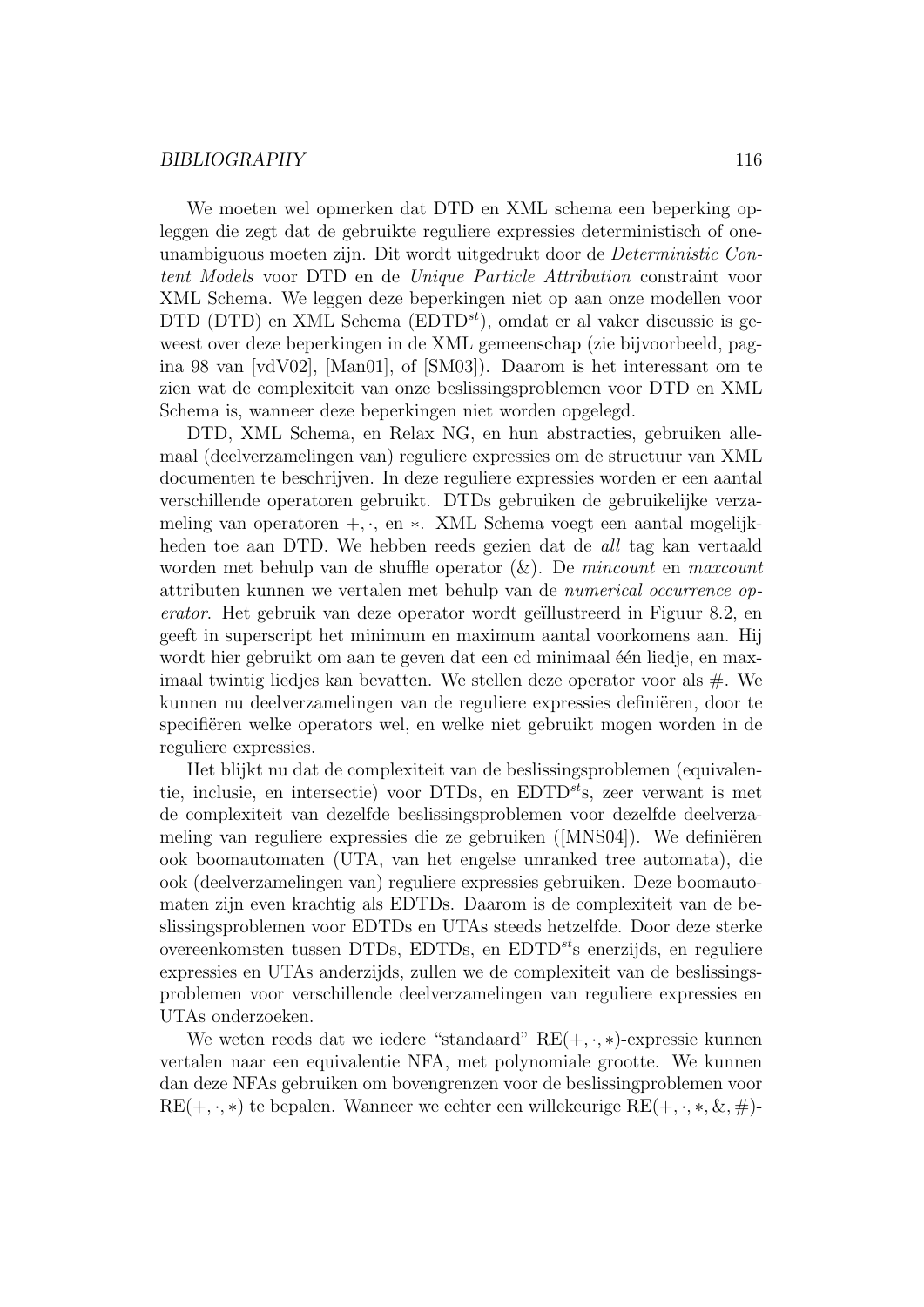expressie in een equivalente NFA willen vertalen, kan het zijn dat deze NFA een dubbel-exponentiële grootte heeft. Daarom introduceren we een nieuwe soort automaten, extended NFAs (ENFAs). Deze ENFAs zijn een uitbreiding van gewone NFAs, en laten ons toe om iedere  $RE(+, \cdot, *, \&, \#)$ expressie in een equivalente ENFA van polynomiale grootte te vertalen. We gebruiken deze ENFAs vaak om bovengrenzen voor beslissingsproblemen voor  $RE(+, \cdot, *, \&, \#)$  te bepalen.

We beschouwen eerst deelverzamelingen van reguliere expressies, die gedefinieerd worden door het toelaten van een aantal operatoren in de reguliere expressies. In Tabel 8.2 geven we een overzicht van de (reeds bekende en nieuwe) resultaten.

|                           | equivalentie           | inclusie               | intersectie    |
|---------------------------|------------------------|------------------------|----------------|
| $RE(+, \cdot, *)$         | PSPACE [SM73]          | PSPACE [SM73]          | PSPACE [Koz77] |
| $RE(+, \cdot, *, \#)$     | EXPSPACE               | EXPSPACE               | PSPACE         |
| $RE(+, \cdot, *, \&)$     | <b>EXPSPACE</b> [MS94] | <b>EXPSPACE</b> [MS94] | PSPACE         |
| $RE(+, \cdot, *, \#, \&)$ | <b>EXPSPACE</b>        | EXPSPACE               | <b>PSPACE</b>  |

Table 8.2: Complexiteit voor problemen met reguliere expressies. Alle resultaten zijn compleetheidsresultaten. Voor resultaten die reeds bekend waren in de literatuur, is de referentie toegevoegd.

We zien dat alle drie de problemen PSPACE-compleet zijn voor  $RE(+, \cdot, *)$ . Wanneer we bij het equivalentie- of inclusieprobleem, de shuffle of numerical occurrence operator toevoegen, worden deze problemen EXPSPACEcompleet. Indien ze beiden worden toegevoegd, blijven we wel in EXPSPACE. Je zou verwachten dat dezelfde trend bestaat voor het intersectieprobleem. Dit is echter niet waar. Het intersectieprobleem blijft in PSPACE, zelfs wanneer we beide operatoren toevoegen.

Deze deelverzamelingen van reguliere expressies bevatten allen zeer complexe expressies. Het blijkt echter dat de reguliere expressies die gebruikt worden in echte DTDs en XSDs, meestal zeer simpel zijn. Bex, Neven, en Van den Bussche hebben hier een studie over gedaan ([BNVdB04]), en het blijkt dat meer dan negentig procent van de reguliere expressies die voorkomen in echte DTDs en XSDs, uitdrukkingen zijn van de vorm  $e_1 \cdots e_n$ , waarbij iedere  $e_i$  een factor is van de vorm  $(x_1 + \cdots + x_n)$ , mogelijks uitgebreid met de  $*, +$ , of ? operatoren, en iedere  $x_i$  een string is. Martens, Neven, en Schwentick hebben deze klasse van reguliere expressies gedefinieerd als CHAREs, en hebben de complexiteit van een aantal deelverzamelingen van deze CHAREs bestudeerd ([MNS04]). In dit werk, breiden we deze CHAREs uit met de numerical occurrence operator. In Tabel 8.3, geven we een overzicht van een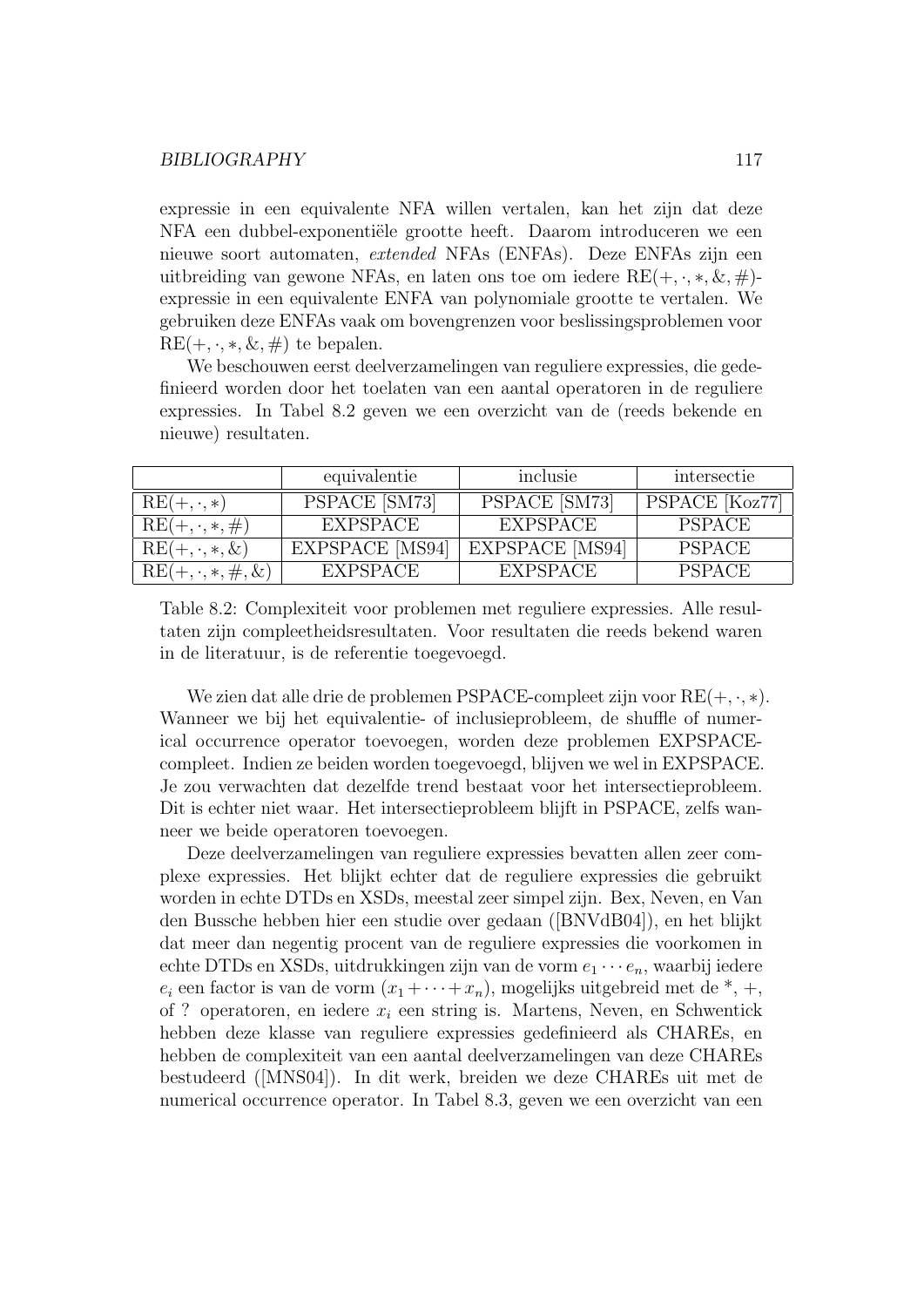|                                       | equivalentie           | inclusie            | intersectie         |
|---------------------------------------|------------------------|---------------------|---------------------|
| $CHARE(S\ \{\#\})$                    | in PSPACE <sup>*</sup> | PSPACE <sup>*</sup> | PSPACE <sup>*</sup> |
| CHARE(S)                              | in EXPSPACE            | <b>EXPSPACE</b>     | <b>PSPACE</b>       |
| CHARE(a, a?)                          | in PTIME <sup>*</sup>  | $coNP *$            | $NP *$              |
| $CHARE(a, a*)$                        | in PTIME $*$           | $coNP *$            | $NP^*$              |
| $\overline{\text{CHARE}}(a, a?, a\#)$ | in PTIME               | coNP-hard,          | N <sub>P</sub>      |
|                                       |                        | in EXPSPACE         |                     |
| CHARE $(a, a\#^{>0})$                 | in PTIME               | in PTIME            | in PTIME            |

aantal resultaten uit [MNS04], en de resultaten van dit werk.

Table 8.3: Complexiteit voor beslissingsproblem voor CHAREs. Alle resultaten zijn compleetheidsresultaten, tenzij het anders vermeld is. Resultaten gemarkeerd met een \* zijn gevonden door Martens, Neven, and Schwentick  $([MNS04]).$ 

De klasse CHARE(S) bevat alle mogelijke CHAREs, uitgebreid met de numerical occurrence operator. We zien dat voor het inclusie- en intersectieprobleem, de complexiteit dezelfde is als deze van  $RE(+, \cdot, *, \#)$ . Het is echter wel mogelijk dat het equivalentieprobleem efficiënter kan opgelost worden. We beschouwen ook veel eenvoudigere deelverzamelingen van deze CHAREs, CHARE $(a, a?, a\#)$ , en CHARE $(a, a\#^{>0})$ . Voor CHARE $(a, a?, a\#)$ , zijn het inclusie- en intersectieprobleem nog steeds coNP-hard en NP-compleet. Voor CHARE $(a, a\#^{>0})$  zijn alle drie de problemen in PTIME.

Ten slotte bestuderen we de complexiteit van de beslissingsproblemen voor UTAs. De complexiteit van deze problemen hangt af van de deelverzameling van de reguliere expressies die in de transitiefunctie gebruikt mogen worden. De klasse UTA( $RE(+, \cdot, *, \&)$ ) bevat bijvoorbeeld alle UTAs, die enkel de drie standaard operatoren in de reguliere expressies van hun transitiefunctie gebruiken. In Tabel 8.4 geven we een overzicht van de resultaten voor UTAs.

We zien dat de drie problemen voor  $UTA(RE(+, \cdot, *))$  EXPTIME-compleet zijn. Bovendien blijft de complexiteit van het intersectieprobleem, net zoals bij reguliere expressies, hetzelfde wanneer we de twee extra operatoren toevoegen. In vergelijking met de overeenkomstige problemen voor reguliere expressies, gaan we dus van plaats- naar tijdcomplexiteit, maar gaan we ook exponentieel hoger. Wanneer we bij het equivalentie- en inclusieprobleem de nieuwe operatoren toevoegen, worden deze problemen maar EXPSPACEcompleet. Hier blijft deze trend dus niet behouden. Sterker nog, de complexiteit van deze problemen is dezelfde als deze van de overeenkomstige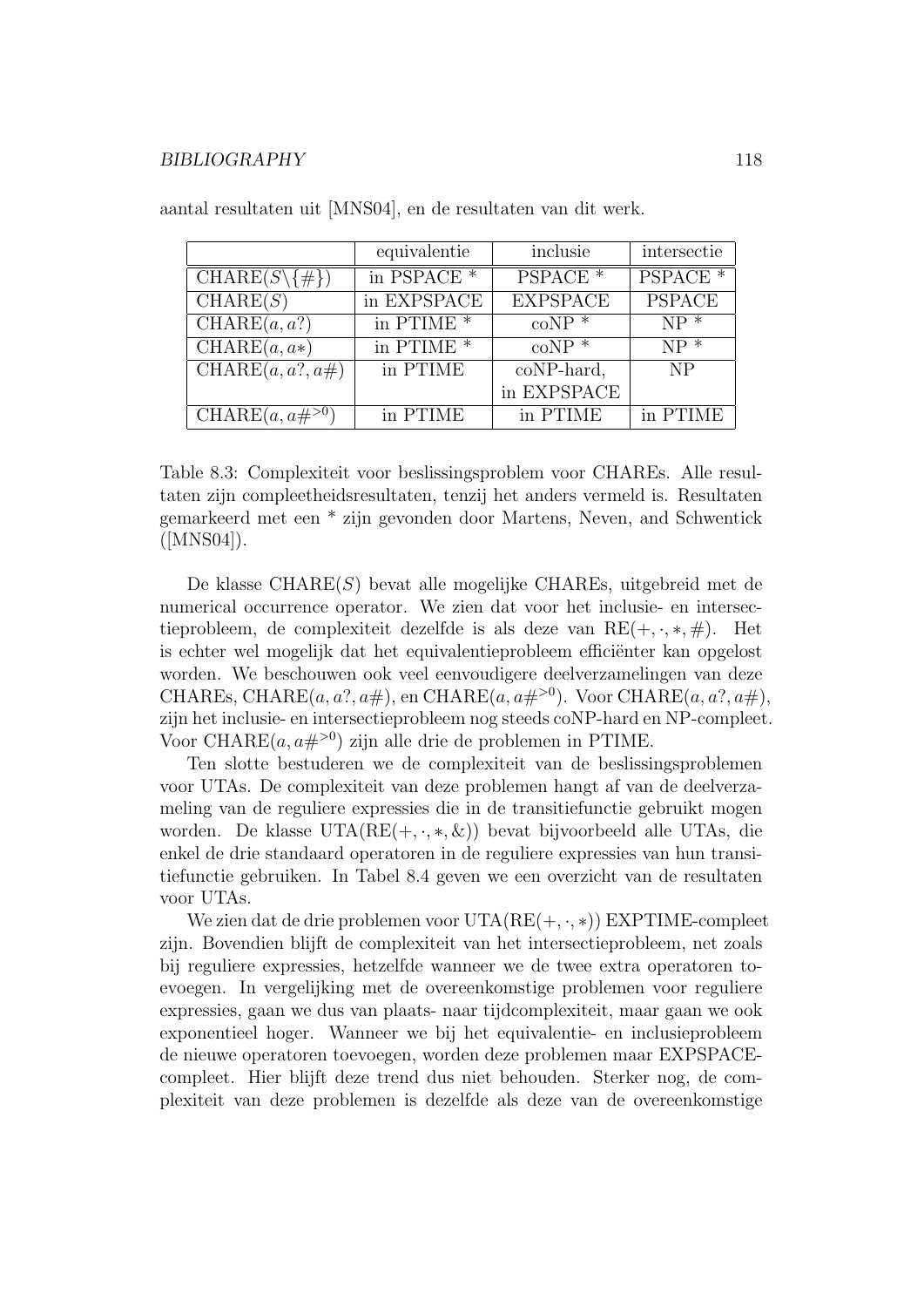|                                | equivalentie           | inclusie | intersectie     |
|--------------------------------|------------------------|----------|-----------------|
| $UTA(RE(+, \cdot, *))$         | <b>EXPTIME</b> [Sei90] | EXPTIME  | EXPTIME [Sei94] |
| $UTA(RE(+, \cdot, *, \#))$     | <b>EXPSPACE</b>        | EXPSPACE | EXPTIME         |
| $UTA(RE(+, \cdot, *, \&))$     | <b>EXPSPACE</b>        | EXPSPACE | <b>EXPTIME</b>  |
| $UTA(RE(+, \cdot, *, \#, \&))$ | <b>EXPSPACE</b>        | EXPSPACE | EXPTIME         |

Table 8.4: Complexiteit voor problemen met UTAs. Alle resultaten zijn compleetheidsresultaten. De complexiteiten van het equivalentie- en intersectieprobleem voor  $UTA(RE(+, \cdot, *))$  zijn gevonden door Seidl.

problemen voor reguliere expressies.

We hebben de beslissingsproblemen voor de reguliere expressies en UTAs bestudeerd, omdat dit ons iets meer kon vertellen over dezelfde problemen voor DTD, XML Schema, en Relax NG. Op basis van deze resultaten kunnen we Tabel 8.5 samenstellen. Deze tabel geeft ons voor de verschillende XML schema talen de complexiteit van de beslissingsproblemen. Merk wel op dat deze resultaten geen rekening houden met de beperkingen die zeggen dat de reguliere expressies in DTDs en XSDs deterministisch of one-unambiguous moeten zijn. Deze beperkingen zorgen ervoor dat sommige, maar zeker niet alle, problemen efficiënter kunnen opgelost worden.

|            | equivalentie    | inclusie        | intersectie    |
|------------|-----------------|-----------------|----------------|
| <b>DTD</b> | <b>PSPACE</b>   | <b>PSPACE</b>   | <b>PSPACE</b>  |
| XML Schema | <b>EXPSPACE</b> | <b>EXPSPACE</b> | EXPTIME        |
| Relax NG   | <b>EXPSPACE</b> | EXPSPACE        | <b>EXPTIME</b> |

Table 8.5: De complexiteit van de verschillende beslissingsproblemen, voor DTD, XML Schema, en Relax NG, waarbij de beperkingen voor deterministische reguliere expressies voor DTD en XML Schema niet zijn opgelegd.

Indien we naar de resultaten van Tabel 8.5 kijken, zien we dat geen enkel van deze problemen voor geen enkele XML schema taal efficiënt oplosbaar is. Indien we de drie schema talen vergelijken, zijn de problemen het meest efficiënt oplosbaar voor DTD. Dit is logisch aangezien DTD het meest simpel is, en geen numerical occurrence of shuffle operator toelaat. We zien bovendien dat de complexiteit voor de verschillende problemen voor XML Schema en Relax NG steeds hetzelfde is. Hieruit volgt dat de EDC beperking, die we aan ons model voor XML Schema opgelegd hebben, geen invloed heeft op de complexiteit van deze problemen.

Deze conclusies vertellen ons iets over de complexiteit van de beslissings-